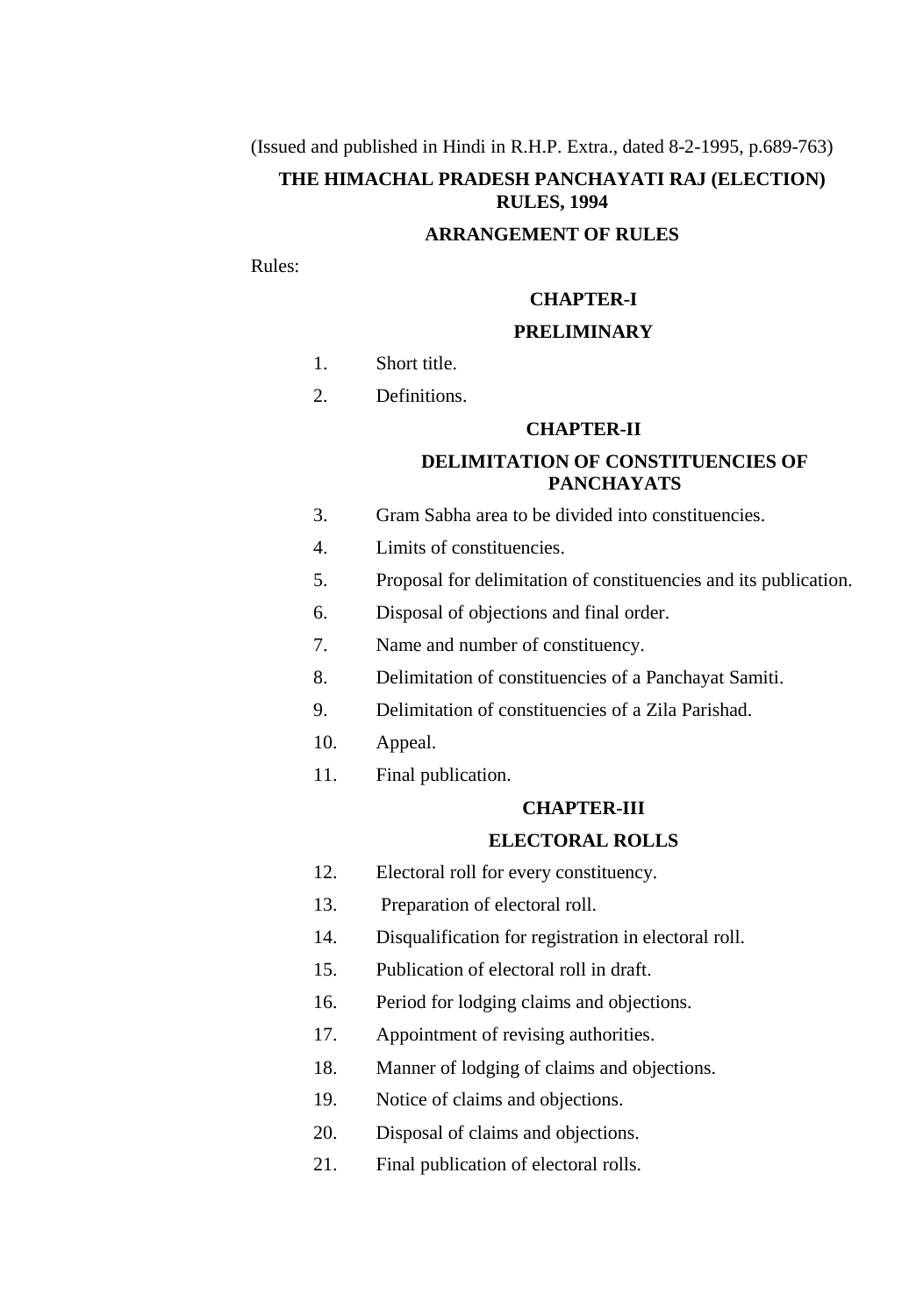- 22. [Special revision of electoral rolls.](#page-12-1)
- 23. [Correction of entries in electoral rolls.](#page-12-2)
- 24. [Inclusion of names in the electoral](file:///C:\Documents%20and%20Settings\DEVI%20RAM\My%20Documents\New%20Folder%20(3)\ELECTION%20RULES%20(Eng.).doc%23Inclusiion) roll, finally published.
- 25. [Custody and preservation of electoral roll and connected](#page-14-0)  [papers.](#page-14-0)
- 26. [Inspection of electoral roll and connected papers.](#page-14-1)
- 27. [Disposal of electoral roll and connected papers.](#page-14-2)

# **CHAPTER-IV**

# **RESERVATION OF SEATS IN PANCHAYATS**

- 28. [Reservation of seats in Panchayats.](#page-14-3)
- 29. [Report to State Election Commission.](file:///C:\Documents%20and%20Settings\DEVI%20RAM\My%20Documents\New%20Folder%20(3)\ELECTION%20RULES%20(Eng.).doc%23Report2)

# **CHAPTER-V**

# **CONDUCT OF ELECTIONS**

- 30. [Appointment of Returning Officers and Assistant Returning](#page-16-0)  [Officers.](#page-16-0)
- 31. [Appointment of Presiding Officers, Polling Officers and](#page-17-0)  Polling [Personnel.](#page-17-0)
- 32. [Election Programme.](#page-17-1)
- 33. [Notice of Election.](#page-18-0)
- 34. [Notification of symbols.](#page-18-1)
- 35. [Nomination of Candidates.](#page-18-2)
- 36. [Presentation of nomination papers.](#page-19-0)
- 37. [Security deposits.](#page-19-1)
- 38. [Notice of nominations.](#page-20-0)
- 39. [Scrutiny of nomination papers.](#page-20-1)
- 40. [Withdrawal of candidature.](#page-21-0)
- 41. [List of contesting candidates.](#page-21-1)
- 42. [Allotment of symbols.](#page-22-0)
- 43. [Appointment of election agent.](#page-22-1)
- 44. [Appointment of polling agent.](#page-22-2)
- 45. [Appointment of counting agent.](#page-22-3)
- 46. [Revocation of the appointment or death of election, polling](file:///C:\Documents%20and%20Settings\DEVI%20RAM\My%20Documents\New%20Folder%20(3)\ELECTION%20RULES%20(Eng.).doc%23Revocation)  [and counting agent.](file:///C:\Documents%20and%20Settings\DEVI%20RAM\My%20Documents\New%20Folder%20(3)\ELECTION%20RULES%20(Eng.).doc%23Revocation)
- 47. [Non-attendance of agent.](#page-23-0)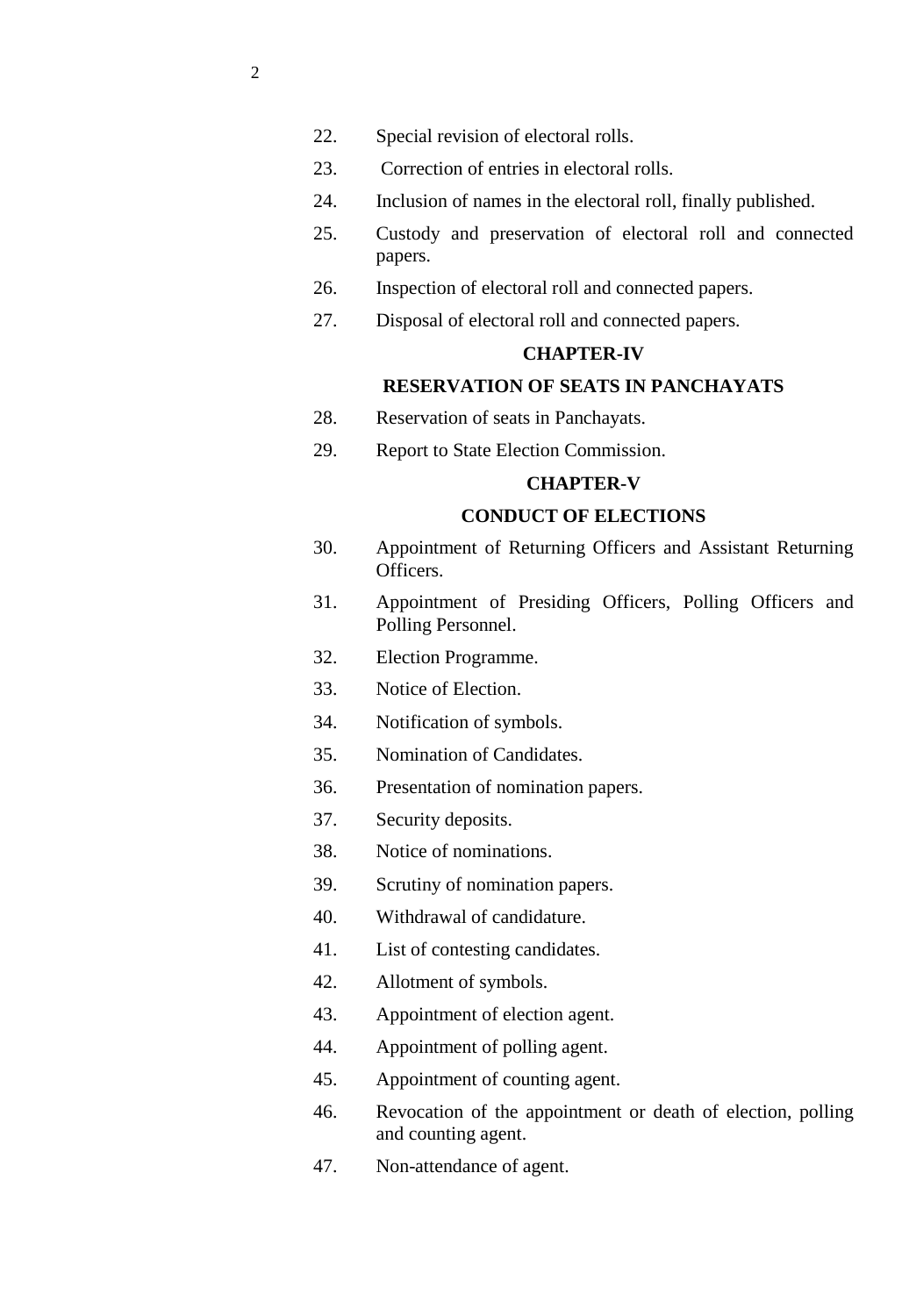- 48. [Death of a candidate before poll.](#page-23-1)
- 49. [Uncontested Election.](#page-23-2)

# **CHAPTER-V-A**

#### **POLL DUTY BALLOT**

- 49-A. Electors on poll duty entitled to vote .
- 49-B. [Intimation by voters on Poll Duty.](#page-24-0)
- 49-C [Form of ballot paper](#page-24-1)
- 49-D. [Issue of ballot paper](#page-24-2)
- 49-E. [Recording](#page-25-0) of Vote.
- 49-F. Return [of ballot paper](#page-25-1)

# **CHAPTER-VI**

## **POLL AND VOTING FOR ELECTION**

- 50. [Manner of voting](file:///C:\Documents%20and%20Settings\DEVI%20RAM\My%20Documents\New%20Folder%20(3)\ELECTION%20RULES%20(Eng.).doc%23Manner) at election.
- 51. [Ballot Box.](file:///C:\Documents%20and%20Settings\DEVI%20RAM\My%20Documents\New%20Folder%20(3)\ELECTION%20RULES%20(Eng.).doc%23Ballot2)
- 52. [Ballot papers.](file:///C:\Documents%20and%20Settings\DEVI%20RAM\My%20Documents\New%20Folder%20(3)\ELECTION%20RULES%20(Eng.).doc%23Ballot3)
- 53. [Notice at polling stations.](file:///C:\Documents%20and%20Settings\DEVI%20RAM\My%20Documents\New%20Folder%20(3)\ELECTION%20RULES%20(Eng.).doc%23Notice)
- 54. [Arrangement of polling stations.](file:///C:\Documents%20and%20Settings\DEVI%20RAM\My%20Documents\New%20Folder%20(3)\ELECTION%20RULES%20(Eng.).doc%23Arrangement)
- 55. [Admission of voters to polling station.](file:///C:\Documents%20and%20Settings\DEVI%20RAM\My%20Documents\New%20Folder%20(3)\ELECTION%20RULES%20(Eng.).doc%23Admission2)
- 56. [Ballot boxes to be locked and sealed before the](file:///C:\Documents%20and%20Settings\DEVI%20RAM\My%20Documents\New%20Folder%20(3)\ELECTION%20RULES%20(Eng.).doc%23Ballot)  [commencement of poll.](file:///C:\Documents%20and%20Settings\DEVI%20RAM\My%20Documents\New%20Folder%20(3)\ELECTION%20RULES%20(Eng.).doc%23Ballot)
- 57. [Identification of voters.](file:///C:\Documents%20and%20Settings\DEVI%20RAM\My%20Documents\New%20Folder%20(3)\ELECTION%20RULES%20(Eng.).doc%23Identification)
- 58. [Challenging of identity.](#page-27-0)
- 5[9. Issue of ballot paper.](file:///C:\Documents%20and%20Settings\DEVI%20RAM\My%20Documents\New%20Folder%20(3)\ELECTION%20RULES%20(Eng.).doc%23Issue)
- 60. [Voting Procedure.](#page-28-0)
- 61. [Casting of vote by blind or infirm voter.](#page-29-0)
- 62. [Spoilt and returned ballot paper.](#page-29-1)
- 63. [Tendered votes.](#page-30-0)
- 64. [Closing of poll.](#page-30-1)
- 65. [Sealing of ballot boxes after poll.](#page-30-2)
- 66. [Account of ballot papers.](#page-30-3)
- 67. [Sealing of other packet.](#page-31-0)
- 68. [Transmission of ballot boxes, Packets etc. to the Returning](#page-31-1)  [Officer.](#page-31-1)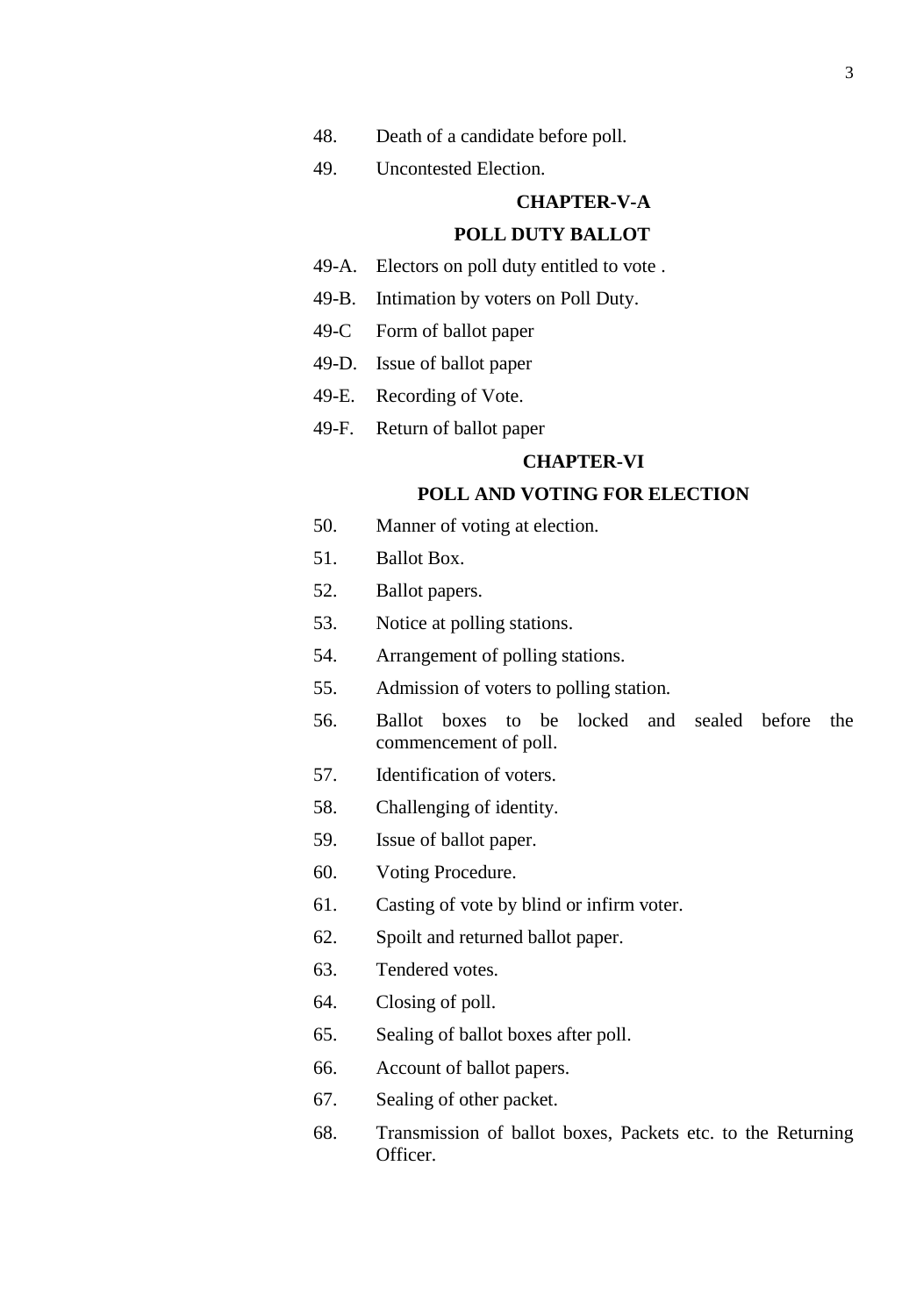- 69. [Adjournment of poll in emergency.](#page-31-2)
- 70. [Procedure of adjournment of Poll.](#page-32-0)
- 71. [Fresh poll in case of destruction, etc. of ballot boxes.](#page-32-1)

## **CHAPTER-VII**

# **COUNTING OF VOTES**

- 72. [Supervision of counting of votes.](#page-33-0)
- 73. [Admission to the place fixed for counting.](#page-33-1)
- 73-A. [Counting of votes received through poll duty ballot papers.](#page-33-2)
- 74. [Scrutiny and opening of ballot boxes.](#page-35-0)
- 75. [Procedure for counting of votes.](#page-35-1)
- 76. [Scrutiny and rejection of ballot papers.](#page-37-0)
- 77. [Counting to be continuous.](#page-38-0)
- 78. [Recommending of counting after fresh poll.](#page-38-1)
- 79. [Recount of votes.](#page-38-2)
- 80. [Equality of votes.](#page-39-0)

#### **CHAPTER-VIII**

## **ELECTION PAPERS**

- 81. [Return or forfeiture of candidate's deposits.](#page-39-1)
- 82. [Custody of papers relating to election.](#page-39-2)
- 83. [Production and inspection of election papers.](#page-40-0)
- 84. [Disposal of Election Papers.](#page-40-1)

# **CHAPTER-IX**

# **ELECTION OF CHAIRMAN AND VICE-CHAIRMAN OF PANCHAYAT SAMITI**

- 85. [Meeting for election.](#page-40-2)
- 85-A. [Administration of oath to the Chairman and Vice Chairman](#page-45-0)

# **CHAPTER-X.**

# **ELECTION OF CHAIRMAN AND VICE-CHAIRMAN OF ZILA PARISHAD**

- 86. [Meeting for election.](#page-45-1)
- 86-A. [Administration of oath to the Chairman and Vice Chairman.](#page-49-0)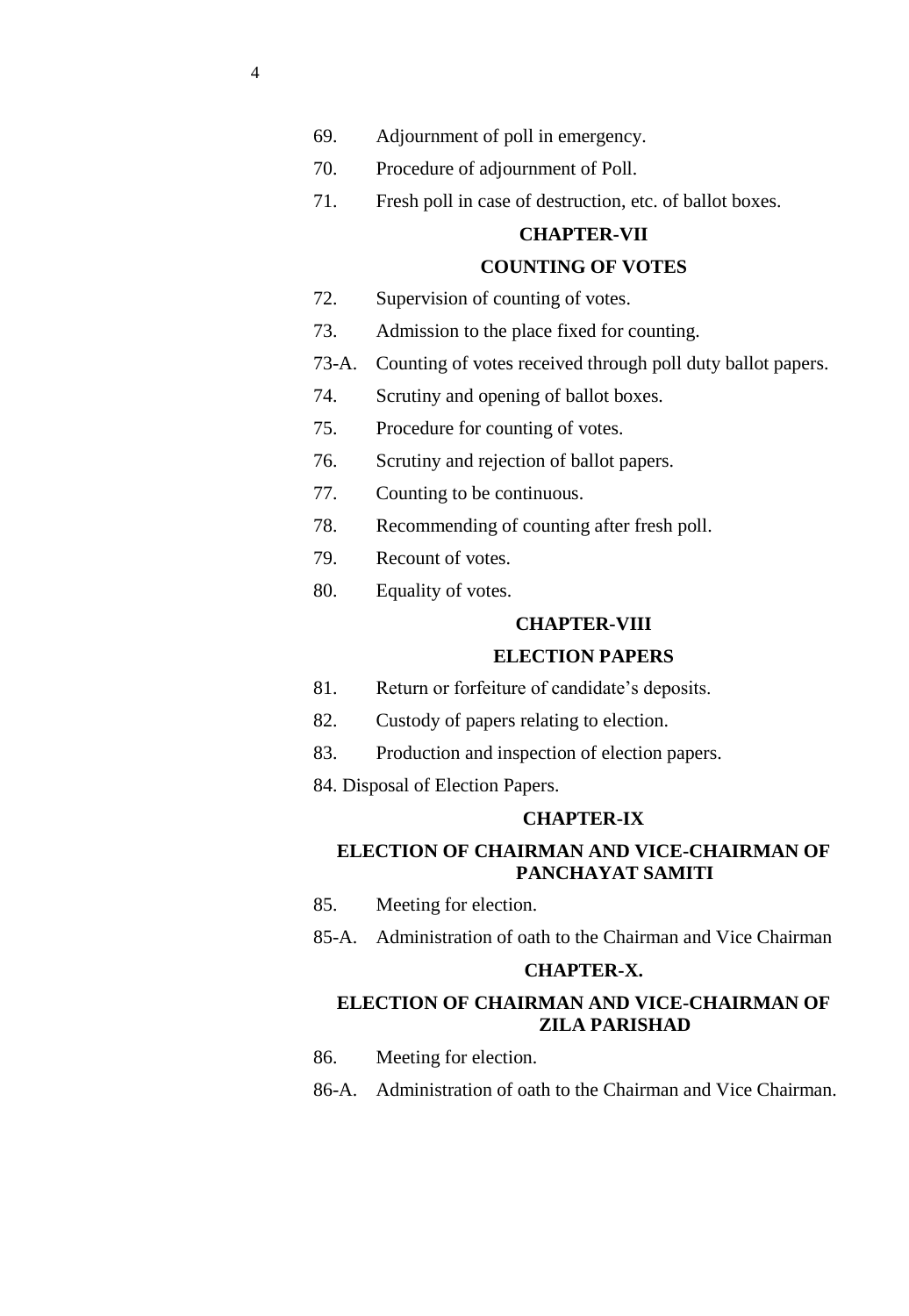## **CHAPTER-XI**

# **RESERVATION FOR CHAIR PERSONS**

- 87. [Reservation of offices of Pradhans, Gram Panchayats.](#page-49-1)
- 88. [Reservation of offices of Chairmen in Panchayat Samitis.](#page-51-0)
- 89. [Reservation of offices of Chairmen in Zila Parishads.](#page-53-0)
- 90. [Report to State Election Commission.](#page-55-0)
- 91. [Assistance from other Department.](#page-55-1)
- 92. [Accounts of election expenses and maximum limit thereof.](#page-55-2)

#### **CHAPTER-XII**

# **ELECTION DISPUTES AND APPEALS**

- 93. [Election disputes.](#page-56-0)
- 94. [Presentation of Petition.](#page-56-1)
- 95. [Security deposit to be made with the petition.](#page-56-2)
- 96. [Withdrawal of petition.](#page-56-3)
- 97. [Place and procedure of enquiry.](#page-57-0)
- 98. [Communication of orders of petition.](#page-57-1)
- 99. [Procedure in presentation of appeal.](#page-57-2)
- 100. Abatement of appeal.
- 101. Repeal and savings.

## [FORM-l to FORM-47](#page-25-1)

# **THE HIMACHAL PRADESH PANCHAYATI RAJ (ELECTION) RULES, 1994**

\_\_\_\_\_\_\_\_\_

# **RURAL DEVELOPMENT AND PANCHAYATI RAJ DEPARTMENT NOTIFICATION**

# Shimla-2, the  $7<sup>th</sup>$  February, 1995

**No. PCH-HA(3)-6/94.-** In exercise of the powers conferred by sections 183 and 186 of the Himachal Pradesh Panchayati Raj Act, 1994 (Act No. 4 of 1994), the Governor, Himachal Pradesh is pleased to make the following rules entitled as the Himachal Pradesh Panchayati Raj (Election) Rules, 1994, the same having been previously published in the official gazette (extra-ordinary) on  $17<sup>th</sup>$  December, 1994:-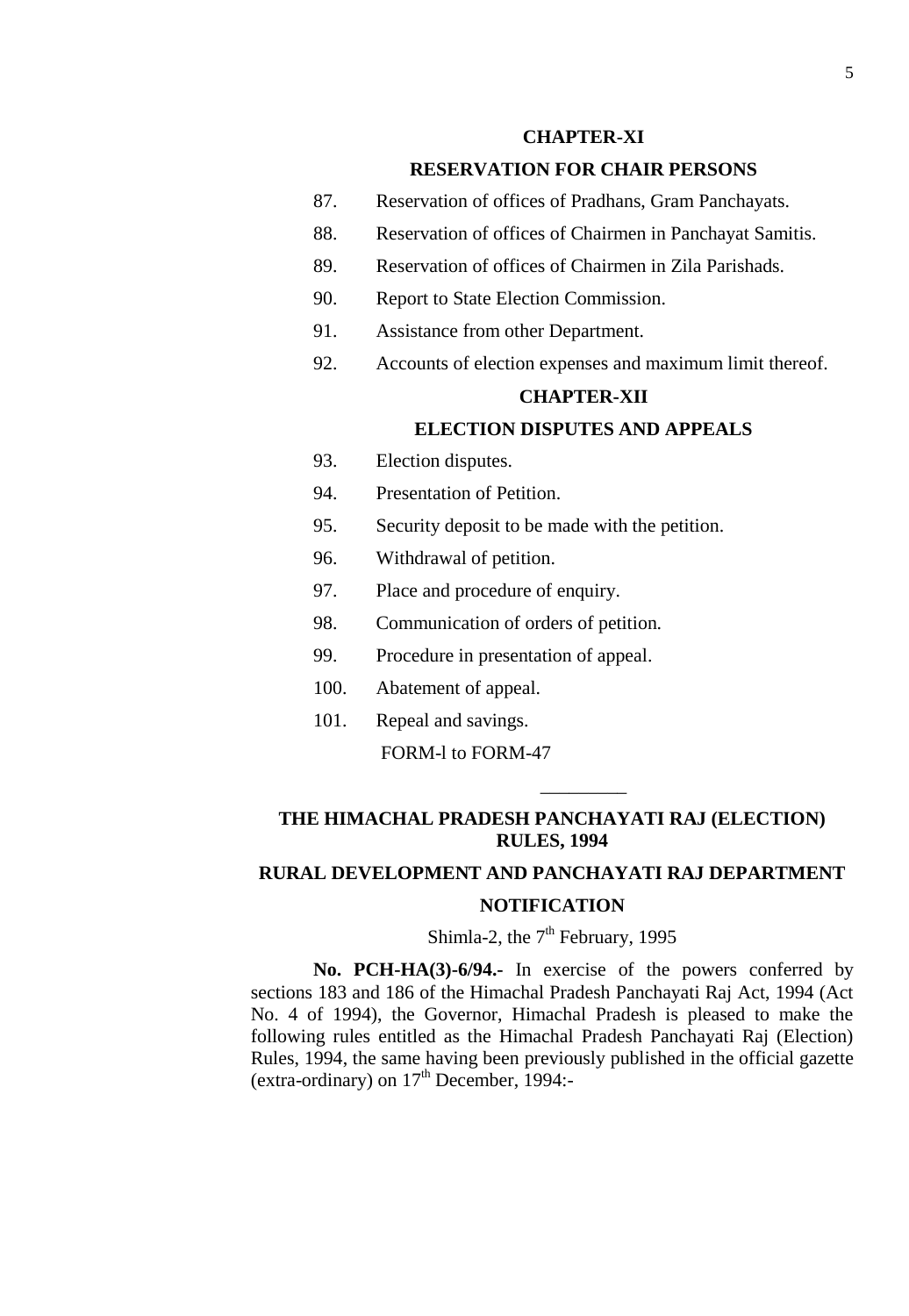#### **CHAPTER-I**

#### **PRELIMINARY**

<span id="page-5-0"></span>**1. Short title.-** These rules may be called the Himachal Pradesh Panchayati Raj (Election) Rules, 1994.

**2. Definitions.-** (1) In these rules, unless, there is anything repugnant in the subject or context-

- (a) **Act**" means the Himachal Pradesh Panchayati Raj Act, 1994 (Act No.4 of 1994).
- (b) 
"Constituency" means a territorial constituency of a Gram Sabha, Panchayat Samiti or Zila Parishad, as the case may, for the representation of which a member is to be elected or has been elected and in relation to Pradhan or Up-Pradhan of a Gram Panchayat, shall mean the whole of Gram Sabha area;
- $\frac{1}{2}$ [(c) "District Election Officer (Panchayat)" means the officer appointed by the State Election Commission for the conduct of election to the Panchayats and also includes Assistant District Election Officer:

Provided that where District Election Officer as well as Assistant District Election Officer are appointed for a District, the State Election Commission shall in the order of their appointments also specify the area in respect of which each such officer shall exercise jurisdiction; ]

- (d) "elector" means a person whose name is entered in the electoral roll prepared by the State-Election Commission for the purpose of Panchayat election ;
- (e) "electoral roll" means a list of voters of each constituency of a Panchayat;
- (f) "form" means a form appended to these rules;
- (g) "polling personel" means the person or persons appointed to conduct or to assist in the conduct of election ;
- (h) **"Presiding Officer"** means the person appointed by the District Election Officer (Panchayats) as Presiding Officer for the conduct of Election under the Act at a Polling station;
- (i) 
"Returning Officer" means an officer appointed for the conduct of election under these rules and also includes Assistant Returning Officer;

l

Clause (c) substituted vide Not. No. PCH- HA(1)- 18/2008, dated the  $8<sup>th</sup>$ September, 2010, published in Rajpatra, Himachal Pradesh, dated  $10<sup>th</sup>$  of September, 2010, page . 4456-4467.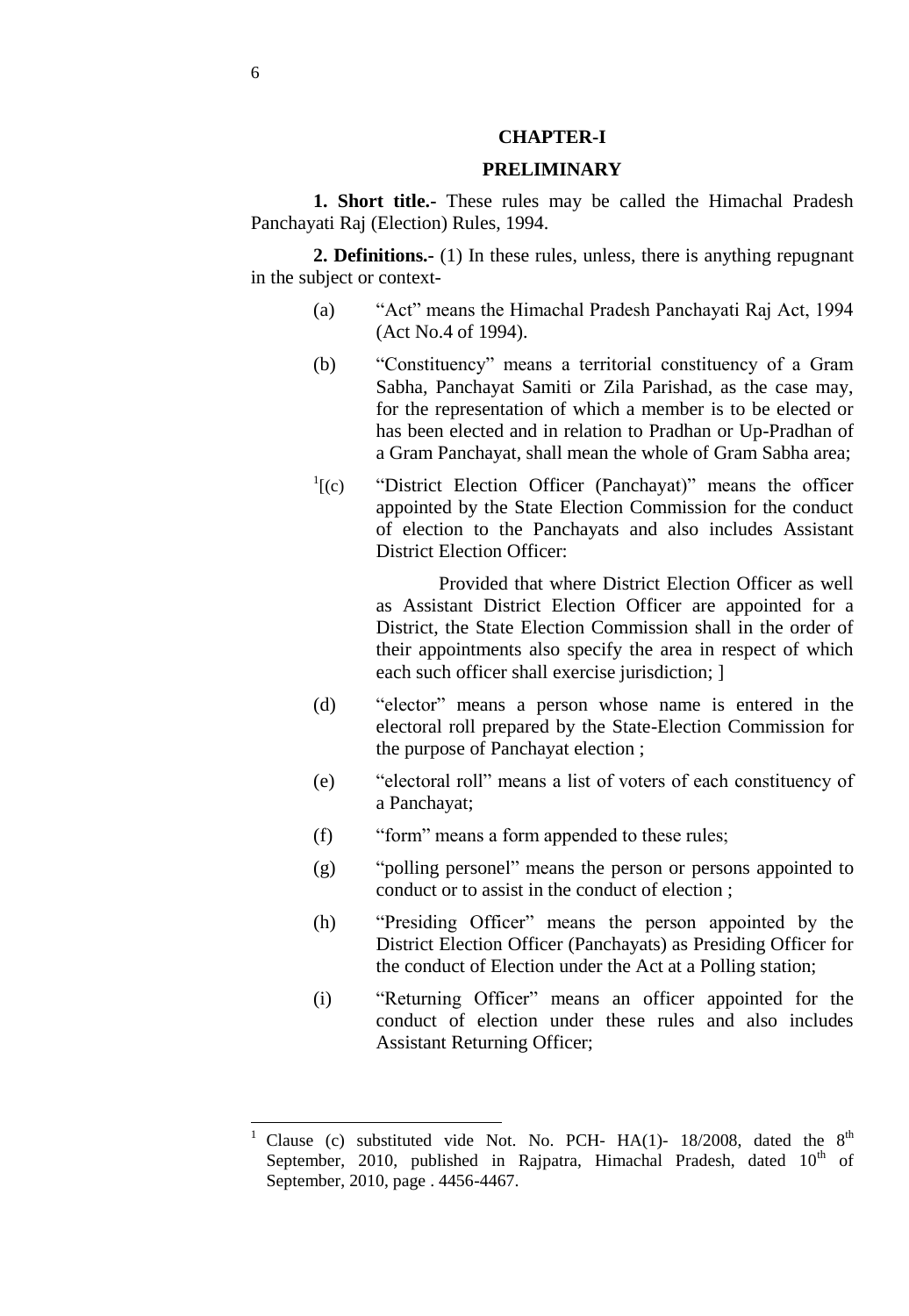- (i) 
"Registration Officer" means the Electoral Registration Officer and also includes Assistant Electoral Registration Officer appointed by the State Election Commission;
- $(k)$  "Section" means the section of the Act; and
- (1) 
"State Election Commission" means the Commission constituted under section 160 read with article 243 K of the Constitution of India.

(2) The words and expressions used but not defined in these rules shall have the same meanings as are assigned to them in the Act.

#### **CHAPTER-II**

#### <span id="page-6-0"></span>**DELIMITATION OF CONSTITUENCIES OF PANCHAYATS**

**3. Gram Sabha area to be divided into constituencies.-** (1) For the purpose of holding of election of members to a Gram Panchayat the Sabha area shall be divided into constituencies.

(2) The number of constituencies under sub-rule (1) shall be determined in accordance with the provisions of section 8.

<span id="page-6-1"></span>**4. Limits of constituencies.-** (1) As far as practicable each constituency shall have equal population and each constituency shall be geographically compact and contiguous in areas and shall have natural boundaries, such as roads, paths, lanes, streets, streams, canal, drains, jungles, house No., ridges or such other marks which can easily be distinguished.

- (2) The constituency shall be delimited from the map of the Gram Sabha starting from North towards East and ending towards South to West direction.
- (3) one member shall be elected from each constituency.
- (4) The limits of each constituency shall be defined in all four directions as follows:-
	- (i) Bounded on the North by …………………………………….
	- (ii) Bounded on the South by ……………………………………
	- (iii) Bounded on the East by ……………………………..………
	- (iv) Bounded on the West by …………………………………….

**5. Proposal for delimitation of constituencies and its publication.-** The Deputy Commissioner or any other officer, authorised by him in this behalf shall cause to be published a proposal for delimitation of constituencies by dividing a Gram Sabha area into constituencies and shall also indicate the territorial limits of each such constituency and shall keep the proposal open for inspection in the office of the Gram Panchayat, Panchayat Samiti within the territorial jurisdiction of which such sabha area falls and by affixing a copy of the same at two conspicuous places within such sabha area for inviting public objections thereon, within 7 days.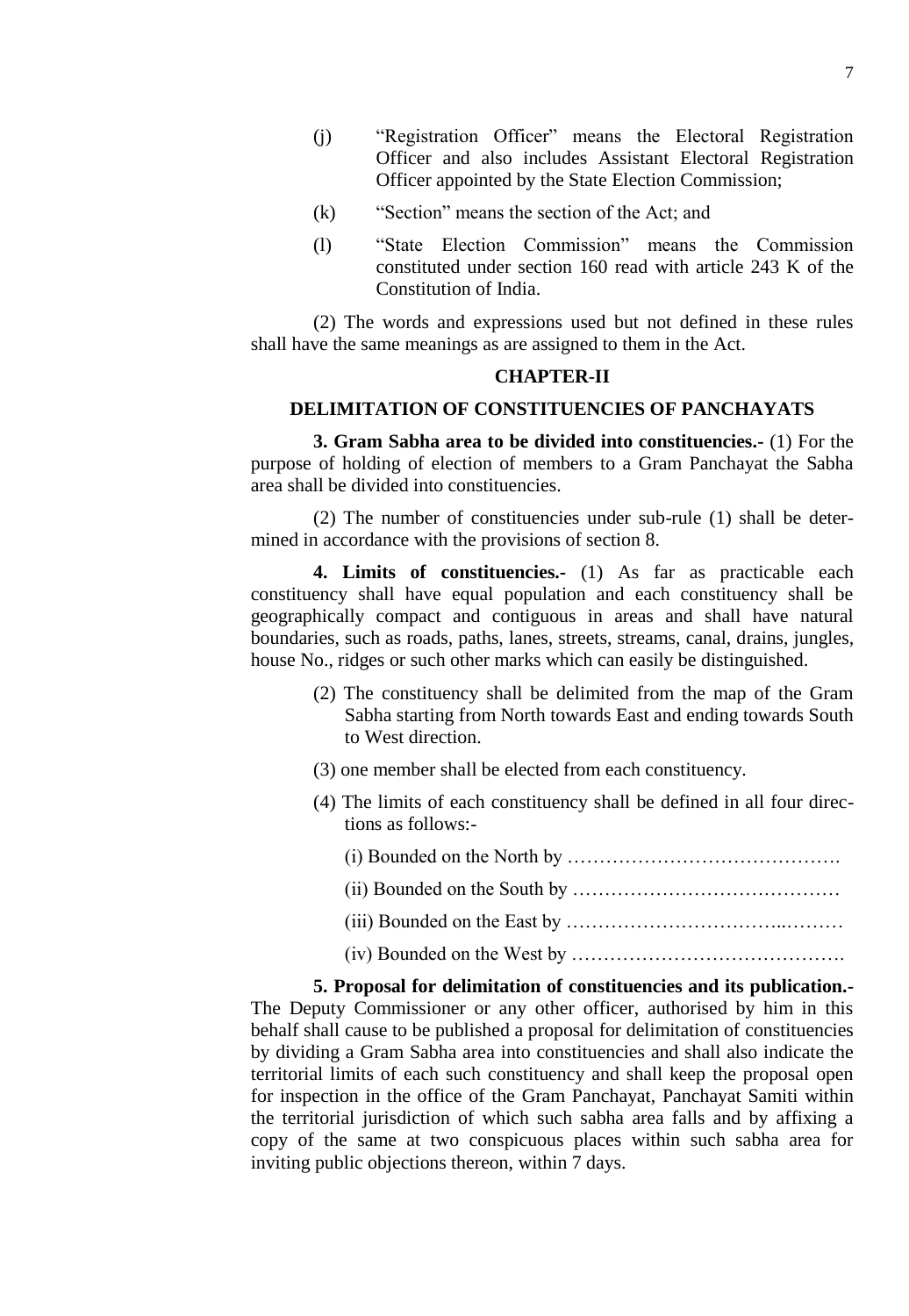<span id="page-7-0"></span>**6. Disposal of objections and final order.-** The Deputy Commissioner, or any other officer authorised by him in this behalf , on receipt of objections, if any, under rule 5 shall inquire into the same and shall consider them within a period of seven days or such a shorter time as may be fixed by the Government and final order of delimitation of constituencies shall be made by him only after recording brief reasons for the acceptance or rejection of the objections.

**7. Name and number of constituency.-** Each constituency shall be known by the number given to that constituency, serially and it shall also be given a name, if practicable.

**8. Delimitation of constituencies of a Panchayat Samiti.-** (1) The Deputy Commissioner or any other officer authorised by him in this behalf shall divide the Panchayat Samiti area into as many single member territorial constituencies as the number of members is required to be elected under subsection (3) of section 78.

(2) While delimiting the constituencies of a Panchayat Samiti, constituency of the Gram Panchayat shall be a unit. The constituencies shall be delimited from the map of the Panchayat Samiti area starting from North towards East and ending towards South to West, and every constituency of a Panchayat Samiti shall be assigned a serial number and the name of the Constituency of Panchayat Samiti. The name of constituency of a Panchayat Samiti may be assigned on the name of a Gram Sabha having largest population in that constituency.

(3) The limits of each constituency shall be defined in all four directions as follows:-

- (i) Bounded on the North by ………………………………………….
- (ii) Bounded on the South by ………………………………………….
- (iii) Bounded on the East by …………………………………………..
- (iv) Bounded on the West by ………………………………………….

(4) The Deputy Commissioner or any other officer authorised by him in this behalf, shall cause to be published a proposal for delimitation of constituencies by dividing a Samiti area into single member constituencies and shall also indicate the territorial limits of each such constituency and shall keep the proposal open for inspection in the office of the Panchayat Samiti and in each of offices of Gram Panchayats falling within the Panchayat Samiti area and by affixing copy of such proposal at two conspicuous places in each Sabha area for inviting public objections thereof, within seven days.

(5) The Deputy Commissioner, or any other officer authorised by him in this behalf on receipt of objections, if any, under sub-rule (4) shall inquire into the same and shall consider them within a period of seven days or such shorter periods as may be fixed by the Government and final order of delimitation of constituencies shall be issued by him only after recording in brief the reasons for the acceptance or rejection of such objection.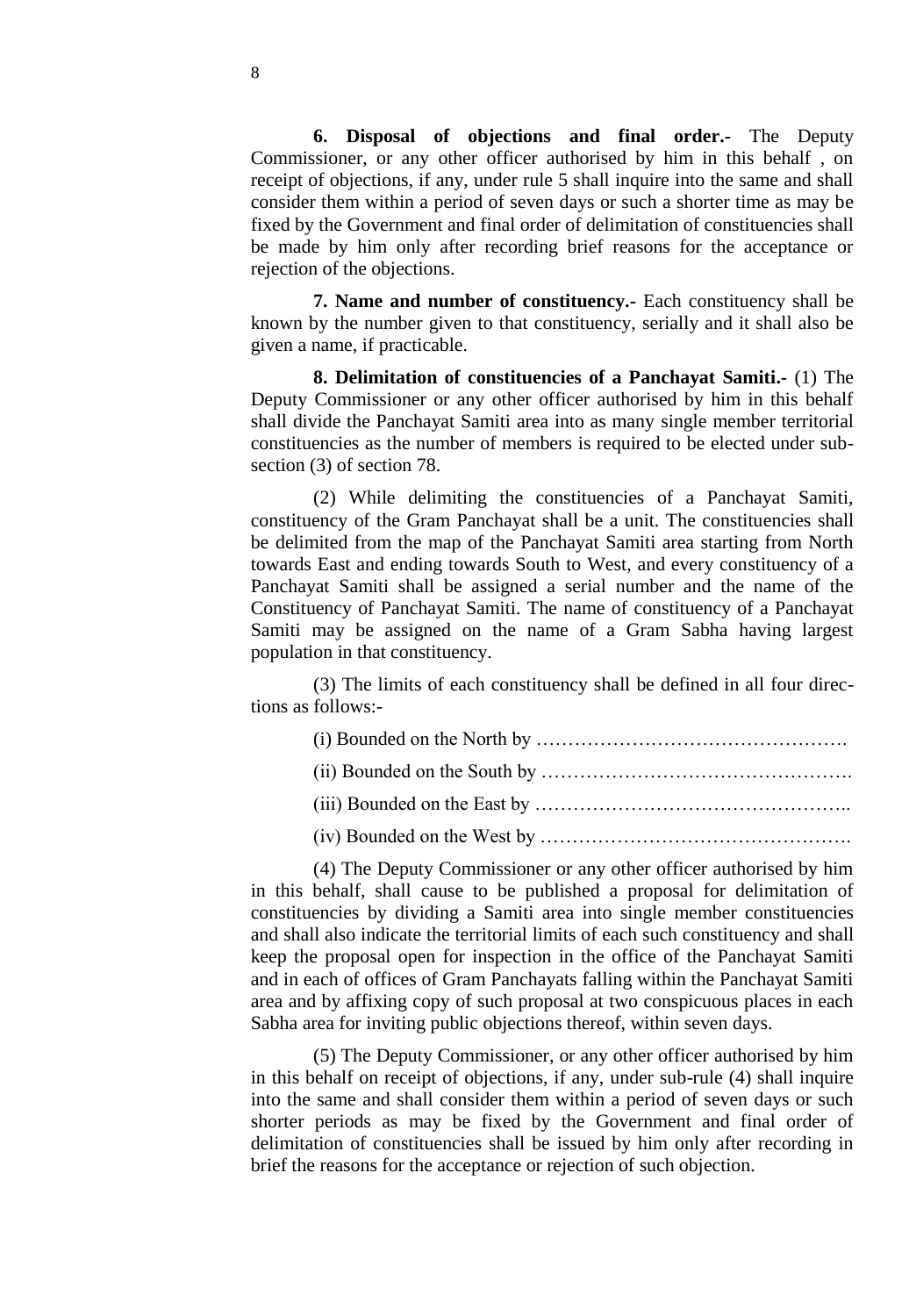**9. Delimitation of constituencies of a Zila Parishad.-** (1) The Deputy Commissioner shall divide the Zila Parishad area into as many single member territorial constituencies as the number of members are required to be elected under sub-section (2) of section 89.

(2) While delimiting the constituencies of Zila Parishad, Sabha area shall be a unit. The constituencies shall be delimited from the map of the Zila Parishad area starting from North towards East and ending towards South to West and every constituency shall be assigned serial number and the name. The name of constituency may be assigned on the name of a Gram Sabha having the largest population in that constituency.

(3) The limits of each constituency shall be defined in all four directions as follows:-

(i) Bounded on the North by ………………………………………

- (ii) Bounded on the South by ……………………………………...
- (iii) Bounded on the East by ………………………………………
- (iv) Bounded on the West by ………………………………………

(4) The Deputy Commissioner, shall cause to be published a proposal for delimitation of constituencies by dividing a Zila Parishad area into single member constituencies and also indicate the territorial limits of each such constituency and shall keep the proposal open for inspection in the office of the Zila Parishad, Panchayat Samiti and in each of the offices of Gram Panchayats falling within the Zila Parishad area and by affixing a copy of such proposal at two conspicuous places within each Sabha area for inviting public objections thereon, within seven days.

(5) The Deputy Commissioner on receipt of objections, if any, under sub-rule (4) shall inquire into the same and shall consider them within a period of seven days and final order of delimitation shall be issued by him only after recording in brief the reasons for the acceptance or rejection of such objections.

**10. Appeal.-** Any elector aggrieved by the orders of the Deputy Commissioner may file an appeal to the Divisional Commissioner within a period of 10 days and who, after giving an opportunity of being heard to the appellant shall decide the same within a period of 15 days and communicate his orders thereon to the Deputy Commissioner. The order passed by the Divisional Commissioner shall be final.

<span id="page-8-0"></span>**1 [11. Final publication of delimitation of constituencies.-** (1) The delimitation made under rules 6, 8 and 9 shall be amended in the light of the orders of the Divisional Commissioner, if any, made under rule 10 and the delimitation shall be finalised within a period of 30 days from the date of publication of the proposal in this behalf. A copy of the final orders of the

l

<sup>&</sup>lt;sup>1</sup> Rule 11 substituted vide Not. No. PCH- HA(1)-18/2008, dated the  $8<sup>th</sup>$  September, 2010, published in Rajpatra, Himachal Pradesh, dated  $10<sup>th</sup>$  of September, 2010 page . 4456-4467.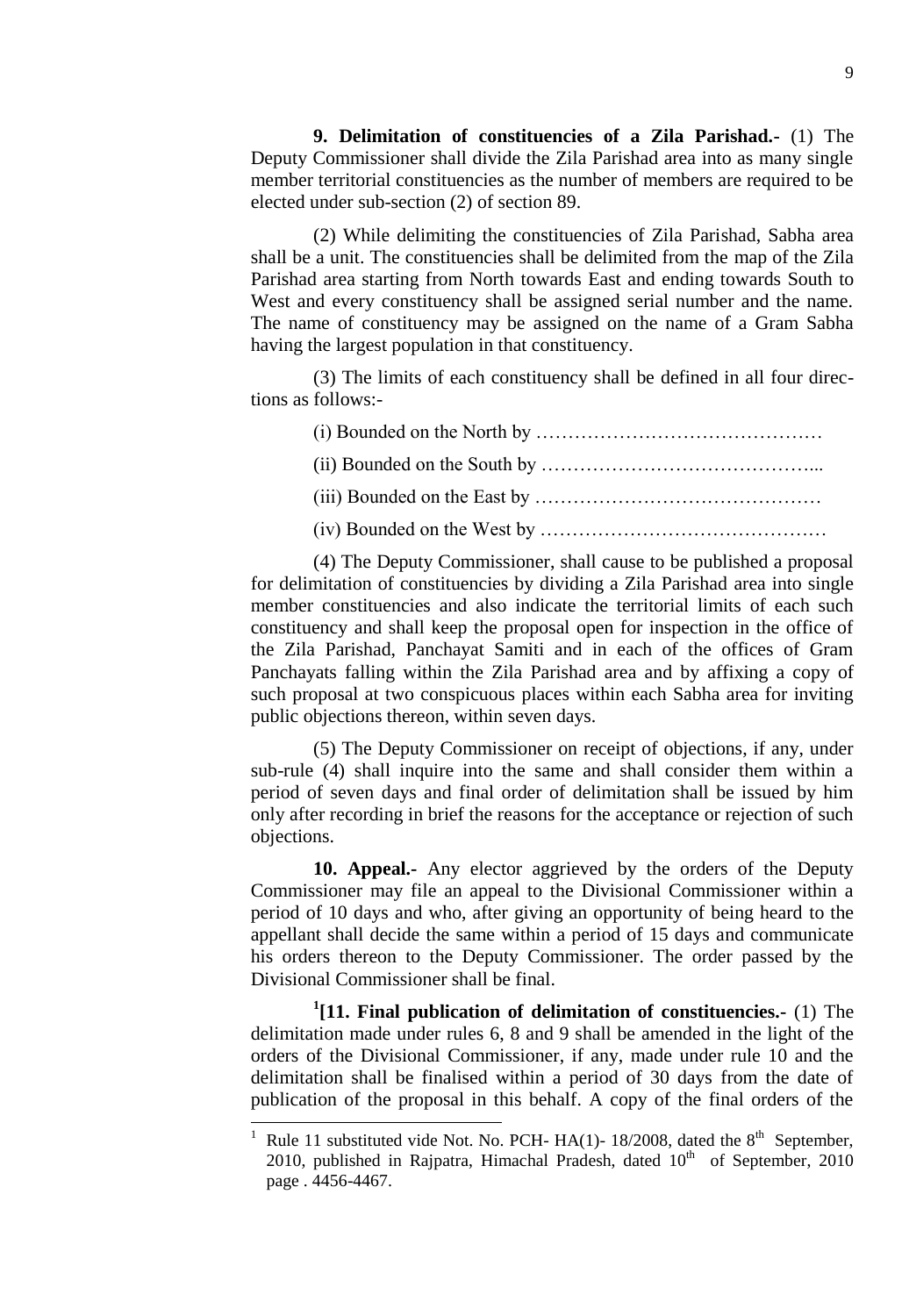delimitation of constituencies of the Panchayats shall be affixed on the notice boards of the offices of the Deputy Commissioner, Zila Parishad, Panchayat Samiti, Gram Panchayat and at such other places as the Deputy Commissioner may decide and the copies of the same shall also be sent to the State Election Commission and the State Government.

(2) An elector may obtain a copy of the final delimitation order by making an application to the Deputy Commissioner or to the Secretary of the Zila Parishad, Panchayat Samiti, Gram Panchayat, as the case may be, who shall make available the same to the said elector on payment of rupees five per page or part thereof against cash receipt.]

#### **CHAPTER-III**

## **ELECTORAL ROLLS**

**12. Electoral roll for every constituency.-** For each constituency of a Panchayat there shall be an electoral roll which shall be prepared in the manner specified in rules 13 to 24 by the District Election Officer (Panchayats) under the superintendence, direction and control of the State Election Commission:

<sup>1</sup>[Provided that the State Election Commission may in its own discretion, use data base of the Election Commission of India for the preparation of the draft electoral rolls for the elections under these rules:]

Provided further that the preparation or revision of electoral roll, as the case may be, shall be taken up as and when so directed by the State Election Commission.

**13. Preparation of electoral roll.-** (1) When a direction is given under rule 12, the District Election officer (Panchayats) shall cause to be prepared an electoral roll for each constituency of the Panchayat in accordance with these rules.

(2) The electoral roll shall be prepared in Hindi in Devnagari Script in such form as may be specified by the State Election Commission.

**14. Disqualification for registration in electoral roll.-** A person shall be disqualified for registration in an electoral roll, if he-

- (a) is not a citizen of India; or
- (b) is of unsound mind and stands so declared by competent court; or
- (c) is for the time being disqualified for voting under the laws relating to corrupt practices and other offences in connection with Panchayats/Municipality/Assembly/Parliamentary elections; or
- (d) is not ordinarily resident of the constituency; or

<sup>&</sup>lt;sup>1</sup>. First proviso to Rule 12 Subs. vide Not. No. PCH-HA(1)18/2008-I dated 12<sup>th</sup> December, 2013, published in R.H.P. dated 27.12.2013 at pages 5356-5359**.**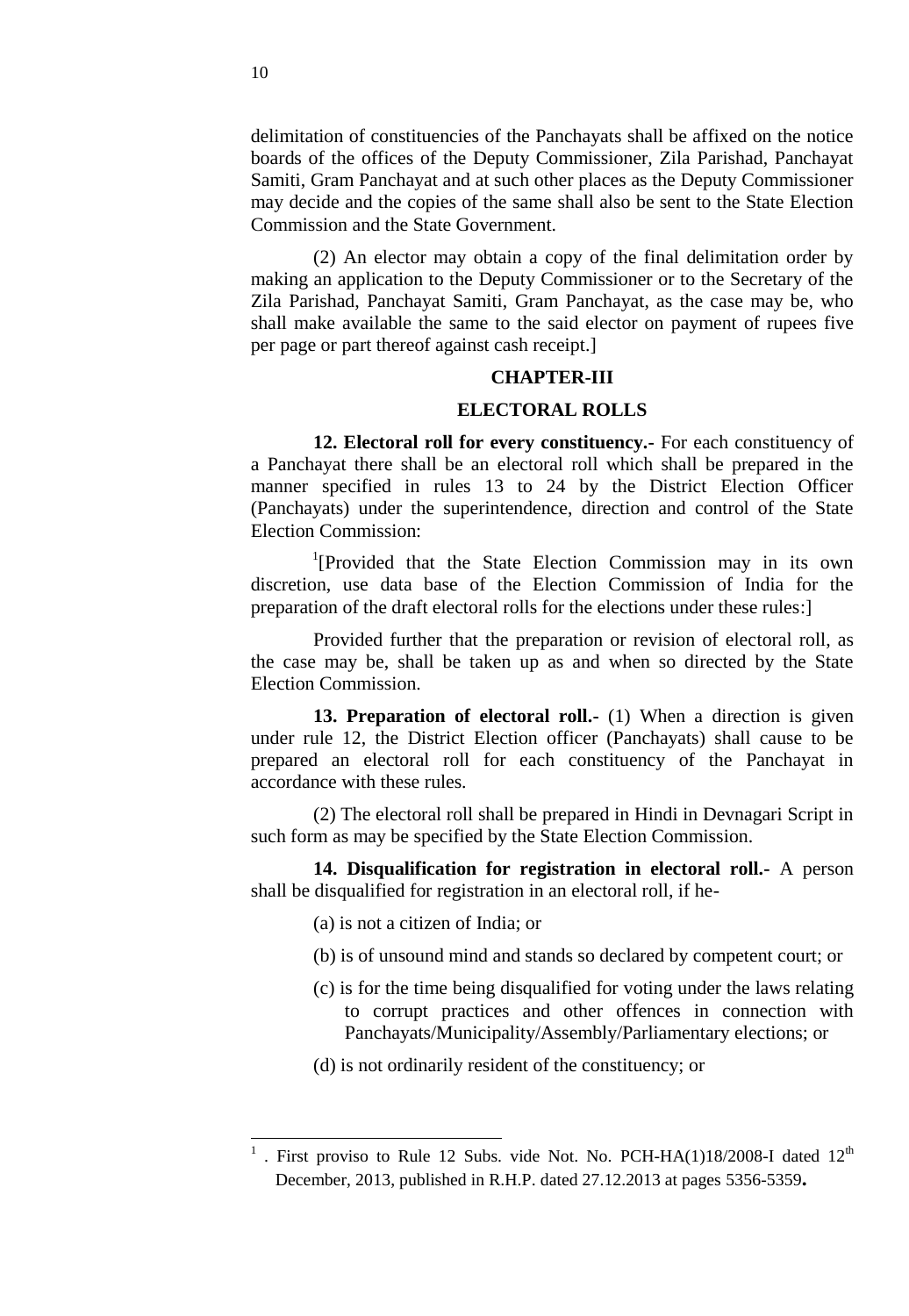- (e) is less than 18 years of age on the date as may be notified by the State Election Commission for the preparation or revision, as the case may be, of the electoral rolls.
- <span id="page-10-0"></span> $\frac{1}{1}$ [(f) is already registered as a voter in a Municipality or in some other Gram Sabha.]

**15. Publication of electoral roll in draft.-** (1) As soon as the electoral roll of a constituency is ready, the District Election Officer (Panchayats) shall publish it in draft, together with a notice in **Form-l** and make available copies thereof for inspection at his office and in the offices of Gram Panchayat, Panchayat Samiti, Zila Parishad.

(2) The notice under sub-rule (1) shall be given publicity through newspapers having largest circulation in the area, All India Radio, by beat of drum in the constituency and by affixing copies of such notice in the office of the District Election Officer (Panchayats) and at the office of Gram Panchayat, Panchayat Samiti, Zila Parishad and at other conspicuous places where the public has free access. The notice should contain the date by which objections or claims may be filed and the authority or authorities to whom they may be presented.

**16. Period for lodging claims and objections.-** Every claim for the inclusion of name in the electoral roll and every objection to an entry therein shall be lodged within a period of 10 days from the date of draft publication of the electoral roll in draft under rule 15, or within such period as may be fixed by the State Election Commission in this behalf.

**17. Appointment of Revising Authorities.-** The District Election Officer (Panchayats) may appoint one or more Revising Authorities for the purpose of hearing claims and objections relating to electoral roll of a constituency or constituencies.

<span id="page-10-1"></span>**18. Manner of lodging of claims and objections.-** (1) A claim or objection shall be addressed to the Revising Authority specified in the notice referred to in rule 15 and shall be presented to him personally or sent by registered post to that authority. Every claim for inclusion of names, objection in relation to the inclusion of the name or objection in relation to the particulars in an entry shall be in Form 2, 3, 4 respectively.

(2) A claim shall be signed by the person desiring his name to be included in the electoral roll and countersigned by another person whose name is already included in the electoral roll in which the claimant desires his name to be included and shall, unless sent by post, be presented by claimant himself or by a person authorised by him in writing in this behalf.

(3) No person shall prefer an objection to the inclusion of any name in the electoral roll unless his name is already included in that electoral roll.

l

<sup>&</sup>lt;sup>1</sup> Clause (f) added vide Not. No. PCH- HA(1)- 18/2008, dated the  $8<sup>th</sup>$  September, 2010, published in Rajpatra, Himachal Pradesh, dated  $10<sup>th</sup>$  of September, 2010 page 4456-4467.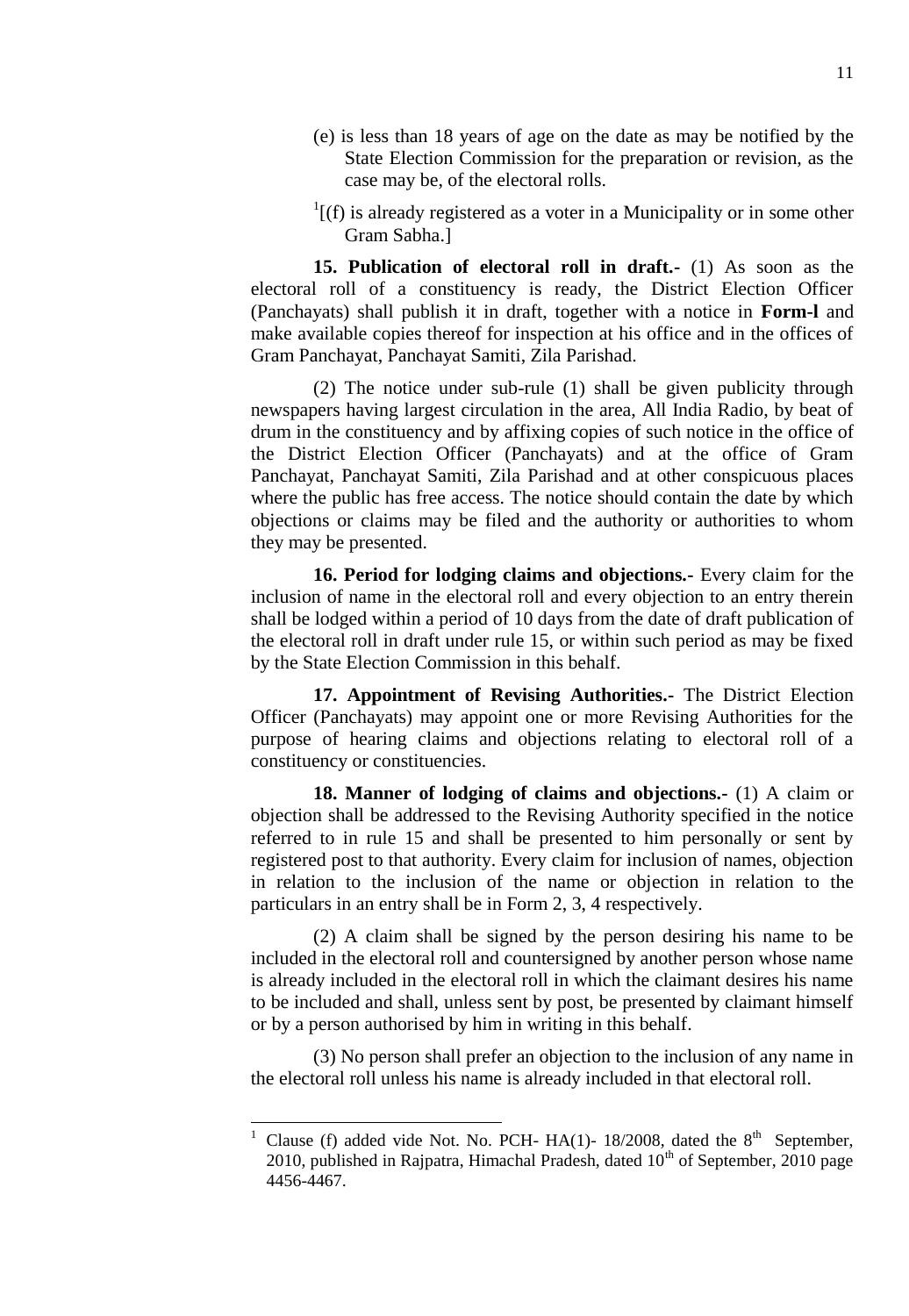(4) The Revising Authority shall maintain a register, of claims in Form-5, of objections to the inclusion of names, in Form-6, and of objection to the particular in any entry in Form-7, and cause to be entered therein the time of their receipt, particulars of every claim or objections, as the case may be.

(5) Any claim or objection, which is not lodged within the prescribed period or in the manner herein specified shall be rejected and the decision recorded in the register prepared in Form-5, 6 and 7, as the case may be.

<span id="page-11-0"></span>**19. Notice of claims and objections. -** (1) Where a claim or objection is not rejected under sub-rule (5) of rule 18, the Revising Authority shall, after the period prescribed for the presentation of claims and objections has expired, exhibit on the notice board of the office of Gram Panchayat, Panchayat Samiti and Zila Parishad, a list of all claims or objections in Form-8, 9 and 10 as the case may be.

(2) Every claimant/objector to the inclusion of a name or to the correctness of certain particulars in an entry shall be given a notice of place, date and time of hearing of such claim or objection and shall further be asked to adduce such evidence as he may like to adduce in Form-11, 12 and 13 as the case may be.

(3) A person against whom objection has been received by the Revising Authority for the inclusion or deletion of his name on or from the electoral roll shall also be given a notice in Form- 14 of the place, date and time fixed for hearing of objection, at his last known place of residence and be asked to adduce such evidence as he may like to adduce for his defence.

**20. Disposal of claims and objections.-** (1) On the date, time and at the place fixed under the provisions of rule 19, the Revising Authority shall hear and decide the claims and objections under the provisions of these rules and shall record his decision in the register in Form-5, 6 and 7, as the case may be.

(2) The copy of the order of the Revising Authority shall be given to the claimant or objector immediately on demand on payment of rupees two against cash receipt.

(3) Any person aggrieved by an order passed under the provisions of sub-rule (1) may, within seven days from the date of the order, file an appeal to the District Election Officer (Panchayats) who shall, as far as practicable be, within a week, decide the same, confirming such order, or setting it aside or passing such other order with respect to the claim and objection as he may deem fit:

(4) If it appears to the District Election Officer (Panchayats) that due to inadvertence and error during the preparation of electoral rolls, names of electors have been left out of the electoral roll, the names of dead persons or of persons who ceased to be or are not ordinarily resident in the constituency have been included in the electoral roll and that remedial action should be taken under this sub-rule, the District Election Officer (Panchayats) shall,-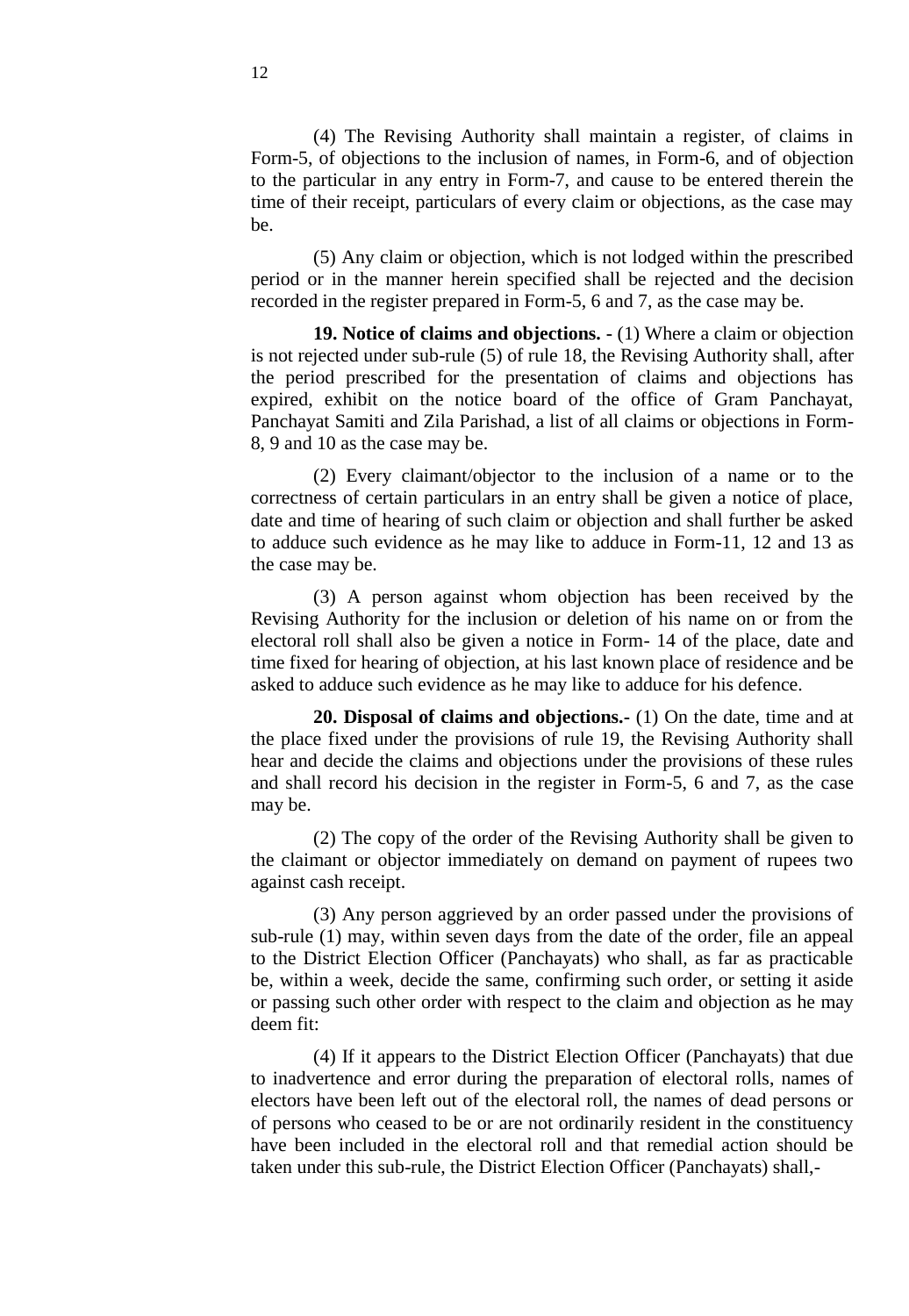- (a) prepare a list of the names and other particulars of such electors;
- (b) exhibit on the notice board of his office and offices of the Gram Panchayat, Panchayat Samiti and Zila Parishad, a copy of the list together with a notice as to the date(s) and place(s) at which the question of inclusion of the names in electoral roll or the deletion of the names, from the electoral roll will be considered; and
- <span id="page-12-0"></span>(c) after considering any verbal or written objection which may be preferred, decide whether all or any of the names should be included in or deleted from the electoral roll.

**21. Final publication of electoral rolls.-** (1) The Revising Authority as soon an as he has disposed of all the claims or objections presented to him, shall forward the same alongwith the register of such claims or objections and the orders passed by him thereon to the District Election Officer (Panchayats) who shall cause the electoral roll to be corrected in accordance with such orders or the orders passed on appeal by him under sub-rule (3) of rule 20, as the case may be and shall publish the electoral roll so corrected, or if he deems fit, shall publish the electoral roll together with a list of additions/deletions and corrections prepared in accordance with the aforesaid orders or as a consequence of his decision under sub-rule (4) of rule 20, by making complete copy thereof available for inspection and display a notice thereof in Form-15 in his office and also in the office of the Gram Panchayat, Panchayat Samiti and Zila Parishad.

(2) On such publication the electoral roll, with or without amendments, shall be the electoral roll of the constituency and shall come into force from the date of publication under sub-rule (1).

<span id="page-12-1"></span>**22. Special revision of electoral roll.-** Notwithstanding anything contained in sub-rule (2) of rule 21 the State Election Commission may, at any time, for reasons to be recorded, direct a special revision of the electoral roll for any constituency in such a manner as it may think fit:

Provided that subject to other provisions of these rules, the electoral roll for the constituency as in force at the time of the issue of any such direction shall continue to be in force until the completion of the special revision so directed.

<span id="page-12-2"></span>**23. Correction of entries in electoral rolls.-** If the District Election Officer (Panchayats) on an application in Form-4 or Form-16 made to him or on his own motion is satisfied, after such inquiry as he thinks fit, that any entry in the electoral roll of the constituency-

- (a) is erroneous or defective in any particular;
- (b) should be deleted on the ground that the person concerned is dead or has ceased to be ordinarily resident or is otherwise not entitled to be registered in that electoral roll, shall amend or delete the entry: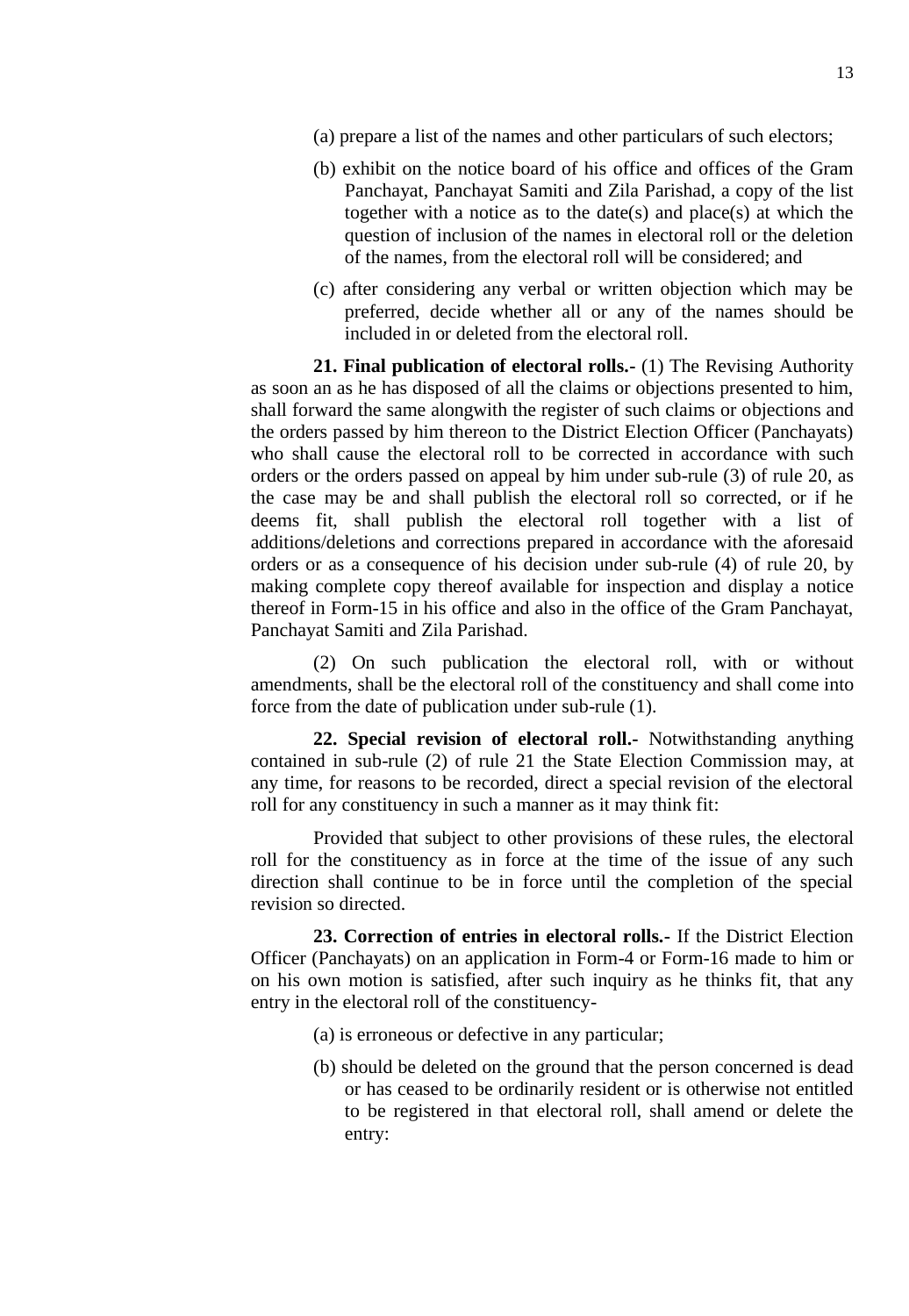Provided that before taking any action on any ground under clause (a) or clause (b) that the person concerned has ceased to be ordinarily resident or that he is otherwise not entitled to be registered in the electoral roll, the District Election Officer (Panchayats) shall give the person concerned a reasonable opportunity of being heard in respect of the action proposed to be taken in relation to him:

Provided further that an application under this rule at any time after the publication of the election programme under rule 32 shall be made to the District Election Officer (Panchayats) not later than <sup>1</sup>[nine days] before the last date fixed for the filing of nomination papers.

**24. Inclusion of names in the electoral roll, finally published.-** (1) Any person, whose name is not included in the electoral roll shall make an application, in Form-2 (in duplicate), to the District Election Officer (Panchayats) for inclusion of his name in that electoral roll, and such application shall be accompanied by a fee of rupees two to be paid in cash against receipt.

(2) District Election Officer (Panchayats) shall immediately on receipt of application under sub-rule (1) direct that one copy thereof be pasted in some conspicuous place in his office together with a notice inviting objections to such application within a period of four days from the date of such pasting .

 $2^{2}$ [(3) The District Election Officer (Panchayats) shall as may be, after the expiry of the period specified in the notice under sub-rule (2), consider the objections, if any, received by him and shall, if satisfied that the applicant is entitled to be registered in the electoral roll, direct such name to be included therein within a period of 3 days:

Provided that if the applicant whose name is ordered to be included is already registered in the electoral roll of any other constituency of the same Gram Sabha or another Gram Sabha or a Municipality, such a name shall be deleted from that electoral roll:

Provided further that an application under this rule at any time after publication of the election programme under rule 32 shall be made to the District Election Officer (Panchayats) not later than 9 days before the last date fixed for the filing of nomination papers:

Provided further that no amendment or transposition or deletion of any entry shall be made on or after the last date for making nomination till the election process is over.]

(4) Where an application made under sub-rule (1), is rejected, an appeal shall be within a period of ten days from the date of rejection of the

<sup>1</sup> Substituted for the words "five days" vide Not. No. PCH- HA(1)- 18/2008, dated the  $8<sup>th</sup>$  September, 2010, published in Rajpatra, Himachal Pradesh, dated  $10<sup>th</sup>$  of September, 2010 page . 4456-4467.

<sup>&</sup>lt;sup>2</sup>. Sub-rule 3 substituted vide Not. No. PCH- HA(1)- 18/2008, dated the  $8^{th}$ September, 2010, published in Rajpatra, Himachal Pradesh, dated  $10<sup>th</sup>$  of September, 2010 page . 4456-4467.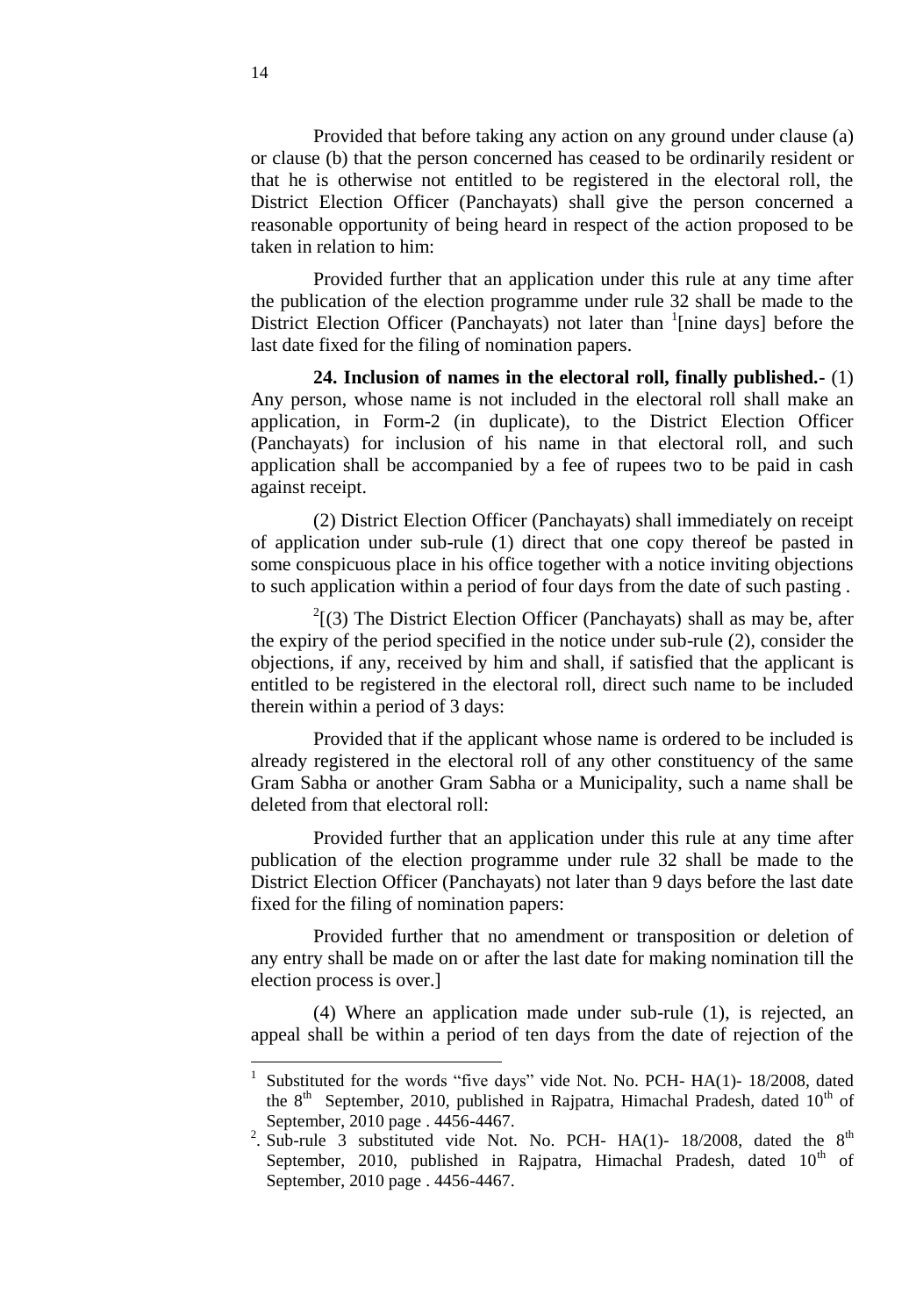application for the inclusion of names to the State Election Commission, whose decision shall be final.

(5) Every appeal under sub-rule (4) shall be accompanied by a fee of twenty rupees to be paid in cash against receipt.

<span id="page-14-0"></span>**25. Custody and preservation of electoral roll and of connected papers.**- (1) After the electoral roll for a constituency has been finally published, the following papers shall be kept in the office of the District Election Officer (Panchayats) or at such other place as the State Election Commission, may by order specify, until the said electoral roll remains in force.-

(a) complete spare copies of the electoral roll ;

(b) papers relating to claims and objections and orders under rule 20 ;

(c) applications and decisions thereon, under rules 23 and 24 ;

(d) papers relating to appeals under rule 24 (4);

1 [xxxxxxxxxxxxxxxxxxxxxxxxxxxxxxxxxxxxxx]

 $2^{2}$ [(2) One complete copy of the electoral roll for each constituency duly authenticated by the District Election Officer (Panchayats) shall be kept at such place and for such period as the State Election Commission may specify.]

<span id="page-14-1"></span>**26. Inspection of electoral roll and connected papers.-** Every person shall have the right to inspect the papers referred to in rule 25 and get attested copies thereof on payment of rupees five per page or part thereof, against cash receipt.

<span id="page-14-2"></span>**27. Disposal of electoral roll and connected papers.-** The papers referred to in rule 25 shall, on the expiry of the period specified therein, be disposed of in such manner as the State Election Commission may direct.

# **CHAPTER-IV**

## <span id="page-14-3"></span>**RESERVATION OF SEATS IN PANCHAYATS**

**28. Reservation of seats in Panchayats.-** (1) Before every election to a Panchayat the Deputy Commissioner or any other officer authorised by him in this behalf shall, in accordance with the provisions of sections 8, 78, and 89 of the Act reserve the constituencies for Scheduled Castes, Scheduled Tribes and Women in a Panchayat area and determine their rotation.

(2) In every Panchayat the population of general category, Scheduled Castes, Scheduled Tribes and Women shall be worked out constituency-wise

<sup>&</sup>lt;sup>1</sup>. Clause(e), deleted vide Not. No. PCH- HA(1)- 18/2008, dated the  $8<sup>th</sup>$  September, 2010, published in Rajpatra, Himachal Pradesh, dated  $10<sup>th</sup>$  of September, 2010 page 4456-4467 .

<sup>&</sup>lt;sup>2</sup> Sub–rule 2 substituted vide Not. No. PCH- HA(1)- 18/2008, dated the 8th September, 2010, published in Rajpatra, Himachal Pradesh, dated  $10<sup>th</sup>$  September, 2010 , page 4456-4467, .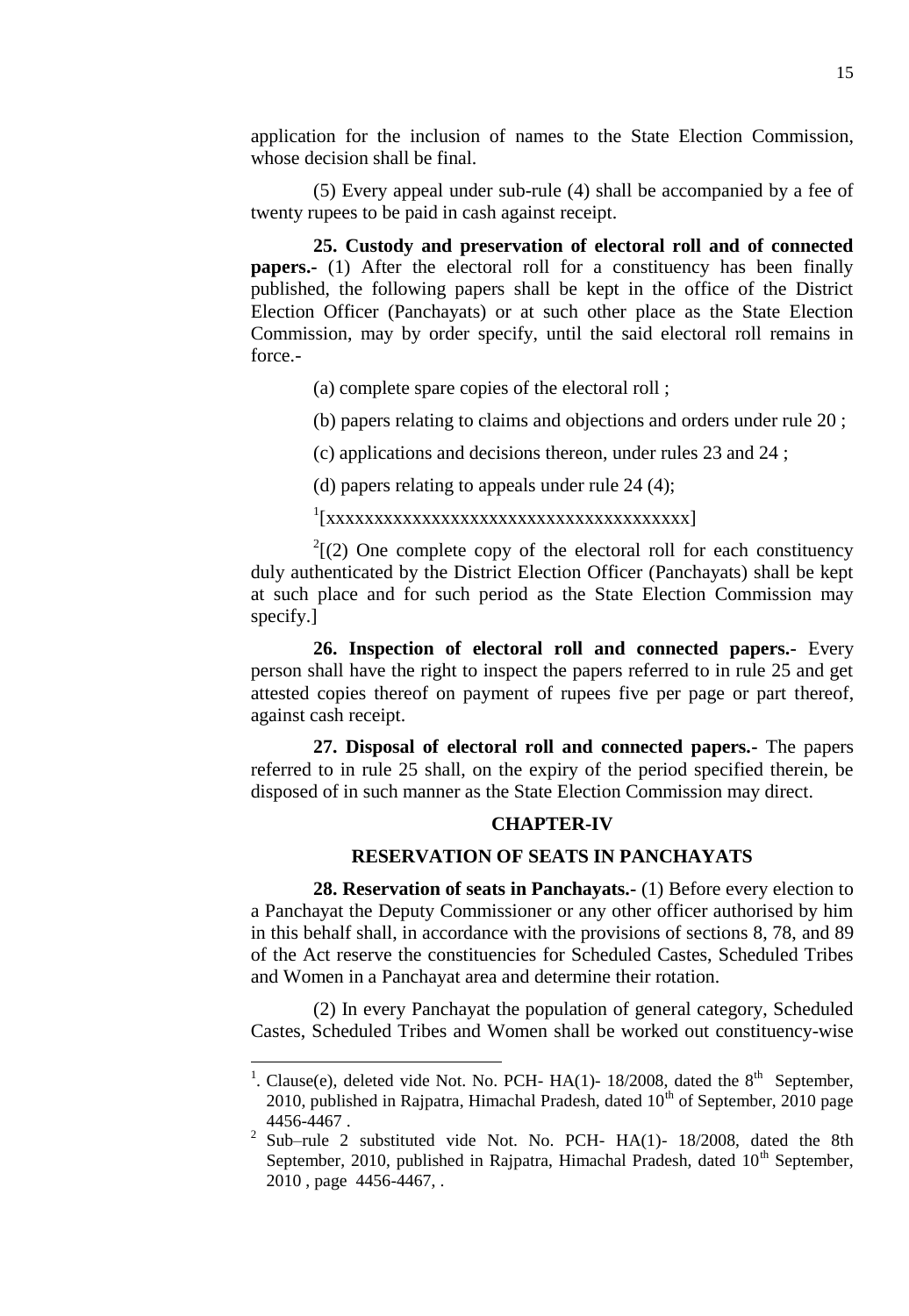and the percentage of Scheduled Caste and Scheduled Tribes and Women, in relation to the total population of the Constituency shall be determined for the purposes of making reservation.

(3) In every Panchayat, constituency/constituencies shall be reserved for the Scheduled Castes and Scheduled Tribes in proportion to their population in that Panchayat area. The constituency having highest percentage of population of Scheduled Castes shall be reserved for the members of the Scheduled Castes and the constituency having the highest percentage of population of Scheduled Tribes shall be reserved for the Scheduled Tribes.

(4) If the number of constituencies to be reserved for the members of Scheduled Castes or Tribes is more than one, then the constituency having the next highest percentage of Scheduled Castes and Scheduled Tribes shall be reserved for the members of the Scheduled Castes and Scheduled Tribes, as the case may be and so on:

Provided that if the total population of Scheduled Castes or Scheduled Tribes in a Panchayat area is less than five percent of the total population of the panchayat area, then no constituency shall be reserved.

(5) Out of the constituencies reserved for members of Scheduled Castes and Scheduled Tribes,  $\frac{1}{2}$  [one-half] of the constituencies shall be reserved for women members belonging to Scheduled Castes and Scheduled Tribes, as the case may be, and the Constituency having highest percentage of population of women belonging to Scheduled Castes or Scheduled Tribes in relation to total population of the Constituency, as the case may be, in a Panchayat area shall be reserved for such women.

(6) If the number of constituencies to be reserved for women belonging to Scheduled Castes, or Scheduled Tribes, as the case may be, is more than one then the constituency having the next highest percentage of women belonging to Scheduled Castes or Scheduled Tribes, as the case may be, shall be reserved for such women, and so on.

(7) Out of the total constituencies excluding the constituencies reserved for Scheduled Castes and Scheduled Tribes (including women belonging to Scheduled Castes and Scheduled tribes), $^{2}$ [one- half] of the constituencies shall be reserved for women and the constituency having highest percentage of population of women shall be reserved for such women and if the number of constituencies to be reserved for women is more than one, then the constituency having the next highest percentage of women population shall be reserved for general women and so on .

<sup>1</sup> Substituted for the words "one third" vide Not. No. PCH-  $HA(1)$ - 18/2008, dated  $8<sup>th</sup>$ September, 2010, published in Rajpatra, Himachal Pradesh, dated  $10<sup>th</sup>$  September, 2010 page . 4456-4467.

<sup>&</sup>lt;sup>2</sup> Substituted for the words "one third" vide Not. No. PCH- HA(1)-18/2008, dated  $8<sup>th</sup>$ September, 2010, published in Rajpatra, Himachal Pradesh, dated  $10<sup>th</sup>$  September, 2010 page . 4456-4467.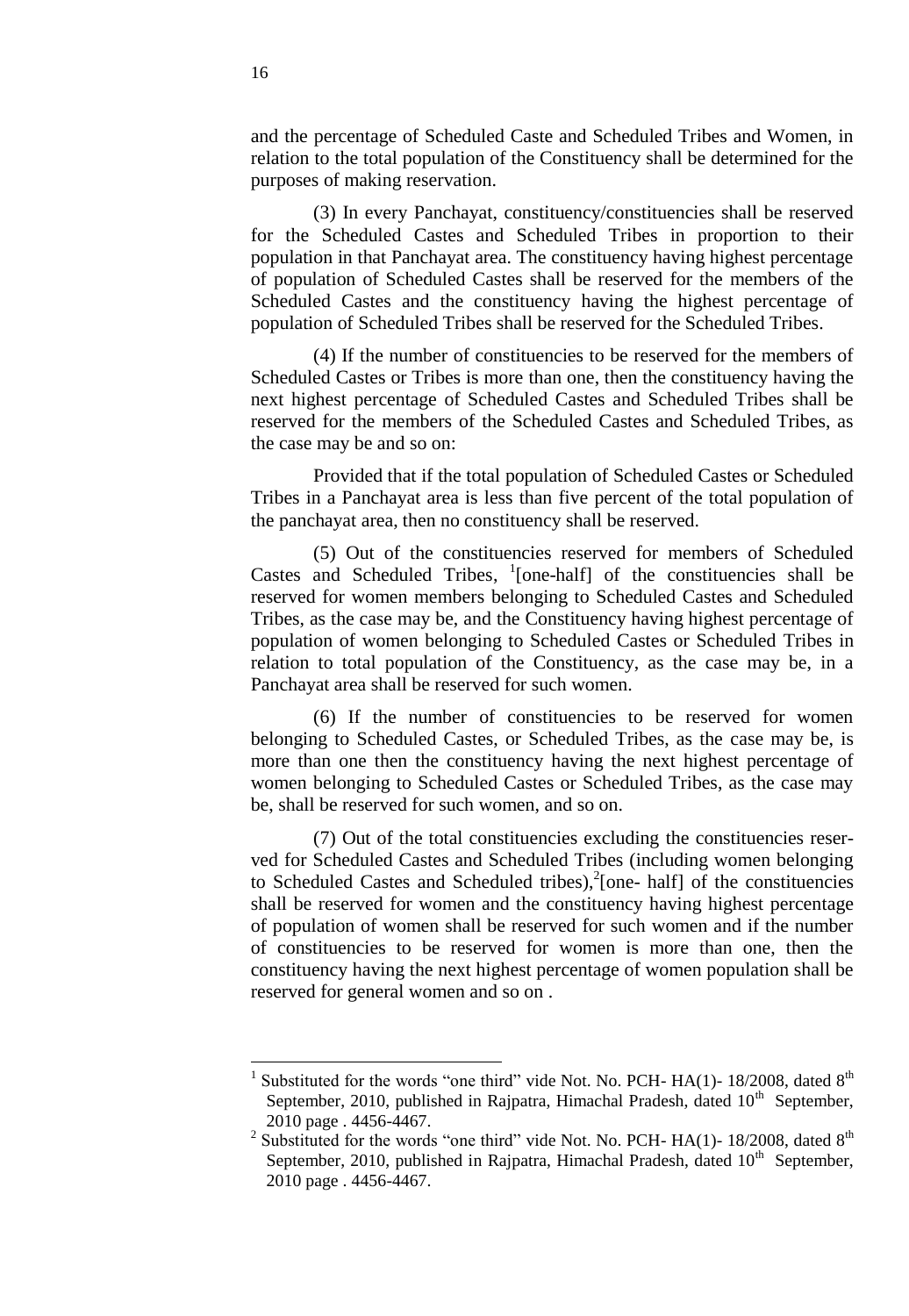$1(8)$  The Constituencies reserved for Scheduled Castes and Scheduled Tribes and women belonging to Scheduled Castes and Scheduled Tribes and women belonging to general category on the basis of percentage of population shall be rotated after every five years from the date of first election. At the time of next election, the constituency/constituencies having the next highest percentage of population shall be reserved for members of Scheduled Castes and Scheduled Tribes including women belonging to Scheduled Castes and Scheduled Tribes and women belonging to general category and so on for subsequent elections:

Provided that the reservation for a particular category shall not be repeated unless all other constituencies are covered by rotation:

Provided further that the reservation for a particular category shall not be rotated in such a constituency where the population of that category is less than 5% of the total population of that constituency.]

 $2[(8-A)$  Notwithstanding anything contained in these rules, the roster of reservation of seats shall operate from the initial stage for the elections to be held after the commencement of the Himachal Pradesh Panchayati Raj (Election) Amendment Rules, 2010 as if the said elections are being conducted for the first time under sub-rule (8) and thereafter, the reservation of seats shall be rotated to different constituencies under this rule.]

(9) The reservations made under this rule shall be finalised by the Deputy Commissioner or any other officer authorised by him in this behalf and shall be given wide publicity by him by affixing a copy of order of such reservation on the notice board of his office and that of the offices of Zila Parishad, Panchayat Samitis and Gram Panchayats and he shall also send a copy of the same to the Government and this notification shall be the conclusive proof of reservations of constituencies.

**29. Report to State Election Commission.-** The Government shall cause to be delivered immediately to the State Election Commission a copy of the final delimitation and reservation order, made by the Deputy Commissioner or any other officer authorised by him in this behalf.

#### **CHAPTER- V**

## <span id="page-16-0"></span>**CONDUCT OF ELECTIONS**

**30. Appointment of Returning Officers and Assistant Returning Officers.-** The District Election Officer (Panchayat) or any other Officer authorised by him in this behalf for this purpose, in writing shall appoint one or more Returning Officers for the conduct of elections for Panchayats. The District Election Officer (Panchayat) or the Officer authorised by him for this

<sup>1</sup> Sub rule 8 substituted vide Not. No. PCH-  $HA(1)$ - 18/2008, dated 8<sup>th</sup> September, 2010, published in Rajpatra, Himachal Pradesh, dated  $10<sup>th</sup>$  September, 2010, page. 4456-4467 .

<sup>&</sup>lt;sup>2</sup> Sub-rule 8-A inserted vide Not. N0. PCH- HA(1)- 18/2008, dated  $8<sup>th</sup>$  September, 2010, published in Rajpatra, Himachal Pradesh, dated  $10<sup>th</sup>$  September, 2010 page. 4456-4467.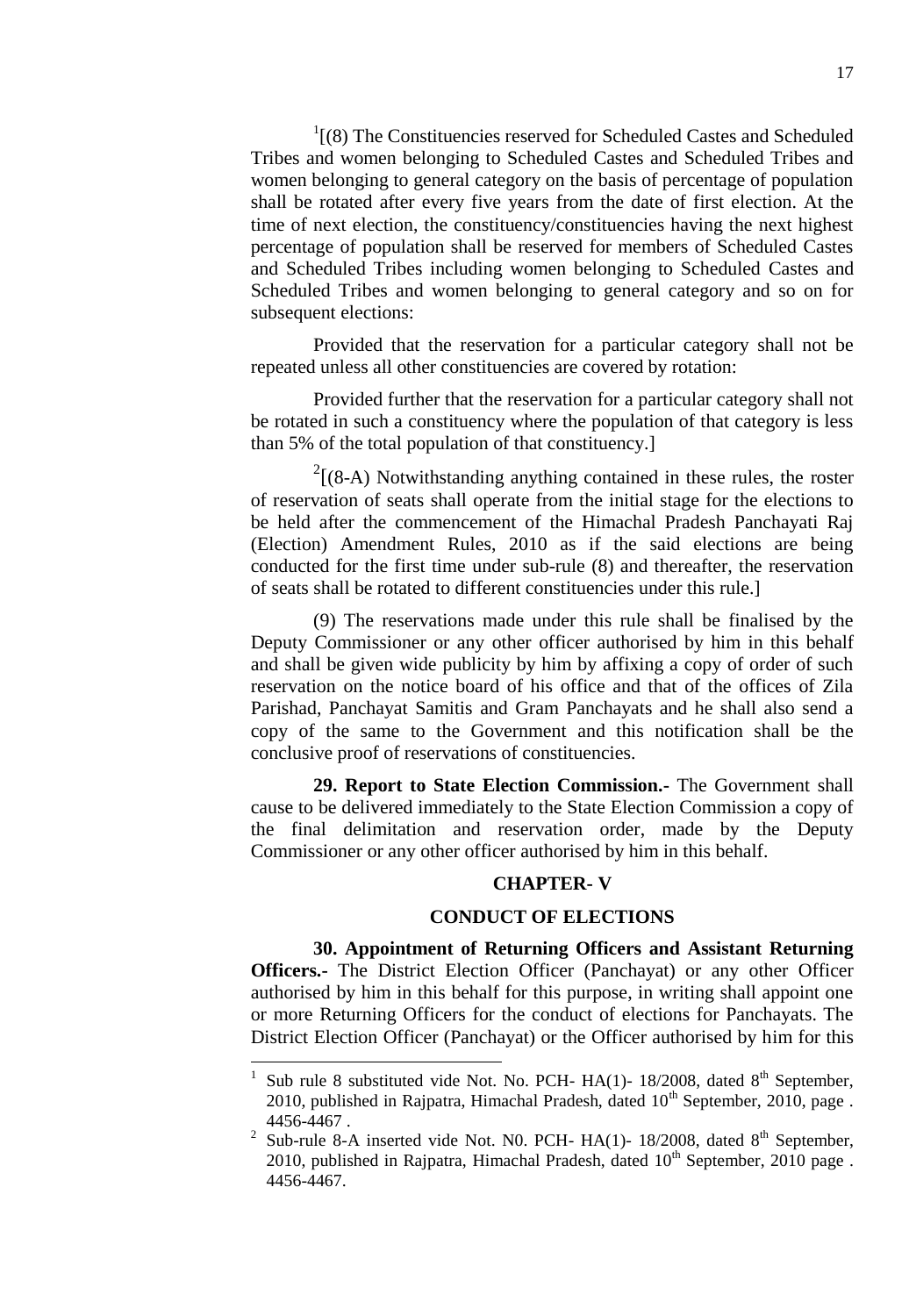purpose shall also appoint one or more Assistant Returning Officers who shall assist the Returning Officers in the discharge of duties in connection with the election. The District Election Officer (Panchayat) or the Returning Officer may assign to the Assistant Returning Officer any functions of the Returning Officer and in discharge of these functions the Assistant Returning Officer shall exercise the powers of the Returning Officer:

Provided that nothing in this rule shall prevent the appointment of the same person as Returning Officer/Assistant Returning Officer for more than one Panchayat:

Provided further that nothing in this rule shall prevent the Returning Officer/Assistant Returning Officer to act as Presiding Officer for the conduct of election.

<span id="page-17-0"></span>**31. Appointment of Presiding Officers, Polling Officers and Polling Personnel.-** (1) The District Election Officer (Panchayat) or Returning Officer so authorised by District Election Officer (Panchayat) shall appoint a Presiding Officer for each polling station and such polling officers to assist the Presiding Officer, as he deems necessary.

(2) District Election Officer (Panchayat) may also appoint such other personnel required for the conduct of election for Panchayats.

<span id="page-17-1"></span>**32. Election Programme.-** (1) The State Election Commission, shall frame a programme for general elections, bye election, as the case may be, of the Panchayats hereinafter referred to as the "Election Programme".

(2) The election programme shall specify the date or dates on/by/or within which-

- (i) the nomination papers shall be presented;
- (ii) the nomination papers shall be scrutinised;
- (iii) a candidate may withdraw his candidature;
- (iv) the list of contesting candidates shall be affixed;
- (v) the list of polling stations shall be pasted;
- (vi) the poll, if necessary, shall be held from ………………………. A.M. to ……………………. P.M. (the hours of poll shall not be less than 8 hours);
- (vii) the counting, in the event of poll shall be done (here time and place fixed) for the purpose shall also be specified; and
- (viii) the result of election shall be declared.

(3) The election programme shall be published ten days before the date of filing of nomination papers by pasting a copy at the office of the District Election Officer (Panchayats) and the Panchayats and at such other conspicuous places on the said Panchayat area as may be determined by the District Election Officer (Panchayats).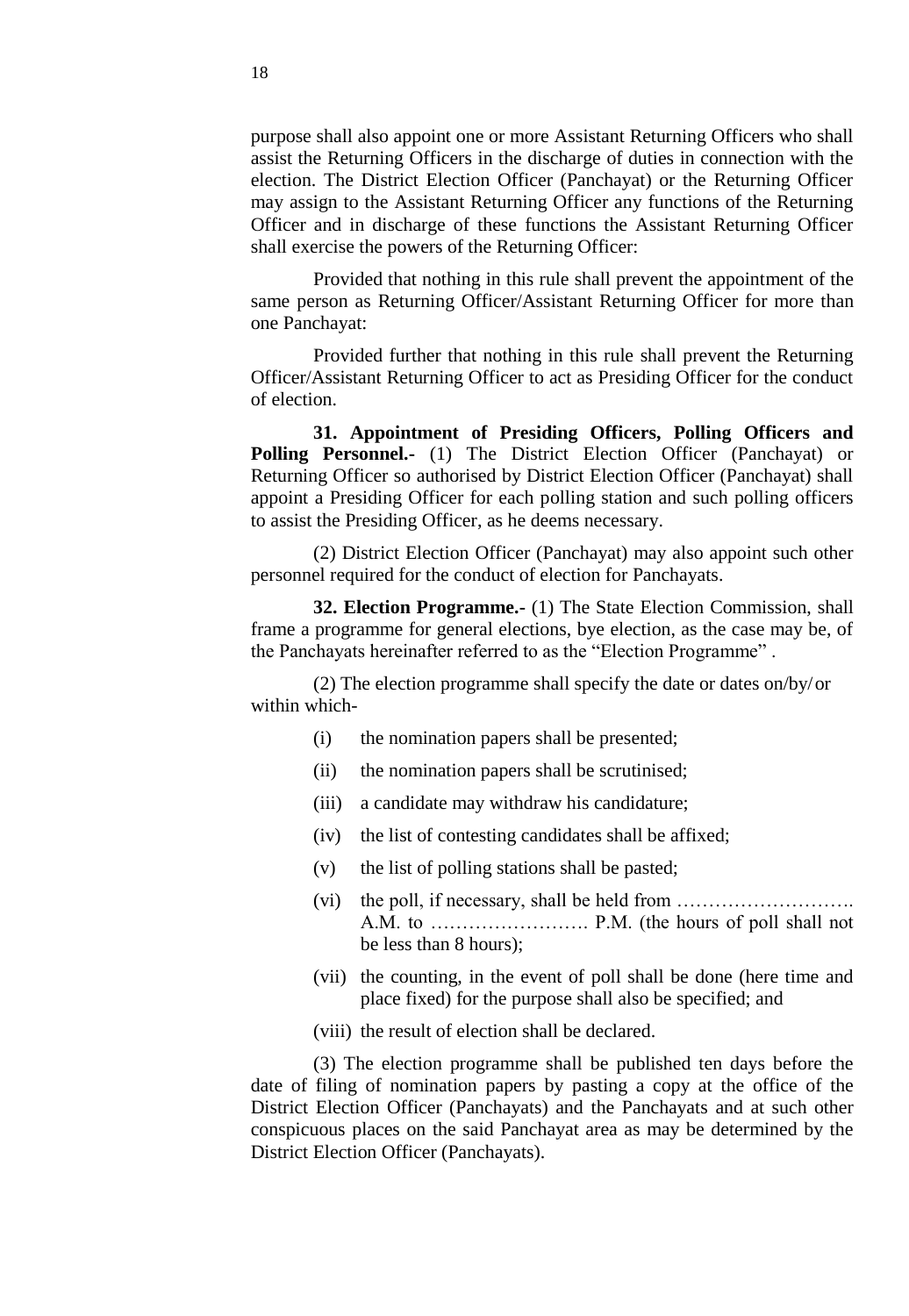(4) The period for filing of nomination papers shall be three days and the date of scrutiny shall be the next day from the last date of filing of nomination papers. The date of withdrawal shall be the third day from the date of scrutiny. The date for affixing the list of contesting candidates shall be the same as fixed for withdrawal of candidature. The list of polling stations shall be published well before the date of withdrawal. The gap between the date of withdrawal and the date of poll shall be ten days and the day of poll shall preferably be a Sunday or any gazetted holiday:

Provided that no nomination paper or withdrawal application shall be delivered on a day which is a public holiday.

(5) The State Election Commission or District Election Officer (Panchayats) if authorised by the State Election Commission may by an order amend, vary or modify the election programme at any time:

Provided that, unless the State Election Commission otherwise directs no such order shall be deemed to invalidate any proceedings taken before the date of such order.

<span id="page-18-0"></span>**33. Notice of Election.-** The District Election Officer (Panchayats) shall on the date on which the Election Programme is issued under rule 32 shall affix a notice in Form-I7 at his office and at the office of Panchayats, and such other places as the District Election Officer (Panchayats) or any officer authorised by him, may specify to-

- (a) invite nomination papers of candidates for election;
- (b) fix the date, time and place where and when the nomination paper shall be submitted;
- (c) determine the authority to whom nomination shall be submitted;
- (d) fix the date, time and place for the scrutiny of nomination papers of candidates;
- (e) fix the date, time, place and authority for the receipt of notice of withdrawal;
- (f) fix the date, time and place for the allotment of symbols; and
- <span id="page-18-1"></span>(g) fix the date and time of poll, if necessary.

*Explanation.***-** The date fixed under clauses (b), (d), (e) and (g) shall be the same as specified under rule 32 in this behalf.

**34. Notification of symbols.-** The State Election Commission, shall notify in the Official Gazette, the symbols for allotment in the election.

<span id="page-18-2"></span>**35. Nomination of Candidates.-** (1) Any person may be proposed to be nominated as a candidate for election to fill a seat/office if he is not disqualified to be elected to fill that seat/office under the provisions of section 122 of the Act.

(2) Every nomination paper presented under sub-rule (1) shall be in Form-18: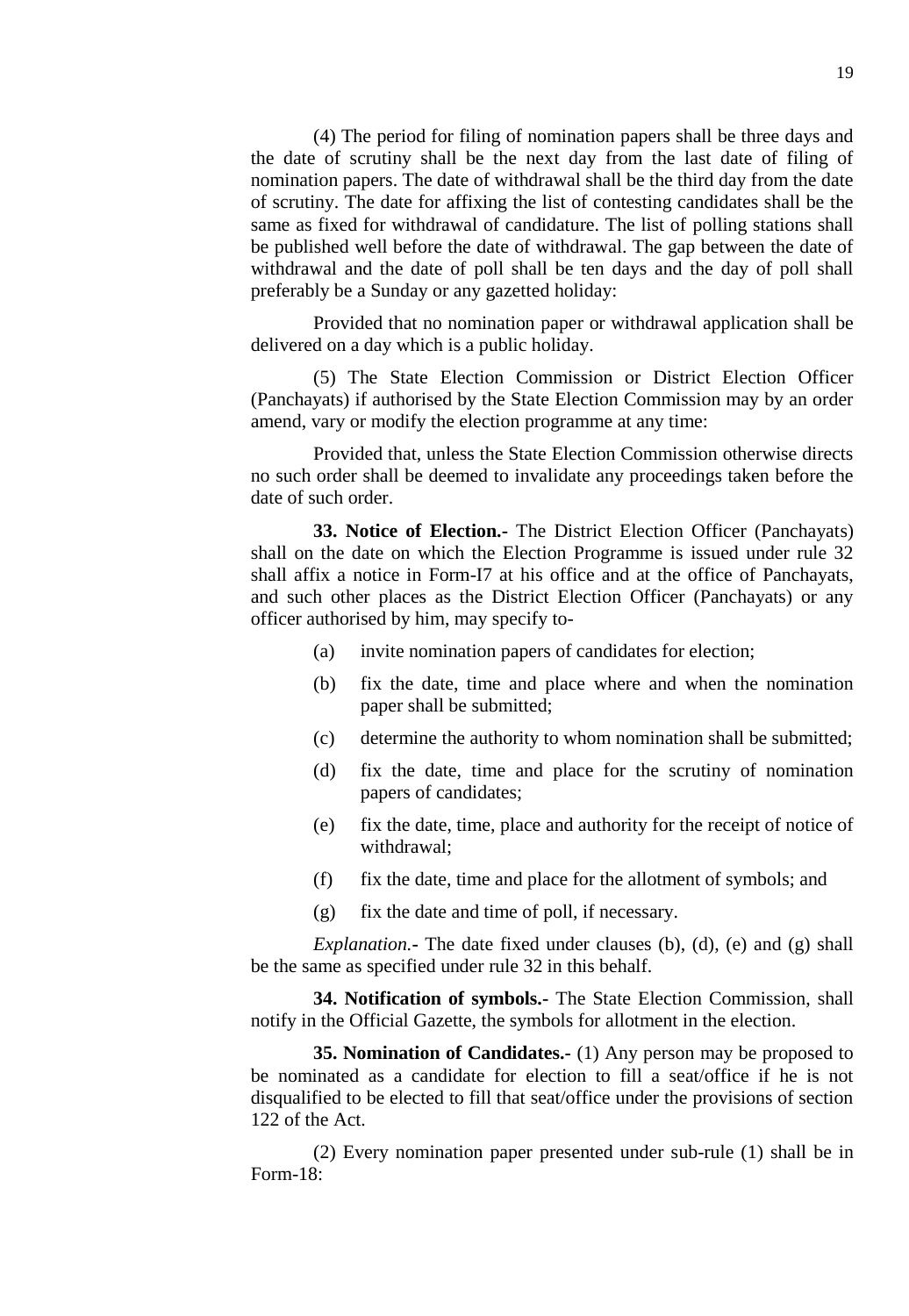<sup>1</sup>[Provided that every nomination paper shall be accompanied by No Dues Certificate issued by the concerned Panchayat in Form-18-A.]

(3) A nomination paper shall be supplied by the Returning Officer or any other person authorised by him in this behalf to any voter on demand:

<span id="page-19-0"></span>**36. Presentation of nomination papers.-** On the date fixed for filing of nomination papers under rule 33, each candidate during the time and at a place, specified in this behalf shall either in person or through his proposer, deliver to the Returning Officer or any other person so authorised by him in this behalf the nomination paper duly filled-up and signed by the candidate of the Panchayat area and by a voter of the constituency as a proposer:

Provided that not more than four nomination papers shall be presented by or on behalf of any candidate or accepted for an election in the same constituency:

Provided further that any person who is subject to any disqualification as a voter under the Act shall not be eligible to sign any nomination paper as a proposer:

Provided further that every candidate filing his nomination papers shall take an oath of affirmation and allegiance to the Constitution of India in writing in Form-19 before the Returning Officer or any other Officer authorised by the State Election Commission and shall attach the same with his nomination papers.

*Explanation.-* For the purpose of these rules a person who is unable to write his name shall be deemed to have signed an instrument or any other papers if he has placed his thumb-impression on such instrument or paper in the presence of the Returning Officer. Such an officer on being satisfied as to his identity shall attest the thumb impression.

**37. Security deposits.-** A candidate shall not be deemed to be nominated for election unless he has deposited or caused to be deposited as security with the Returning Officer in cash against receipt

- <span id="page-19-1"></span>(a) in case of a member of a Gram Panchayat from any constituency a sum of rupees one hundred and where a candidate is woman or a member of Scheduled Castes or Scheduled Tribes or Backward Classes a sum of fifty rupees;
- (b) in case of Pradhan or Up-Pradhan of a Gram Panchayat a sum of one hundred and fifty rupees and where a candidate is a woman or member of Scheduled Castes or Scheduled Tribes or Backward Classes a sum of seventy five rupees;
- (c) in case of a member of Panchayat Samiti a sum of one hundred and fifty rupees and where a candidate is a woman or member of

<sup>1</sup> Proviso ins. vide Not. No. PCH-HA $(1)18/2008$ -I dated  $12<sup>th</sup>$  December, 2013, published in R.H.P. dated 27.12.2013 at pages 5356-5359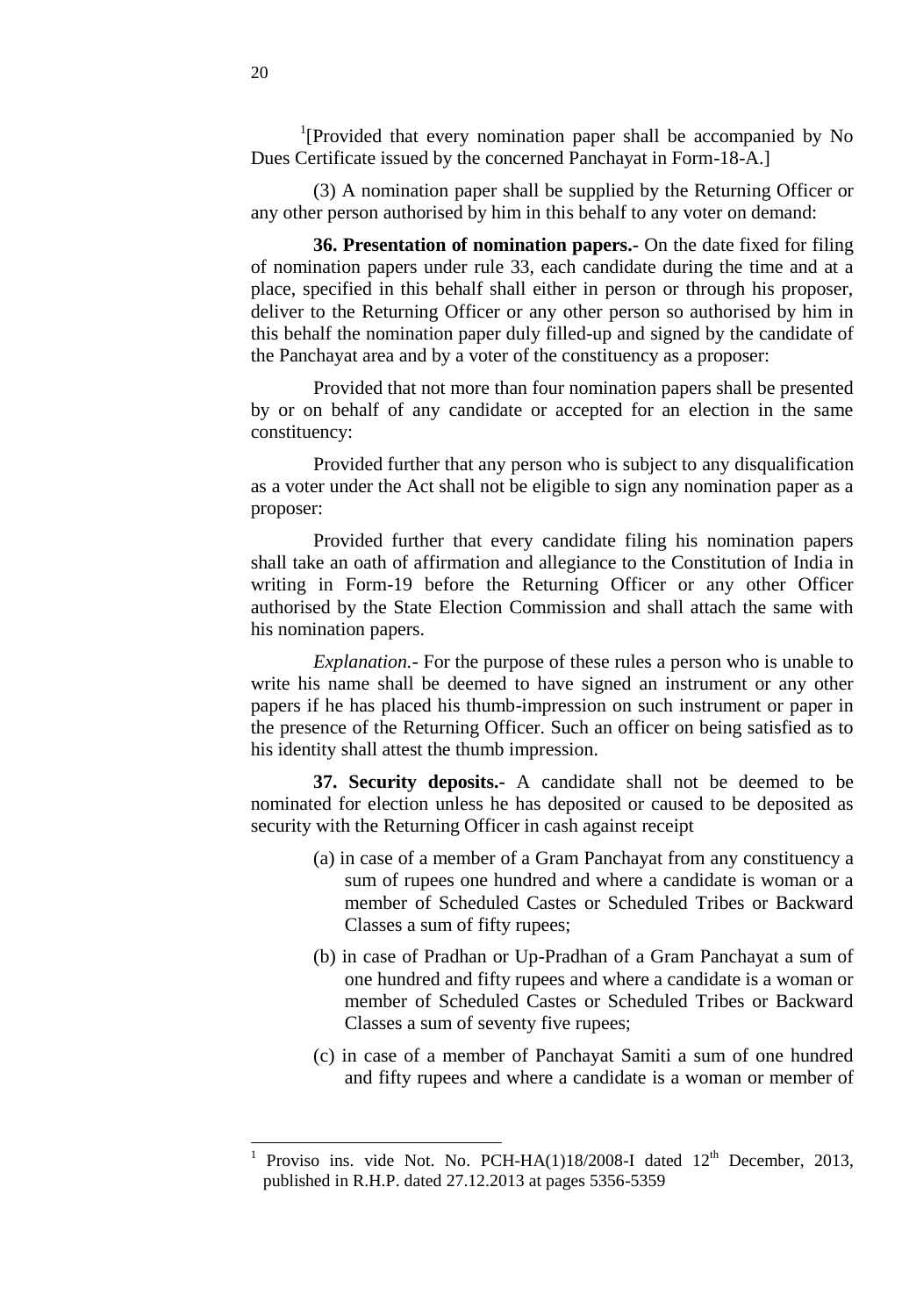Scheduled Castes or Scheduled Tribes or Backward Classes a sum of seventy five rupees;

(d) in case of a member of Zila Parishad a sum of two hundred rupees and where a candidate is a woman or a member of Scheduled Castes or Scheduled Tribes or Backward Classes a sum of one hundred rupees:

Provided that where the candidature of a candidate has been proposed by more than one, nomination paper for election to any single seat or office not more than one security deposit shall be required under this rule.

<span id="page-20-0"></span>**38. Notice of nominations.-** The Returning officer shall on receiving the nomination paper under sub-rule (2) of rule 35 enter on the nomination papers its serial number and shall sign thereon a certificate stating the date on which and the hour at which, the nomination paper has been delivered to him and shall cause to be affixed in some conspicuous place in his office and at the office of the Panchayat concerned, a notice of the nomination in Form-20 containing description similar to those contained in the nomination paper both of the candidate and his proposer.

<span id="page-20-1"></span>**39. Scrutiny of nomination papers.-** (1) On the date fixed for the scrutiny of nomination papers under rule 33, the candidate and one other person duly authorised in writing by each candidate, but no other person, may attend and the Returning Officer shall, give them all reasonable facilities for examining the nomination paper of all the candidates, which have been delivered within the time and in the manner laid down in rules 35 and 36.

(2) The Returning Officer shall examine the nomination papers, and decide all objections, which may be made to any nomination, and may, either on such objection or on his own motion after such summary inquiry if any, as he thinks necessary reject any nomination on any of the following grounds, namely:

- (a) that on the date fixed for the scrutiny of nomination the candidate either is not qualified or is disqualified for being chosen to fill in the seat under the provisions of these rules or the Act or any other law for the time being in force; or
- (b) that there has been any failure to comply with any of the provisions of rule 35 or rule 36; or
- (c) that the signature of the candidate or the proposer on the nomination paper is not genuine.

(3) Nothing contained in clause (b) or clause (c) of sub-rule (2) shall be deemed to authorise the rejection of the nomination of any candidate on the ground of any irregularity in respect of a nomination paper, if the candidate has been duly nominated by means of another nomination paper in respect of which no irregularity has been committed.

(4) The Returning Officer shall not reject any nomination paper on the ground of any defect, which is not of a substantial character.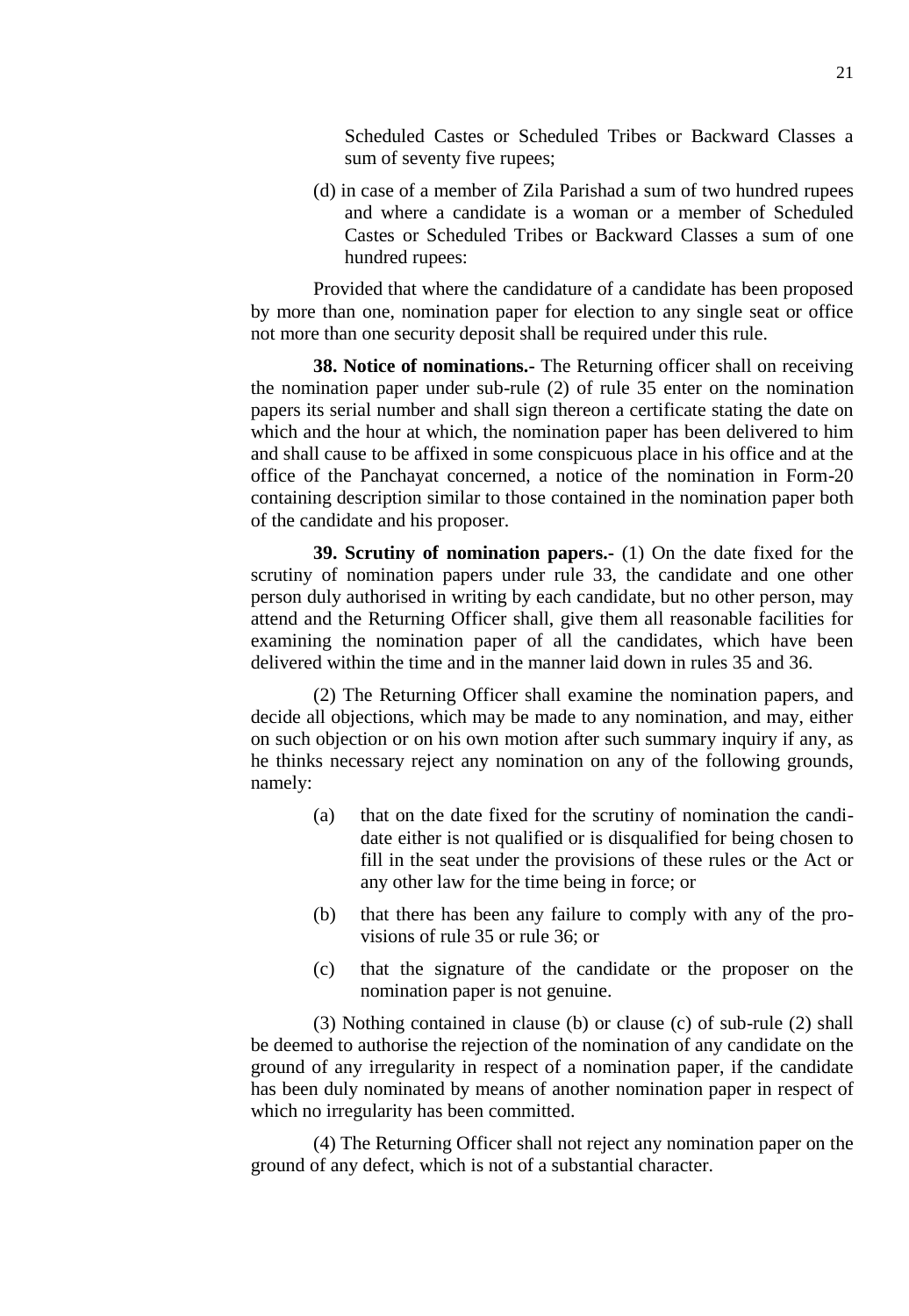(5) The Returning Officer shall hold the scrutiny on the date and time appointed in this behalf under clause (d) of rule 33 and shall not allow any adjournment of the proceedings except when such proceedings are interrupted or obstructed by riot, open violence or by causes beyond his control:

Provided that in case an objection is raised by the Returning Officer or is made by the candidate or the person duly authorised in writing by the candidate, the candidate concerned may be allowed time to rebut it not later than the next day but one following the date for scrutiny, and the Returning Officer shall record his decision on the date to which the proceedings have been adjourned.

(6) The Returning Officer shall record on each nomination paper his decision accepting or rejecting the same and, if the nomination paper is rejected shall record, in writing, a brief statement of reasons for such rejection.

(7) For the purpose of this rule an entry in the electoral roll for the time being in force of a constituency shall be conclusive evidence of the fact that the person referred to in that entry is a voter for that constituency.

(8) Immediately after all the nomination papers have been scrutinized and decisions accepting or rejecting the same have been recorded, the Returning Officer shall prepare in Form-21 a list of validly nominated candidates, that is to say, candidates whose nominations have been found valid and affix it on the notice board at the offices of the Returning Officer and of the Panchayats.

<span id="page-21-0"></span>**40. Withdrawal of candidature.-** (1) Any candidate may withdraw his candidature by notice in writing in Form-22 subscribed by him and delivered to the Returning Officer or the Authority determined in this behalf under clause (e) of rule 33, before 3 O'clock of the afternoon on the date specified under clause (iii) of rule 32, and no person who has thus withdrawn his candidature shall be allowed to cancel notice of withdrawal.

(2) The notice may be given either by the candidate in person or by his proposer or election agent duly authorised in this behalf in writing by the candidate.

(3) Upon receiving such a notice of withdrawal of candidature the Returning Officer or the specified authority shall cause a notice, in Form-23, to this effect to be affixed in some conspicuous place in his office and at the office of the Panchayat concerned.

<span id="page-21-1"></span>**41. List of contesting candidates.-** (1) On completion of the scrutiny of nomination papers and after the expiry of the period within which candidature may be withdrawn under rule 40, the Returning Officer shall forthwith prepare a list of contesting candidates in Hindi in Form-24 and cause it to be affixed at some conspicuous place in his office and at the office of the Panchayat concerned.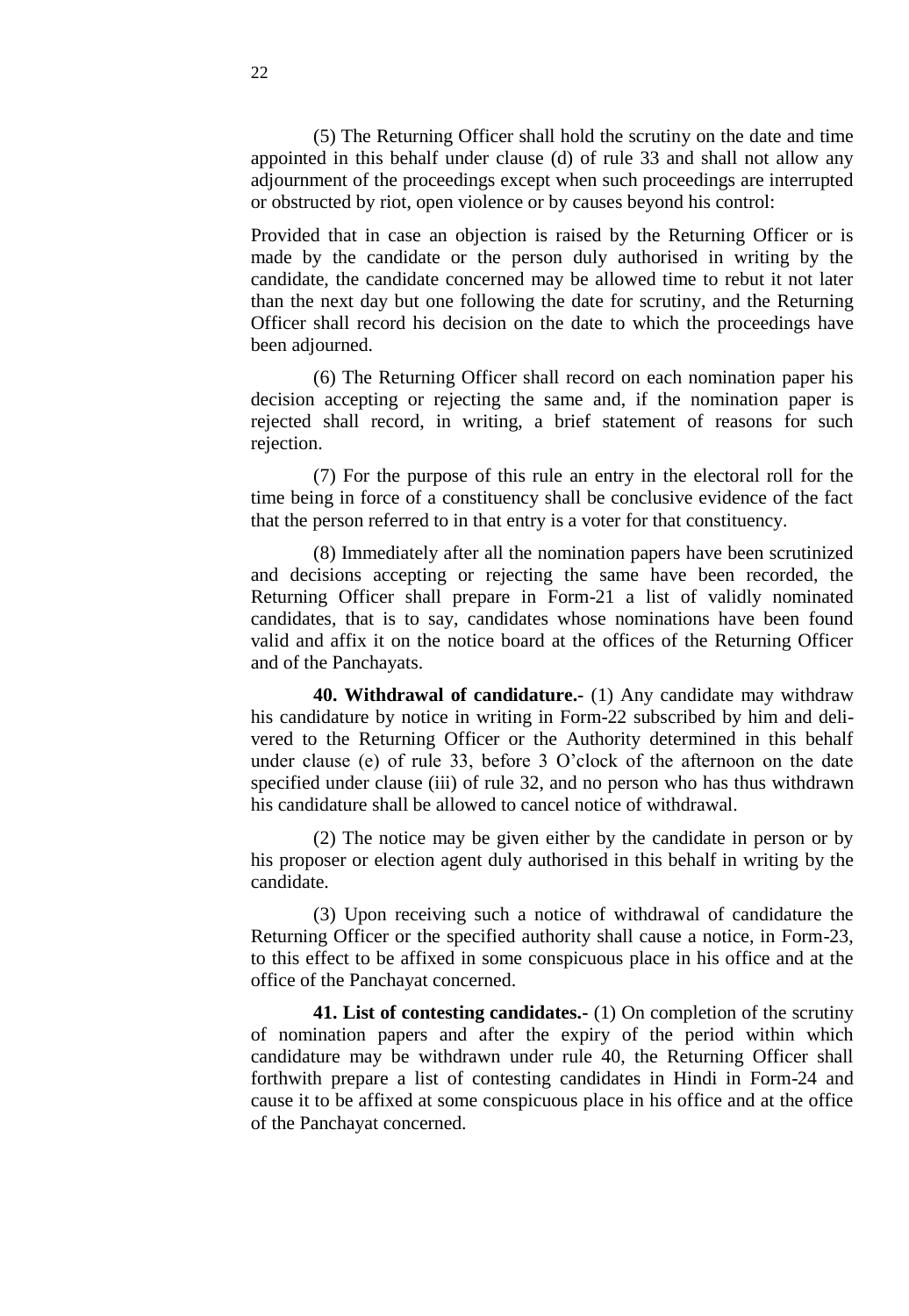(2) The said list shall contain in Hindi in Devnagari script the names in alphabetical order and the addresses of the contesting candidates as given in the nomination papers.

<span id="page-22-0"></span>**42. Allotment of symbols.-** (1) After the list of contesting candidates is prepared and if the number of candidates is more than one, the Returning Officer shall allot to each contesting candidate, according to the serial number, in the list of contesting candidates, the approved symbols in accordance with the serial number of the symbol specified in the notification under rule 34:

Provided that there shall be no choice of symbol for candidate.

(2) In every case where a symbol has been allotted to a candidate under sub-rule (1) such candidate shall forthwith be informed of the symbol so allotted and be supplied with a specimen thereof by the Returning Officer. In that event the list of contesting candidates shall also contain symbols allotted to each candidate.

<span id="page-22-1"></span>**43. Appointment of election agent.-** If a candidate desires to appoint an election agent, such appointment shall be made in Form-25 either at the time of delivering the nomination paper or at any time before election.

<span id="page-22-2"></span>**44. Appointment of polling agent.-** (1) At any election in which poll is to take place, any contesting candidate, or his election agent, may appoint a person who is not disqualified to be a candidate or member to Panchayats under the Act to act as polling agent of such candidate at each polling station. Such appointment shall be made by a letter in writing in duplicate in Form-26 signed by the candidate or his election agent, as the case may be.

(2) The candidate or his election agent, as the case may be, shall deliver the duplicate copy of the letter of appointment to the polling agent who shall on the date fixed for the poll, present and sign the declaration contained therein, before the Presiding Officer. The Presiding Officer shall retain the duplicate copy presented to him in his custody. No polling agent shall be allowed to perform any duty at the polling station unless he has complied with the provisions of this sub-rule.

<span id="page-22-3"></span>**45. Appointment of counting agent.-** (1) Each contesting candidate or his election agent may appoint a person who is not disqualified to be a candidate or a voter under the Act, to act as counting agent by a letter in writing in duplicate in Form-27 signed by the candidate or his election agent, as the case may be.

(2) The candidate or his election agent shall also deliver the duplicate copy of the letter of appointment to the counting agent who shall on the date fixed for counting of votes, present it to, and sign the declaration contained therein, before, the Returning Officer or such other officer authorised by him under rule 75 and such officer shall retain the duplicate copy presented to him in his custody. No counting agent shall be allowed to perform any duty at the place fixed for the counting of votes, unless he has complied with the provisions of this sub-rule.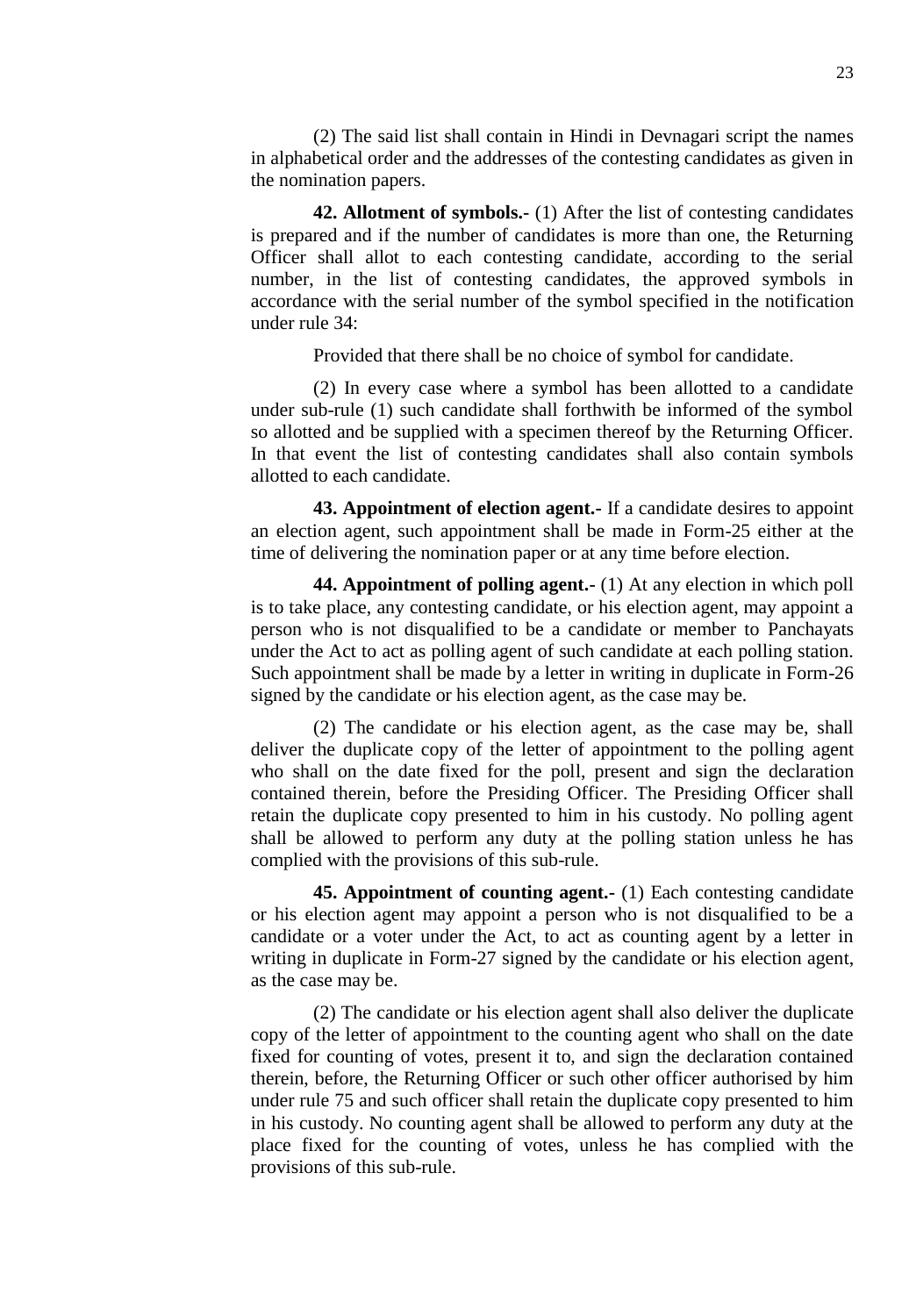**46. Revocation of the appointment or death of election, polling and counting agent.-** The appointment of the election agent, polling agent and counting agent, as the case may be, may be revoked by the candidate at any time before the commencement of or during the poll by a declaration in writing signed by him and copy of the same shall be submitted by the candidate to concerned Returning Officer. In case of death of the above agents new agents may be appointed by the candidate under intimation to the Returning Officer.

<span id="page-23-0"></span>**47. Non-attendance of agent.-** Where any act or thing is required or authorised by these rules to be done in the presence of agents, the nonattendance of any such agent or agents at the time and place appointed for the purpose shall not, if the act or thing is otherwise duly done, invalidate the act or thing done.

<span id="page-23-1"></span>**48. Death of a candidate before poll.-** If a candidate whose nomination has been found valid on scrutiny and who has not withdrawn his candidature, dies and a report of his death is received before the commencement of the poll and the number of remaining contesting candidates is more than one the election shall not be countermanded but in case there remains only one candidate in the field, the election shall take place *de-novo* as per the directions of the State Election Commission:

Provided that no fresh nomination shall be necessary for a candidate who was a contesting candidate at the time of countermanding of the election.

<span id="page-23-2"></span>**49. Uncontested election.-** (1) If for any seat after the date and time fixed for withdrawal of nomination paper there remains only one candidate whose nomination paper is found to be valid, the Returning Officer shall forthwith declare in Form-28 the candidate duly elected to fill the seat and shall inform the State Election Commission through District Election Officer (Panchayats) of the same.

(2) If no nomination paper has been filed for any seat or if no candidate has been duly nominated for any seat the Returning Officer shall report that fact to the District Election Officer (Panchayats) who in turn will send the consolidated list of such vacancies to the State Election Commission for further action to fill the seats in accordance with the provisions of the Act and these rules. If the number of contesting candidates in any constituency is more than one, poll shall be taken on the date specified under rule 33.

# 1 [**CHAPTER-V-A**

## **POLL DUTY BALLOT**

**49-A. Electors on poll duty entitled to vote***.-* Subject to their fulfilling the requirements hereinafter specified, the electors who are on poll

l

Chapter- V-A inserted vide Not. No. PCH-  $HA(1)$ - 18/2008, dated the 8<sup>th</sup> September, 2010, published in Rajpatra, Himachal Pradesh, dated  $10<sup>th</sup>$  September, 2010 page . 4456-4467.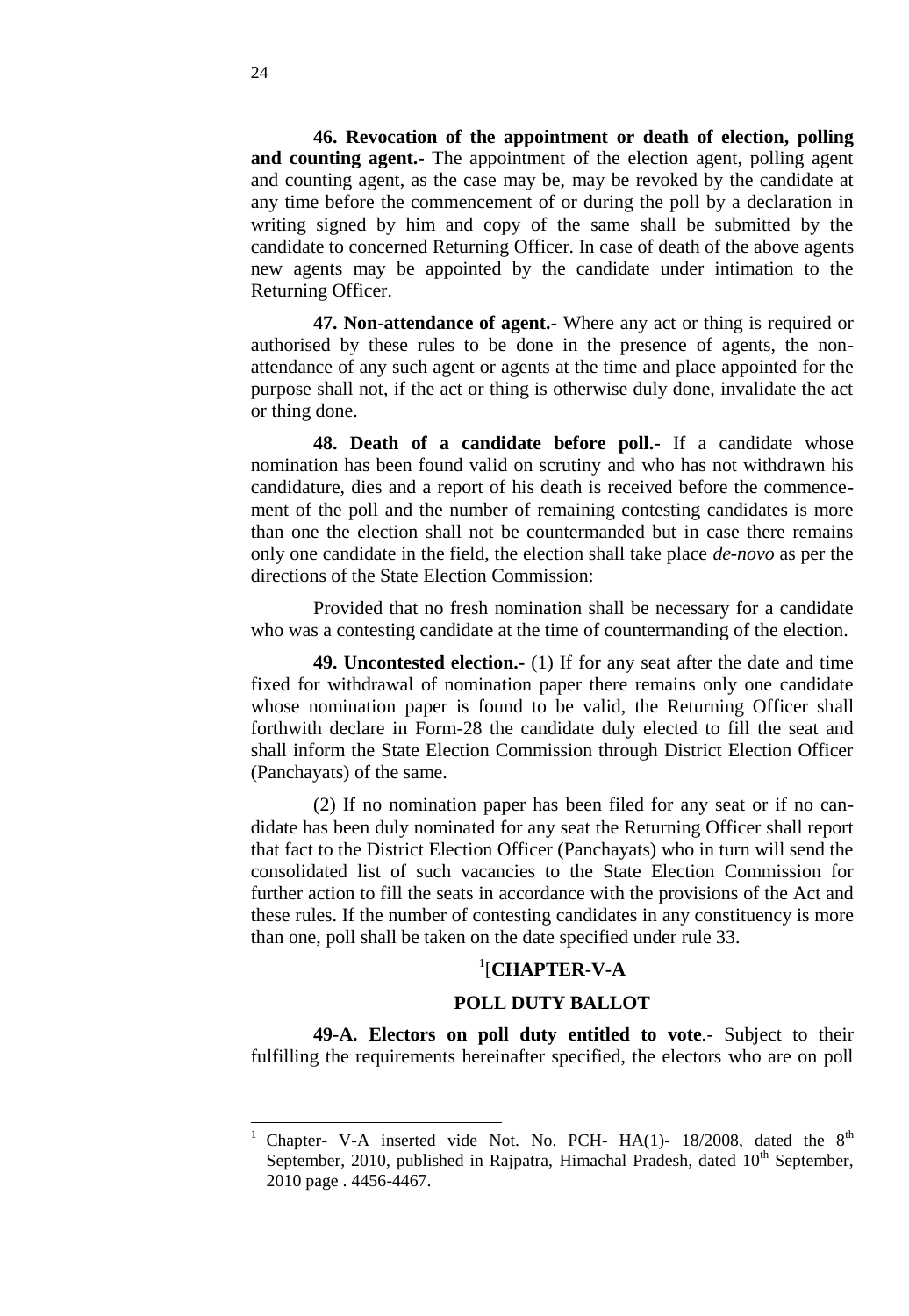duty within the same block shall be entitled to vote at an election of Panchayat.

<span id="page-24-0"></span>**49-B. Intimation by voters on Poll Duty***.-* An elector on poll duty within the same Block, who wishes to vote at an election shall apply in Form-28A to the Returning Officer for the Panchayat so as to reach him at least seven days or such shorter period as the State Election Commission may allow before the date of poll; and if the Returning Officer is satisfied that the applicant is an elector on poll duty, he shall issue him Poll Duty Ballots, each to be used for the election of member, Up-Pradhan, Pradhan of Gram Panchayat, Member of Panchayat Samiti and Member of Zila Parishad.

<span id="page-24-1"></span>**49-C. Form of ballot paper***.-* The ballot papers to be issued to the electors on Poll Duty within the same Block shall be same as are issued to other electors of the concerned Panchayat.

<span id="page-24-2"></span>**49-D. Issue of ballot paper***.-* (1) The Poll Duty Ballot Papers shall be delivered to such voter by the Returning Officer for the Gram Panchayat personally together with,-

- (a) two declaration forms in Form-28B (one for Gram Panchayat and other for Panchayat Samiti and Zila Parishad);
- (b) five covers in Form-28C (one for each ballot paper);
- (c) two large cover addressed to the Returning Officer in Form-28D (one for Gram Panchayat and other for Panchayat Samiti and Zila Parishad); and
- (d) instructions for the guidance of the elector in Form 28-E.
- (2) The Returning Officer for the Gram Panchayat shall at the same
- time-
- (a) record on the counterfoil of the ballot paper the electoral roll number of the elector as entered in the marked copy of the electoral roll;
- (b) mark the name of the elector in the marked copy of the electoral roll to indicate that a ballot paper has been issued to him, without however recording therein the serial number of the ballot paper issued to that elector; and
- (c) ensure that the elector is not allowed to vote at a polling station.

(3) Before any ballot paper is issued to an elector on election duty at an election, the serial number of the ballot paper shall be effectively concealed in such a manner as the State Election Commission may direct.

(4) After ballot papers have been issued to all the electors on poll duty, the Returning Officer for the Gram Panchayat shall seal in a packet the marked copy of the electoral roll and record on the packet a brief description of its contents and the date on which it is sealed.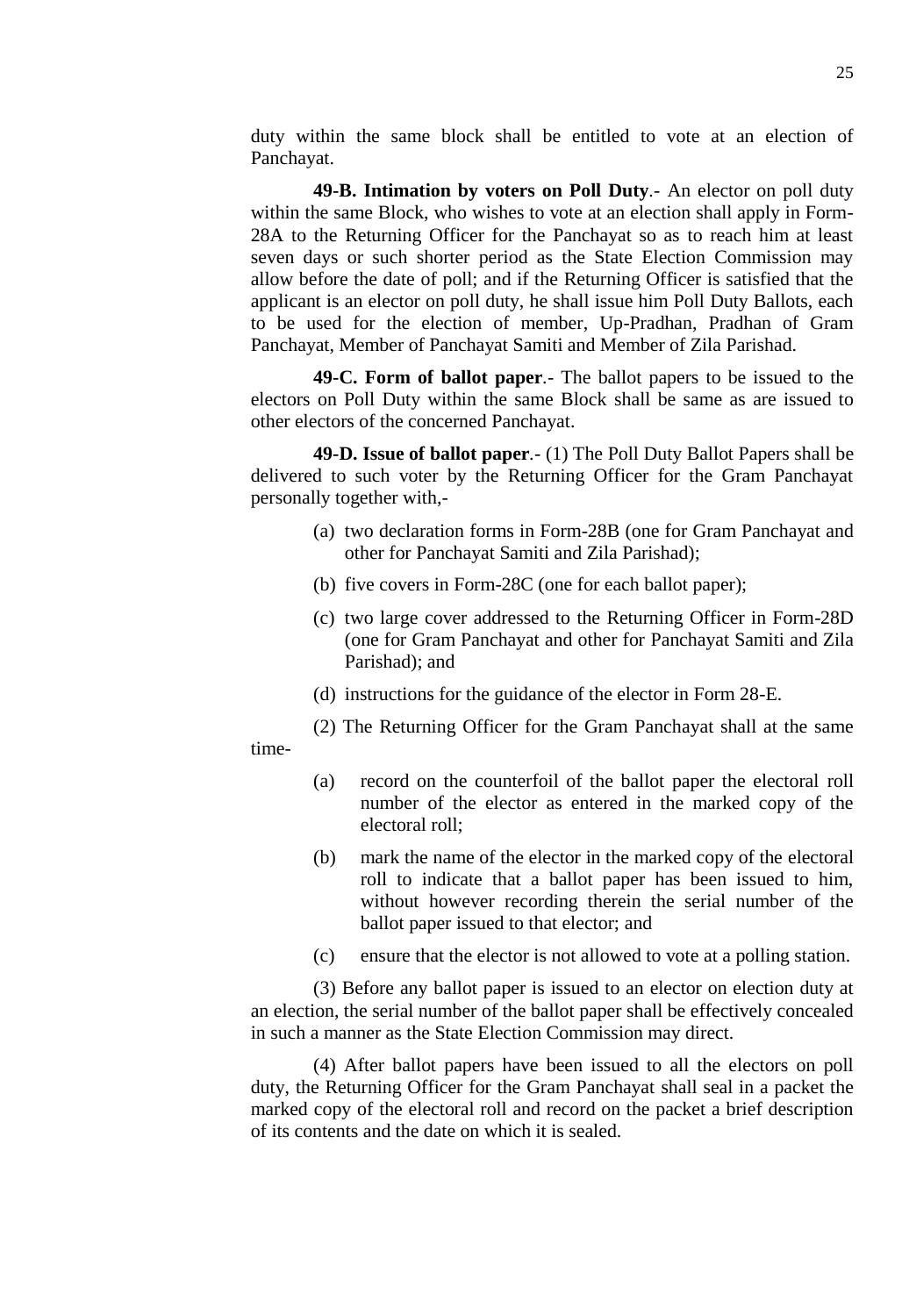(5) The Returning Officer for the Gram Panchayat shall also seal in a separate packet the counterfoils of the ballot papers issued to electors on poll duty and record on the packet a brief description of its contents and the date on which it has been sealed.

<span id="page-25-0"></span>**49-E. Recording of Vote***.-* (1) An elector who has received Poll Duty Ballot Papers and desires to vote shall record his vote on the ballot paper in accordance with the directions contained in Form-28-E and then enclose each ballot paper in separate cover in Form-28C.

(2) The elector shall sign the declaration in Form-28B in the presence of Returning Officer of the Panchayat or such officer as may be notified in this behalf by the State Election Commission.

<span id="page-25-1"></span>**49-F. Return of ballot paper***.-* (1) After an elector has recorded his vote and made his declaration under rule 49-E, he shall return the ballot paper and declaration to the Returning Officer for the Gram Panchayat or such officer as may be notified in this behalf by the State Election Commission within such time as may be fixed and in accordance with the instructions communicated to him in Form-28E.

(2) If any cover containing a poll duty ballot paper is received by the Returning Officer after the expiry of the time fixed in sub-rule (1) he shall note thereon the date and time of its receipt and shall keep all such covers together in a separate packet.

(3) The Returning Officer for Gram Panchayat or such officer as may be notified in this behalf by the State Election Commission shall ensure that all covers containing poll duty ballot papers received by him are delivered to-

- (a) the Assistant Returning Officer for Gram Panchayat of the concerned Gram Panchayat in the case of election of Gram Panchayat;
- (b) the Returning Officer of the concerned Panchayat Samiti in the case of election of members of Panchayat Samiti at the time of counting of votes; and
- (c) the Returning Officer of the concerned Zila Parishad in the case of election of members of Zila Parishad at the time of counting of votes.]

## **CHAPTER- VI**

## **POLL AND VOTING FOR ELECTION**

**50. Manner of voting at election.-** At every election, where a poll is taken, votes shall be cast by secret ballot in the manner hereinafter provided and no votes shall be received by proxy.

**51. Ballot Box.-** Every ballot box shall subject to general or special orders of the State Election Commission be of such design that ballot papers can be inserted therein but cannot be withdrawn therefrom without the box being unlocked and the seals being broken.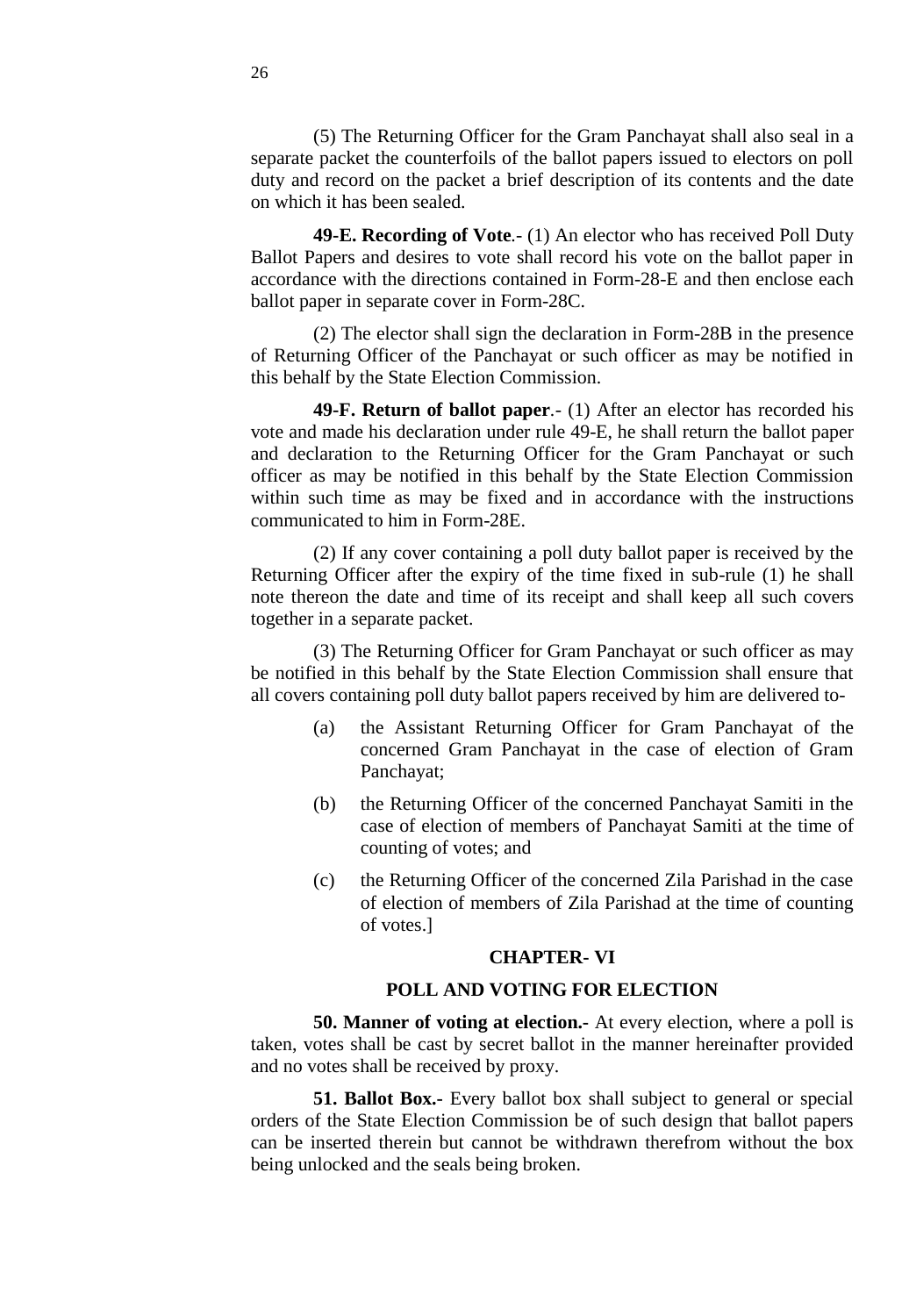**52. Ballot Papers. -** (1) Every ballot paper at an election shall be of such design/colour as the State Election Commission may specify.

(2) The required number of ballot papers for a polling booth shall be supplied to the Presiding Officer against proper receipt and an account of such ballot papers so issued shall be kept by the District Election Officer (Panchayats) or by an officer authorised by him.

(3) The Presiding Officer shall keep an account of the ballot papers supplied to him for use at the polling booth separately for each election in Form-29.

**53. Notice at polling stations.-** (1) Outside and inside each polling station there shall be displayed prominently-

- (a) a notice specifying the polling area, the voters of which are entitled to vote at the polling station; and
- (b) notice giving the name of each candidate ,in Devnagari script in the same order in which the names of such candidates appear in the list of contesting candidates published under rule 41.

(2) The District Election Officer (Panchayats) shall also provide at each polling station sufficient number of copies of the electoral rolls in respect of the polling area, the voters of which are entitled to vote at such polling station as well as such other equipments and accessories as may be required for taking the poll at such polling station.

**54. Arrangement of polling stations.-** Each polling station shall be furnished with one or more polling compartment hereinafter referred to as compartment screened from observation in which voters can one after another cast their votes and no other voter shall be allowed to enter such compartment unless the voter inside the compartment for the purpose of recording his vote comes out.

**55. Admission of voters to polling station.-** The Presiding Officer shall regulate the number of voters to be admitted at any one time inside the polling station and shall exclude therefrom all persons other than:-

- (a) Polling Officer;
- (b) Public servants on duty in connection with the election;
- (c) persons authorised by the State Election Commission, District Election Officer (Panchayats) or the Returning Officer as the case may be;
- (d) candidates, the election agents and subject to the provisions of these rules one polling agent of each candidate;
- (e) a child in arms accompanying a voter;
- (f) a person accompanying a blind or infirm voter who cannot move without help; and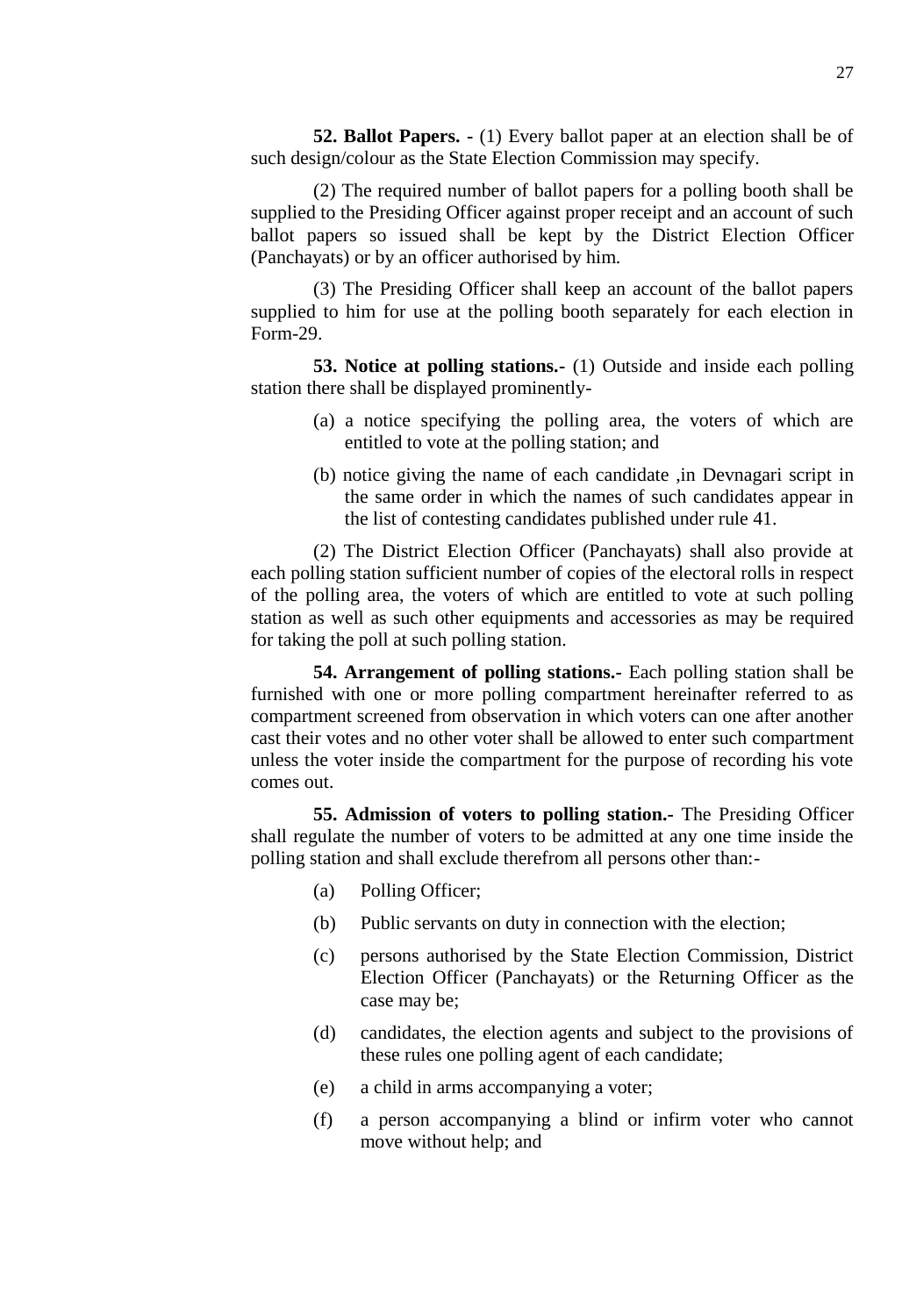(g) such other person as the Returning Officer or the Presiding Officer may employ for the purpose of identifying the voter.

**56. Ballot boxes to be locked and sealed before the commencement of poll.-** (1) The Presiding Officer at each polling station shall immediately before the commencement of poll, allow inspection of each ballot box, to be used at the poll by the candidates, their election agents and their polling agents, who are present at such station and demonstrate to them and to all other persons present, that it is empty.

(2) The Presiding Officer shall, after complying with the provisions of sub-rule (1), secure and seal the box in such manner that the slit in the box for insertion of ballot papers therein remains open and shall also allow the candidates their election or polling agents, who may be present to affix their own seals in the space in the box meant therefor if they so desire.

(3) The seals to be used for ballot box shall be affixed in such manner that it shall not be possible to open the box again without breaking such seal or any thread on which the seals have been affixed.

**57. Identification of voters.-** (1) The presiding officer may employ at the polling station such persons as he thinks fit to help in the identification of the voters or to assist him otherwise in taking a poll:

Provided that identity cards when issued by the Election Commission of India or by the State Election Commission or any other officer authorised by it to the voters shall be valid proof of identification during the polling for Panchayat Elections.

(2) As each voter enters the polling station, the Presiding Officer or the Polling Officer authorised by him in this behalf shall check the voters name and other particulars with the relevant entry in the electoral roll and then call out the serial number, name and other particulars of the voter.

(3) In deciding the right of a person to obtain a ballot paper, the presiding officer of the polling station as the case may be shall over look minor clerical or printing errors in any entry in the electoral roll if he is, satisfied that such person is the same to whom such entry relates.

<span id="page-27-0"></span>**58. Challenging of identity.** (1) Any candidate or election agent or polling agent may challenge the identity of a person claiming to be a particular voter by first depositing a sum of two hundred rupees in each with the Presiding Officer for such challenge.

(2) On such deposit being made the Presiding Officer shall-

- (a) warn the person` challenged of the penalty for impersonation;
- (b) read the relevant entry in. the electoral roll and ask him whether he is the person referred to in that entry;
- (c) enter his name and address in the list of challenged votes in Form-30; and
- (d) require him to affix his signature in the said list.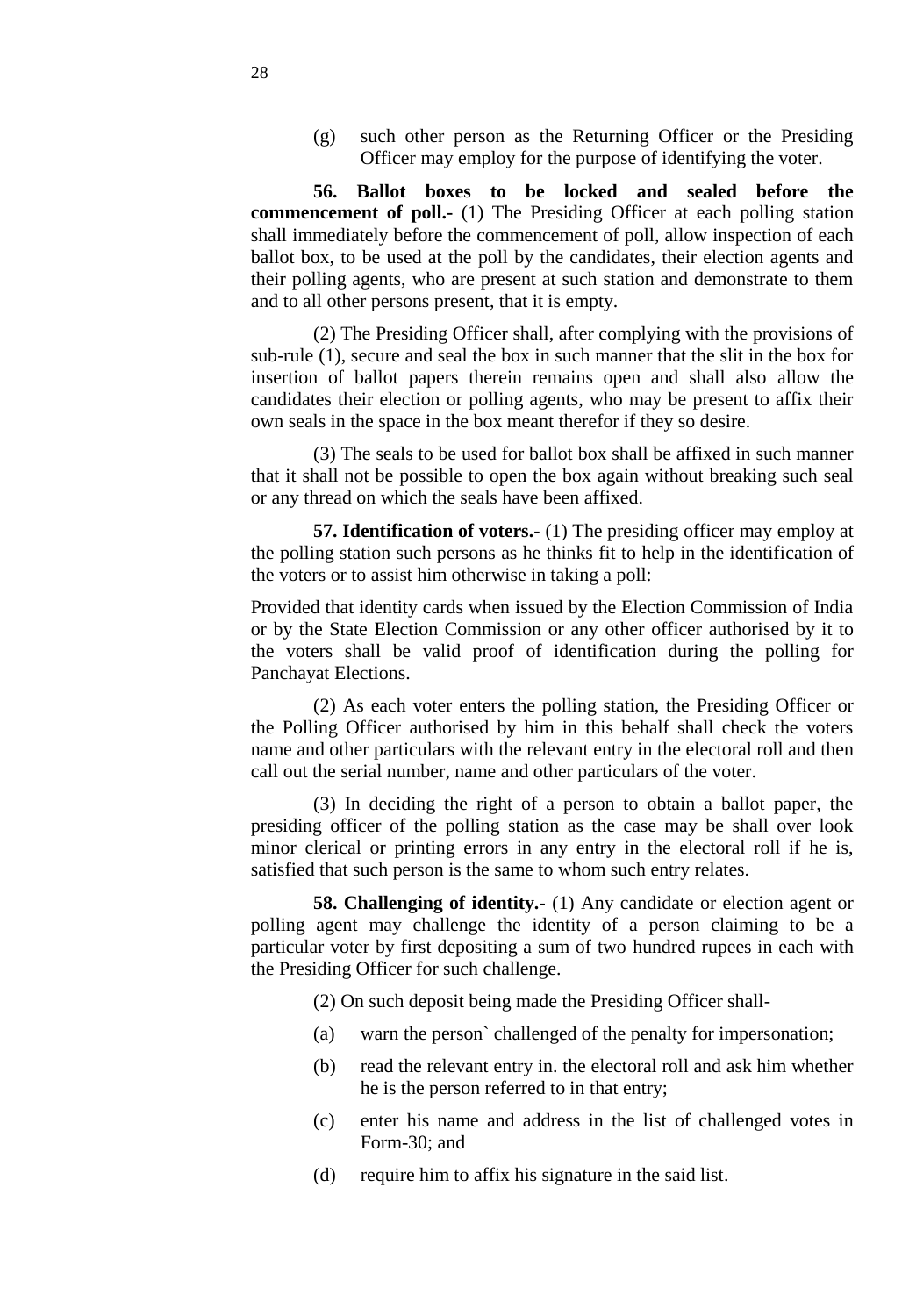(3) The Presiding Officer shall thereafter hold a summary inquiry into the challenge and may for that purpose:-

- (a) require the challenger to adduce evidence in proof of the challenge and the person challenged to adduce evidence in proof of his identity;
- (b) put to the person challenged any questions necessary for the purpose of establishing his identity and require him to answer them on oath; and
- (c) administer an oath to the person challenged and other person offering to give evidence.

(4) If, after the inquiry, the Presiding Officer considers that the challenge has not been established, he shall allow the person challenged to vote; and if he considers that challenge has been established he shall debar the person challenged from voting.

(5) If the Presiding Officer is of the opinion that the challenge is frivolous or has not been made in good faith he shall direct that the deposit made under sub-rule (1) be forfeited to the State Government and in any other case he shall return it to the challenger at the conclusion of the inquiry.

**59. Issue of ballot paper.-** (1) No ballot paper shall be issued to any voter before the hour fixed for the commencement of the poll.

(2) No ballot paper shall be issued to any voter after the hour fixed for the closing of the poll except to those voters who are present at the polling station at the time of the closing of the poll. Such voters shall be allowed to cast their votes even after the time for the poll is over.

(3) Every ballot paper shall before issue to a voter, be marked with such distinguishing mark as the District Election Officer (Panchayats) may direct.

(4) In a polling station where polling for more than one office bearers is to be taken, each voter shall be provided with ballot papers meant for such different offices simultaneously.

(5) At the time of issuing a ballot paper to a voter the polling officer shall underline the entry relating to a voter in the copy of the electoral roll set part for the purpose to indicate that he has been issued a ballot paper and in case of women voter he will also tick on the left hand side against her name. He shall not record the serial number thereof on the electoral roll.

(6) No person in the polling station shall note down the serial number of the ballot paper issued to a particular voter.

<span id="page-28-0"></span>**60. Voting Procedure.-** (1) At each polling station two ballot boxes shall be used at a time, one for casting votes for the election of members, Pradhan and Up-Pradhan of Gram Panchayat and the other for the election of the members of Panchayat Samiti and Zila Parishad.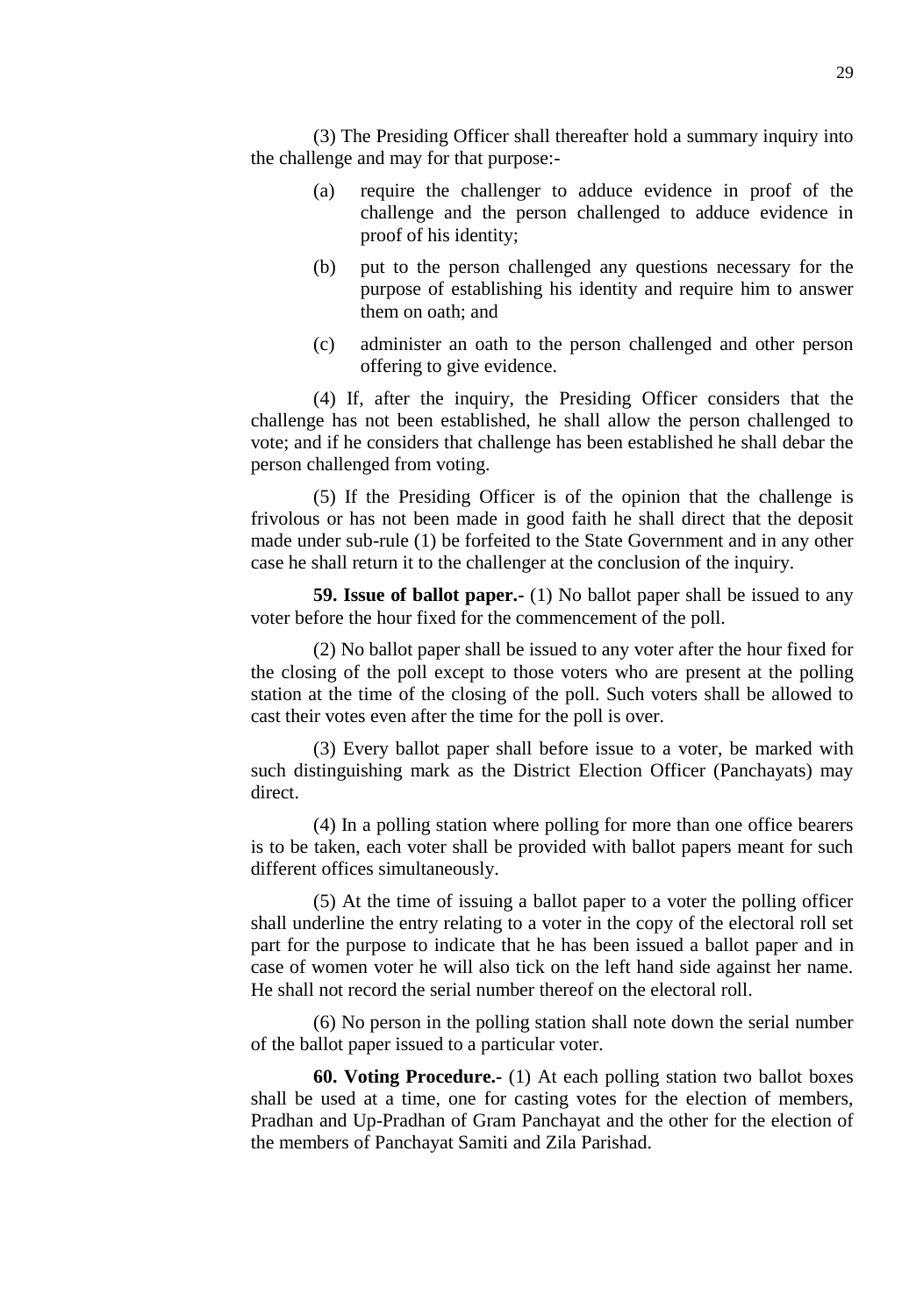(2) The Polling Officer shall first issue the ballot paper separately for election of the members, Pradhan and Up-Pradhan of Gram Panchayat and after having cast the votes in ballot box No. 1 and thereafter he shall issue the ballot papers for the election of the members of Panchayat Samiti and Zila Parishad separately for which ballot box No. 2 shall be used.

 $1(3)$  On receiving the ballot paper, the voter shall forthwith proceed to the compartment and mark the ballot paper by putting the seal provided for the purpose on or before the name and symbol of the candidate of his choice or ‗none of the above' (NOTA), printed on the ballot paper and shall insert ballot paper in the relevant sealed ballot box kept before the Polling Officer.]

(4) Every voter shall without undue delay quit the Polling Station as soon as he has cast his vote.

<span id="page-29-0"></span>**61. Casting of vote by blind or infirm voter.-** (1) If the Presiding Officer is satisfied that owing to blindness or other physical infirmity an elector is unable to recognise the symbol on the ballot paper or to make a mark thereon without assistance, the presiding officer shall permit the elector to take with him a companion of not less than eighteen years of age to the voting compartment for recording the vote on the ballot paper on his behalf and in accordance with his wishes, and if necessary, for folding the ballot paper so as to conceal the vote and inserting it into the ballot box.

Provided that no person shall be permitted to act as the companion of more than one elector at any polling station on the same day:

Provided further that before any person is permitted to act as the companion of an elector on the day of poll under this rule, the person shall be required to declare, in writing that he will keep secret the vote recorded by him on behalf of the elector and that he has not already acted as the companion of any other elector at any polling station on the same day.

<span id="page-29-1"></span>(2) The Presiding Officer shall keep a brief record of all such cases.

**62. Spoilt and returned ballot paper.-** (1) An elector who has inadvertently dealt with his ballot paper in such manner that it cannot be conveniently used as a ballot paper may on returning it to the Presiding Officer and on satisfying himself of the inadvertence be given ,another ballot paper and the ballot paper returned and the counterfoil of such ballot paper shall be marked "spoilt-cancelled" by the Presiding Officer.

(2) If an elector after obtaining a ballot paper decides not to use it, he shall return it to the Presiding Officer and the ballot paper so returned and the counterfoil of such ballot paper shall be marked as "Returned-cancelled" by the presiding officer.

(3) All ballot papers cancelled under sub-rule (1) or sub-rule (2) shall be kept in a separate packet.

l

<sup>&</sup>lt;sup>1</sup> Sub-rule (3) subs. vide No. PCH-HA(1)1/2015 the 28<sup>th</sup> October, 2015 published in R.H.P. dated 6.11.2015, p. 5063-5083.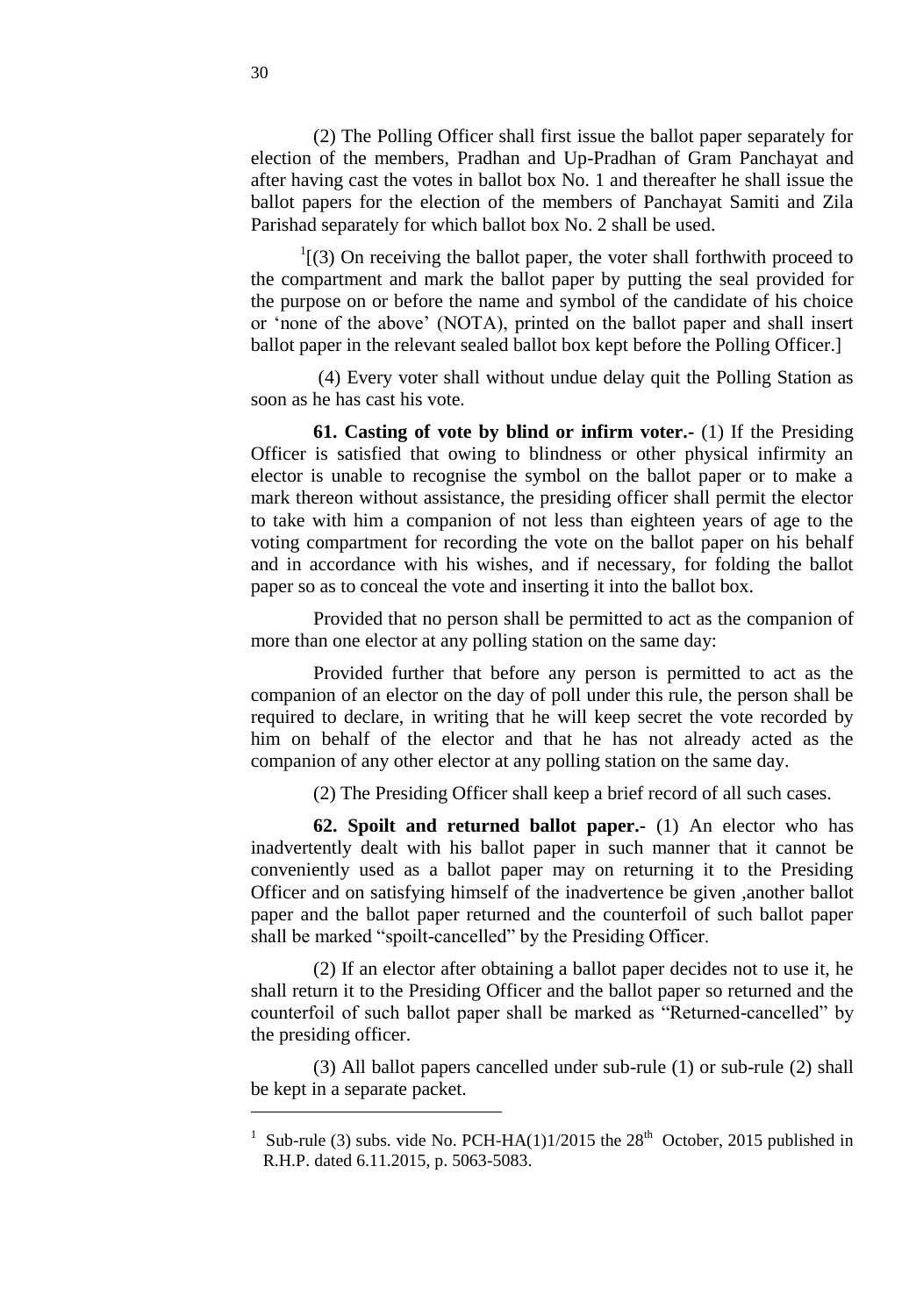<span id="page-30-0"></span>**63. Tendered votes.-** (1) If a person representing himself to be a particular voter named in the electoral roll applies for a ballot paper after another person has already voted as such voter the applicant shall, after duly answering such questions as the Presiding Officer may ask be entitled to receive a ballot paper hereinafter referred to as a tendered ballot paper in the same manner as any other voter.

(2) A tendered ballot paper shall instead of being put into the ballot box, be handed over by such person to the Presiding Officer. The Presiding Officer shall then place the ballot paper in a separate packet set apart for the purpose. At the end of the poll the packet containing all such tendered ballot papers shall be sealed. Such votes shall not be counted at the time of counting of votes.

(3) The name of the village, the number of the constituency, the name of the voter, his serial number in the electoral roll and the number of the polling station to which the electoral roll relates shall be entered in a list in Form-31 which shall bear the heading "List of tendered vote". The person tendering such ballot paper shall sign his name or affix his thumb impression against entry relating to him in that list.

(4) Form-31 shall be prepared separately concerning the election of Member, Pradhan, Up-Pradhan and member of Panchayat Samiti and member of Zila Parishad.

<span id="page-30-1"></span>**64. Closing of poll.-** (1) The Presiding Officer shall close a polling station at the hour fixed in that behalf under rule 32 and shall not thereafter admit any voter into the polling station:

Provided that all voters present at the polling station before it is closed shall be allowed to cast their votes.

(2) If any question arises whether a voter was present at the polling station before it was closed, it shall be decided by the Presiding Officer and his decision shall be final.

<span id="page-30-2"></span>**65. Sealing of ballot boxes after poll.-** (1) As soon as practicable after the closing of the poll, the Presiding Officer shall in the presence of candidates or their election or polling agents close the slit of the ballot box and where the ballot box does not contain any mechanical device for closing the slit, he shall seal up the slit and also allow any candidate, election agent or polling agent present to affix his seal, if they so desire.

(2) The ballot box shall thereafter be sealed and secured.

(3) Where it becomes necessary to use a second ballot box by reason of the first box getting full, the first box shall be closed, scaled and secured as provided under sub-rules (1) and (2) before another ballot box is put into use.

<span id="page-30-3"></span>**66. Account of ballot papers.-** (1) The Presiding Officer shall at the close of the poll prepare a ballot paper account in Form-29 and enclose it in a separate cover with the words "Ballot Paper Account" superscribed thereon.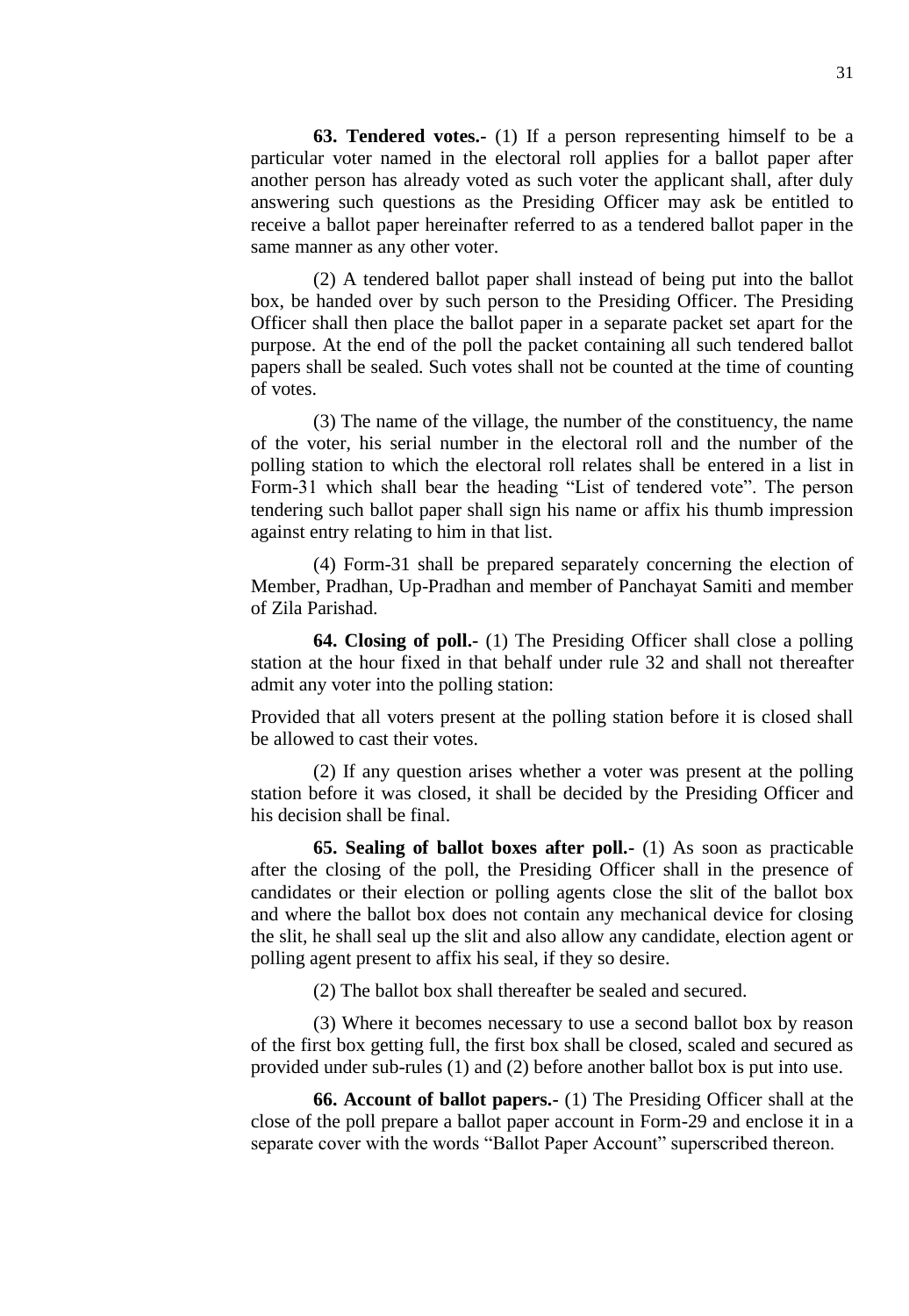(2) The account of ballot papers shall be prepared separately for the election of Member, Pradhan, member of Panchayat Samiti and member of Zila Parishad, as the case may be.

**67. Sealing of other packet.-** The Presiding Officer shall then prepare and seal the following packets:-

- <span id="page-31-0"></span>(a) the marked copy of the electoral roll;
- (b) other copy of electoral roll;
- (c) counterfoils of the used and un-used ballot paper(s);
- (d) the cancelled ballot papers;
- (e) the cover containing the tendered ballot papers and the list of tendered ballot papers;
- (f) the list of challenged votes; and
- (g) any other papers directed by the Returning Officer to be kept in sealed packet.

*Explanation.-* Separate packets shall be prepared regarding election of Member, Pradhan, Up-Pradhan, member of Panchayat Samiti and member of Zila Parishad.

(2) Each packet referred to under sub-rule (1) shall be sealed with the seals of the Presiding Officer and of candidates, election agents or polling agents present who may desire to affix their seals thereon.

<span id="page-31-1"></span>**68. Transmission of ballot boxes, packets, etc. to the Returning Officer.** (1) The Presiding Officer shall deliver or cause to be delivered to the Returning Officer at such place as the Returning Officer, or such other officer authorised by him in this behalf, may direct:-

- (a) the ballot boxes;
- (b) the sealed papers account;
- (c) the sealed packets referred to in rule 67 ; and
- (d) all other papers/material used at the poll.

(2) The Returning Officer or any other officer authorised by him in this behalf under the over all directions of the District Election Officer (Panchayats) shall make adequate arrangements for the safe transport of ballot boxes pertaining to the Gram Panchayat to the Gram Panchayat Headquarters and ballot boxes pertaining to panchayat Samiti and Zila Parishad to Panchayat Samiti Headquarters as per election programme. The building in which the ballot boxes are kept shall be adequately guarded by armed police/Homeguard forces.

<span id="page-31-2"></span>**69. Adjournment of poll in emergency.-** (1) If at an election the proceedings at any polling station for the poll are interrupted or obstructed by any riot or open violence, or if at an election it is not possible to take the poll at any polling station on account of any natural calamity or any other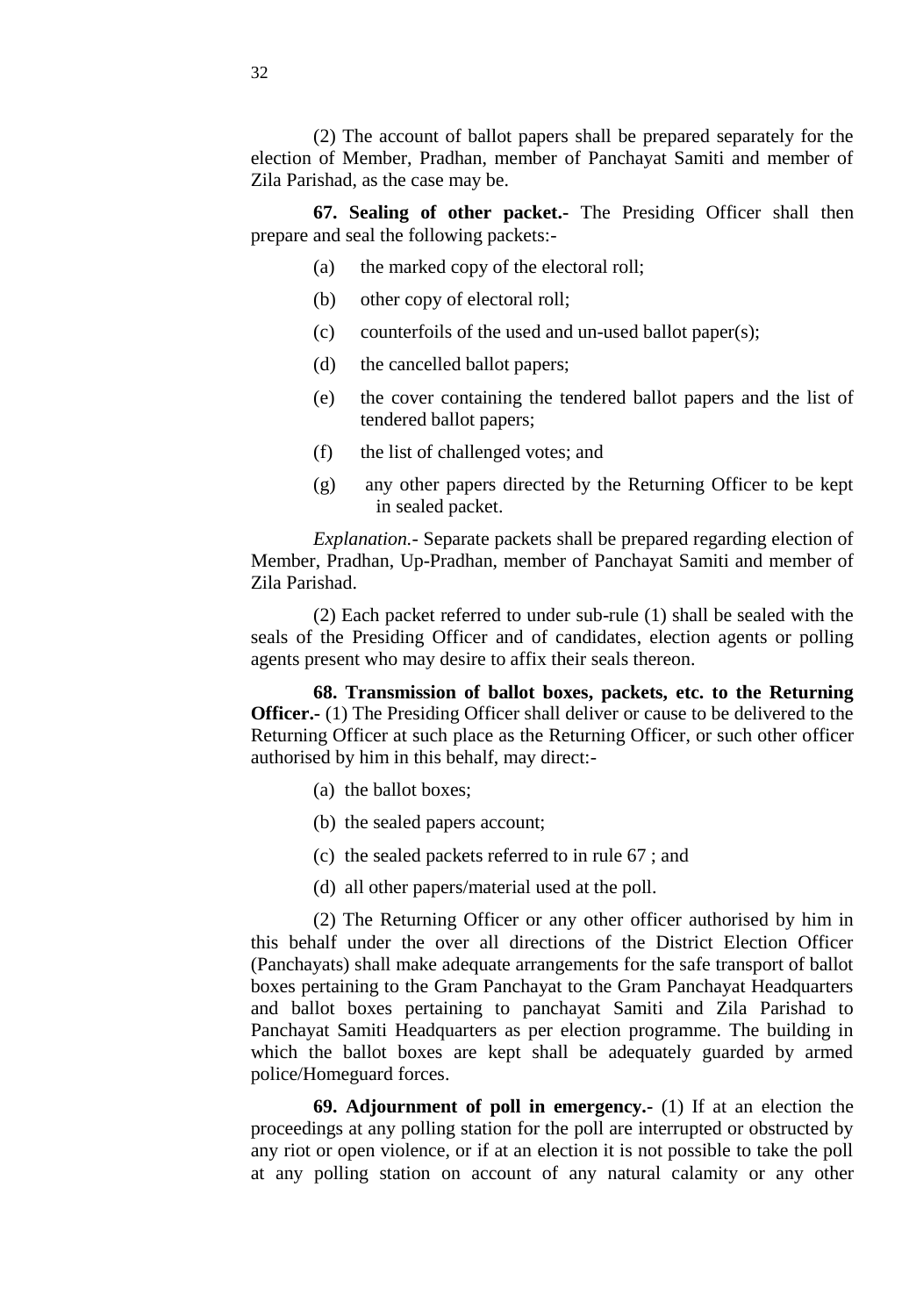sufficient cause the Returning Officer or the Presiding Officer for such polling station shall announce an adjournment of the poll to a date to be fixed later and where the poll is so adjourned by the Presiding Officer he shall forthwith inform the Returning Officer concerned.

(2) Whenever a poll is adjourned under sub-rule (1) the Returning Officer shall immediately report the circumstances to the State Election Commission through the District Election Officer (Panchayats) who shall as soon as may be, fix the day on which, the poll shall be held and fix the polling station at which and the hours during which, the poll shall be taken.

(3) In every such case as aforesaid, the District Election Officer (Panchayats) shall publish the date, place and hours of the poll fixed under sub-rule (2) in the manner laid down in rule 32 and the provisions of the rules governing the original poll shall mutatis mutandis apply to the fresh poll taken under this rule.

<span id="page-32-0"></span>**70. Procedure of adjournment of Poll.-** (1) If the poll at any polling station is adjourned under rule 69 the provisions of rule 64 to 67 (both inclusive) shall as far as practicable, apply as if the poll was closed at the hour fixed in that behalf under rule 64.

(2) The Returning Officer shall provide to the Presiding Officer of the polling station, at which such adjourned poll is held, ballot papers, copies of electoral rolls and all other election material required for the purpose.

(3) The provisions of rules 50 to 69 (both inclusive) shall apply in relation to the conduct of an adjourned poll as they apply in relation to the poll before it was so adjourned.

**71. Fresh poll in case of destruction etc. of ballot boxes.-** (1) If at any election:-

- <span id="page-32-1"></span>(a) any ballot box used at a polling station is unlawfully taken out of the custody of the Presiding Officer or Returning Officer or is accidentally or intentionally destroyed or lost or is damaged or tampered with to such an extent, that the result of the poll at that polling station cannot be ascertained; or
- (b) any such error or irregularity in procedure as is likely to vitiate the poll is committed at a polling station, the Returning Officer shall forthwith report the matter to the State Election Commission through the District Election Officer (Panchayats).

(2) On receipt of report under sub-rule (1) the State Election Commission shall, after taking all material circumstances into account, either:-

- (a) declare the poll at the polling station to be void, and appoint a day, and fix the hours for taking a fresh poll at that polling station and notify the day so appointed and the hours so fixed in such manner as it may deem fit ; or
- (b) if satisfied that the result of a fresh poll at that polling station will not, in any way affect the result of the election or that the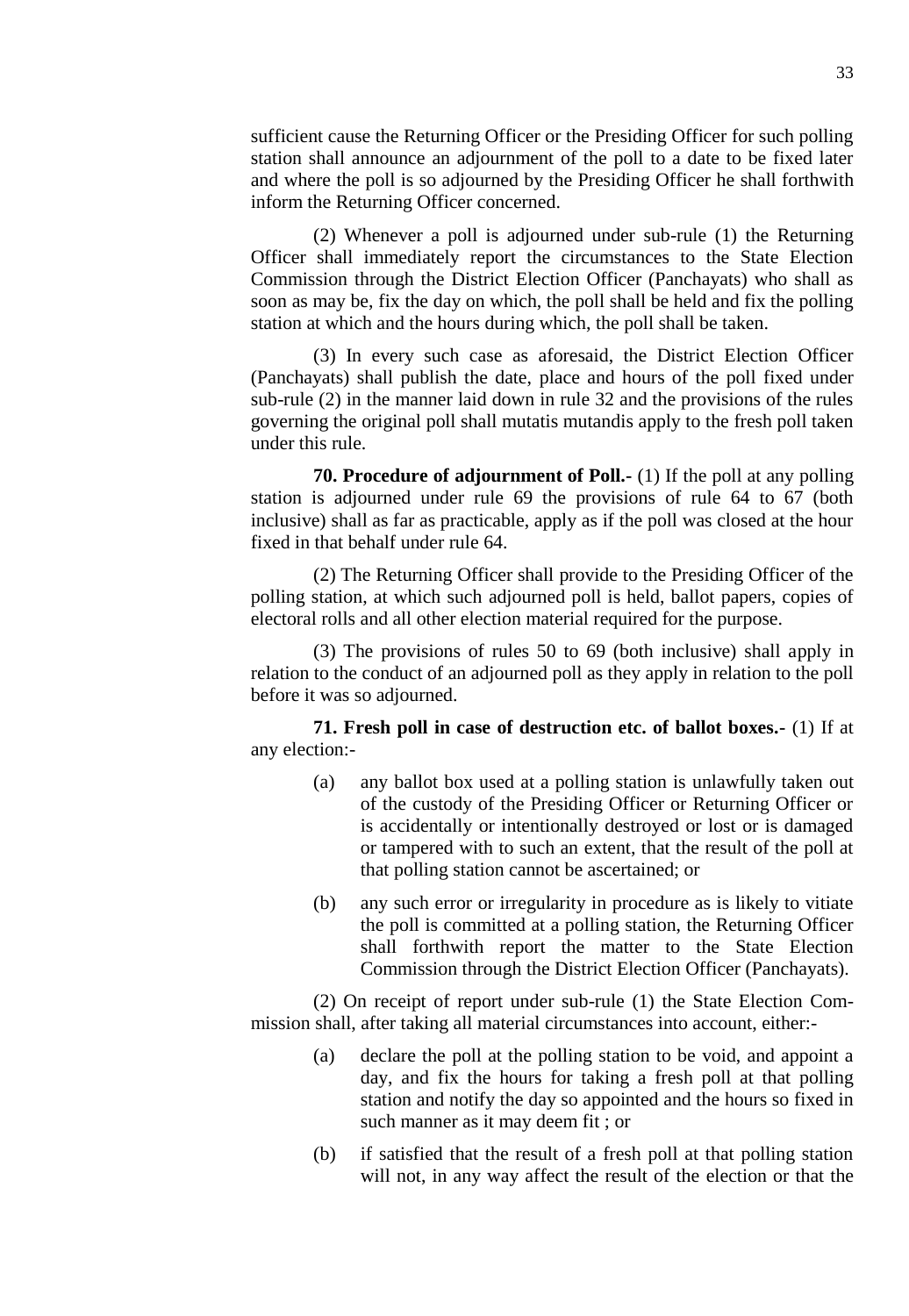error or irregularity in procedure is not material, issue such directions to the Returning Officer as it may deem proper.

(3) The provisions of the Act and these rules or orders made thereunder shall apply to every such fresh poll as they apply to the original poll.

#### **CHAPTER-VII**

# <span id="page-33-0"></span>**COUNTING OF VOTES**

**72. Supervision of counting of votes.-** At every election where a poll is taken, votes shall be counted under the supervision and direction either of the Returning Officer or such other officer as may be authorised by him in this behalf. Each contesting candidate, his election agent and his counting agents shall have a right to be present at the time of such counting.

**73. Admission to the place fixed for counting.-** (1) The Returning Officer or such other officer authorised by him in this behalf, shall exclude from the place fixed for counting of votes all persons except:-

- <span id="page-33-1"></span>(a) such persons as he may appoint to assist him in the counting;
- (b) person authorised by the State Election Commission or the District Election Officer (Panchayats);
- (c) public servants on duty in connection with the election; and
- (d) candidates, their election agents and counting agents.

(2) No person who has been employed by or on behalf of, or has been otherwise working for a candidate in or about the election shall be appointed under clause (a) of sub-rule (1).

(3) The Returning Officer or such other officers authorised by him in this behalf, shall decide which counting agent or agents shall watch the counting at any particular counting table or group of counting tables.

(4) Any person, who during the counting of votes misconducts himself or fails to obey the lawful directions of the Returning Officer or such other officers authorised by him in this behalf may be removed from the place where the votes are being counted, by the Returning Officer, or by any police officer on duty or by any person authorised in this behalf by the Returning Officer.

<span id="page-33-2"></span>**1 [73-A. Counting of votes received through poll duty ballot papers.-** (1) The Returning Officer shall at the first instance deal with the poll duty ballot papers in the manner hereinafter provided.

l

<sup>1</sup> . Rule 73-A inserted vide inserted vide Not. No. PCH-  $HA(1)$ - 18/2008, dated  $8<sup>th</sup>$ September, 2010, published in Rajpatra, Himachal Pradesh, dated  $10<sup>th</sup>$  of September, 2010 page . 4456-4467.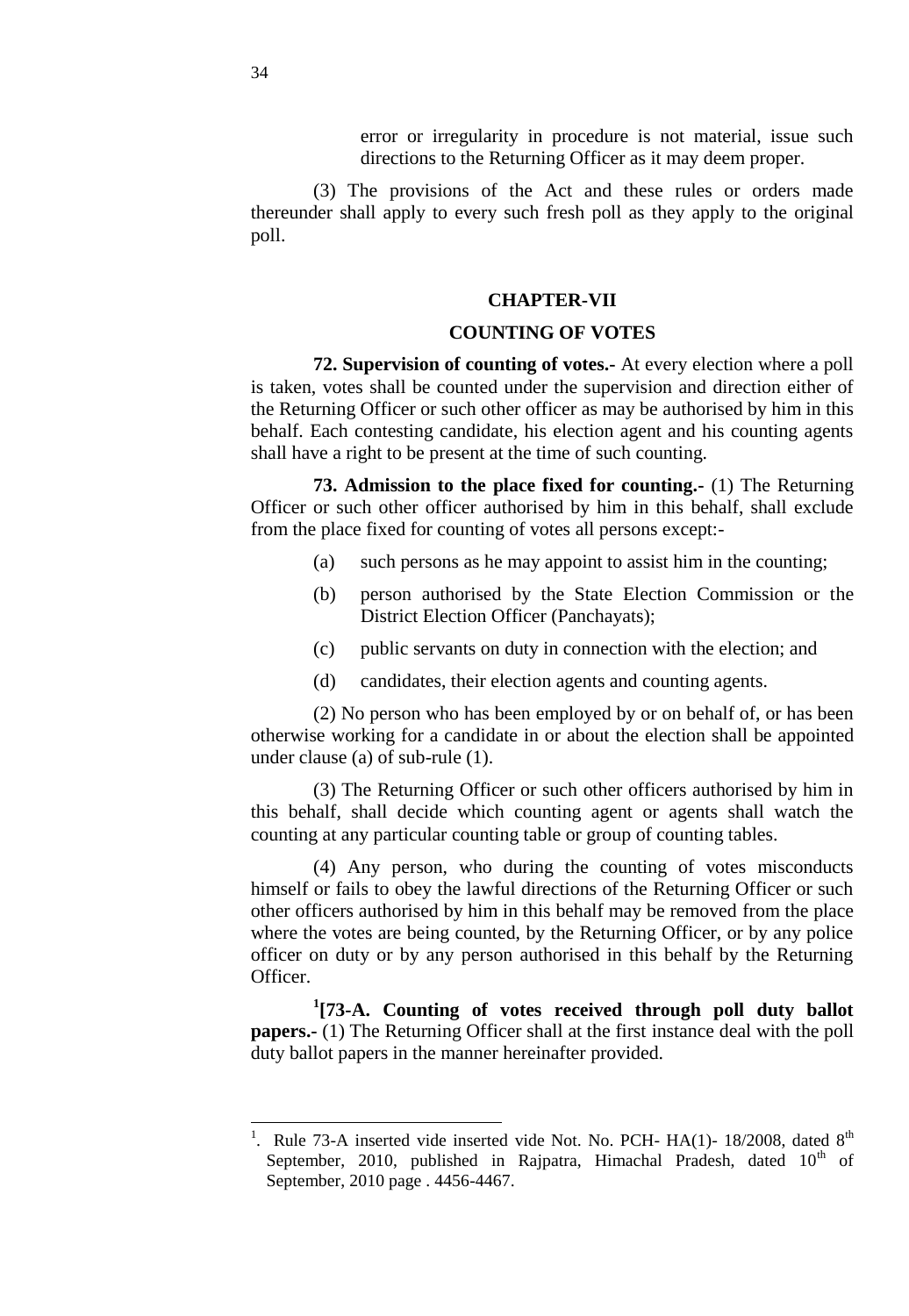(2) No cover in Form-28D received by the Returning Officer after the expiry of the time fixed in this behalf shall be opened and no vote contained in such a cover shall be counted.

(3) The other covers shall be opened one after another and as each cover is opened, the Returning Officer shall first scrutinize the declaration in Form-28B contained therein and if the said declaration is not found, or has not been duly signed and attested, or is otherwise substantially defective, or if the serial number of the ballot paper as entered in it differs from the serial number endorsed on the cover in Form-28C, that cover shall not be opened, and after making an appropriate endorsement thereon, the Returning Officer shall reject the ballot paper contained therein.

(4) Each cover so endorsed and the declaration received with it shall be replaced in the cover in Form-28D and all such covers in Form-28D shall be kept in a separate packet which shall be sealed and on which shall be recorded the name of the constituency, the date of counting and a brief description of its content.

(5) The Returning Officer shall then place all the declarations in Form-28B which he has found to be in order in a separate packet which shall be sealed before any cover in Form-28C is opened and on which shall be recorded the particulars referred to in sub-rule (4).

(6) The covers in Form-28D not already dealt with under the foregoing provisions of this rule shall then be opened one after another and the Returning Officer shall scrutinize each ballot paper and decide the validity of the vote recorded thereon.

(7) A poll duty ballot paper shall be rejected-

if it bears any mark other than mark to record the vote or writing by which the elector can be identified; or

- (a) if it bears any mark other than mark to record the vote or writing by which the elector can be identified; or
- (b) if no vote is recorded thereon; or
- (c) if votes are recorded in favour of more candidates than one; or
- (d) if it is a spurious ballot paper; or
- (e) if it is so damaged or mutilated that its identity as a genuine ballot paper cannot be established; or
- $(f)$  if it is not returned in the cover sent along with it to the elector by the Returning Officer.

(8) A vote recorded on a poll duty ballot paper shall be rejected if the mark indicating the vote is placed on the ballot paper in such a manner as to make it doubtful to which candidate the vote has been recorded.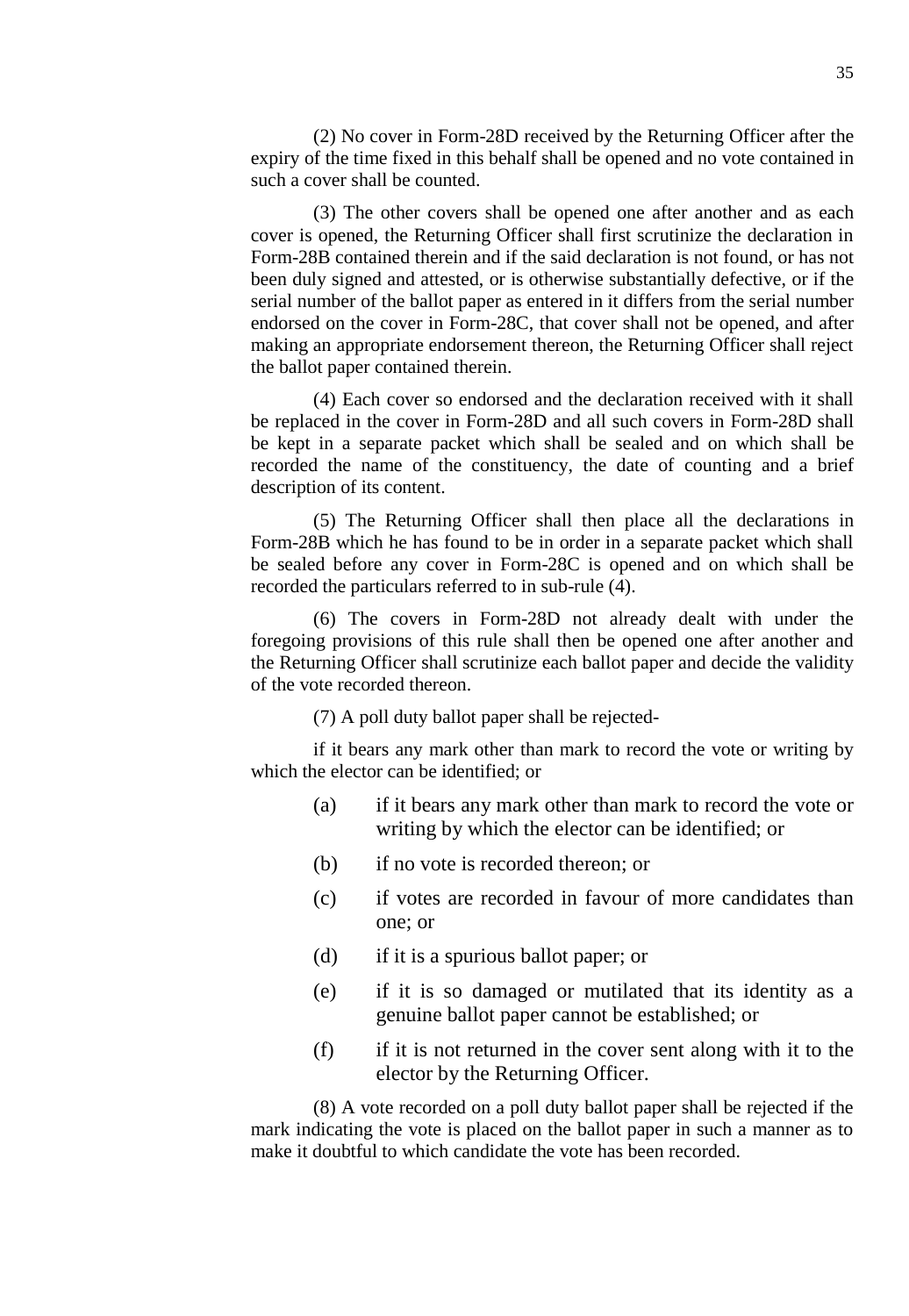(9) A vote recorded on a poll duty ballot paper shall not be rejected merely on the ground that the mark indicating the vote is indistinct or made more than once, if the intention that the vote shall be for a particular candidate clearly appears from the way the ballot paper is marked.

(10) The Returning Officer shall count all the valid votes recorded in favour of each candidate and record the total thereof in the result sheet in-

Form-32 in the case of member of Gram Panchayats;

Form-34 in the case of Pradhan/Up Pradhan;

Form-36 in the case of member of Panchayat Samiti ; and

Form-38 in the case of member of Zila Parishad,

and announce the same.

(11) All the valid ballot papers and the rejected ballot papers shall be separately bundled and kept together in a packet which shall be sealed with the seals of the Returning Officer and the candidates or their election agents or counting agents, if they desire to affix their seals thereon, and on the packet so sealed the name of the constituency, the date of counting and a brief description of its contents shall be recorded.".]

<span id="page-35-0"></span>**74. Scrutiny and opening of ballot boxes.-** (1) The Returning Officer or such other Officers authorised by him in this behalf may have the ballot boxes used at more than one polling station for the election of same office, opened and votes polled therein counted simultaneously.

(2) Before any ballot boxes opened at a counting table, the counting agents present at the table shall be allowed to inspect the paper seal or such other seals as might have been affixed thereon and to satisfy themselves that it is intact.

(3) The Returning Officer or such other officer authorised by him, shall satisfy himself that none of the ballot boxes has in fact been tampered with

(4) If the Returning Officer or such other Officer authorised by him, is satisfied that any ballot box has in fact been tampered with, he shall not count the ballot papers contained in that box and shall follow the procedure laid down in rule 71 in respect of that polling station.

<span id="page-35-1"></span>**75. Procedure for counting of votes.-** The Returning Officer or any officer authorised by him, on the date, time and place fixed under rule 32, shall start the counting of votes in the following manner, namely:-

- (i) the counting of votes for the office/seats of Gram Panchayat shall take place at the headquarters of Gram Panchayat and for the members of panchayat Samiti and Zila Parishad at the Block headquarters as per election programme;
- (ii) the Returning Officer or such other Officer as may be authorised by him in this behalf shal1 take out the ballot box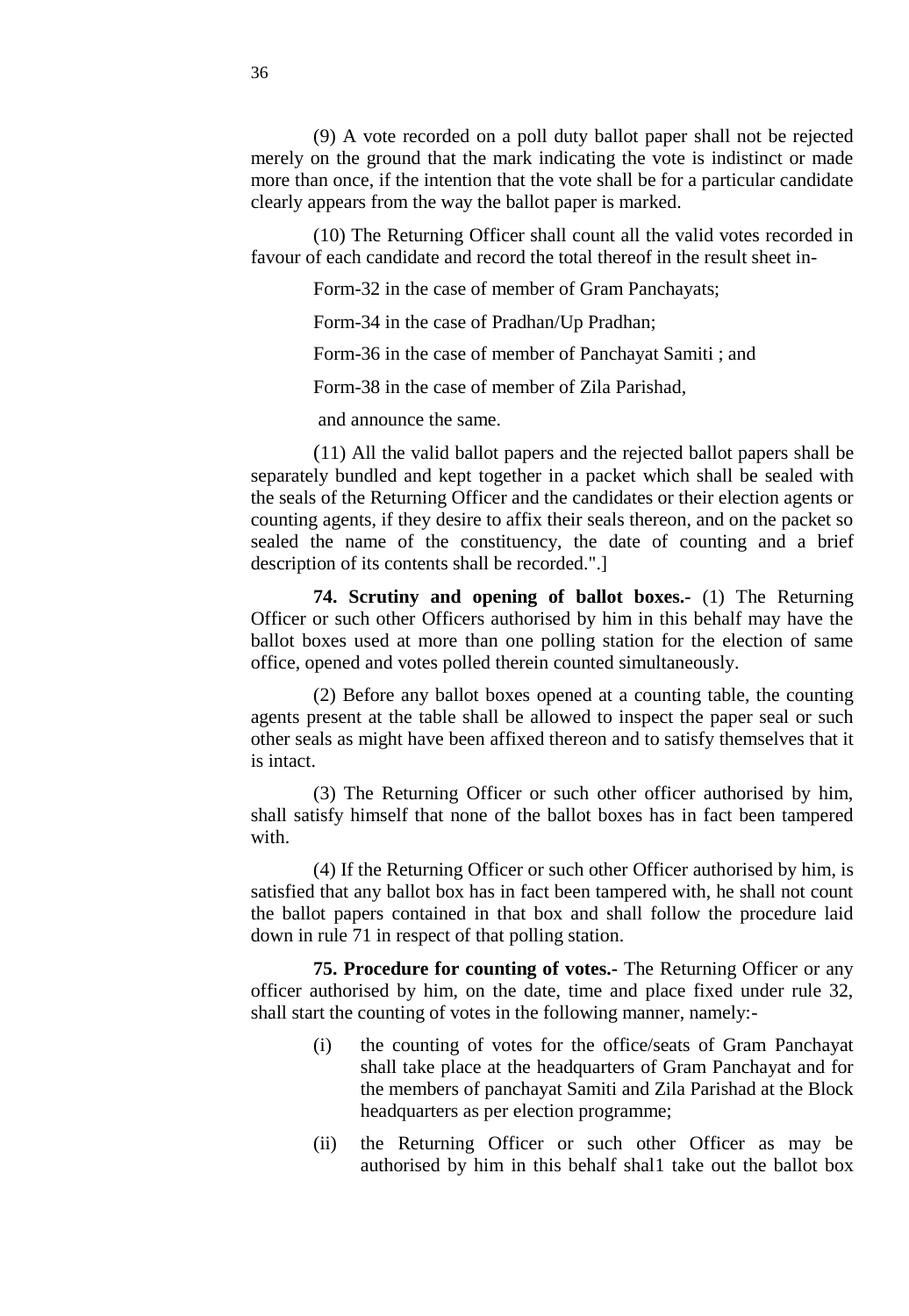constituency-wise according to serial number and allow opportunity to candidates or their election agent to inspect the ballot box(es) and the seals to satisfy themselves that they are intact;

- (iii) after each ballot box is opened, the candidates or the election agents, who may be present, shall be allowed to inspect the ballot box and satisfy themselves that it bears the proper labels inside the ballot box;
- (iv) all the ballot papers in each box shall be taken out and the empty box be shown to the candidates or the election agents for their satisfaction that no ballot paper has been left inside the box ;
- (v) the ballot papers taken out of each box shall be mixed up with other ballot papers taken out of other ballot boxes concerning the same office and after that shall be sorted out separately for each seat/office. The ballot paper for the members of Gram Panchayat shall be retained on the same tables and ballot papers for the office of Pradhan and Up-Pradhan shall be passed on without counting them to the Returning Officer for their counting at later stage. After the counting the result of members of Gram Panchayat shall be declared on Form 33 after preparing the result sheet on Form 32. After the declaration of result of all the members of the Gram Panchayat, the counting for the offices of Up-Pradhan/Pradhan shall be taken and result declared on Form 35 after preparing result-sheet on Form 34;
- (vi) the ballot papers taken out of boxes after mixing up with other ballot boxes concerning the election for each office shall be sorted out separately for members, Panchayat Samiti and Zila Parishad at Block level. The ballot papers for the seat of members of Panchayat Samiti shall be retained on the same table and the ballot papers for the seat of members, Zila Parishad shall be passed on the another tables without counting them after telling with the Ballot Paper account. Counting for the seat of members, Panchayat Samiti shall be taken up first and the result of the members Panchayat Samiti shall be declared on Form 37 after preparing result sheet on Form 36, After this counting for the member, Zila Parishad shall be taken up and result of counting of votes of members of Zila Parishad shall be prepared on Form 38 Part-I. The ballot paper account alongwith Form 38 Part-I and ballot paper in the sealed envelope shall be sent to the District Election Officer (Panchayats) who after compiling the Form 38 Part-I received from each block, prepare the result sheet in Form 38 part-II and then declare the result on Form 39: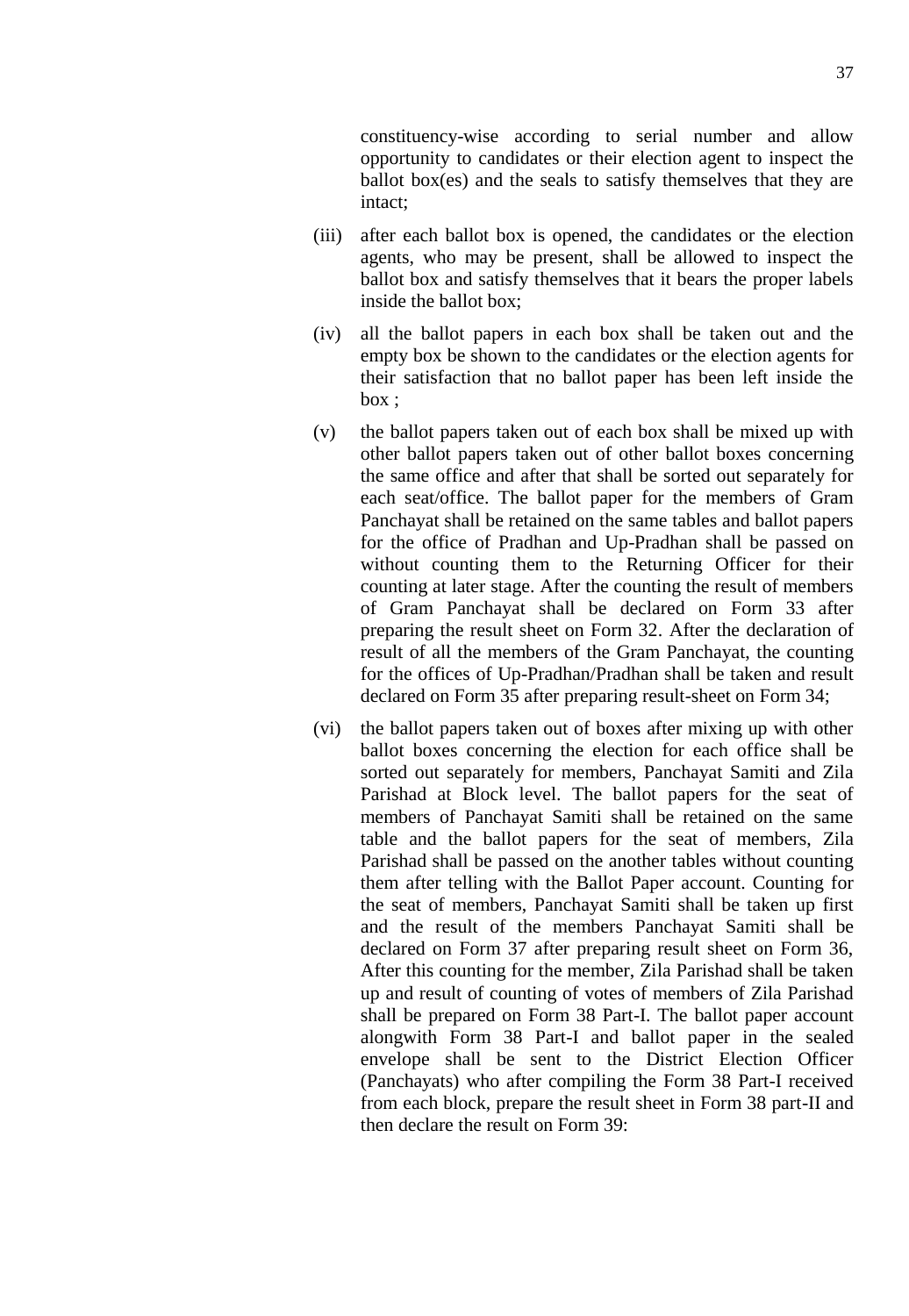<sup>1</sup>[Provided that the declaration of results on Forms 33, 35, 37 and 39 shall be made only after a reasonable opportunity for exercise of right to recount has been given under rule 79 to the candidate or his election agent or his counting agent.]

**76. Scrutiny and rejection of ballot papers.-** (1) A ballot paper contained in a ballot box shall be rejected if :-

- (a) it bears any mark or writing by which the voter can be identified;
- (b) it is a spurious ballot paper;
- (c) it has been so damaged or multilated that its identity as a genuine ballot paper cannot be established;
- (d) it bears a serial number, or is of a design, different from the serial numbers, or as the case may be, of design of the ballot paper, authorised for use at the particular polling station;
- (e) it does not bear any mark which it should have borne under the provisions of sub-rule (3) of rule 59.
- (f) it has not been marked by the Presiding Officer;
- (g) it has been marked in the columns of more than one candidates; or
- (h) it has been marked by an equipment and in the manner other than the equipment and the manner prescribed for that purpose;

Provided that where Returning Officer or such other officer authorised by him, on being satisfied that any such defect as is mentioned in clause (d) or clause (e) has in respect of all or any ballot papers used at a polling station been caused by the mistake or failure on the part of the Presiding Officer or Polling Officer concerned has directed that the defect should be overlooked, a ballot paper shall not be rejected only on the ground of such defect under c1ause (d) or clause (e):

Provided further that if the mark put by a voter has spread over two columns of the ballot paper then, the vote shall be counted in favour of the candidate in whose column the major portion of the mark falls.

(2) Before rejecting any ballot paper under sub-rule (1) the Returning Officer or such other Officers authorised by him shall allow each counting agent present a reasonable opportunity to inspect the ballot paper but shall not allow him to handle it or any other ballot paper.

(3) The Returning Officer or such other Officers authorised by him, shall record on every ballot paper which he rejects the letter 'R' and the

l

<sup>&</sup>lt;sup>1</sup> Proviso added vide Not. No. PCH- HA(1)-18/2008, dated the  $8<sup>th</sup>$  September, 2010, published in Rajpatra, Himachal Pradesh, dated 10<sup>th</sup> of September, 2010 page. 4456-4467.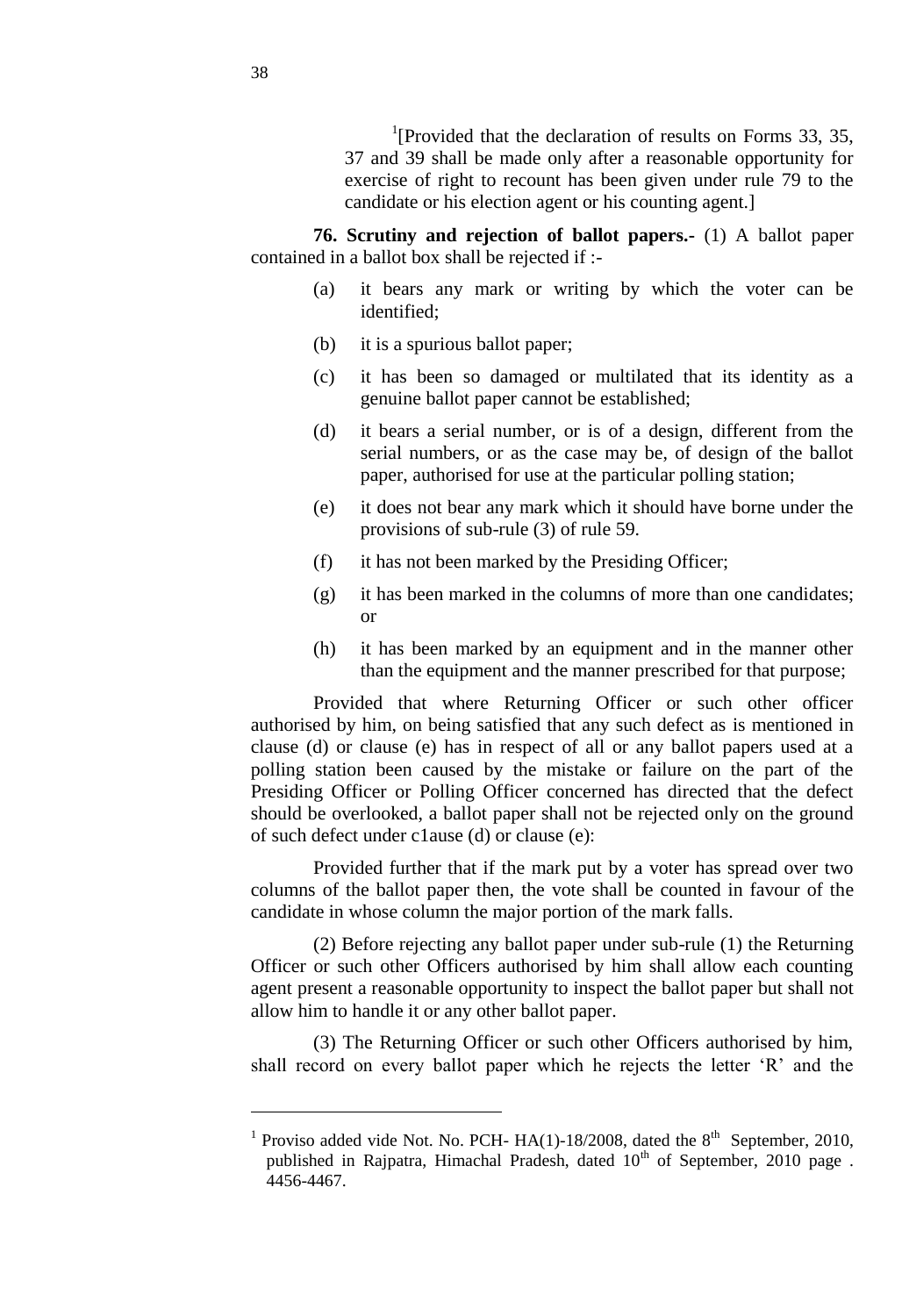grounds of rejection in abbreviated form whether in his own hand or by means of a rubber stamp.

(4) All ballot papers rejected under this rule shall be bundled together.

**77. Counting to be continuous.-** The Returning Officer or such other Officer authorised by him, shall, as far as practicable, proceed continuously with the counting of votes and shall, during any intervals when the counting has to be suspended, keep the ballot papers, packets and other papers relating to the election sealed with his own seal and the seals of such candidates or election agent or the counting agents, as may be desirous of affixing their seals and shall cause adequate precautions to be taken for their safe custody during such intervals.

**78. Recommending of counting after fresh poll.-** (1) If a fresh poll is held under rule 71, the Returning Officer or any other officers authorised by him in this behalf shall after completion of that poll, commence the counting of votes on the date and at the time and place which have been fixed by him in that behalf and of which notice has been previously given to the candidates and their election agents.

(2) The provisions of rules  $(175)$ , 76 and 77 shall apply so far as may be to such further counting.

**2 [79. Recount of votes**.- (1) After the completion of the counting and preparation of result sheet under rule 75, the District Election Officer (Panchayat) or Returning Officer, as the case may be, or any other Officer authorised by him shall announce the particulars of the result sheet.

(2) After such announcement has been made, a candidate or, in his absence, his election agent or any of his counting agent may apply in writing to the District Election Officer (Panchayat) or Returning Officer, as the case may be, or any other Officer authorised by him in this behalf for a recount of all or any of the ballot papers already counted stating the grounds on which he demands such recount:

Provided that if no application for recount is received within reasonable time the result shall be declared in accordance with the provisions of clauses (v) and (vi) of rule 75.

(3) On an application for recount under sub-rule(2), the District Election Officer (Panchayat) or Returning Officer, as the case may be, or other officer authorised by him in this behalf shall decide the matter and may allow the application in whole or in part or may reject it if it appears to him to be frivolous or unreasonable:

<sup>&</sup>lt;sup>1</sup> Figure and sign "75," inserted vide Not. No. PCH- HA(1)- 18/2008, dated 8<sup>th</sup> September, 2010, published in Rajpatra, Himachal Pradesh, dated  $10<sup>th</sup>$  of September, 2010 page . 4456-4467.

<sup>&</sup>lt;sup>2</sup> Rule 79 substituted vide Not. No. PCH- HA(1)- 18/2008, dated  $8<sup>th</sup>$  September, 2010, published in Rajpatra, Himachal Pradesh, dated  $10<sup>th</sup>$  of September, 2010 page 4456-4467, .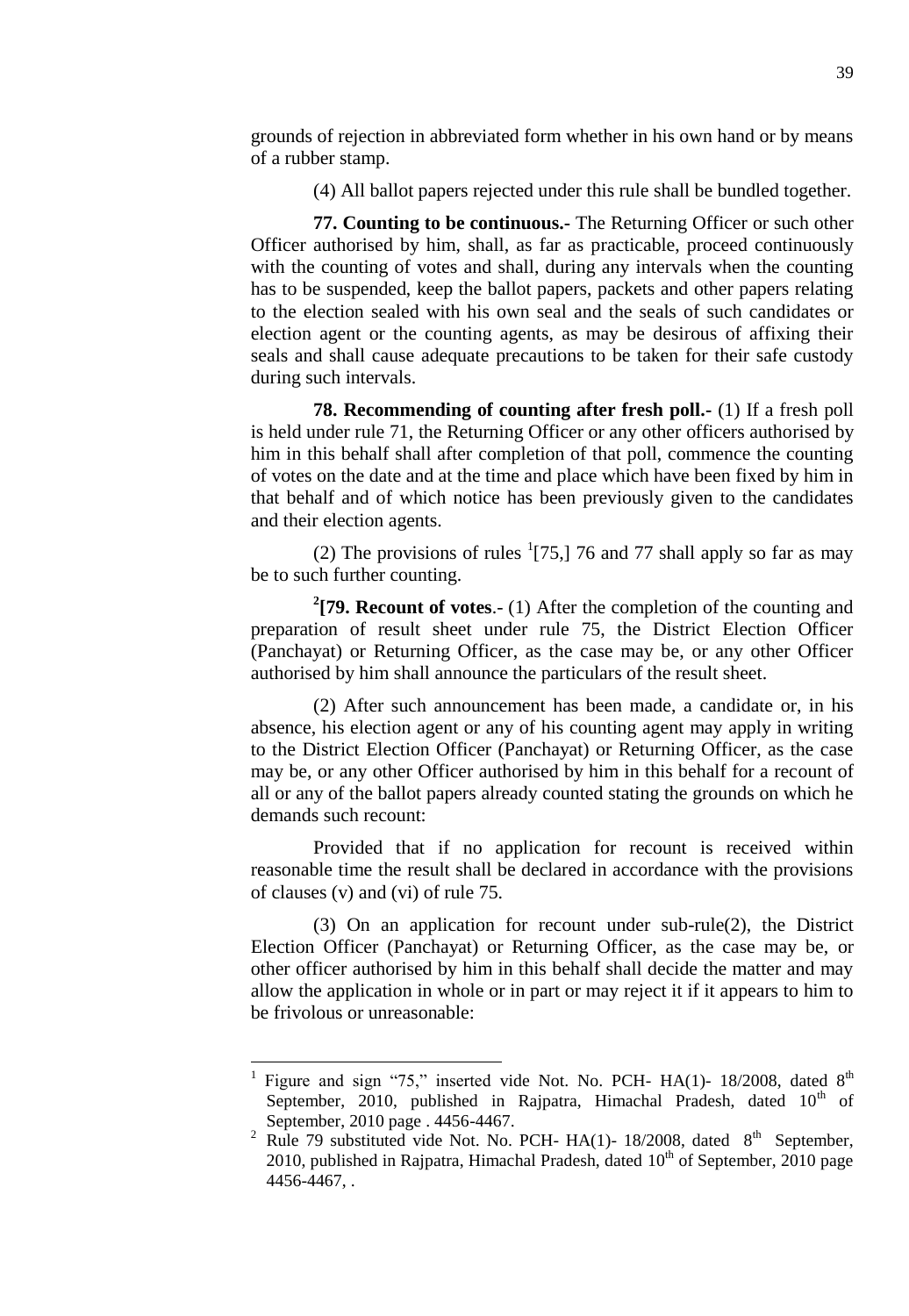Provided that every decision of the District Election Officer (Panchayat) or Returning Officer, as the case may be, or any other Officer authorised by him shall be in writing and contain the reasons therefor.

(4) If the District Election Officer (Panchayat) or Returning Officer, as the case may be, or any other officer authorised by him in this behalf, decides under sub-rule (3) to allow an application either in whole or in part, then he shall-

- (a) count the ballot papers again in accordance with his decision;
- (b) amend the result sheet to the extent necessary after such recount; and
- (c) announce the amendment so made by him.

(5) After the total number of votes polled in favour of each candidate has been announced under sub-rule (4), the District Election Officer (Panchayat) or Returning Officer, as the case may be, or such other officer authorised by him, shall complete and sign the result sheet and no application for a recount shall be entertained thereafter.]

**80. Equality of votes.-** If, after the counting of votes is completed and equality of votes is found to exist between any candidates and an addition of one vote will entitle any of these candidates to be declared elected, the Returning Officer shall forthwith decide between those candidates by lot and proceed as if the candidate on whom the lot falls has received an additional vote.

#### **CHAPTER-VIII**

### **ELECTION PAPERS**

**81. Return or forfeiture of candidates deposits.-** (1) The deposit made under rule 37 shall either be returned to the persons making it or his legal representative or be forfeited to the State Government in accordance with the provisions of this rule.

(2) Except in cases hereinafter mentioned in this rule, deposit shall be returned as soon as practicable after the result of the election is declared.

(3) If the candidate is not shown in the list of contesting candidates or if he dies before the commencement of the poll, the deposit shall be returned as soon as practicable after the publication of the list or after his death, as the case may be.

(4) Subject to the provisions of sub-rule (3) the deposit shall be forfeited, if at an election where poll has taken place, the candidate is not elected and the number of valid votes polled by him does not exceed one-sixth of the total number of valid votes polled by all the candidates.

**82. Custody of papers relating to election.-** The papers relating to election of member of Gram Panchayat, Pradhan. Up-Pradhan and member of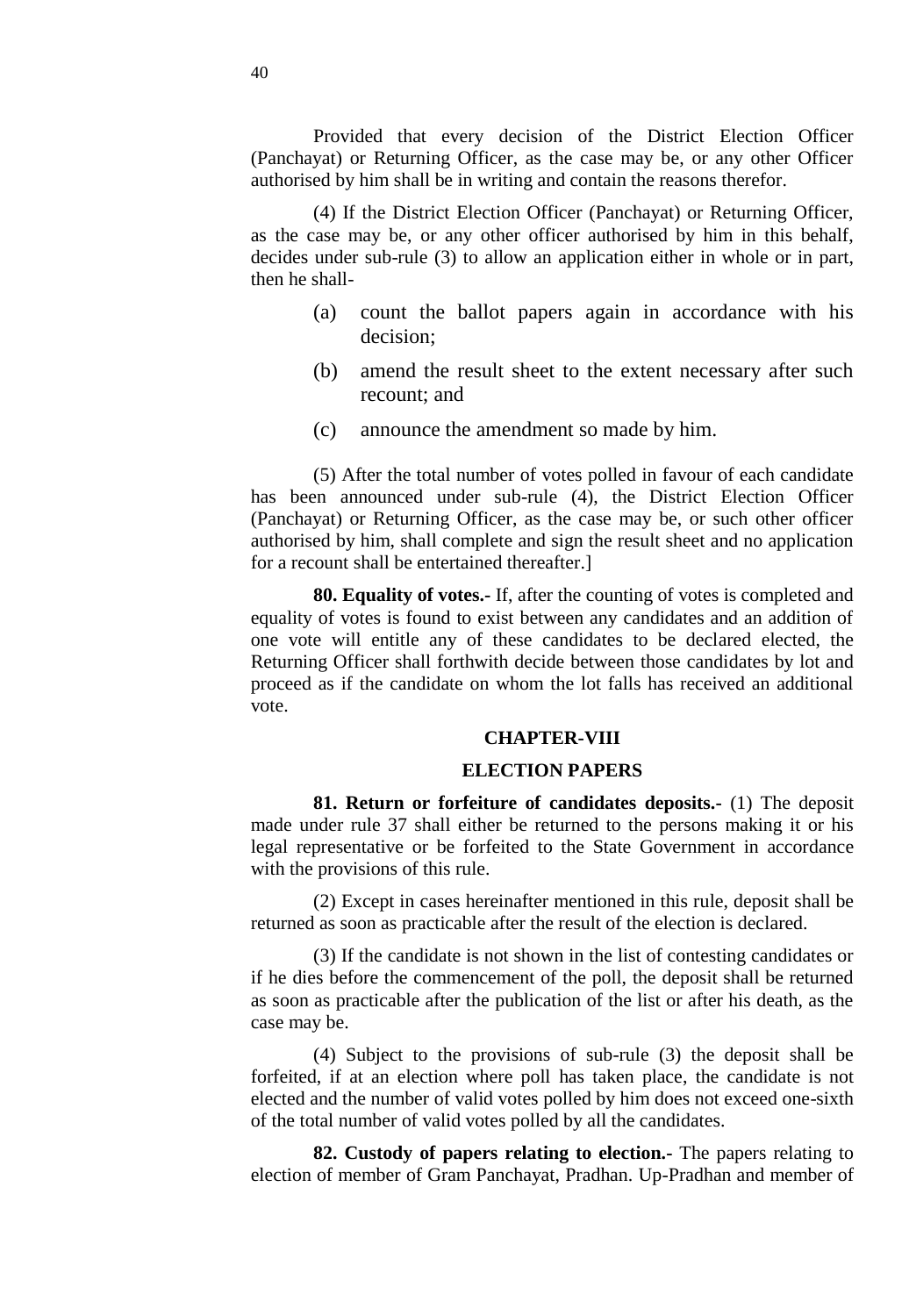Panchayat Samiti shall be kept in the office of Block Development and Panchayat Officer under safe custody and election papers relating to the election of Members of Zila Parishad shall be kept in the Office of District Election Officer (Panchayati) in the safe custody.

**83. Production and inspection of election papers.-** While in the custody of the District Election Officer:-

- (a) the packets of unused ballot papers;
- (b) the packets of used ballot papers whether valid, tendered, or rejected; and
- (c) the packets of marked copies of the voters' lists;

shall not be opened and their contents shall not be inspected by or produced before, any person or authority except under the order of a competent Court.

1 [**84**. **Disposal of Election Papers***.-* The election papers and packets referred to in rules 61, 62, 67 and 83 shall be retained for a period of ninety days from the date of publication of results in the Official Gazette under rule 124 of the Himachal Pradesh Panchayati Raj (General) Rules, 1997 and shall thereafter be destroyed subject to any direction to the contrary given by the State Government or by the State Election Commission or by a Competent Court or pending legal proceedings.]

2 [xxxxxxxxxxxxxxxxxxxxxxxxxxxxxxxxxxx]

### **CHAPTER-IX**

## **ELECTION OF CHAIRMAN AND VICE-CHAIRMAN OF PANCHAYAT SAMITI**

**85. Meeting for election.-** (1) After the declaration of results of the elected members of the Panchayat Samiti, the Deputy Commissioner concerned or any other officer authorised by him in this behalf except Block Development and Panchayat Officer shall fix a date of meeting under his presidentship (hereinafter referred to as Presiding Officer) for the purposes of oath or the affirmation of allegiance under section 127 of the Act  $\frac{3}{5}$ <sup>\*\*\*\*\*</sup>] as soon as possible, but not later than one week of the declaration of results as per section 79 of the Act.

 $\overline{a}$ 

<sup>1</sup> . Rule 84 substituted vide Not. No. PCH-  $HA(1)$ - 18/2008, dated the 8<sup>th</sup> September, 2010, published in Rajpatra, Himachal Pradesh, dated  $10<sup>th</sup>$  of September, 2010, page . 4456-4467.

<sup>&</sup>lt;sup>2</sup>. Chapter VIII- A inserted vide Not. No. PCH-HA(1)18/2000-II dated 30-12-2005 published in. R.H.P. Extra., dated 30-12-2005, p. 5647-5662, and deleted vide not. No. PCH-HA(1)18/2008, dated 20.10.2008, published in Rajpatra, Himachal Pradesh dated 21.10.2008, p. 4318-4319.

<sup>&</sup>lt;sup>3</sup>. The words "and for the election of Chairman and Vice-Chairman of Panchayat Samiti" deleted vide Not. No. PCH-HA(1)12/2000 dated 26-12-2000 published in R.H.P. Extra., dated 27-12-2000, p. 4778-4780.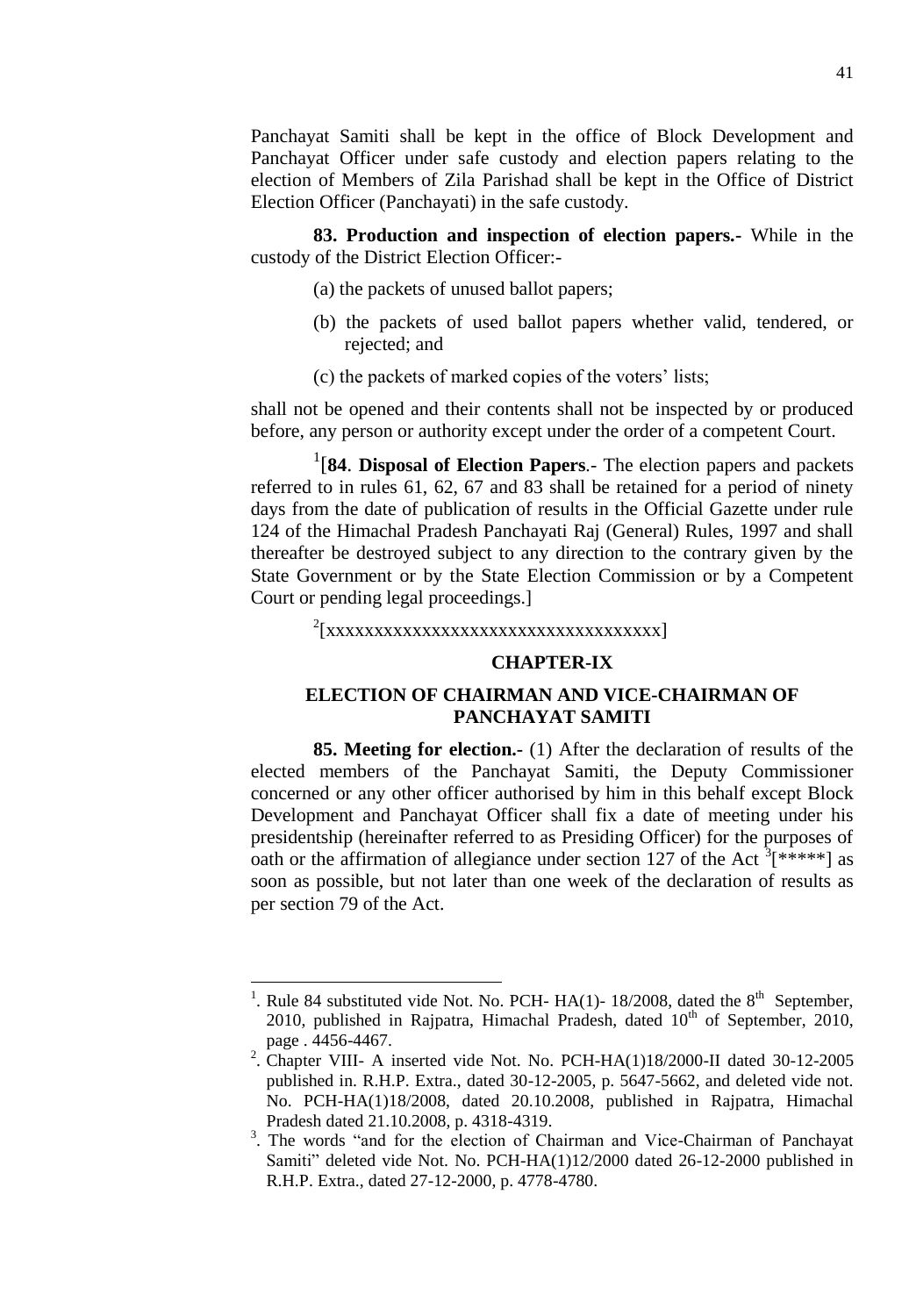$1[(1-A)$ . As soon as possible but not later than seven days after oath or affirmation of allegiance under sub-rule (1) is administered or made, the Deputy Commissioner concerned or any other officer authorized by him in this behalf except Block Development Officer shall call under his Presidentship a meeting of all elected members to elect one of its members to be the Chairman and another member to be the Vice-Chairman of the Panchayat Samiti:

Provided that the State Government may, be general or special order, allow holding of meeting for the election of Chairman and Vice-Chairman under this sub-rule after one week but not later than one month from declaration of result of election of the elected members of the Panchayat Samiti under the following circumstances:-

- (i) if it is not possible to convene meeting within seven days due to natural calamities;
- (ii) if it is not possible or desirable to hold meeting within seven days due to severe law and order problem; and
- (iii) if the election are declared exceeding the period of fifteen days prior to the expiry of the duration of the existing Panchayats.]

 $2(1-B)$ . As soon as possible but not later than seven days after the declaration of occurrence of the casual vacancy in the office of the Chairman or the Vice-Chairman or both, as the case may be, the Deputy Commissioner concerned or any other officer, except the Secretary of the Panchayat Samiti, authorised by him in this behalf shall call under his presidentship a meeting of all elected members to elect the Chairman or the Vice-Chairman or both, as the case may be:

Provided that if, owing to a natural calamity of great severity or a grave situation of law and order or a war or aggression by another country against India affecting the relevant area in Himachal Pradesh or any other cause beyond human control, it is not possible to hold such meeting within seven days, the government may allow such meetings to be held after seven days, but not later than thirty days after the occurrence of the vacancy in question.]

(2) The Presiding Officer shall issue a notice to all the members entitled to take part in the proceedings in Form-40.

(3) A copy of such notice shall be exhibited on the notice board of the Panchayat Samiti Office.

(4) The Notice shall be dispatched at least five days before the date of meeting at their permanent address and shall contain the date, time, place and purpose of the meeting.

 $\overline{a}$ 

<sup>&</sup>lt;sup>1</sup>. Sub-rule (1-A) added vide Not. No. PCH-HA(1)12/2000 dated 26-12-2000 published in R.H.P. Extra., dated 27-12-2000, p. 4778-4780.

<sup>&</sup>lt;sup>2</sup>. Sub-rule (1-B) inserted vide Not. No. PCH-HA(1)18/2000-II dated 30-12-2005 published in R.H.P. Extra., dated 30-12-2005, p. 5647-5662.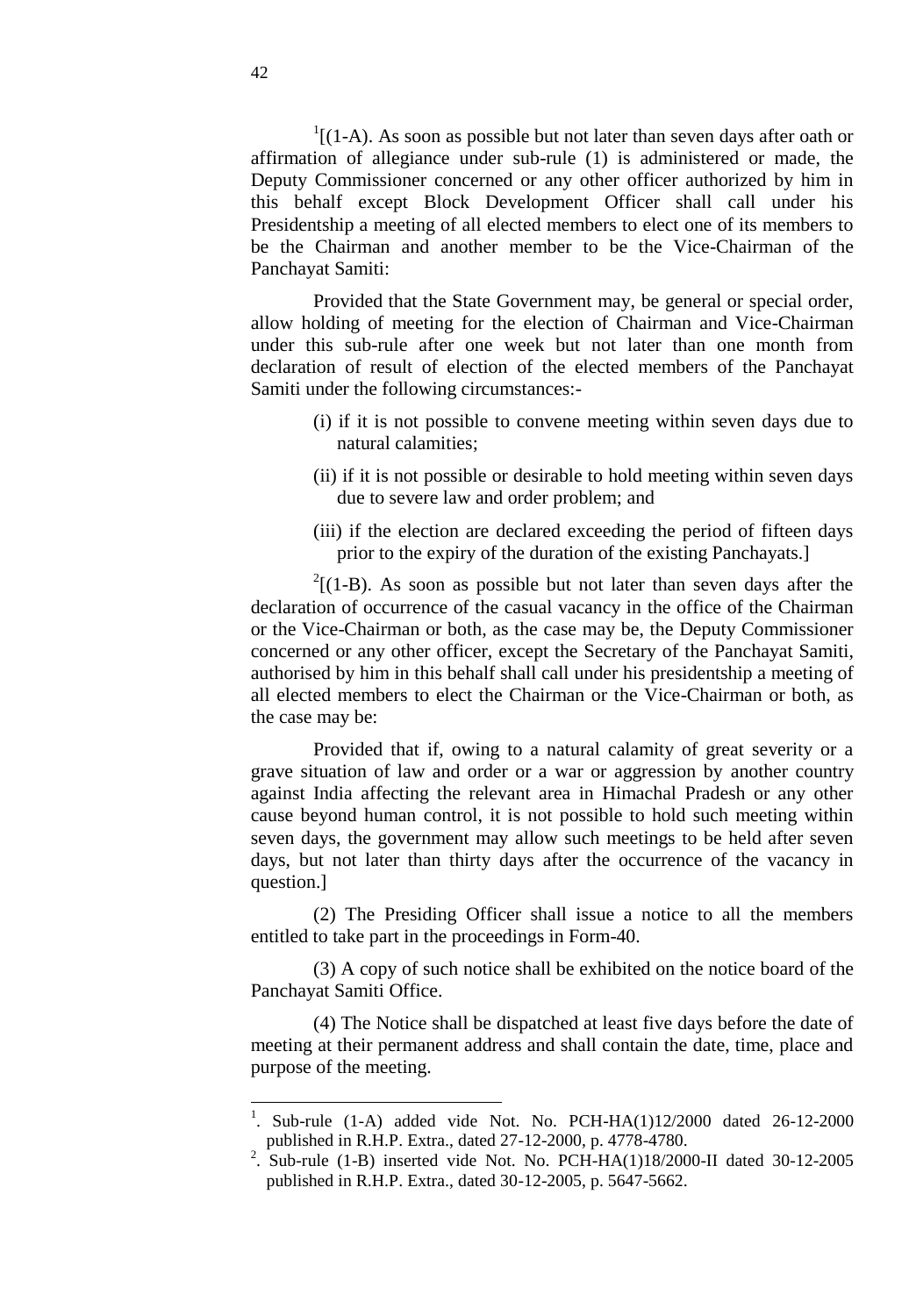$1$ [(5) No quorum shall be required for the meeting for the purpose of oath or affirmation of allegiance under sub–rule (1). Quorum for the meeting for the purpose of election of Chairman or Vice Chairman or both, as the case may be, shall be two-third of the total elected members. If within two hours after the time appointed for the meeting, the quorum is not present, the meeting shall be adjourned. In the event of adjournment of the first meeting for want of quorum, the second meeting shall be convened within ten days from the date of first meeting and if the second meeting is also adjourned for want of quorum, the subsequent meetings shall be convened within ten days from the date of the last adjourned meeting and action under clause (b) of sub–section (1) of section 146 of the Act shall be taken against those members who will not attend subsequent meetings for which specific mention shall be made in the notices of such meetings. Quorum for the second and subsequent meetings shall be the simple majority of the total elected members.]

(6) Every candidate for the office of Chairman or Vice-Chairman, as the case may be, shall be nominated in writing and the nomination paper in Form-41 shall be signed by two of the members one as proposer and another as a seconder. No member shall be allowed to propose or second more than one candidate for one office. The nomination paper shall be delivered to the Presiding Officer within one hour after the  $2$ [completion of quoram]. Any nomination paper subscribed and delivered in contravention of these rules shall be invalid and declared as such by the Presiding Officer.

(7) Scrutiny of nomination papers shall be taken up by the Presiding Officer after the expiry of one hour allotted for the delivery of nomination papers in the presence of members. An objection to any nomination paper shall be recorded by the Presiding Officer who after proper consideration shall accept or reject each nomination. In case of rejection of any objection he shall record the reason for the same.

(8) The Presiding Officer of the meeting shall read out in the meeting:-

- (a) names of the candidates whose nomination papers have been declared invalid and the reason thereof; and
- (b) the names of the candidates duly nominated.

(9) (i) If there is only one candidate for election he shall be declared to have been duly elected.

 1 . Sub-rule (5) subs. vide Not. No. PCH-HA(1)12/2000 dated 26-12-2000 further subs. vide Not. No. PCH-HA(1)18/2000-II dated 30-12-2005, further subs. vide Not. No. PCH-HA(3)17/96, dated  $24<sup>th</sup>$  of February, 2009, published in Rajpatra, Himachal Pradesh, page . 7881-7882.

<sup>2</sup> Substituted for the words and figures "oath or affirmation of allegiance under section 127 of the Act is administered or made" vide Not. No. PCH- HA(1)-18/2008, dated the  $8<sup>th</sup>$  September, 2010, published in Rajpatra, Himachal Pradesh, dated  $10^{th}$  of September, 2010, page . 4456-4467.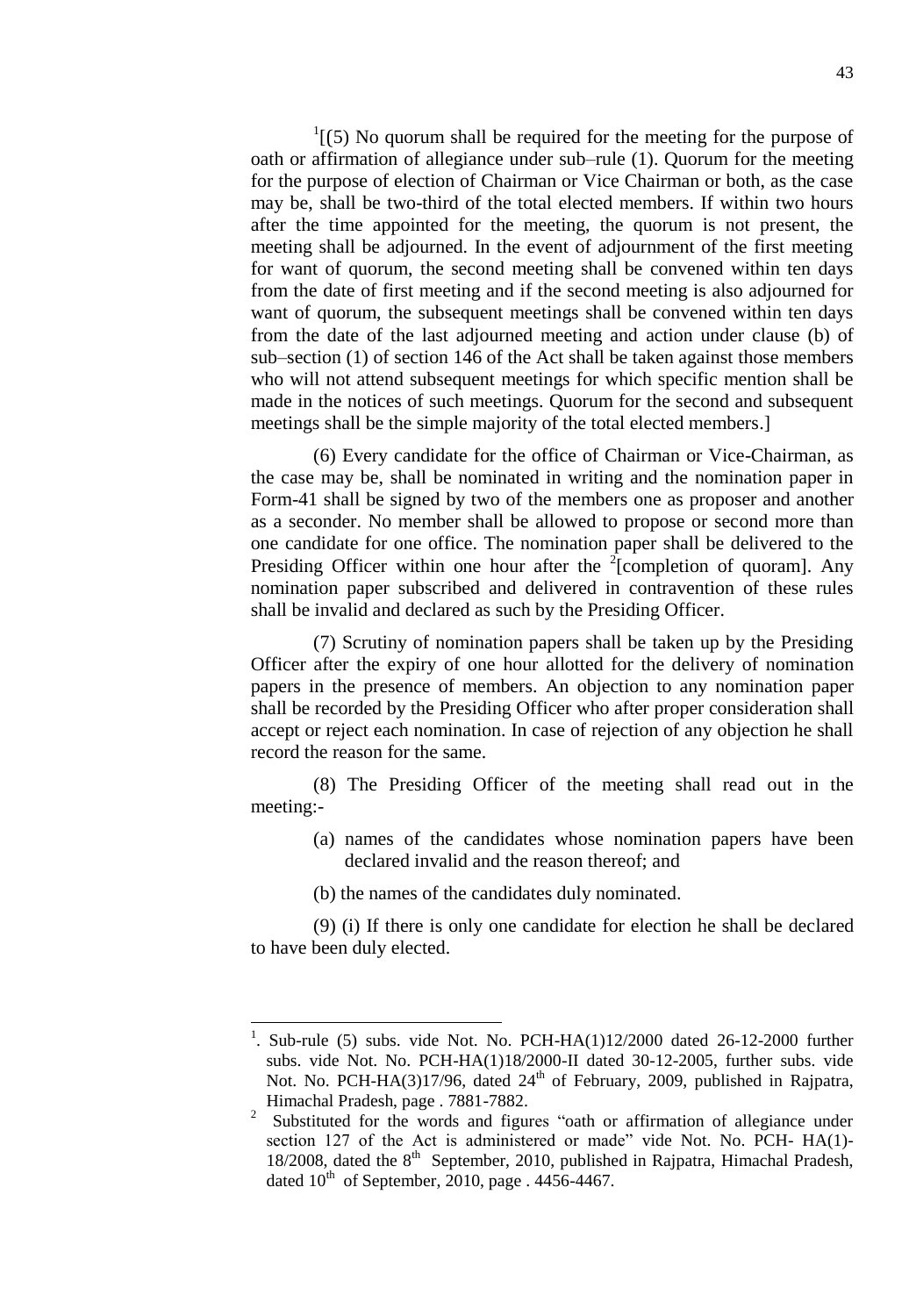# 1 [xxxxxxxxxxxxxxxxxxxxx]

(10) If the number of candidates is more than one, the election shall be held by secret ballot.

(11) The Presiding Officer shall assign serial number to each candidate with reference to their names written alphabetically in Hindi in Devnagari Script and announce to the members serial numbers assigned to each candidate.

(12) The Presiding Officer shall cause the ballot paper to be prepared in the following form:-

#### **BALLOT PAPER**

| 1.               |  |                                    |
|------------------|--|------------------------------------|
| 2.               |  |                                    |
| $\overline{3}$ . |  |                                    |
| $\overline{4}$ . |  |                                    |
| and so on.       |  |                                    |
|                  |  |                                    |
|                  |  | Signature of the Presiding Officer |

Signature of the Presiding Officer

of the meeting with

his official seal.

(13) The ballot paper shall be signed by the Presiding Officer of the meeting and one paper handed over to each member for each election who shall  $^{2}$ [mark the ballot paper by putting the seal provided for the purpose] against the candidate for whom he wishes to vote. If a member is unable due to illiteracy, blindness or their physical infirmity to record his vote, the Presiding Officer of the meeting shall record the vote on ballot paper in accordance with the wishes of the such member. The ballot paper shall not be signed by the member nor be marked in any other way that could reveal his identity. If the paper is so signed or marked or mutilated, the vote shall be void.

(14) The ballot paper shall be inserted in the box provided for the purpose.

<sup>&</sup>lt;sup>1</sup> Clause (ii) of sub-rule (9) deleted vide Not. No. PCH-HA(1)18/2000-II dated 30-12-2005 published in R.H.P. Extra., dated 30-12-2005, p. 5647-5662.

<sup>&</sup>lt;sup>2</sup> Substituted for the words and brackets "put a cross  $(X)$ ", vide Not. No. PCH-HA(1)- 18/2008, dated the  $8<sup>th</sup>$  September, 2010, published in Rajpatra, Himachal Pradesh, dated  $10^{th}$  of September, 2010 page . 4456-4467.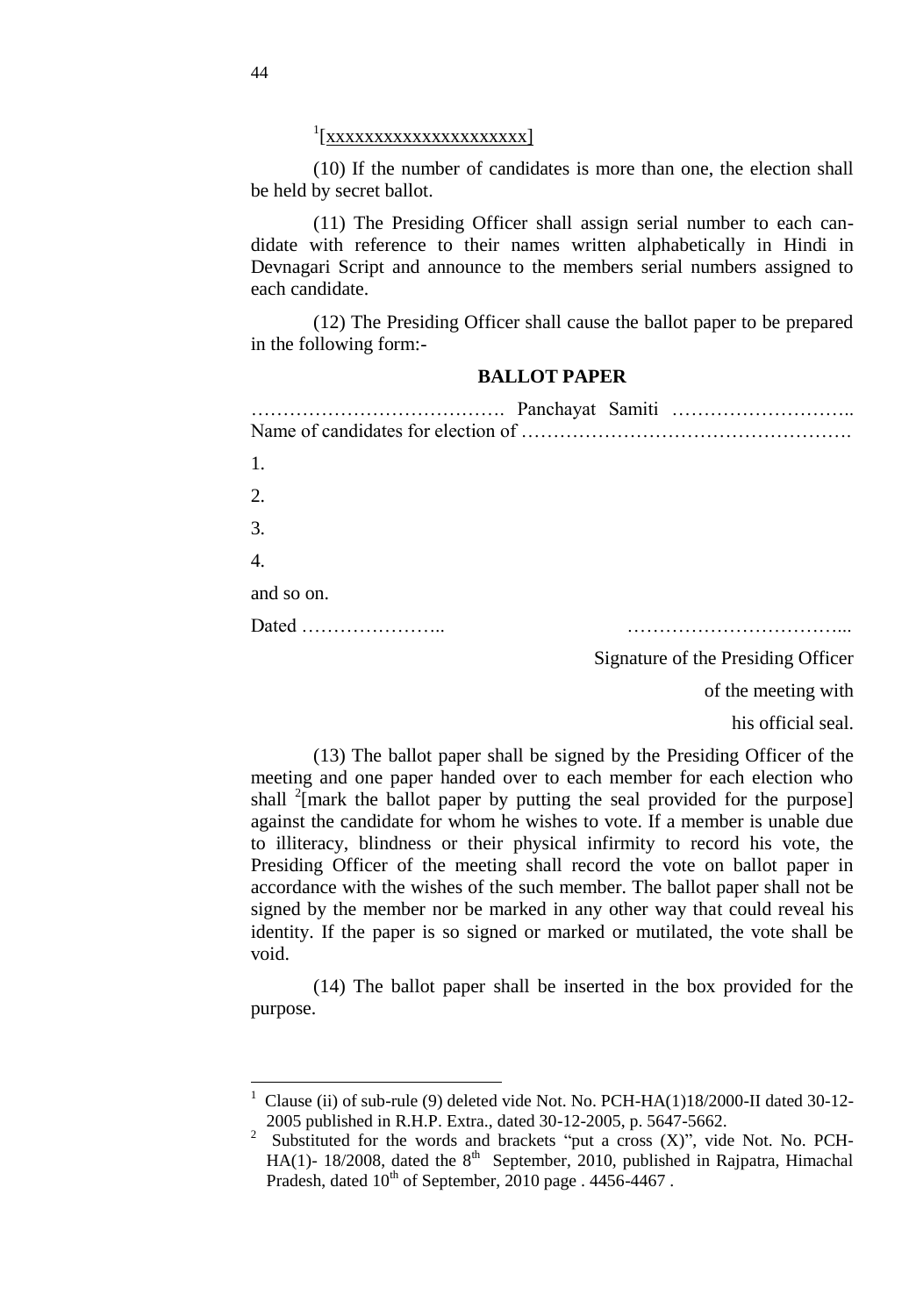(15) (i) Immediately after the voting is over, the Presiding Officer shall in the presence of the members present open the box containing the ballot papers, count them and record the number thereof in a statement.

(ii) A ballot paper shall be invalid:-

- (a) if it bears the signature of the member or contains any word, or any visible representation by which he can be identified; or
- (b) if marks are placed thereon against more than one candidate; or
- (c) if the mark is so placed thereon as to make it doubtful for which one or the two or more candidates the vote was intended to be given; or
- (d) if no mark is placed thereon; or
- (e) if it does not bear the signature of the Presiding Officer.

(16) At the end of the poll the Presiding Officer shall declare the candidate who secures the largest number of votes to be duly elected.

(17) In case of equality of votes, the election shall be decided by lot to be drawn by the Presiding Officer.

(18) The Presiding Officer shall keep order in the meeting and ensure that the election is fairly conducted.

(19) Immediately after the conclusion of the meeting the Presiding Officer shall:-

- (a) prepare a record of the proceedings of the meeting and sign it. Any member in the meeting shall be permitted to affix his signature to such record, if he so desires; and
- (b) publish on the notice board of the Panchayat Samiti a notice in Form-42 signed by him as a prescribed authority as per provisions of section 126 of the Act stating the names of persons elected and send a copy of such notice to the District Election Officer.

(20) (a) The Presiding Officer shall then make up into separate packets the counted and rejected ballot papers relating to each election, seal each packet and note thereon description of its contents, the election to which it relates and the date thereof. The packets so sealed shall not be opened and their contents shall not be inspected or produced except under the orders of the competent court.

(b) The ballot paper shall remain in safe custody of the District Election Officer (Panchayat) for one year and shall thereafter be destroyed unless otherwise directed by a competent court or pending legal proceedings.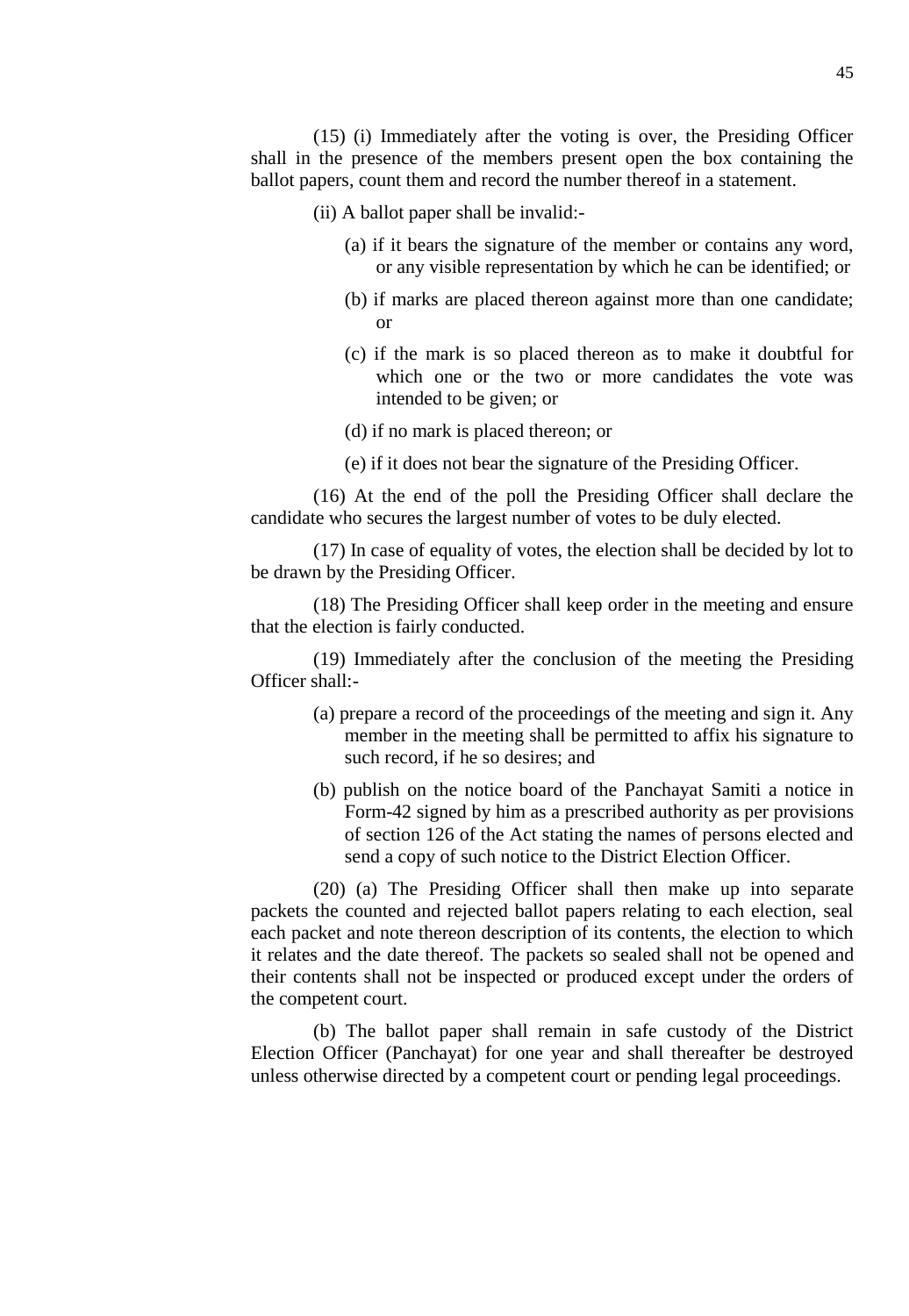**1 [85-A. Administration of oath to the Chairman and Vice Chairman.**- Immediately after the publication of the names of the Chairman and Vice-Chairman or both under section 126 of the Act, the Sub Divisional Officer(Civil) concerned shall administer the oath of allegiance or affirmation to the newly elected Chairman and Vice-Chairman or both, as the case may be.]

### **CHAPTER-X**

### **ELECTION OF CHAIRMAN AND VICE-CHAIRMAN OF ZILA PARISHAD**

**86. Meeting for election.-** (1) After the declaration of result of the elected members of the Zila Parishad, the Deputy Commissioner concerned shall fix a date of meeting for the purpose of oath or the affirmation of allegiance under section 127 of the Act  $2$ [\*\*\*\*\*] under his presidentship (hereinafter referred to as the Presiding Officer) as soon as possible but, not later than one week of such declaration as per section 90 of the Act.

 $3(1-A)$ . As soon as possible but not later than ten days after oath or affirmation of allegiance under sub-rule (1) is administered or made, the Deputy Commissioner concerned shall call under his presidentship a meeting of all elected members to elect one of its members to be the Chairman and another member to be the Vice-Chairman of the Zila Parishad:

Provided that the State Government may, by general or special order, allow holding of meeting for the election of Chairman and Vice-Chairman under this sub-rule after one week but not later than one month from declaration of result of election of the elected members of the Zila Parishad under the following circumstances:-

- (i) if it is not possible to convene meeting within seven days due to natural calamities.
- (ii) if it is not possible or desirable to hold meeting within seven days due to severe law and order problem; and
- (iii) if the election results are declared exceeding the period of fifteen days prior to the expiry of the duration of the existing Panchayats.]; and

 $4(1-B)$ . As soon as possible but not later than seven days after the declaration of occurrence of the casual vacancy in the office of the Chairman or the Vice-Chairman or both, as the case may be, the Deputy Commissioner

l

<sup>&</sup>lt;sup>1</sup>. Rule 85-A, inserted vide not. No. PCH-HA $(1)18/2008$ , dated 20.10.2008, published in Rajpatra, Himachal Pradesh dated 21.10.2008, p. 4318-4319.

 $2^2$ . The words "and for the election of Chairman and Vice-Chairman of the Zila Parishad" deleted vide Not. No. PCH-HA(1)12/2000 dated 26-12-2000 published in R.H.P. Extra., dated 27-12-2000, p. 4778-4780.

<sup>&</sup>lt;sup>3</sup>. Sub-rule (1-A) added vide Not. No. PCH-HA(1)12/2000 dated 26-12-2000 published in R.H.P. Extra., dated 27-12-2000, p. 4778-4780.

<sup>4</sup> . Sub-rule (1-B) inserted vide Not. No. PCH-HA(1)18/2000-II dated 30-12-2005 published in R.H.P. Extra., dated 30-12-2005, p. 5647-5662.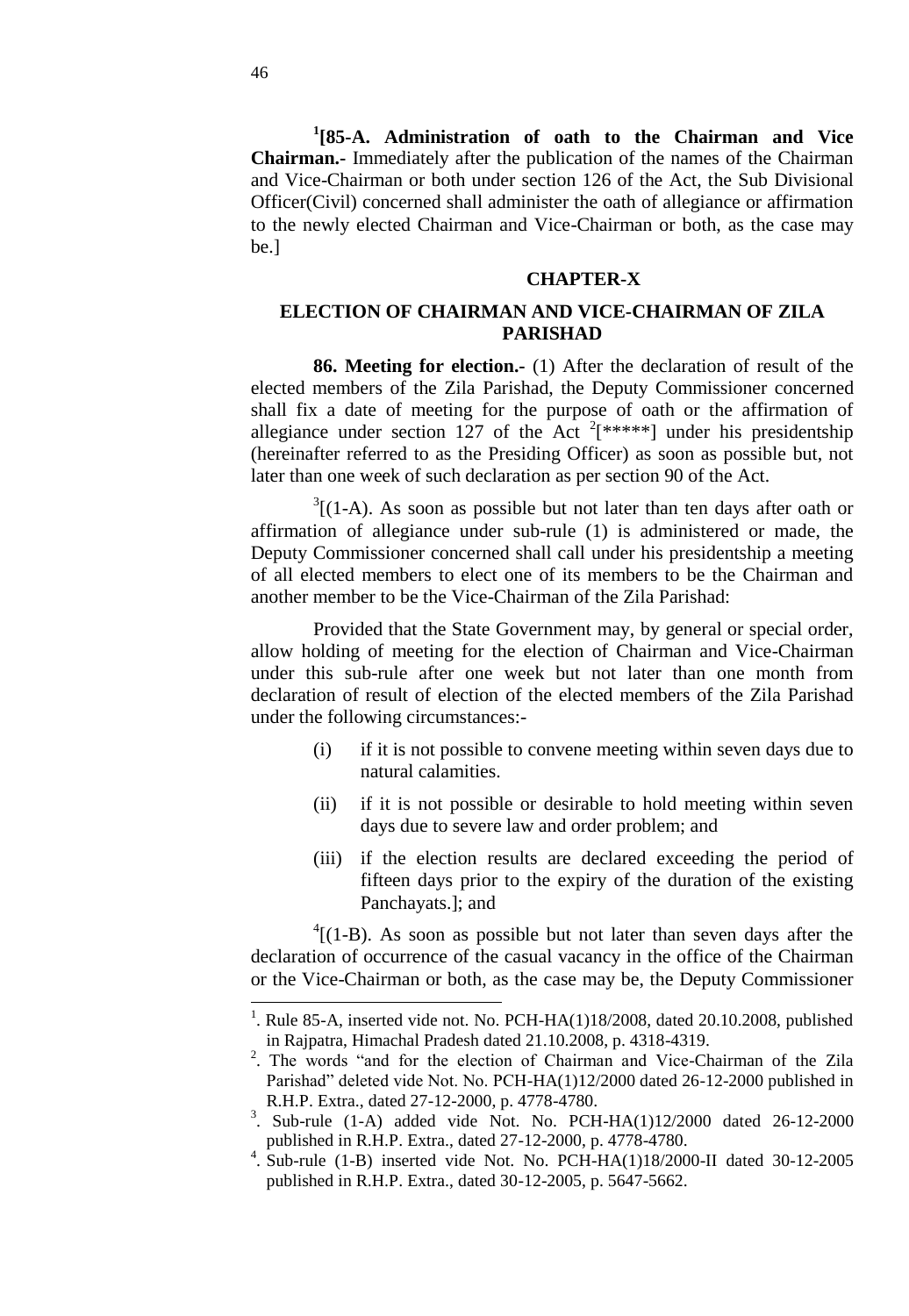concerned or any other officer, except the chief executive officer and the Secretary of the Zila Parishad, authorized by him in this behalf shall call under his presidentship a meeting of all elected members to elect the Chairman or the Vice-Chairman or both, as the case may be:

Provided that if, owing to a natural calamity of great severity or a grave situation of law and order or a war or aggression by another country against India affecting the relevant area in Himachal Pradesh or any other cause beyond human control, it is not possible to hold such meeting within seven days, the government may allow such meeting to be held after seven days, but not later than thirty days after the occurrence of the vacancy in question.]

(2) The Deputy Commissioner shall issue a notice to all the elected members in Form-40.

(3) A copy of such notice shall be exhibited on the notice board of the Zila Parishad office and office of the Deputy Commissioner.

 $1$ [(4) No quorum shall be required for the meeting for the purpose of oath or affirmation of allegiance under sub-rule (1). Quorum for the meeting for the purpose of election of Chairman or Vice-Chairman or both, as the case may be, shall be two-third of the total of the elected members. If within two hours after the time appointed for the meeting, the quorum is not present, the meeting shall be adjourned. In the event of adjourned of the first meeting for want of quorum, the second meeting shall be convened within ten days from the date of first meeting and if the second meeting is also adjourned for want of quorum , the subsequent meetings shall be convened within ten days from the date of the last adjourned meeting action under clause(b) of sub- section (1) of section 146 of the Act shall be taken against those members who will not attend subsequent meetings for which specific mention shall be made in the notices of such meetings. Quorum for the second and subsequent meetings shall be the simple majority of the total elected members.]; and

(5) The notice shall be dispatched at least five days before the date of meeting at their permanent address and shall contain the date, time, place and purpose of the meeting.

(6) Every candidate for the Chairman and Vice-Chairman as the case may be shall be nominated in Form-41 signed by two of the elected members one as a proposer and another as a seconder. No member shall be allowed to propose or second more than one candidate. The nomination papers shall be

 $\overline{a}$ 

<sup>1</sup> . Sub-rule (4) subs. vide Not. No. PCH-HA(1)12/2000 dated 26-12-2000 further subs. vide Not. No. PCH-HA(1)18/2000-II dated 30-12-2005,further substituted vide Not. No. PCH-HA(3)17/96, dated  $24<sup>th</sup>$  of February, 2009, published in Rajpatra, Himachal Pradesh, page. 7881-82.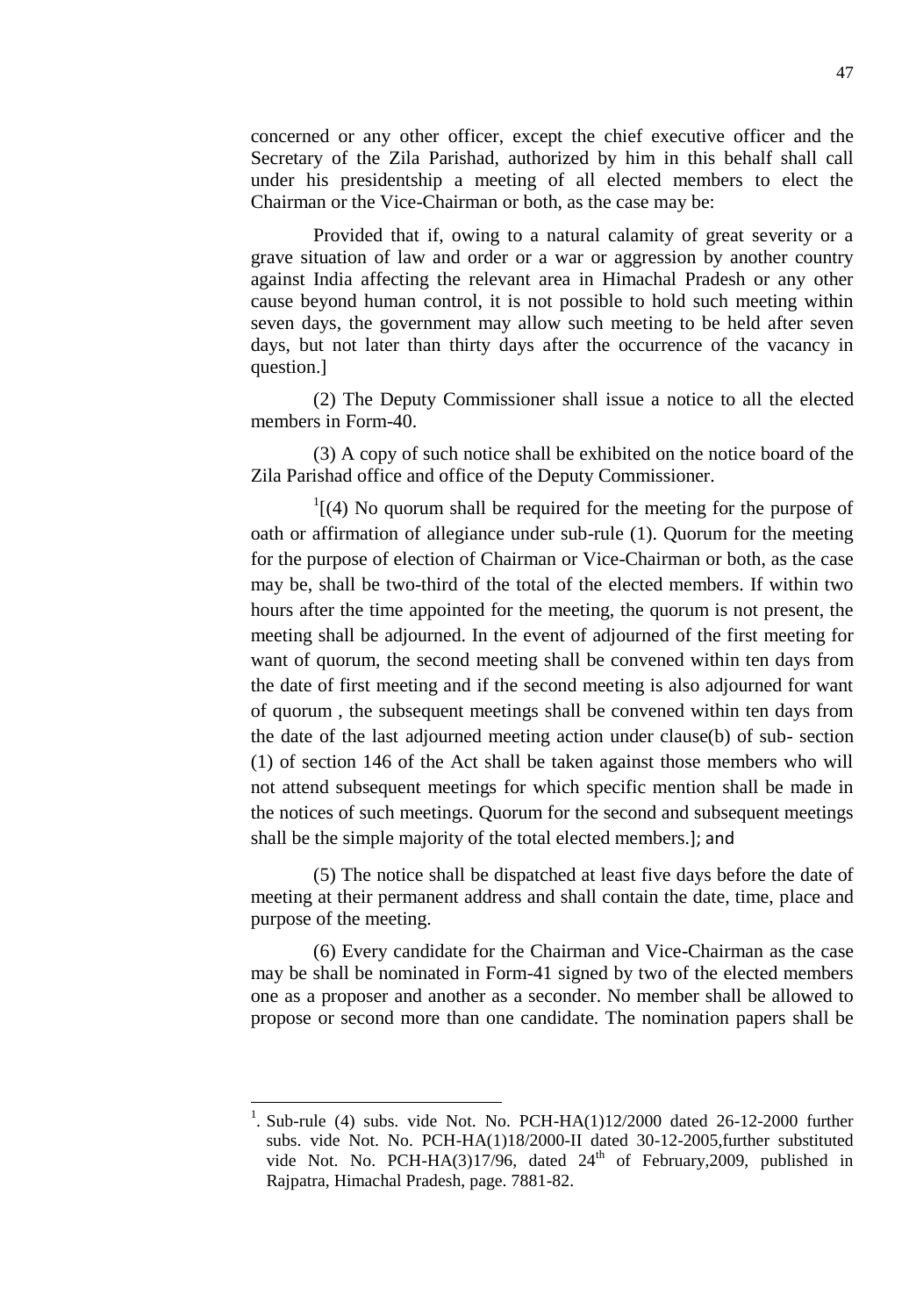delivered to the Presiding Officer within hour after the  $\frac{1}{2}$  [completion of quorum]. Any nomination paper subscribed and delivered in contravention of these rules shall be invalid and declared as such by the Presiding Officer.

(7) Scrutiny of nomination papers shall be taken up by the Presiding Officer after the expiry of one hour allotted for the delivery of nomination papers in the presence of members. An objection to any nomination shall be recorded by the Presiding Officer who after proper consideration shall accept or reject each nomination. In case of rejection of any objection he shall record the reasons for rejection in brief.

(8) The Presiding Officer of the meeting shall read out in the meeting:-

- (a) the names of the candidates whose nomination papers have been declared invalid and the reasons thereof; and
- (b) the names or the candidates duly nominated.

(9) (i) If there is only one candidate, for election he shall be declared to have been duly elected.

2 [ xxxxxxxxxxxxxxxxxxxxxxxxxxxxxxxx]

(10) If the number of candidates is more than one, the election shall be held by secret ballot.

(11) The Presiding Officer shall assign serial number to each candidate with reference to their names written alphabetically in Hindi in Devnagari script and then announce to the members serial numbers assigned to each candidate.

(12) The Presiding Officer shall cause the ballot paper to be prepared in the following form:-

### **BALLOT PAPER**

……………………………………… Zila Parishad ……………………….

Name of Candidate for election of ……………………………………………..

1.

 $2<sup>2</sup>$ 

3.

 $\overline{a}$ 

etc.

<sup>&</sup>lt;sup>1</sup>. Substituted for the words and figures "oath or affirmation of allegiance under section 127 of the Act is administered or made", vide Not. No. PCH- HA(1)-18/2008, dated the 8<sup>th</sup> September, 2010, published in Rajpatra, Himachal Pradesh, dated  $10^{th}$  of September, 2010, page . 4456-4467.

<sup>&</sup>lt;sup>2</sup>. Clause (ii) of sub-rule (9) deleted vide Not. No. PCH-HA(1)12/2000 dated 26-12-2000 further subs. vide Not. No. PCH-HA(1)18/2000-II dated 30-12-2005 published in R.H.P. R.H.P. Extra., dated 30-12-2005, p. 5647-5662.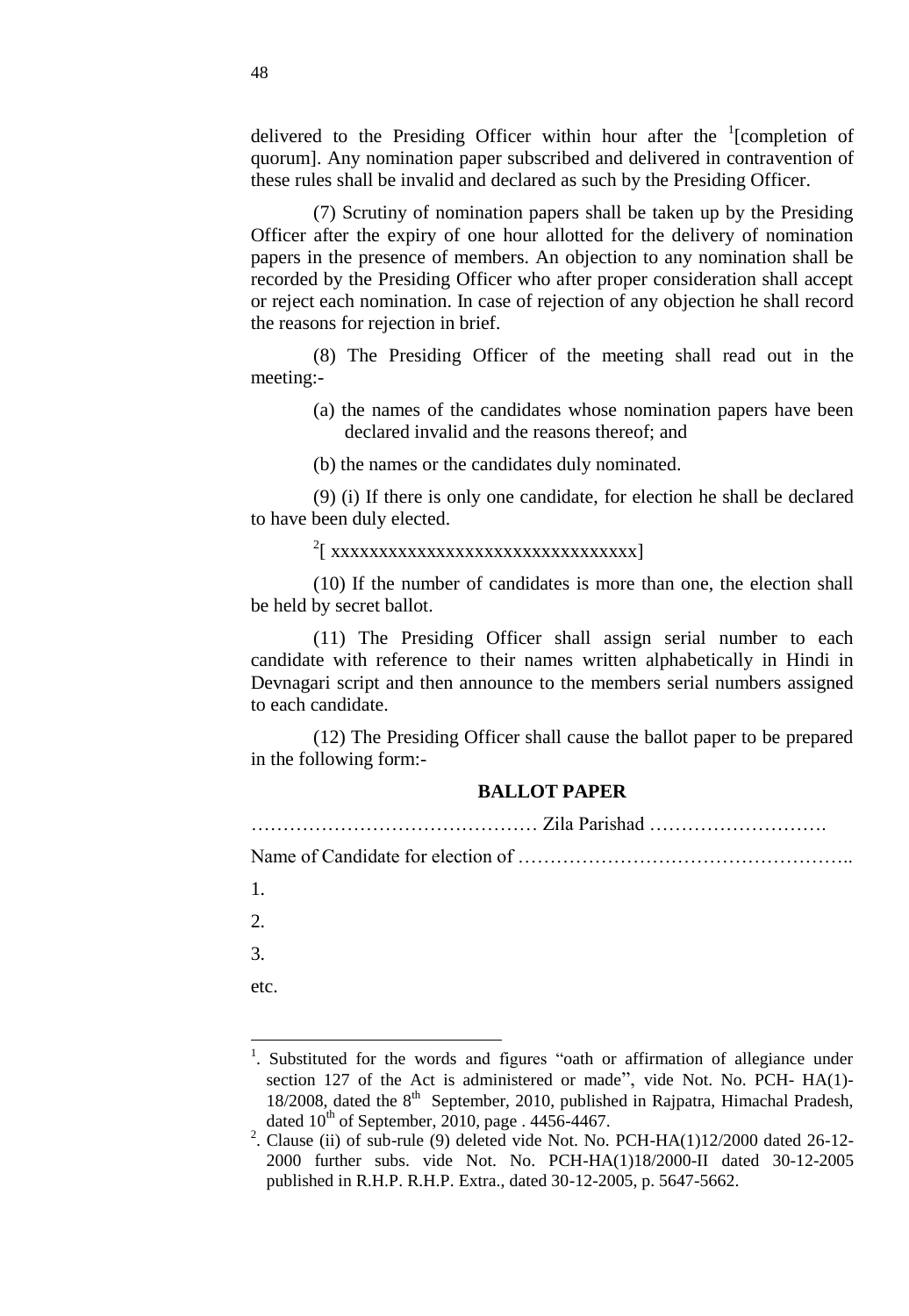Signature of the Presiding Officer of the meeting with his official

Seal.

(13) The ballot papers shall be signed by the Presiding Officer and one paper each shall be handed over to each elected member for each election who shall <sup>1</sup>[mark the ballot paper by putting the seal provided for the purpose] against the candidate for whom he wishes to vote. If a member is unable due to illiteracy, blindness or other physical infirmity to record his vote, the Presiding Officer of the meeting shall record the vote on ballot paper in accordance with the wishes of such member. The ballot paper shall not be signed by the member nor be marked in any other way that could reveal his identity. If the paper is so signed or marked or mutilated, the vote shall be void.

(14) The ballot paper shall be inserted in the box provided for the purpose.

(15) (i) Immediately after the voting is over, the Presiding Officer shall in the presence of the members present, open the box containing the ballot papers, count them and record the number thereof in a statement.

(ii) A ballot paper shall be invalid:-

- (a) if it bears the signature of the member or contains word, or any visible representation by which he can be identified; or
- (b) if marks are placed thereon against more than one candidate; or
- (c) if the mark is so placed thereon as to make it doubtful for which one or two or more candidates the vote was intended to be given; or
- (d) if no mark is placed thereon; or

l

(e) if it does not bear the signature of the Presiding Officer.

(16) At the end of the poll the Presiding Officer shall declare the candidate who secures the largest number of votes to be duly elected.

(17) In case of equality of votes, the election shall be decided by lot to be drawn by the Presiding Officer.

(18) The Presiding Officer of the meeting shall keep order in the meeting and see that the election is fairly conducted.

(19) Immediately after the conclusion of the meeting, the Presiding Officer shall:-

<sup>1</sup> Substituted for the words "put a cross(X)", vide Not. No. PCH-  $HA(1)$ - 18/2008, dated the  $8<sup>th</sup>$  September, 2010, published in Rajpatra, Himachal Pradesh, dated 10<sup>th</sup> of September, 2010 page . 4456-4467, .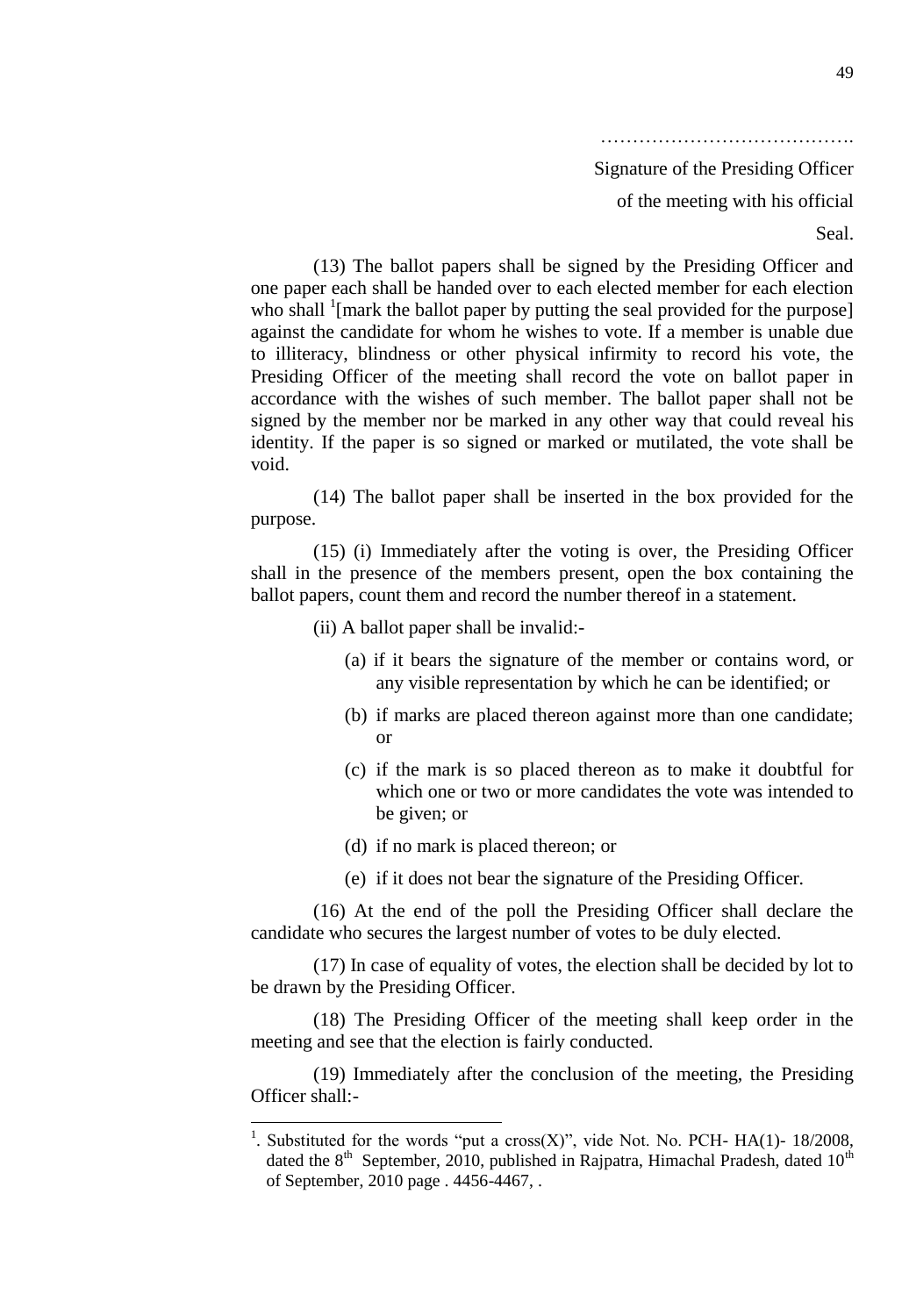- (a) prepare a record of the proceedings of the meeting and sign it, any member in the meeting shall be permitted to fix his signature on such record, if he so desires; and
- (b) publish on the notice board of the Panchayat a notice in Form-42 signed by him as a prescribed authority as per provisions of section 126 of the Act stating the names of persons elected and send a copy of such notice to the District Election Officer.

(20) (a) The Presiding Officer shall make up into separate packets the counted and rejected ballot papers relating to each election, seal such packets and note thereon a description of its contents, the election to which it relates and the date thereof. The packets so sealed shall not be opened and their contents shall not be inspected or produced except under the orders of the competent court.

(b) The packets shall remain in safe custody of the District Election Officer (Panchayats) for one year and shall thereafter be destroyed unless otherwise directed by a competent court or pending legal proceedings.

**1 [86-A. Administration of oath to the Chairman and Vice Chairman.-** Immediately after the publication of the names of the Chairman and Vice-Chairman or both under section 126 of the Act, the Deputy Commissioner concerned shall administer the oath of allegiance or affirmation to the newly elected Chairman and Vice-Chairman or both, as the case may be.]

### **CHAPTER-XI**

#### **RESERVATION FOR CHAIR PERSONS**

**87. Reservation of office of Pradhans, Gram Panchayats.-** (1) Before every election to a Gram Panchayat the State Government or any other officer authorised by it in this behalf shall in accordance with the provisions of section 125 of the Act, determine the number of the offices of Pradhans of Gram Panchayats to be reserved for Scheduled Castes, Scheduled Tribes and Women in a block.

(2) For the purpose of reservation of the offices of the Pradhans the population of general category, Scheduled Castes, Scheduled Tribes and women shall be worked out Gram Sabha-wise and the percentage of Scheduled Castes, Scheduled Tribes and women in relation to the total population of Gram Sabha, shall be determined.

(3) In every block the offices of the Pradhans of the Gram Panchayats shall be reserved for the Scheduled Castes and Scheduled Tribes in proportion to their population in the Block. The Gram Sabha having highest percentage of population of Scheduled Castes shall be reserved for the members of the Scheduled Castes and the Gram Sabha having the highest percentage of population of Scheduled Tribes shall be reserved for the Scheduled Tribes.

 $\overline{a}$ 

Rule 86-A, inserted vide not. No. PCH-HA(1)18/2008, dated 20.10.2008, published in Rajpatra, Himachal Pradesh dated 21.10.2008, p. 4318-4319.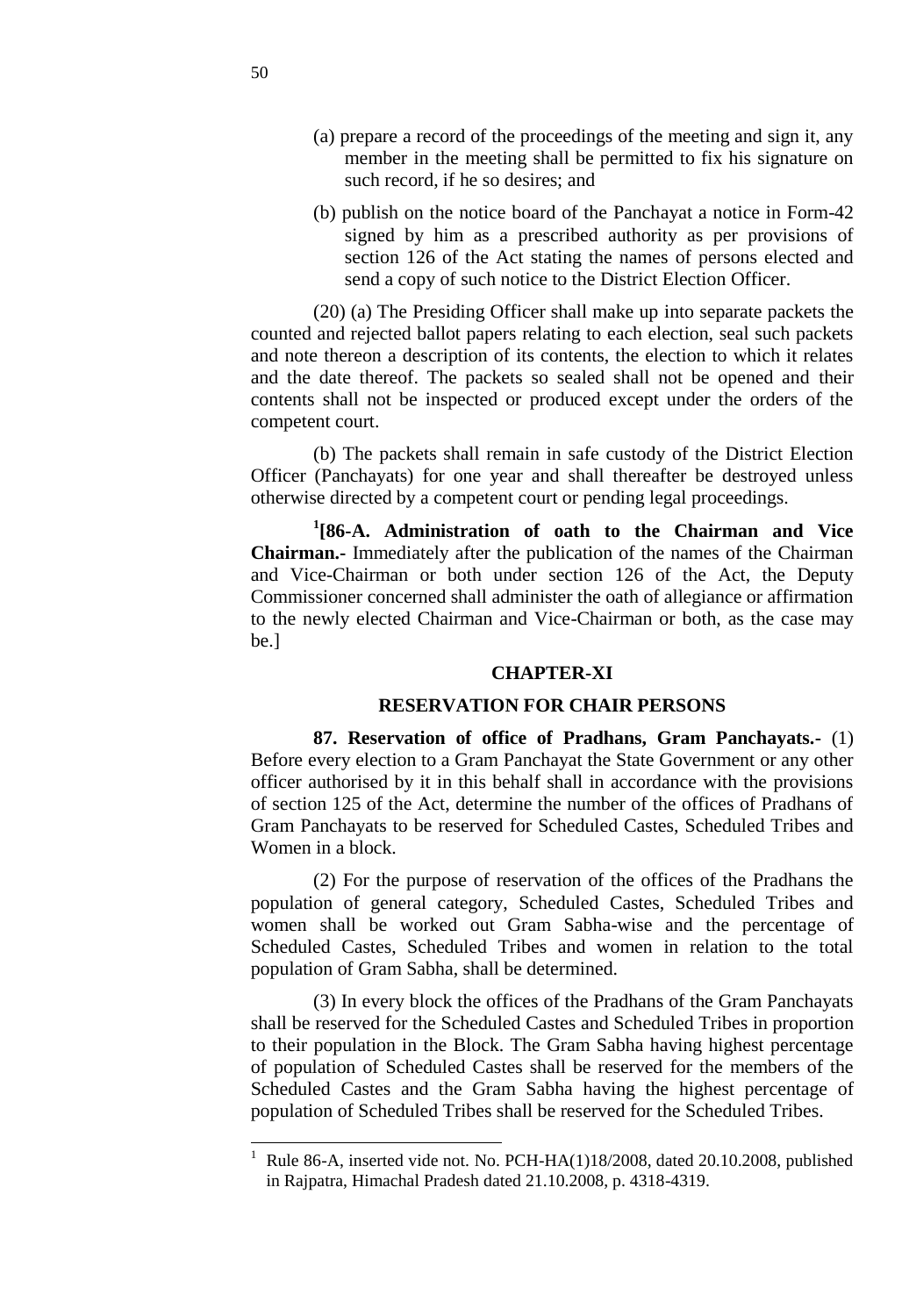(4) If the number of offices to be reserved for the members of Scheduled Castes or Scheduled Tribes is more than one, then the Gram Sabha having the next highest percentage of population of Scheduled Castes and Scheduled Tribes, shall be reserved for the members of the Scheduled Castes and Scheduled Tribes, as the case may be, and so on:

Provided that if the total population of Scheduled Castes or Scheduled Tribes in a Block is less than 5 % of the total population, then no office shall be reserved.

(5) Out of the offices reserved for members of Scheduled Castes and Scheduled Tribes,<sup>1</sup>[one-half] of the offices shall be reserved for women members belonging to Scheduled Castes and Scheduled Tribes as the case may be, and the Gram Sabha having highest percentage of population of women belonging to Scheduled Castes or Scheduled Tribes, in relation to the total population of Gram Sabha, as the case may be, in a block shall be reserved for such women.

(6) If the number of offices to be reserved for women belonging to Scheduled Castes or Scheduled Tribes, as the case may be, is more than one than the Gram Sabha having the next highest percentage of population of women belonging to Scheduled Castes or Scheduled Tribes, as the case may be, shall be reserved for such women, and so on.

(7) Out of the total offices, excluding the offices reserved for Scheduled Castes and Scheduled Tribes (including women belonging to Scheduled Castes and Scheduled Tribes),  $^{2}$ [one-half] of the offices shall be reserved for women, and the Gram Sabha having the highest percentage of women population shall be reserved for general women, and so on.

(8) The offices reserved for Scheduled Castes and Scheduled Tribes and women belonging to Scheduled Castes and Scheduled Tribes and women belonging to general category on the basis of percentage of population shall be rotated after every five years from the date of first election. At the time of next election, the Gram Sabha having the next highest percentage of population shall be reserved for members of Scheduled Castes and Scheduled Tribes including women belonging to Scheduled Castes and Scheduled Tribes and women belonging to general category  ${}^{3}$ [\*\*\*\*\*\*]and so on for subsequent election:

l

<sup>1</sup> Substituted for the words "one-third", vide Not. No. PCH- HA(1)- 18/2008, dated the  $8<sup>th</sup>$  September, 2010, published in Rajpatra, Himachal Pradesh, dated  $10<sup>th</sup>$  of September, 2010 page . 4456-4467 .

<sup>&</sup>lt;sup>2</sup>. Substituted for the words "one-third", vide Not. No. PCH- HA(1)- 18/2008, dated the  $8<sup>th</sup>$  September, 2010, published in Rajpatra, Himachal Pradesh, dated  $10<sup>th</sup>$  of September, 2010 page . 4456-4467.

<sup>&</sup>lt;sup>3</sup> The brackets and words "(and the office earlier reserved shall be kept open to the members of the general category)", deleted vide Not. No. PCH- HA(1)- 18/2008, dated the 8th September, 2010, published in Rajpatra, Himachal Pradesh, dated  $10<sup>th</sup>$ of September, 2010 page. 4456-4467.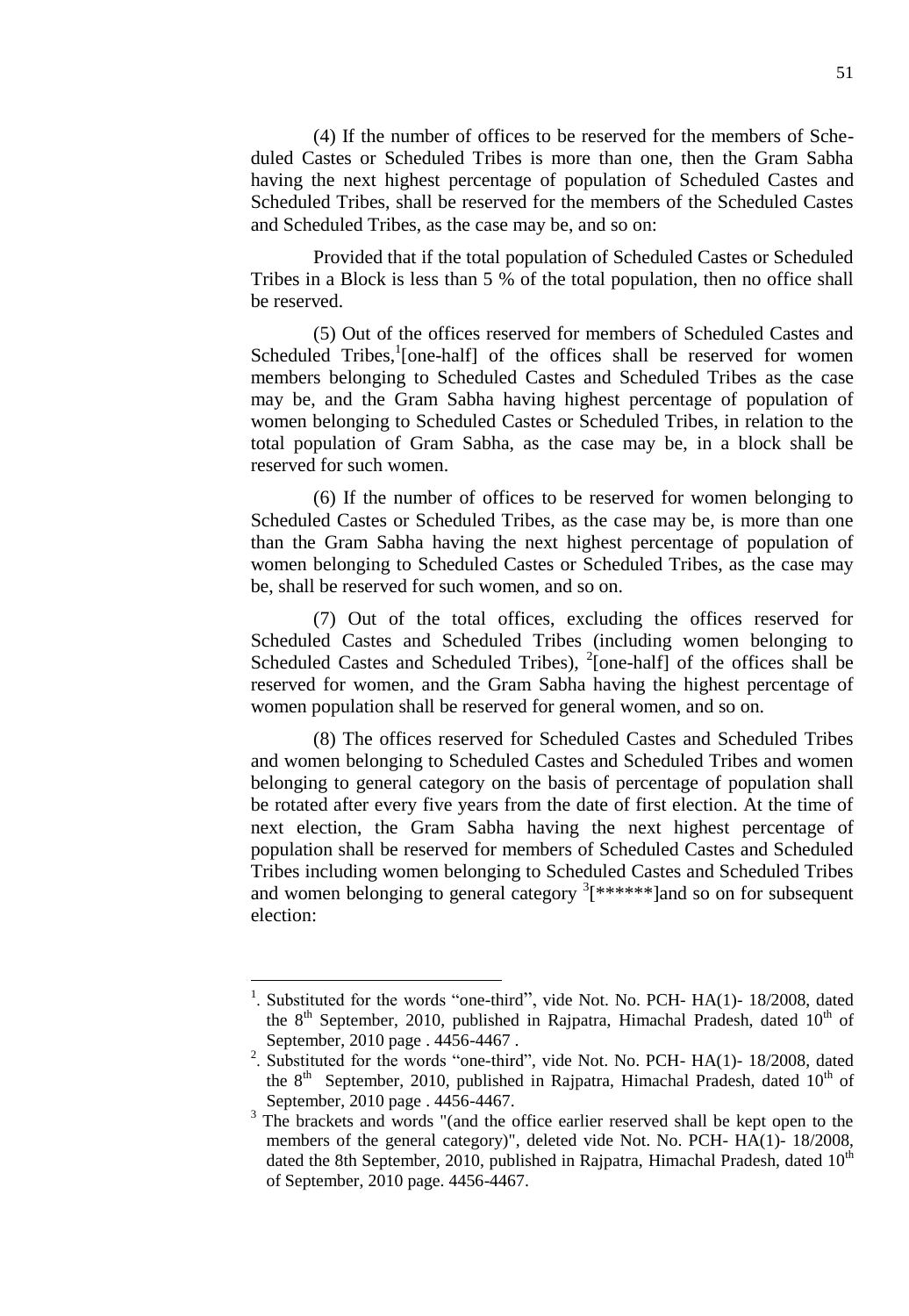Provided that the reservation of any office for a particular category shall not be repeated unless all other offices in the block are covered by rotation:

<sup>1</sup>[Provided further that the reservation for a particular category shall not be rotated in such a Gram Sabha where the population of that category is less than 5% of the total population of that Gram Sabha.]

 $2(8-A)$  Notwithstanding anything contained in these rules, the roster of reservation of offices shall operate from the initial stage for the elections to be held after the commencement of the Himachal Pradesh Panchayati Raj (Election) Amendment Rules, 2010 as if the said elections are being conducted for the first time under sub-rule (8) and thereafter, the reservation of offices shall be rotated to different Gram Sabhas under this rule.]

(9) The reservations made under this rule shall be finalised by the State Government or by any officer authorised by it, in this behalf, and shall be given wide publicity by affixing a copy of order of such reservation on the notice board of his office and that of the Gram Panchayat and Panchayat Samiti and shall also send a copy of the same to the Government for publication of the order in the Official Gazette and this notification shall be the conclusive proof of reservations of offices as of Pradhan in the block.

**88. Reservation of offices of Chairmen in Panchayat Samitis.-** (1) Before every election to Panchayat Samitis, the State Government or any other officer authorised by it in this behalf shall in accordance with the provisions of section 125 of the Act, determine the number of the offices of Chairmen of Panchayat Samitis to be reserved for Scheduled Castes, Scheduled Tribes and women in the district.

(2) For the purpose of reservation of the offices of the Chairmen of Panchayat Samitis, the population of general category, Scheduled Castes, Scheduled Tribes and women, shall be worked out Panchayat Samiti-wise, and the percentage of Scheduled Castes, Scheduled Tribes and women population in relation to the total population of Panchayat Samitis shall be determined.

(3) In every district the offices of the Chairman of the Panchayat Samiti shall be reserved for the Scheduled Castes and Scheduled Tribes in proportion to their population in the District. The Panchayat Samiti having the highest percentage of population of Scheduled Castes shall be reserved for the members of the Scheduled Castes and the Panchayat Samiti having the highest percentage of population of Scheduled Tribes shall be reserved for the Scheduled Tribes.

<sup>|&</sup>lt;br>|<br>| Second proviso inserted vide Not. No. PCH- HA(1)- 18/2008, dated the 8th September, 2010, published in Rajpatra, Himachal Pradesh, dated  $10<sup>th</sup>$  of September, 2010 page . 4456-4467.

<sup>&</sup>lt;sup>2</sup> Sub-rule (8-A) inserted vide Not. No. PCH- HA(1)- 18/2008, dated the 8th September, 2010, published in Rajpatra, Himachal Pradesh, dated  $10<sup>th</sup>$  of September, 2010 page. 4456-4467.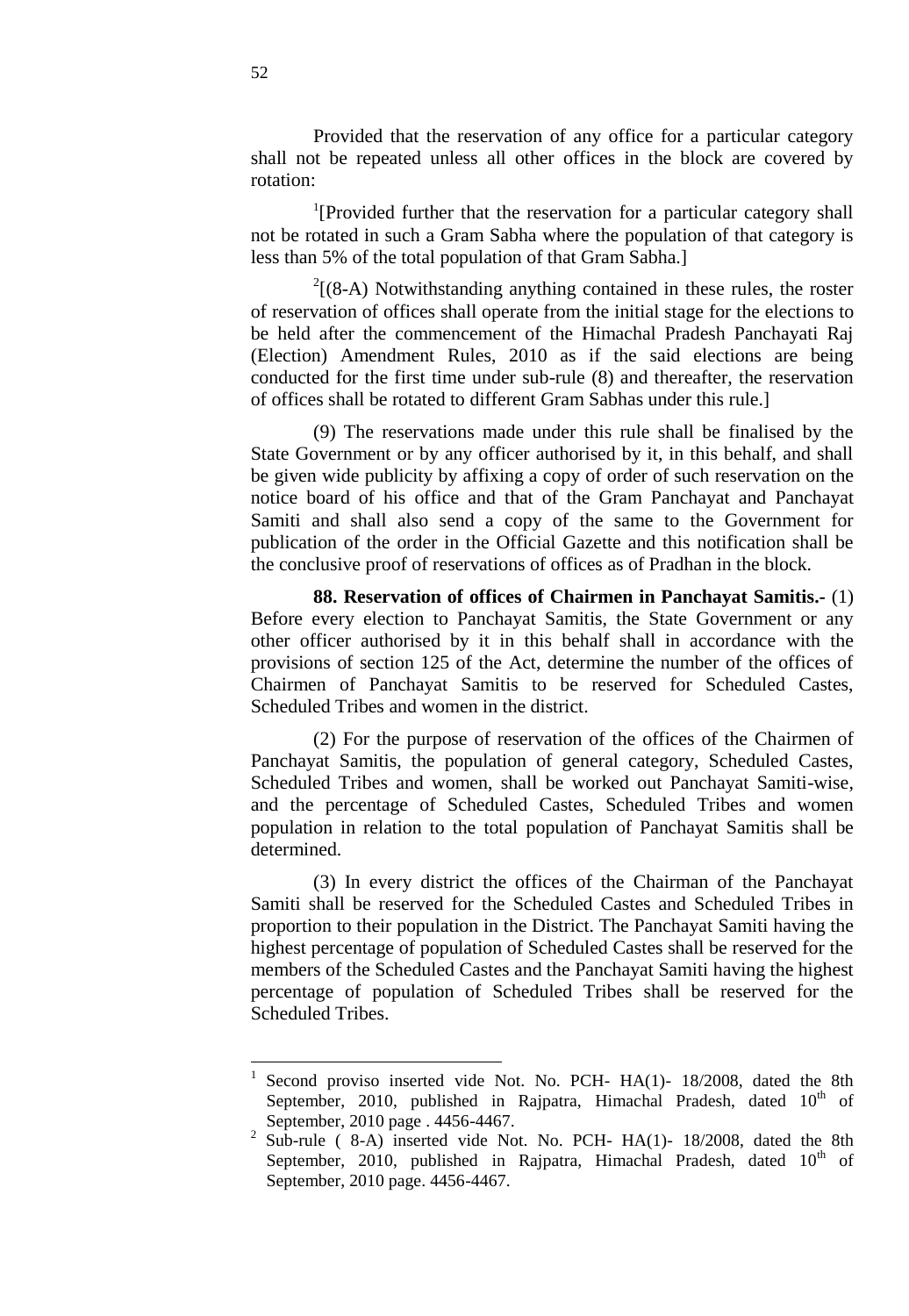(4) If the number of offices to be reserved for the members of Scheduled Castes or Scheduled Tribes is more than one, then the Panchayat Samiti having the next highest percentage of population of Scheduled Castes and Scheduled Tribes shall be reserved for the members of the Scheduled Castes and Scheduled Tribes, as the case may be, and so on:

Provided that if the total population of Scheduled Castes or Scheduled Tribes in a district is less than 5 % of the total population, then no office shall be reserved.

(5) Out of the offices reserved for member of Scheduled Castes and Scheduled Tribes <sup>1</sup>[one-half] of the offices shall be reserved for women members belonging to Scheduled Castes and Scheduled Tribes, as the case may be, and the Panchayat Samiti having highest percentage of population of women belonging to Scheduled Castes or Scheduled Tribes in relation to the total population of Panchayat Samiti as the case may be, in the district shall be reserved for such women.

(6) If the number of offices to be reserved for women belonging to Scheduled Castes or Scheduled Tribes, as the case may be, is more than one then the Panchayat Samiti having the next highest percentage of population of women belonging to Scheduled Castes or Scheduled Tribes, as the case may be, shall be reserved for such women, and so on.

(7) Out of the total offices excluding the offices reserved for Scheduled Castes and Scheduled Tribes (including women belonging to Scheduled Castes and Scheduled Tribes)  $^{2}$ [one-half] of the offices shall be reserved for women and the Panchayat Samiti having the highest percentage of women population shall be reserved for general women and so on.

(8) The offices reserved for Scheduled Castes and Scheduled Tribes and women belonging to Scheduled Castes and Scheduled Tribes and women belonging to general category on the basis of percentage of population shall be rotated after every five years from the date of first election. At the time of next election, the Panchayat Samiti having the next highest percentage of population shall be reserved for member of Scheduled Castes and Scheduled Tribes including women belonging to general category  $\frac{3}{5}$ <sup>\*</sup>\*\*\*\*\*\*\*\*\* ] and so on for subsequent election:

l

<sup>1</sup> Substituted for the words "one-third", vide Not. No. PCH- HA(1)- 18/2008, dated the  $8<sup>th</sup>$  September, 2010, published in Rajpatra, Himachal Pradesh, dated  $10<sup>th</sup>$  of September, 2010 page 4456-4467 .

<sup>&</sup>lt;sup>2</sup> Substituted for the words "one-third", vide Not. No. PCH- HA(1)- 18/2008, dated 8<sup>th</sup> September, 2010, published in Rajpatra, Himachal Pradesh, dated 10th of September, 2010 page 4456-4467.

<sup>&</sup>lt;sup>3</sup>. Brackets and words "(and the office earlier reserved shall be kept open to the members of the general category)" deleted vide Not. No. PCH- HA(1)- 18/2008, dated the  $8<sup>th</sup>$  September, 2010, published in Rajpatra,dated 10<sup>th</sup> of September, 2010 Himachal Pradesh, page . 4456-4467 .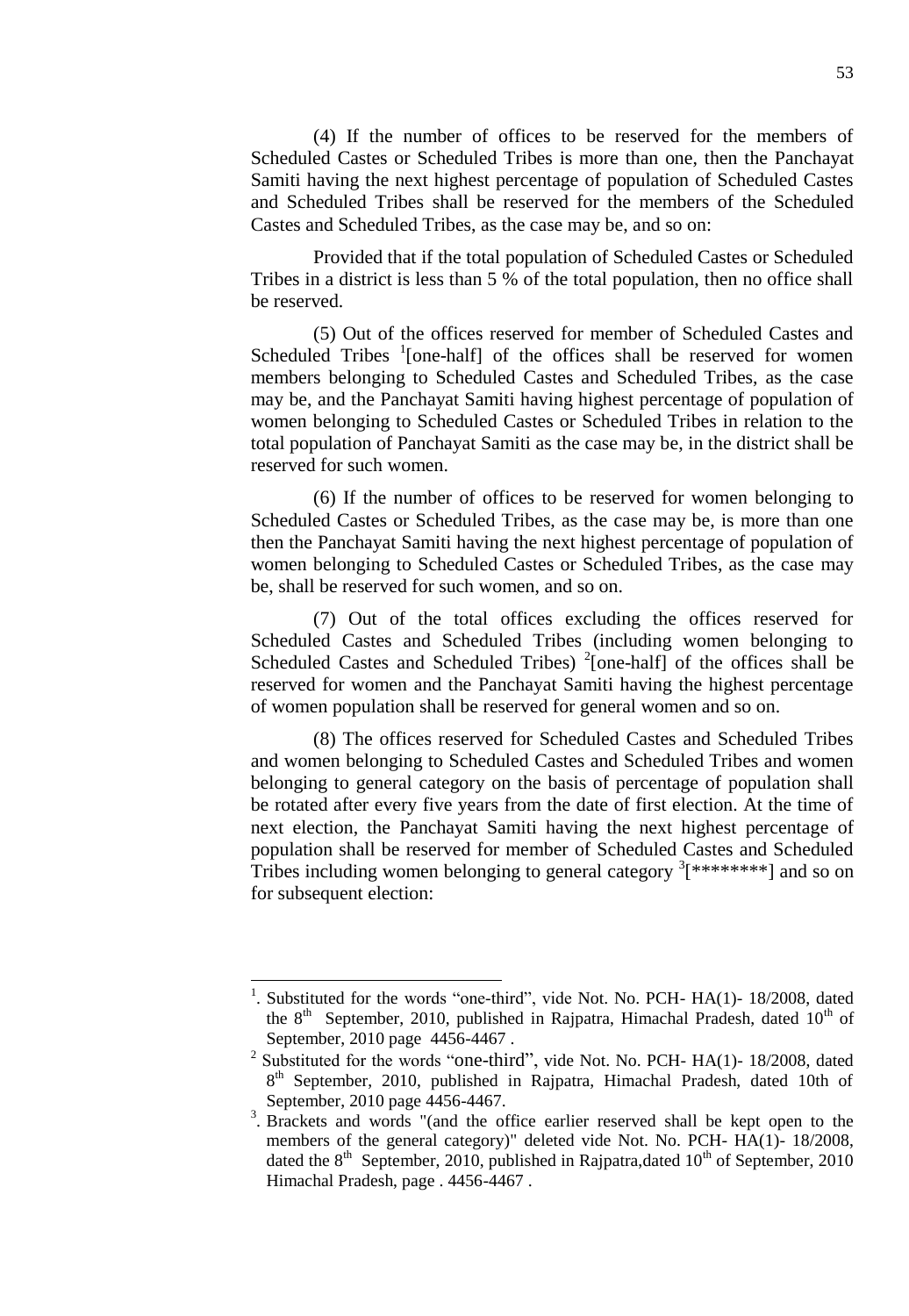Provided that the reservation of any office for a particular category shall not be repeated unless all other offices in the district are covered by rotation.

<sup>1</sup>[Provided further that the reservation for a particular category shall not be rotated in such a Panchayat Samiti where the population of that category is less than 5% of the total population of that Panchayat Samiti.]

 $2[(8-A)$  Notwithstanding anything contained in these rules, the roster of reservation of offices shall operate from the initial stage for the elections to be held after the commencement of the Himachal Pradesh Panchayati Raj (Election) Amendment Rules, 2010 as if the said elections are being conducted for the first time under sub-rule (8) and thereafter, the reservation of offices shall be rotated to different Panchayat Samitis under this rule.]

(9) The reservation made under this rule shall be finalised by the State Government or by any other officer authorised by it in this behalf and shall be given wide publicity by affixing a copy of order of such reservation on the notice board of his office and that of the Gram Panchayat, Panchayat Samiti and Zila Parishad and shall also send a copy of the same to the Government for publication of the order in the Official Gazette and this notification shall be the conclusive proof of reservations of offices of Chairmen in the District.

**89. Reservation of Offices of Chairmen in Zila Parishads.-** (1) Before every election to a Zila Parishad, the State Government or any other officer authorised by it in this behalf, shall in accordance with the provisions of section 125 of the Act, determine the number of offices of Chairman of Zila Parishad, to be reserved for Scheduled Castes, Scheduled Tribes and women in the State.

(2) For the purpose of reservation of the offices of the Chairman of Zila Parishad the population of general category, Scheduled Castes, Scheduled Tribes and women shall be worked out Zila Parishad-wise and the percentage of Scheduled Castes, Scheduled Tribes and women in relation to the total population of the Zila Parishad shall be determined.

(3) In the State the offices of the Chairmen of Zila Parishads shall be reserved for the Scheduled Castes and Scheduled Tribes in proportion to their population in the State. The Zila Parishad having highest percentage of population of Scheduled Castes shall be reserved for the members of the Scheduled Castes and the Zila Parishad having the highest percentage of population of Scheduled Tribes shall be reserved for the Scheduled Tribes.

(4) If the number of offices to be reserved for the members of Scheduled Castes or Scheduled Tribes is more than one, then the Zila Parishad

<sup>&</sup>lt;sup>1</sup>. Second proviso inserted vide Not. No. PCH- HA(1)- 18/2008, dated 8<sup>th</sup> September, 2010, published in Rajpatra, Himachal Pradesh, dated  $10<sup>th</sup>$  of September, 2010 page 4456-4467.

<sup>&</sup>lt;sup>2</sup>. Sub Rule, (8-A) inserted vide Not. No. PCH- HA(1)- 18/2008, dated the  $8<sup>th</sup>$ September, 2010, published in Rajpatra, Himachal Pradesh, dated  $10<sup>th</sup>$  of September, 2010 page 4456-4467, .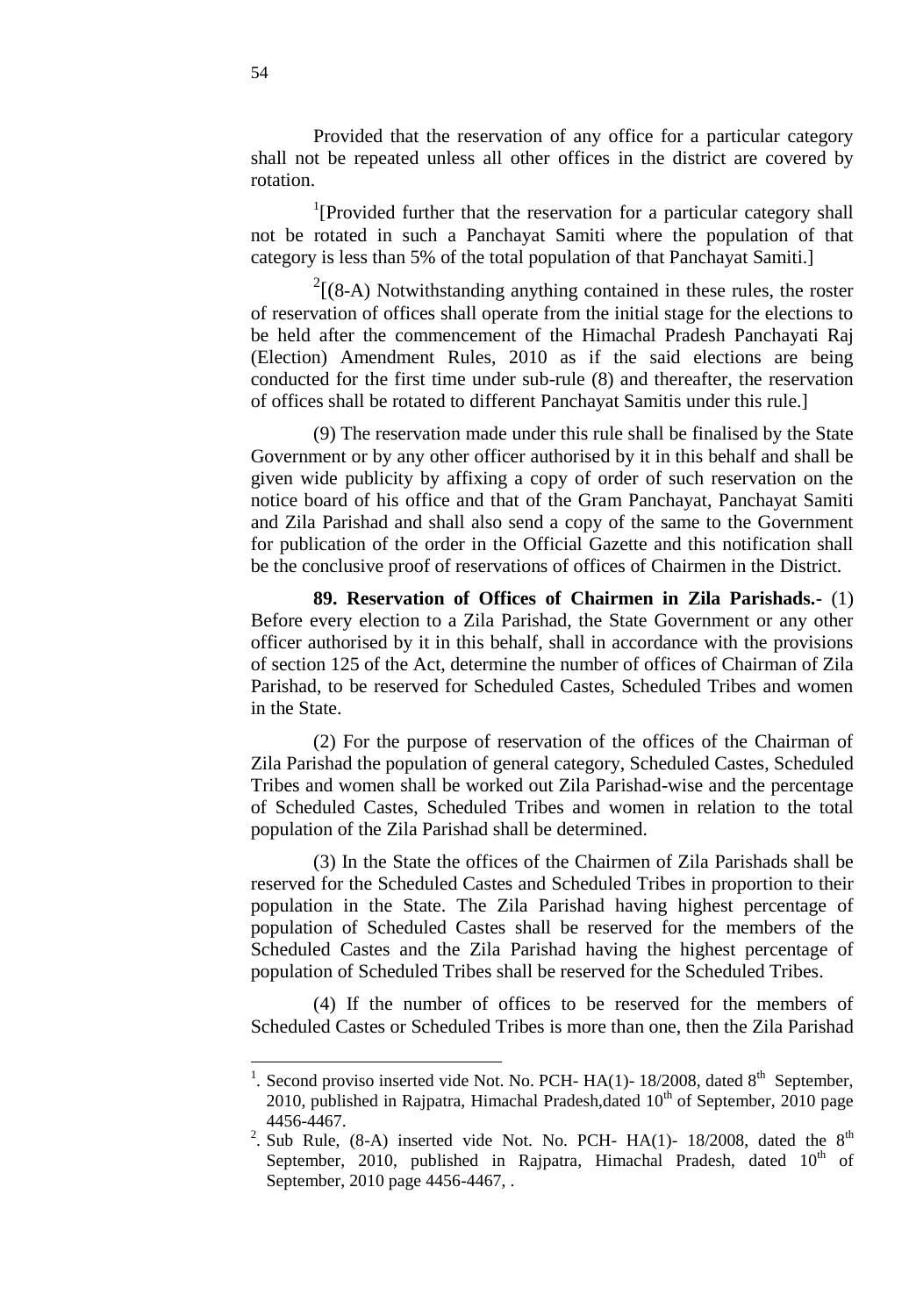having the next highest percentage population of Scheduled Castes and Scheduled Tribes shall be reserved for the members of Scheduled Castes, Scheduled Tribes, as the case may be, and so on.

(5) Out of the office reserved for members of Scheduled Castes and Scheduled Tribes  $\frac{1}{2}$  [one-half] of the offices shall be reserved for women members belonging to Scheduled Castes or Scheduled Tribes, as the case may be, and the Zila Parishad having highest population in percentage of women belonging to Scheduled Castes or Scheduled Tribes, in relation to the total population of Zila Parishad, as the case may be, in the State shall be reserved for such women.

(6) If the number of offices to be reserved for women belonging to Scheduled Castes or Scheduled Tribes, as the case may be, is more than one, then the Zila Parishad having the next highest percentage of population of women belonging to Scheduled Castes or Scheduled Tribes, as the case may be, shall be reserved for such women, and so on.

(7) Out of the total offices excluding the offices reserved for Scheduled Castes and Scheduled Tribes (including women belonging to Scheduled Castes and Scheduled Tribes),  $^{2}$ [one-half]of the offices shall be reserved for women and the Zila Parishad having the highest percentage of women population shall be reserved for general women and so on.

(8) The offices reserved for Scheduled Castes and Scheduled Tribes and women belonging to Scheduled Castes and Scheduled Tribes and women belonging to general category on the basis of percentage of population shall be rotated after every five years from the date of first election. At the time of next election, the Zila Parishad having the next highest percentage of population shall be reserved for member of Scheduled Castes and Scheduled Tribes including women belonging to Scheduled Castes and Scheduled Tribes and women belonging to general category <sup>3</sup> [xxxxxxxxxxxxx] and so on for subsequent election:

Provided that the reservation of any office for a particular category shall not be repeated unless all other offices in the State are covered by rotation.

 $\overline{a}$ 

<sup>1</sup> Substituted for the words "one-third" vide Not. No. PCH- HA(1)- 18/2008, dated the  $8<sup>th</sup>$  September, 2010, published in Rajpatra, Himachal Pradesh, dated  $10<sup>th</sup>$  of September, 2010 page 4456-4467.

<sup>&</sup>lt;sup>2</sup>. Substituted for the words "one-third" vide Not. No. PCH- HA(1)- 18/2008, dated the 8th September, 2010, published in Rajpatra, Himachal Pradesh, dated  $10<sup>th</sup>$  of September, 2010 page 4456-4467.

<sup>&</sup>lt;sup>3</sup>. The brackets and words "(and the office earlier reserved shall be kept open to the members of the general category)" deleted, vide Not. No. PCH- HA(1)- 18/2008, dated the  $8<sup>th</sup>$  September, 2010, published in Rajpatra, Himachal Pradesh, dated  $10<sup>th</sup>$ of September, 2010 page 4456-4467.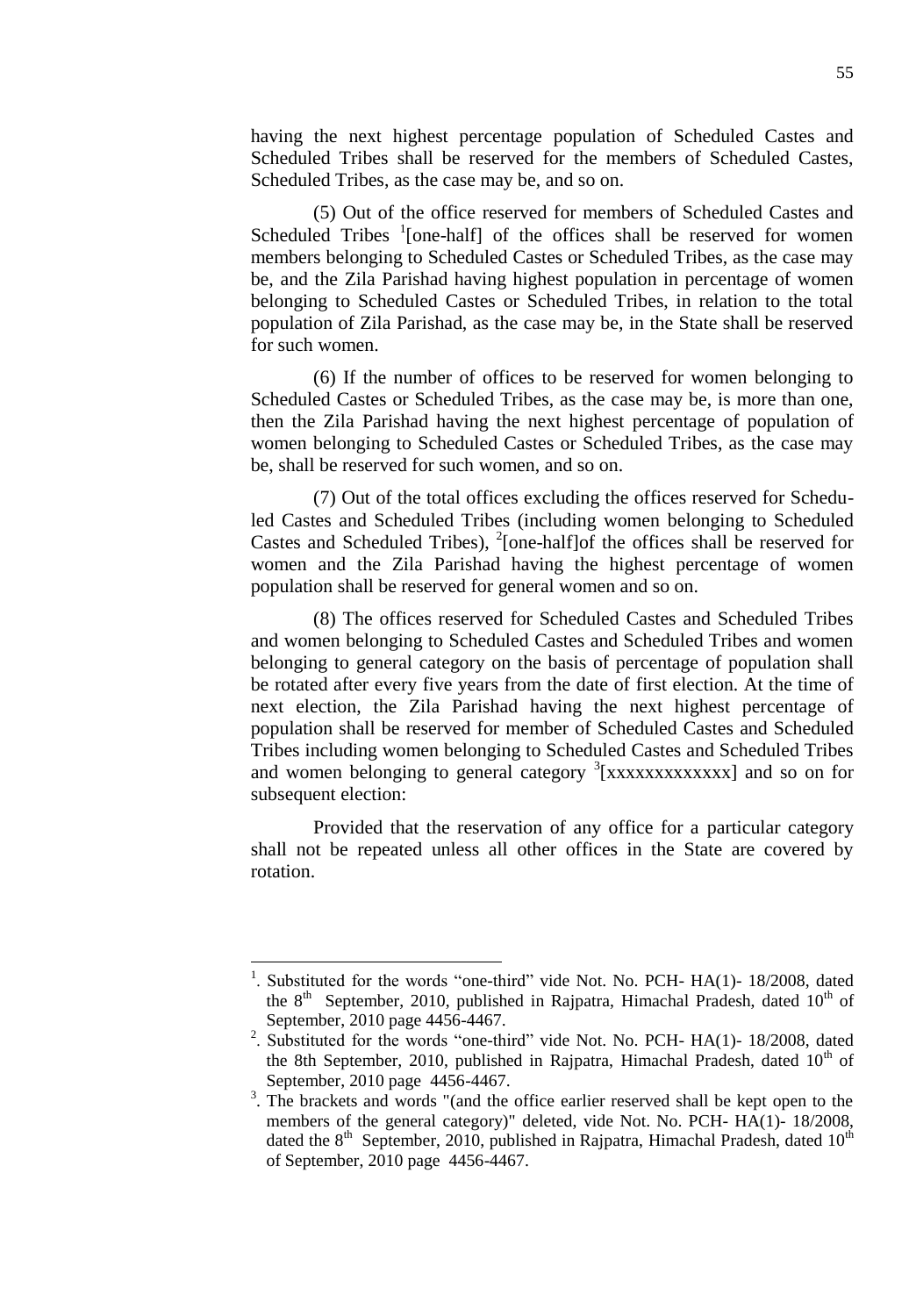<sup>1</sup>[Provided further that the reservation for a particular category shall not be rotated in such a Zila Parishad where the population of that category is less than 5% of the total population of that Zila Parishad.]

 $2(8-A)$  Notwithstanding anything contained in these rules, the roster of reservation of offices shall operate from the initial stage for the elections to be held after the commencement of the Himachal Pradesh Panchayati Raj (Election) Amendment Rules, 2010 as if the said elections are being conducted for the first time under sub-rule (8) and thereafter, the reservation of offices shall be rotated to different Zila Parishads under this rule.]

(9) The reservation made under this rule shall be finalised by the State Government or by any other officer authorised by it in this behalf and shall be given wide publicity by affixing a copy of order of such reservation on the notice board of his office and that of the Gram Panchayat, Panchayat Samiti and Zila Parishad and shall also send a copy of the same to the Government for publication of the order in the Official Gazette and this notification shall be the conclusive proof of reservation of offices of Chairmen in the District.

**90. Report to State Election. Commission.-** The Government shall cause to be delivered immediately after it is issued a copy of the final delimitation and reservation and reservation order made under these rules to the State Election Commission.

**91. Assistance from other Department.-** The State Election Commission may take assistance of any Government Officers/Officials of any Department for the smooth and peaceful conduct of election.

**3 [92. Accounts of election expenses and maximum limit thereof.-** (1) Every candidate at an election of member of Zila Parishad shall, in accordance with the provisions of sub-section (1) of section 121-A of the Act, maintain a separate and correct account of all expenditure on day-to-day basis in connection with the election in the register in Form-44:

Provided that the maximum limit on expenditure to be incurred by a contesting candidate at an election of member of Zila Parishad shall be  $\frac{4}{1}$  one lakh] rupees.

(2) All documents such as vouchers, receipts and acknowledgements, etc., in support of the expenditure incurred and recorded on the register

 $\overline{a}$ 

<sup>&</sup>lt;sup>1</sup>. Second proviso added vide Not. No. PCH- HA(1)- 18/2008, dated  $8<sup>th</sup>$  September, 2010, published in Rajpatra, Himachal Pradesh, dated  $10<sup>th</sup>$  of September, 2010, page . 4456-4467.

<sup>&</sup>lt;sup>2</sup>. Sub-rule (8-A), inserted vide Not. No. PCH- HA(1)-18/2008, dated  $8<sup>th</sup>$  September, 2010, published in Rajpatra, Himachal Pradesh, dated  $10<sup>th</sup>$  of September, 2010 page 4456-4467 .

<sup>&</sup>lt;sup>3</sup>. Rule 92 subs. vide Not. No. PCH-HA(1)18/2000-II dated 30-12-2005 published in R.H.P. Extra., dated 30-12-2005, p. 5647-5662.

<sup>&</sup>lt;sup>4</sup> Subs. for the words "thirty thousand" vide No. PCH-HA(1)1/2015 the  $28<sup>th</sup>$  October, 2015 published in R.H.P. dated 6.11.2015, p. 5063-5083.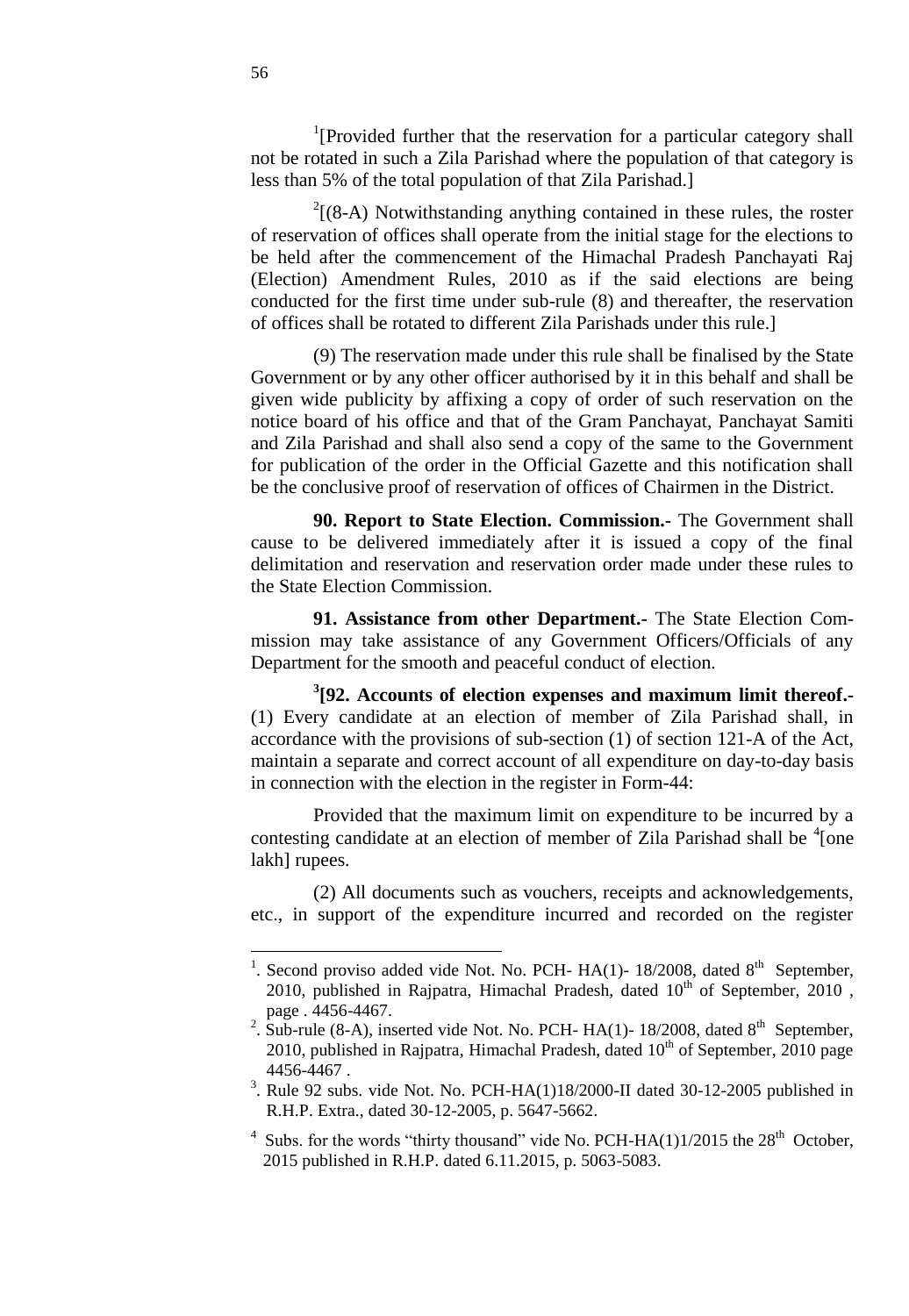mentioned under sub-rule (1) shall be maintained correctly. Every candidate shall, at any time during the process of election, make available the register along with the supporting documents to the District Election Officer (Panchayat) or any other officer authorized by the State Election Commission in this behalf for inspection as and when required by such officer.

(3) The account of election expenditure shall be submitted to the District Election Officer (Panchayat) in Form-44 alongwith the details of election expenses in Form-45. The account of election expenditure shall be supported by a declaration in Form-46.

(4) The District Election Officer (Panchayat) shall acknowledge the accounts of election expenses in Form-47].

### **CHAPTER-XII**

### **ELECTION DISPUTES AND APPEALS**

**93. Election disputes.-** Disputes relating to elections to Panchayats shall be disposed of in accordance with the provisions of Chapter-XI of the Act.

**94. Presentation of Petition.-** (1) The election petition under section 163 of the Act shall be presented to the authorised Officer under whose territorial jurisdiction the Gram Panchayats, Panchayat Samiti or Zila Parishad, as the case may be, is situated.

(2) The election petition shall enclose with the petition copies of the petition and of its enclosures equal to the number of respondents.

(3) The affidavit referred to in the proviso to sub-section (i)-of section 164 of the Act shall be in Form-43 and shall be shown before a Magistrate.

**95. Security deposit to be made with the petition.-** At the time of presentation of an election petition, the petitioner shall deposit a sum of Rs. 300/- as security money in the Government Treasury or Sub-Treasury under the appropriate head of account in the name of Authorised Officer to whom the petition is presented or caused to be presented.

**96. Withdrawal of petition.-** (1) An election petition may be withdrawn by the petitioner only after the permission of the Authorised Officer to whom the petition is presented or transferred as the case may be;

(2) When an application for withdrawal is made, a notice thereof fixing a date for the hearing, of the application shall be given to all other parties to the petition.

(3) No application for withdrawal shall be granted if, in the opinion of the Authorised Officer to whom the petition is presented or to whom such petition is transferred, as the case may be, such an application has been induced by any bargain or consideration which might not to be allowed.

(4) If the application is granted the Authorised Officer to whom the petition is presented or to whom such petition is transferred as the case may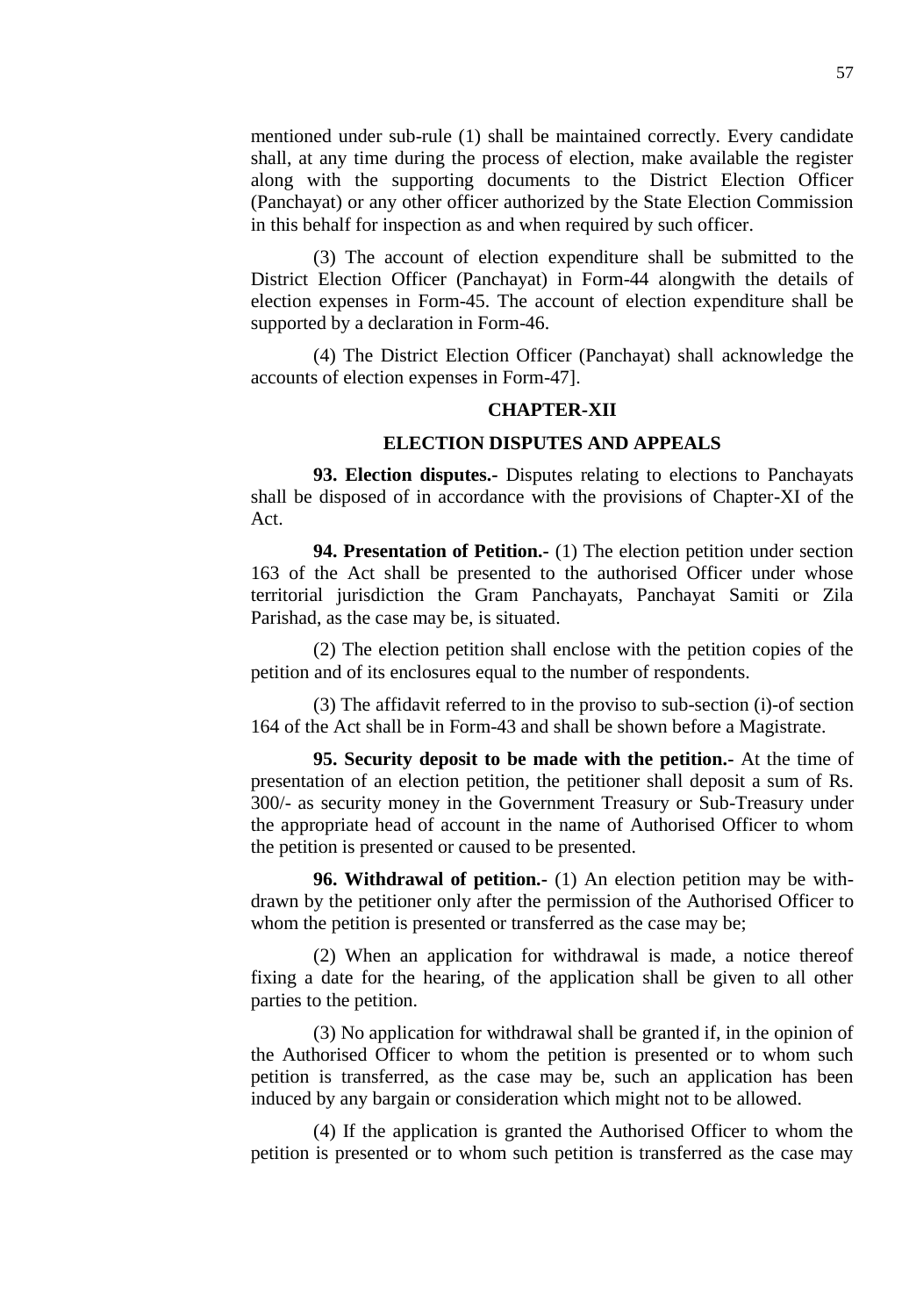be, shall pass an order with regard to security deposit in accordance with the provisions laid down under section 177 of the Act :

Provided that where the application of withdrawal is granted by the Authorised Officer a copy of the order shall be sent to the Director.

**97. Place and procedure of enquiry.-** (1) The place of the enquiry shall be the headquarters of the Authorised Officer concerned to whom the petition is made or transferred:

Provided that the Authorised Officer to whom the petition is made or transferred as the case may be, may on being satisfied that special circumstances exist rendering it desirable that the enquiry should be held elsewhere, fix some other convenient place for this purpose.

(2) The public shall have free access to the place where enquiry into the election petition may be held.

(3) Notice of the time and place of enquiry shall be given to the parties not less than seven days before the first date of hearing.

**98. Communication of orders of petition.-** The Authorised Officer to whom the election petition is made or transferred, as the case may be, shall after conclusion of the election petition send a copy of the order to the appellate authority and the Director.

**99. Procedure in presentation of appeal.-** (1) Any person aggrieved by an order made by the Authorised Officer under sections 174 and 175 of the Act may within a period of thirty days make an appeal to the authorities referred to in section 181 of the Act:

Provided that the appellate authority may entertain the appeal after the expiry of the said period of thirty days, if it is satisfied that the appellant was prevented by sufficient cause from filing the appeal in time.

(2) In computing the period of limitation for filing an appeal under the Act, the period spent in obtaining a copy of the order shall be excluded.

(3) Every appeal preferred under sub-rule (1) shall be in the form of the memorandum by the appellant or his duly authorised agent and shall be accompanied by the Treasury Challan evidencing the deposit of a sum of Rs. 300/- as fee in the Government Treasury or Sub-Treasury under the appropriate head of account in the name of appellate authority to whom the appeal is presented, or caused to be presented, the memorandum shall set forth consisting the grounds of objections to order appealed from and shall be accompanied by a copy of such order.

(4) on receipt of an appeal under sub-rule (1) the appellate authority may after calling for record from the Authorised Officer against whose decision the appeal has been preferred and giving an opportunity to the parties of being heard and after making such further enquiry, if any, as may be necessary, pass such orders as it thinks fit and the order of the appellate authority shall be final.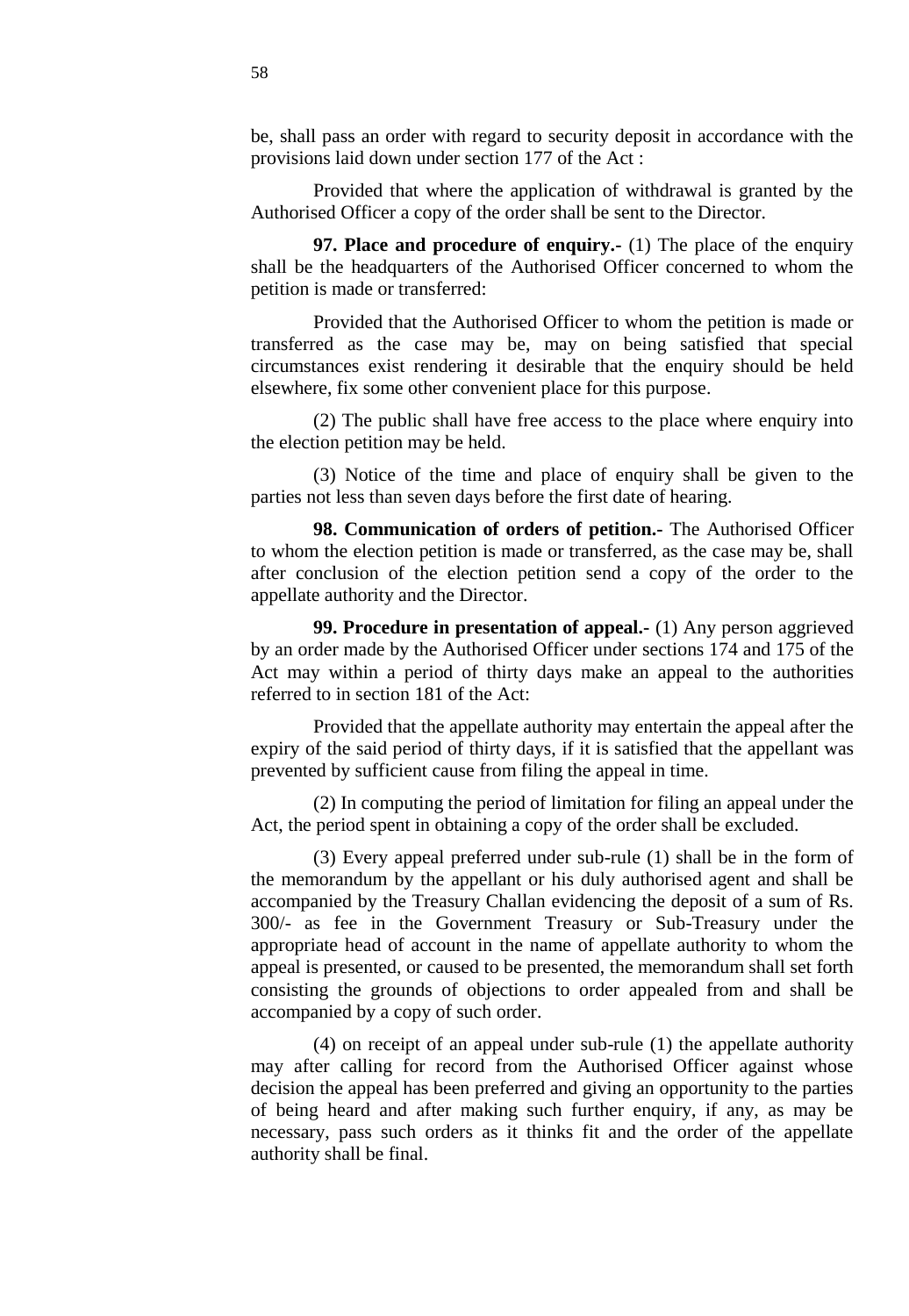(5) A copy of the order passed in appeal shall be sent to the Director.

**100. Abatement of appeal.-** If, before the decision on the appeal, the appellant or respondent dies, the appeal shall abate, the appellate authority shall cause notice of such event sent to the Divisional Commissioner and the Director of Panchayati Raj, Himachal Pradesh.

**101. Repeal and savings.-** (1) The Himachal Pradesh Gram Panchayat and Panchayat Samiti (Election) Rules, 1991, Himachal Pradesh Zila Parishad (Co-option of Members) Rules, 1973 and Himachal Pradesh Panchayat Samiti (Co-option of Members) Rules, 1973 are hereby repealed.

(2) Notwithstanding such repeal anything done or action taken under the rules so repealed (including the orders issued or directions given) shall always be deemed to have been taken or done under the corresponding provisions of these rules.

### **FORM-1**

### **(See rule 15)**

### **NOTICE OF PUBLICATION OF ELECTORAL ROLL**

To

The Electors of Constituency No. ……………… of Gram Sabha/Panchayat Samiti/Zila Parishad of ………………… District, Himachal Pradesh.

Notice is hereby given that the electoral roll has been prepared in accordance with the Himachal Pradesh Panchayati Raj (Election) Rules, 1994 and a copy thereof is available for inspection at my office and the offices of Gram Panchayats/Panchayat Samiti/Zila Parishads..................................... during office hours.

If there is any claim for the inclusion of a name in the electoral roll or any objection to the inclusion of a name or any objection to particulars in any entry, it should be lodged on or before ………………….. (date) in forms 2, 3 and 4 as may be appropriate.

Each such claim or objection should be addressed to the …………………………… (full address) Revising Authority and should either be presented in person or through agent or sent by registered post so as to reach him not later than the aforesaid date.

 $\overline{\phantom{a}}$ 

Place ………………………..

Date ……………………….. District Election Officer,

(Panchayats).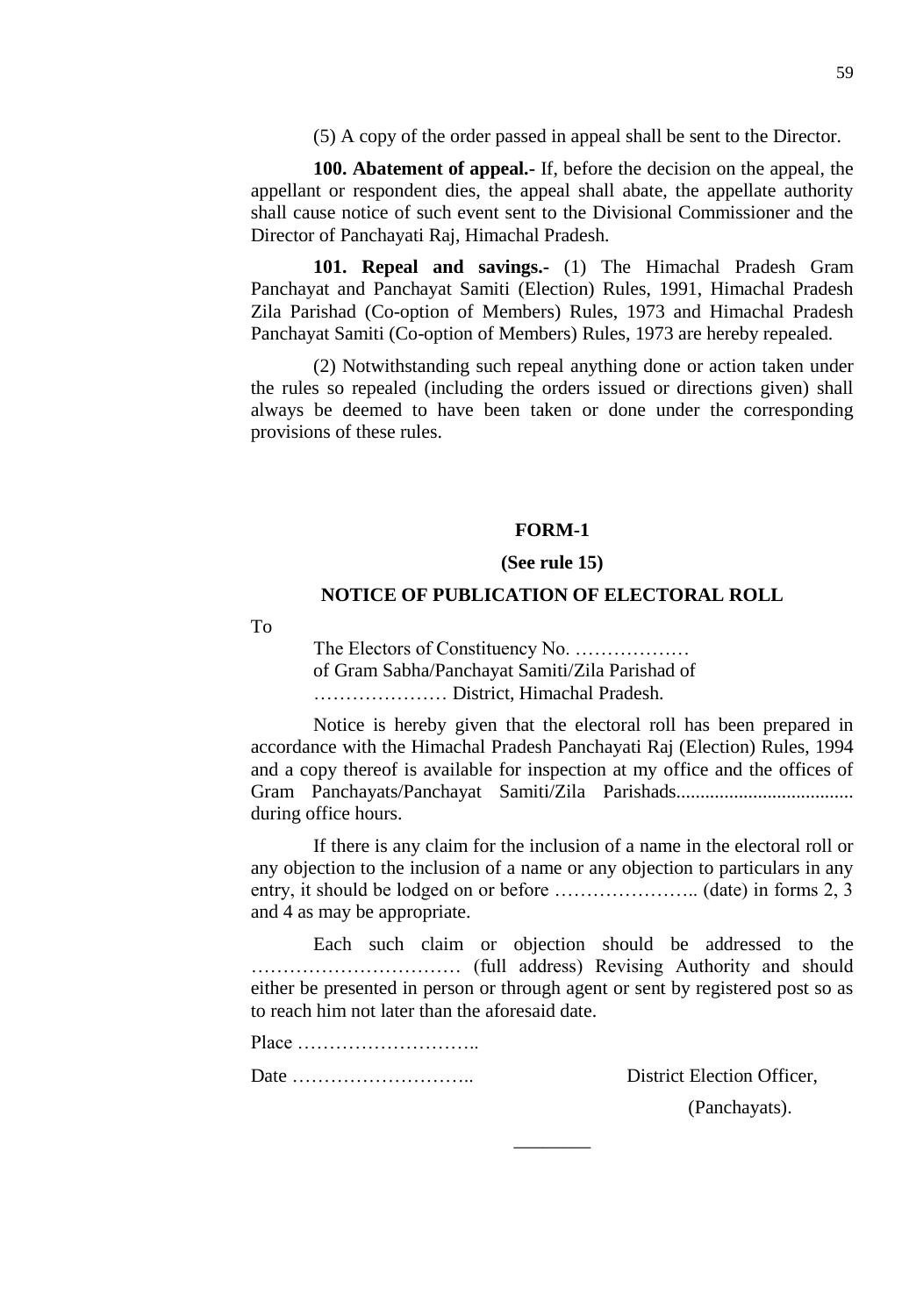# **1 [FORM-2**

### **[See rule 18 (1) and 24]**

### **CLAIM APPLICATION FOR INCLUSION OF NAME**

To

The Revising Authority,

Gram Panchayat ……………………………. Development Block ………………………… District ………………….., Himachal Pradesh.

Sir,

 $\overline{a}$ 

I request that my name be included in the electoral roll for the ………………………………………………………. constituency relating to Gram Panchayat ……………………………………. My Name (in full)............................................................................................... My father's/mother's/husband's Name........................ ……………………… Particulars of my place of residence are……………………………………….. House No............................................................................................................ Street/Mohalla Village ...................................................................................... Post Office ...................................................................................................... Tehsil and District. ..........................................................................................

I hereby declare that, to the best of my knowledge and belief that:-

- (i) I am a citizen of India.
- (ii) My age on.................................................. i.e. the date notified by the State Election Commission under clause (e) of rule 14 was /will be ............................. years …………. months.
- (iii) I am an ordinarily resident of the address given above.
- (iv) I have not applied for the inclusion of my name in the electoral roll for any other Constituency.

(v) My name has not been included in the electoral roll for any constituency of the above mentioned Gram Panchayat or any constituency of any other Gram Panchayat in Himachal Pradesh.

#### **OR**

That my name has been included in the electoral roll for the Ward Number ................................. of Gram Panchayat ………………… Development Block ……………… District ……………. at Serial No.

<sup>&</sup>lt;sup>1</sup>. Form-2 subs. vide Not. No. PCH-HA(1)18/2000-II dated 30-12-2005 published in R.H.P. Extra., dated 30-12-2005, p. 5647-5662.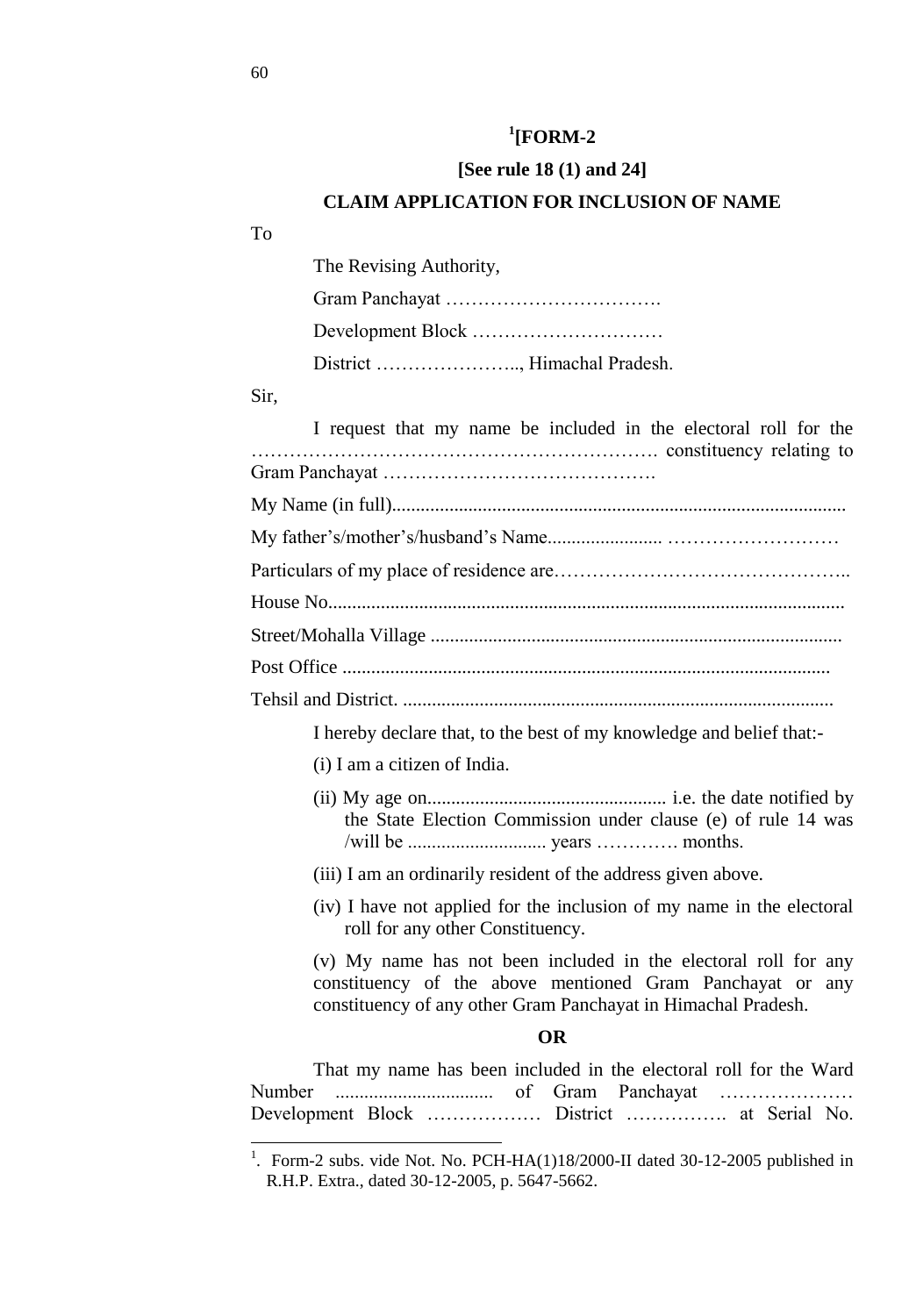……………….. and, I request that the same may be excluded from the electoral roll.

|                                                                            | Signature/thumb impression of |
|----------------------------------------------------------------------------|-------------------------------|
| Place $\dots\dots\dots\dots\dots$<br>Date $\dots\dots\dots\dots\dots\dots$ | (Full postal address)         |
|                                                                            |                               |
|                                                                            |                               |
|                                                                            |                               |

I am an elector included in the electoral roll of the same part in which the claimant has applied for inclusion viz. Part No. …………………………...

| and countersign it. |  |
|---------------------|--|

Signature of the elector.

### **DECLARATION**

I hereby declare that I am aware that in case any of the information given by me is proved to be wrong, I shall be liable to criminal action under various sections of the Indian Penal Code.

………………………………………………………………

Signature of the claimant.

\_\_\_\_\_\_\_\_\_\_\_\_\_\_\_\_\_\_\_\_\_\_\_\_\_\_ Strike off the inappropriate words.]

*Note.*- Any person who makes a statement or declaration which is false and which he either knows or believes to be false or does not believe to be true is punishable in accordance with the law in force.]

# **\_\_\_\_\_\_\_\_ FORM-3**

### **(See rule 18)**

### **OBJECTION TO INCLUSION OF NAME**

To

The Revising Authority,

……………………….. Constituency.

Sir,

I object the inclusion of the name of ................................ at serial No. ……………………….. in the electoral roll for.....................constituency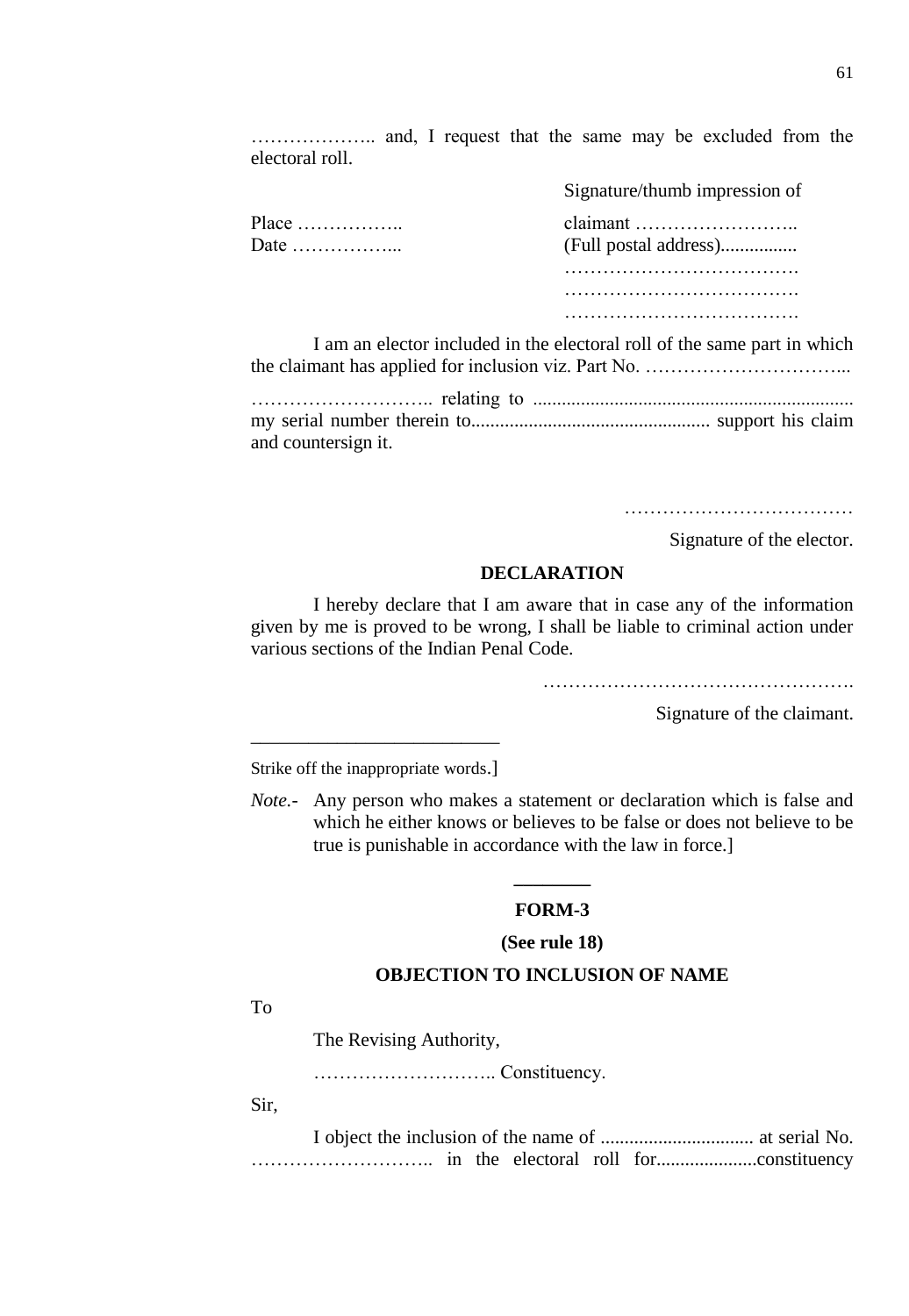relating to ………………………………….Gram Panchayat/Panchayat Samiti/Zila Parishad for the following reason (s):-

> .................................................. ..................................................

I hereby declare that the facts mentioned above are true to the best of my knowledge and belief that my name has been included in the electoral roll for this constituency as follows:-

Signature/thumb impression of

objector (Full postal address)………………..

Dated ………………….

I am an elector included in the same electoral roll in which the name objected to appears, viz. number and name of the constituency……………….

………………….. relating .................................................................................

.................................................. Gram Panchayat/ Panchayat Samiti/ Zila Parishad, my serial number therein is …………………………… I support this objection and countersign it.

Signature/thumb impression of the elector.

(Full postal address)

…………………………………………….

Note.- Any person who makes a statement or declaration which is false and which he either knows or believes to be false or does not believe to be true is punishable in accordance with the law in force.

# **\_\_\_\_\_\_\_\_ FORM-4**

### **(See rules 18 and 23)**

### **OBJECTION TO PARTICULARS IN ANY ENTRY**

To

The Revising Authority for Panchayat Election ……………………..

.................................................. Constituency.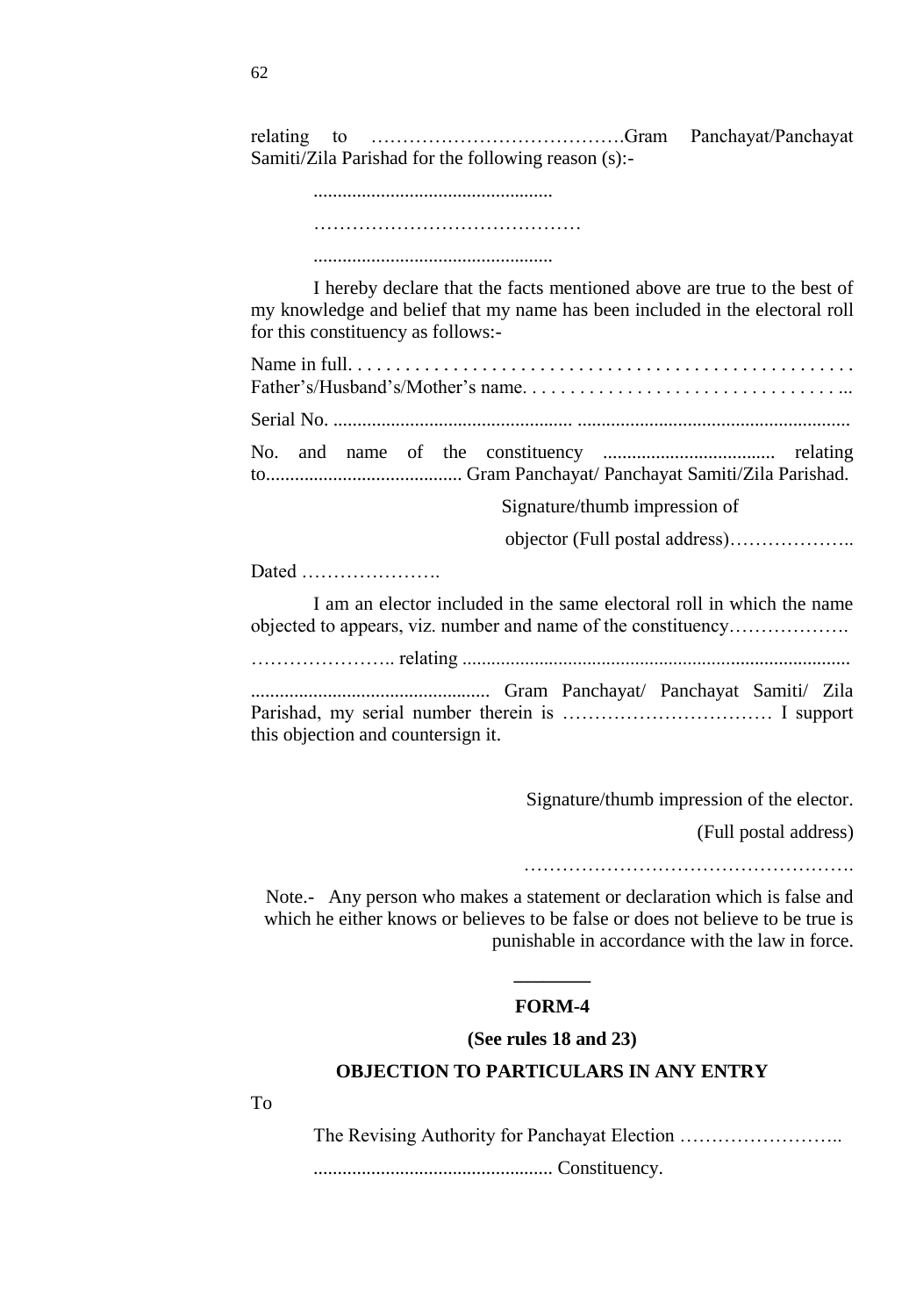I submit that the entry relating to myself which appears at serial No. .................................................. in the electoral roll for ………………………

..................................................Constituency relating to ………....................... Panchayat as .................................................................................... is incorrect. It should be corrected to read as follows:-

> .................................................. .................................................. ..................................................

| $\mathbf{L}$<br><b>Place</b> |  |
|------------------------------|--|
|                              |  |

Signature/thumb impression of elector.

Date……………………. (Full postal address) ………………..

**----------**

# **FORM-5**

# **[See rule 18 (4) and 20 (1)]**

# **REGISTER OF CLAIMS FOR INCLUSION OF NAMES**

. . . . . . . . . . . . . . . . . . . . . . Gram Panchayat/Panchayat Samitit/Zila Parishad. . . . . . . . . . . . . . . . . . . . . . . . . . . . . . . . . . . . . . . . . . . . .. Constituency.

| SI.<br>No. | and address | Name, father's name Date of presentation of Date of decision<br>claim | with note in the<br>presence of parties |  |
|------------|-------------|-----------------------------------------------------------------------|-----------------------------------------|--|
|            |             |                                                                       |                                         |  |

| Decision          |  | Signature                 | of Signature of official by  |
|-------------------|--|---------------------------|------------------------------|
| Admitted Rejected |  | <b>Revising Authority</b> | whom effect was given to     |
|                   |  |                           | the decision of the Revising |
|                   |  |                           | Authority and date           |
|                   |  |                           |                              |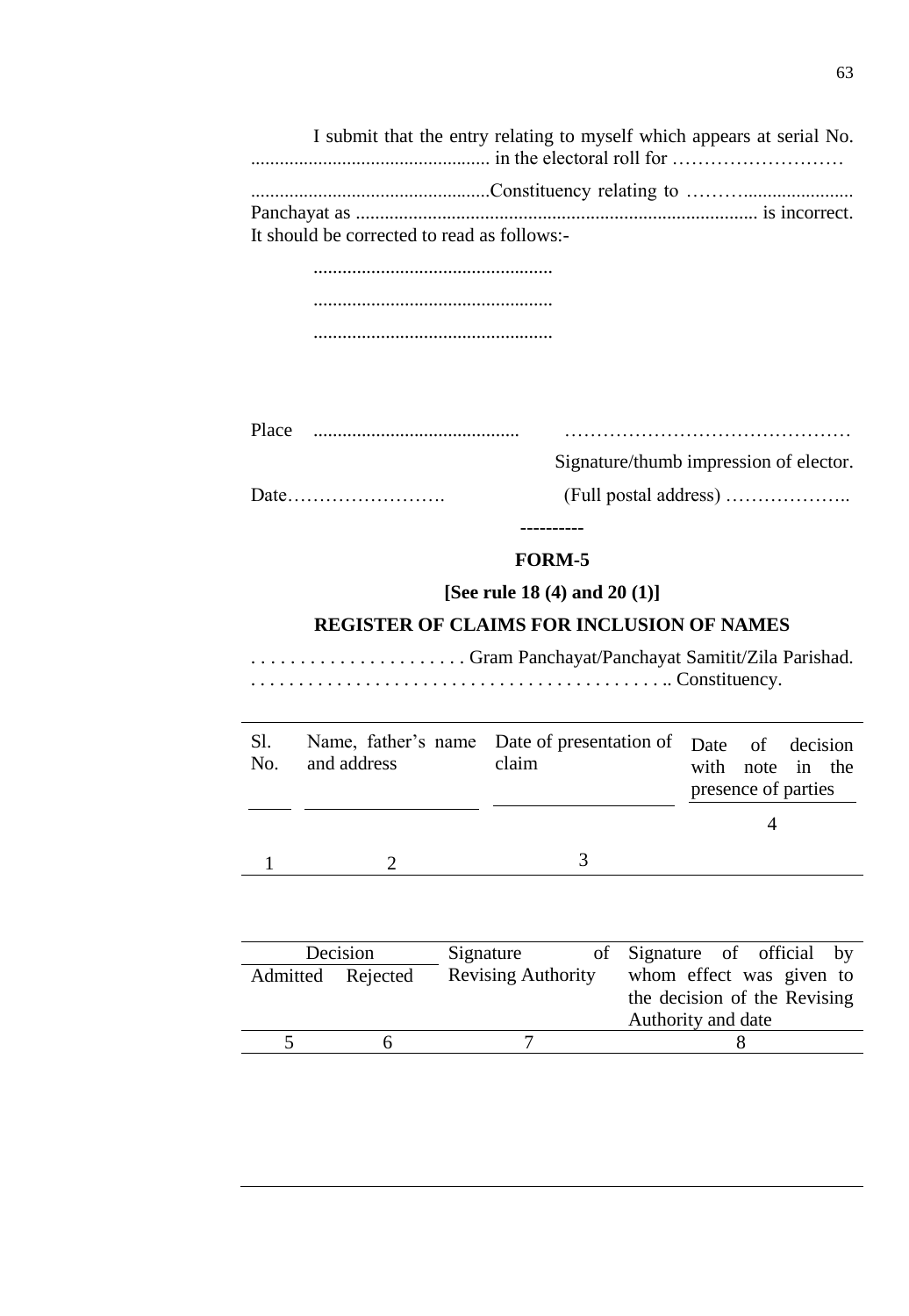# **-------------**

### **FORM-6**

**[See rule 18(4) and 20(1)]**

### **REGISTER OF OBJECTION TO INCLUSION OF NAMES**

…………………………….. Gram Panchayat/Panchayat Samiti/Zila Parishad. ............................................................................................................................ Constituency. Person objected to Name, father's/ husband's name and address of the objector Sl. No. of objector in the electoral roll Date of presentation of objection Sl. No. Under Name of in the With Sl. No. electoral roll 1 2 3 4 5 6

| Date of       | Decision |          | Signature   | Signature of official     |
|---------------|----------|----------|-------------|---------------------------|
| decision with |          |          | of Revising | by whom effect was        |
| note as to    |          |          | Authority   | given to the              |
| presence of   |          |          |             | decision of the           |
| parties       |          |          |             | <b>Revising Authority</b> |
|               |          |          |             | and date                  |
|               | Admitted | Rejected |             |                           |
|               |          |          |             |                           |
|               |          |          |             |                           |

### **-------------------**

### **FORM-7**

### **[See rule 18(4) and 20(1)]**

# **REGISTER OF OBJECTIONS TO THE PARTICULARS IN AN ENTRY**

…………………………… Gram Panchayat/Panchayat Samiti/Zila Parishad ........................................................................................ Constituency.

| S1. Name of the Date of |                                | Particulars as | Correct particulars as    |
|-------------------------|--------------------------------|----------------|---------------------------|
| No. objector            | presentation of existed in the |                | requested by the objector |
|                         | objection                      | electoral roll |                           |
|                         |                                |                |                           |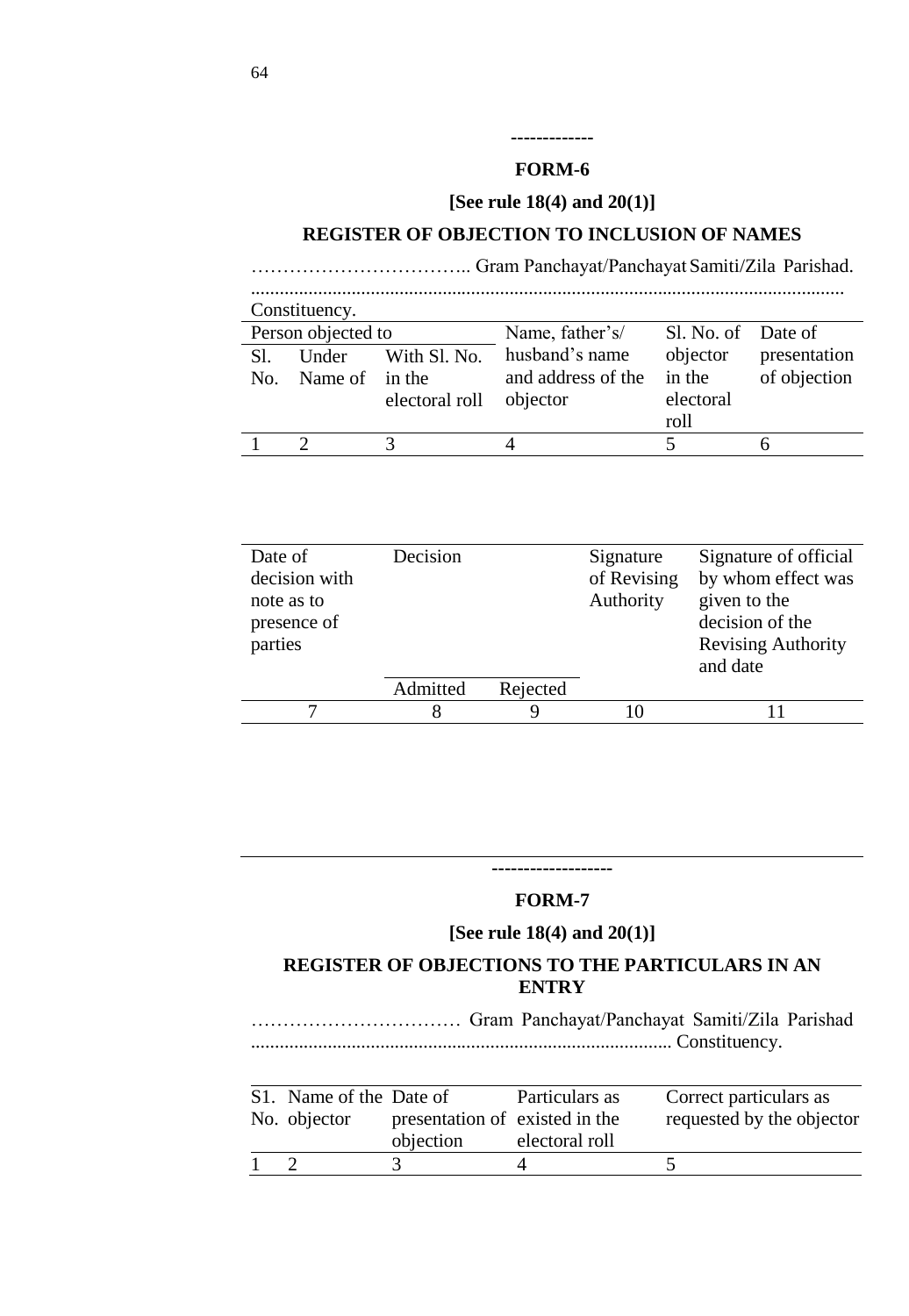|                   | Decision |                           |  | Signature of the Signature of official by |
|-------------------|----------|---------------------------|--|-------------------------------------------|
| Admitted Rejected |          | <b>Revising Authority</b> |  | whom effect was given to                  |
|                   |          |                           |  | the decision of the Revising              |
|                   |          |                           |  | Authority and date                        |
| h                 |          |                           |  |                                           |

# **------------**

# **FORM-8**

# **[See rule 19(1)]**

# **LIST OF CLAIMS**

|                |                 |                          |         | Gram Panchayat/Panchayat |
|----------------|-----------------|--------------------------|---------|--------------------------|
|                |                 |                          |         |                          |
| Date of Serial | Name of Name of |                          | Address | Date, time               |
| receipt No.    |                 | claimant Father/Husband/ |         | and place                |
|                |                 | Mother                   |         | of hearing               |
|                | 3               |                          |         |                          |

…………………………………. Signature of Revising Authority.

### **------------**

# **FORM-9**

# **[See rule 19(1)]**

### **LIST OF OBJECTIONS TO INCLUSION OF NAMES**

| Constituency. |  |  |  |
|---------------|--|--|--|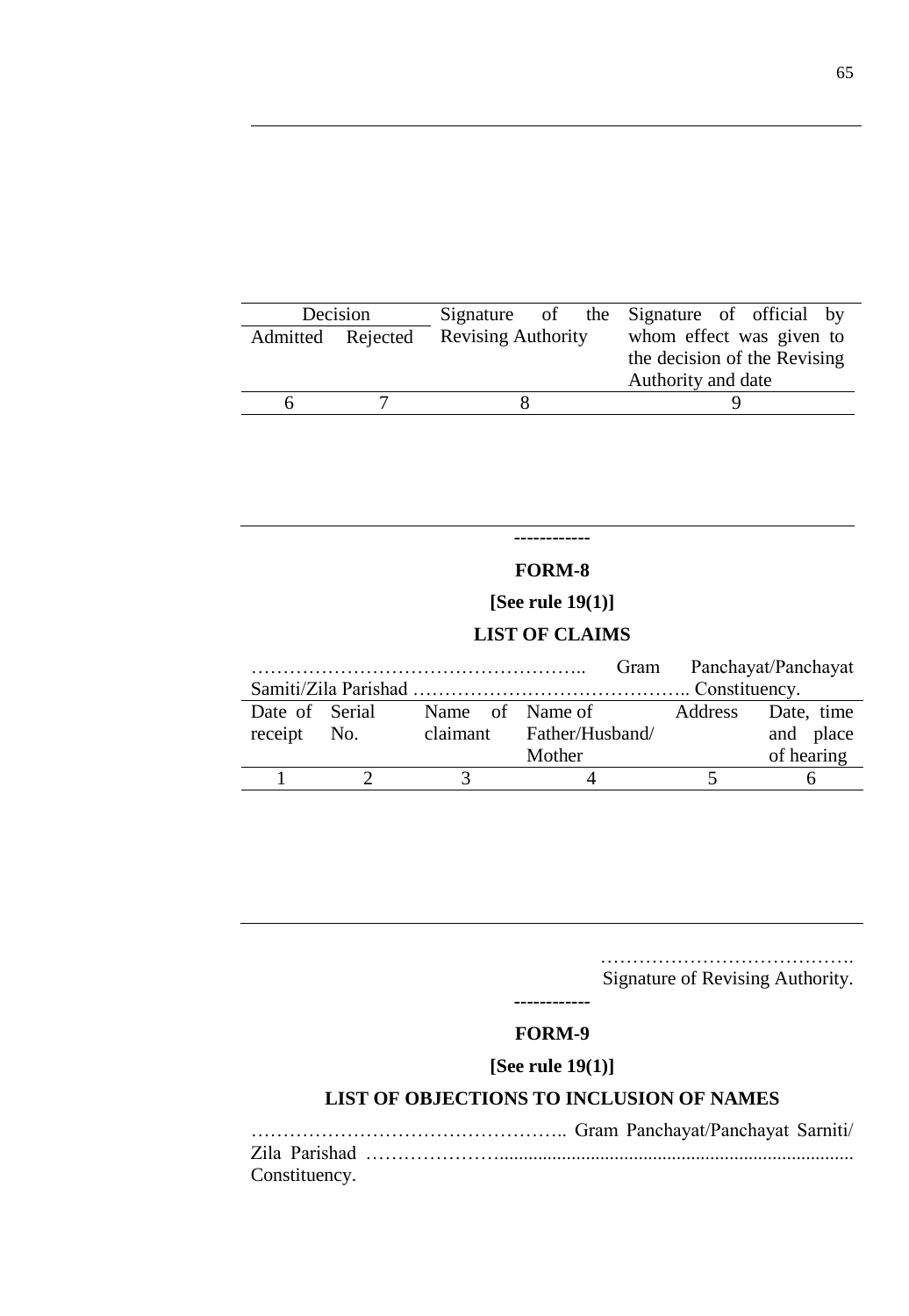| Date of<br>receipt | No. objector | Sl. Full name of Particulars of name<br>objected to         |  | Objection Date,<br>in brief | time and            |
|--------------------|--------------|-------------------------------------------------------------|--|-----------------------------|---------------------|
|                    |              | Sl. No. of Name in<br>entry in<br>Full<br>electoral<br>roll |  |                             | place of<br>hearing |
|                    |              |                                                             |  |                             |                     |
|                    |              |                                                             |  |                             |                     |

……………………………………… Signature of Revising Authority.

# **-------------- FORM-10**

# **[See rule 19 (1)]**

### **LIST OF OBJECTIONS OF PARTICULARS IN ENTRIES IN ELECTORAL ROLL**

| Date of Sl.<br>receipt No. | Name in full of Part No. and<br>elector<br>objecting | Sl. No. of<br>entry of<br>electoral roll | Nature of Date, time<br>objection | and place<br>of hearing |
|----------------------------|------------------------------------------------------|------------------------------------------|-----------------------------------|-------------------------|
|                            |                                                      |                                          |                                   |                         |
|                            |                                                      |                                          |                                   |                         |

……………………………………… Signature of Revising Authority.

**-------------**

### **FORM-11**

# **[See rule 19 (2)]**

### **NOTICE OF HEARING OF CLAIM**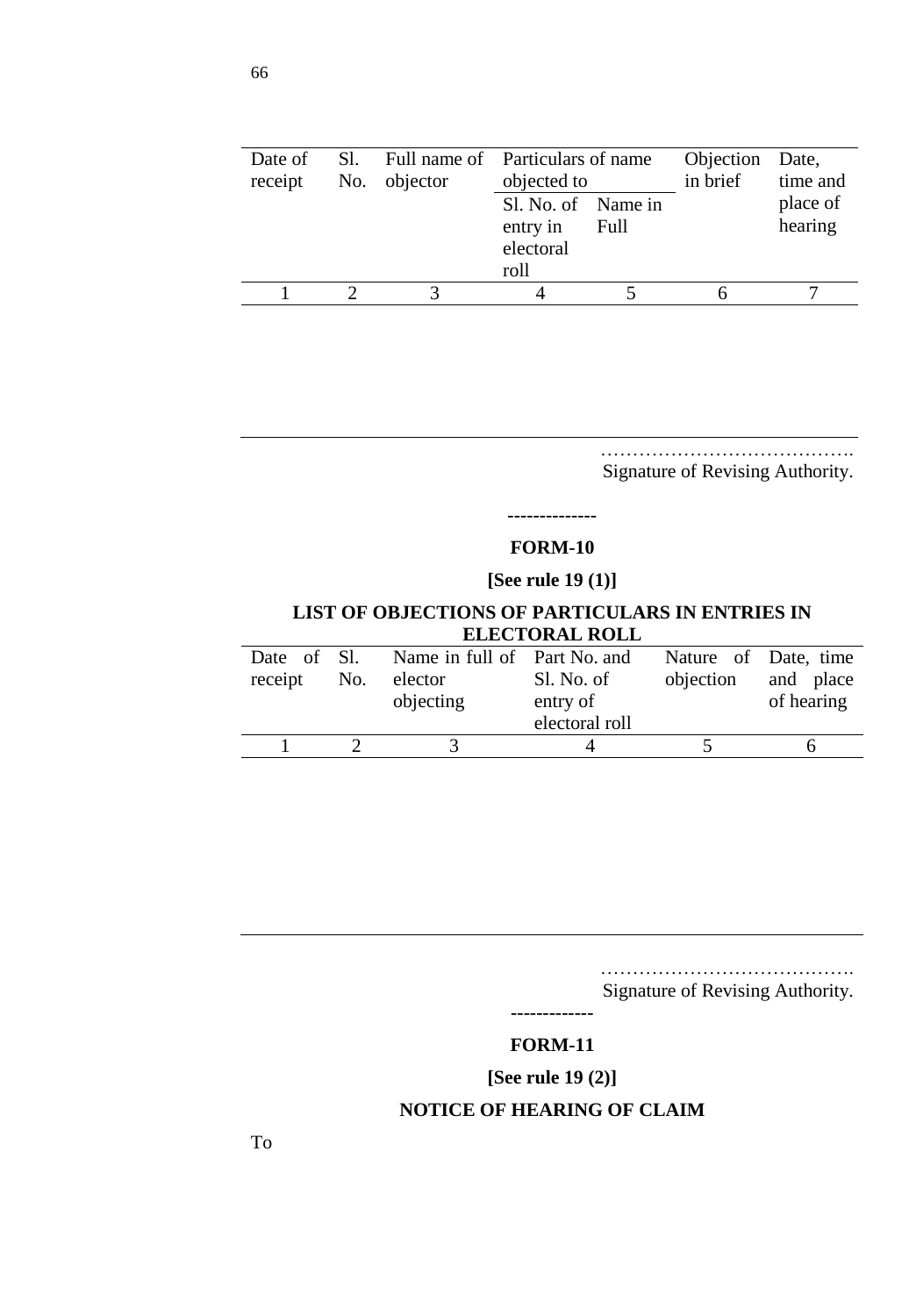Your claim for the inclusion of your name in the electoral roll will be heard at ………………………………. (place) at …………………… O'clock on the <sup>1</sup> […………………………………. day of 20……. .]

You are directed to be present personally or through your authorised agent at the hearing with such evidence as you may like to adduce.

| Signature of Revising Authority. |
|----------------------------------|
|                                  |

# **------------- FORM-12**

#### **[See rule 19 (2)]**

### **NOTICE OF HEARING OF OBJECTION**

### To

|                                                                    | Your objection to the inclusion of the name of                       |
|--------------------------------------------------------------------|----------------------------------------------------------------------|
|                                                                    |                                                                      |
| agent at the hearing with such evidence as you may like to adduce. | You are directed to be present personally or through your authorised |
|                                                                    |                                                                      |
| Date                                                               | <b>Revising Authority</b>                                            |

# ---------------- **FORM-13**

### **[See rule 19 (2)]**

# **NOTICE OF HEARING OF AN OBJECTION TO PARTICULARS IN AN ENTRY IN THE ELECTORAL ROLL**

### To

 1 Substituted for signs, words and figure "…….day of 19…." , vide Not. No. PCH-HA(1)- 18/2008, dated the 8th September, 2010, published in Rajpatra, Himachal Pradesh, dated  $10^{th}$  of September, 2010, page .  $4456-4467$ .<br>
<sup>2</sup>. Substituted for signs, words and figure "…….day of 19….", vide Not. No. PCH-

HA(1)- 18/2008, dated the  $8<sup>th</sup>$  September, 2010, published in Rajpatra, Himachal Pradesh, dated  $10^{th}$  September, 2010, page . 4456-4467.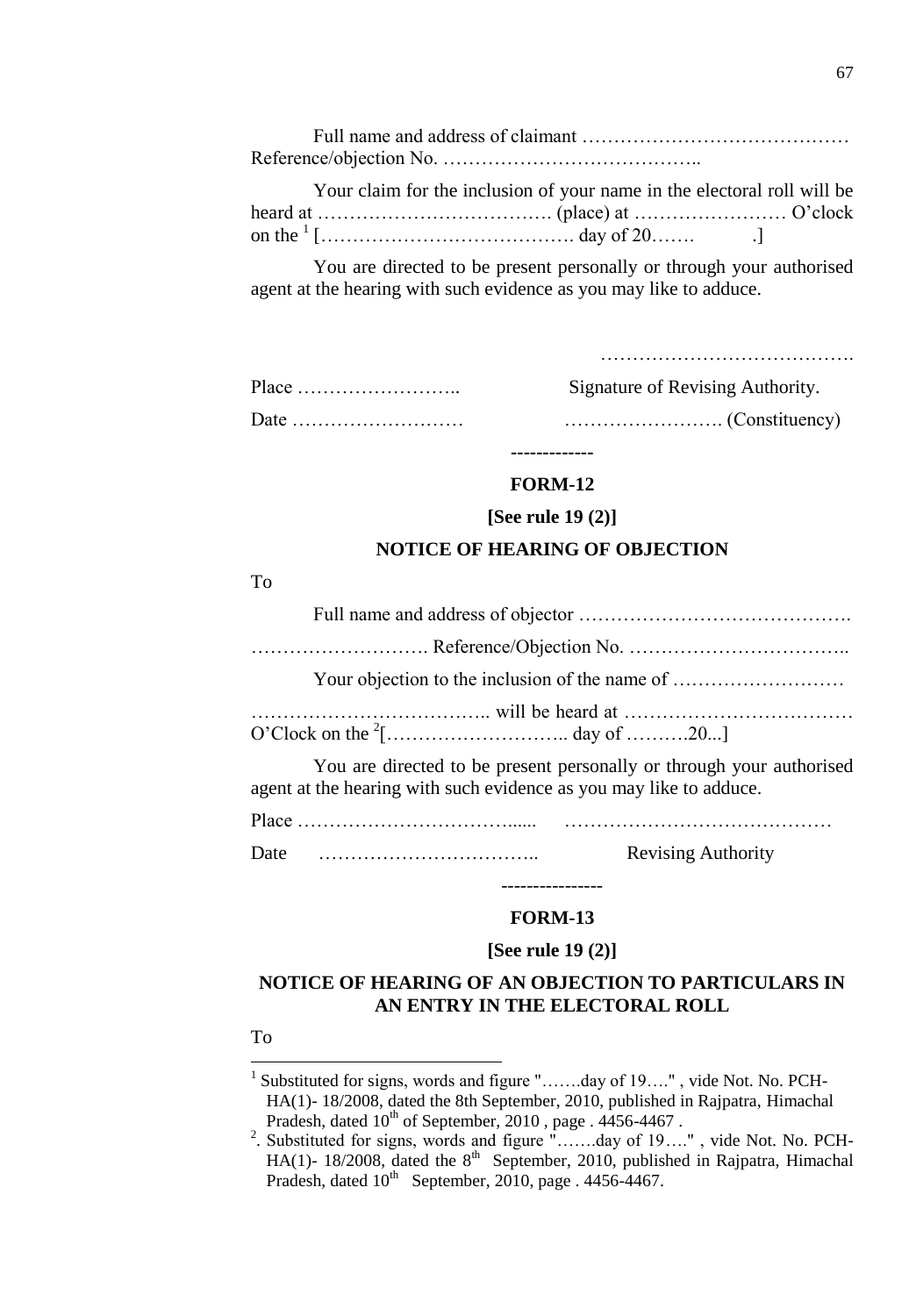Full name and address of objector ……………………………………. …………………………………………

Reference: Objection No. ……………………………..

| Your objection to certain particulars in the entry relating to you will |  |  |
|-------------------------------------------------------------------------|--|--|
|                                                                         |  |  |
|                                                                         |  |  |

You are directed to be present personally or through your authorised agent at the hearing with such evidence as you may like to adduce.

Place ……………………………...... ……………………………………

Revising Authority

Date …………………………….. …………….. Constituency.

### **FORM-14**

### **[See rule 19 (3)]**

#### **NOTICE OF HEARING OF OBJECTION**

To

l

Full name and address of person objected to ………………………… ……………………………………………… Reference: Objection No. .................................................... The objection to the inclusion/deletion of your name at the serial No. …………………………… in the electoral roll for ……………................. Constituency relating to ………………………………………………………. Gram Panchayat/Panchayat Samiti/Zila Parishad filed by (Full name and address of objector) …………………………………………………. will be heard at …………………………. (Place) at ………………………. O'clock on the […………………….day of ……………. 19…. ]

You are directed to be present personally or through your authorised agent at the hearing with such evidence as you may like to adduce.

The grounds of objection (in brief) are;

(a) …………………………………….. (b) ……………………………………..

<sup>1</sup> . Substituted for signs, words and figure "…….day of 19…." , vide Not. No. PCH-HA(1)- 18/2008, dated the  $8<sup>th</sup>$  September, 2010, published in Rajpatra, Himachal Pradesh, dated  $10^{th}$  September, 2010, page . 4456-4467.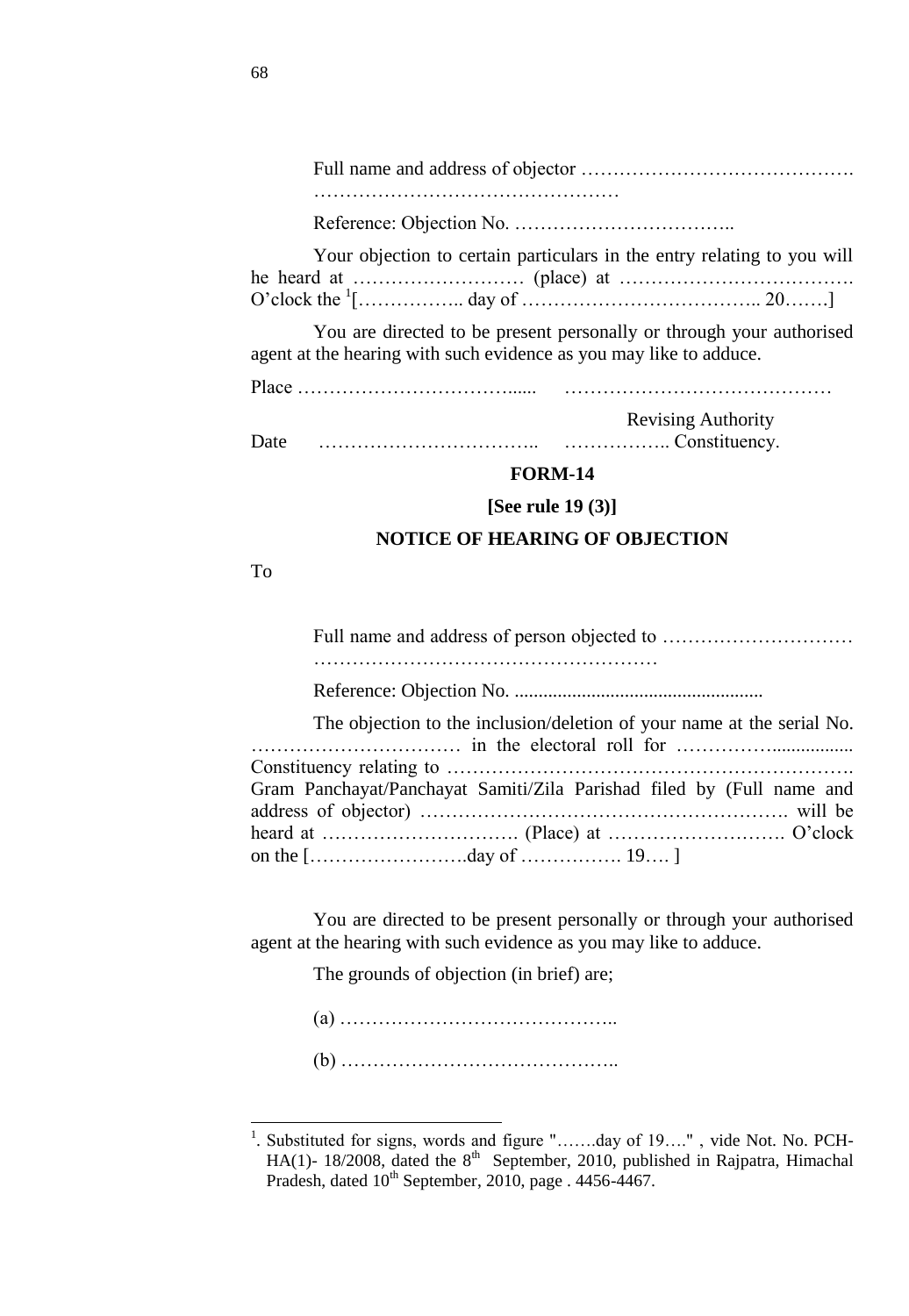| <b>Revising Authority</b><br>Constituency. |
|--------------------------------------------|
|                                            |
|                                            |

----------------

# **1 [FORM-15**

### **[See rule 21 (1)]**

### **NOTICE OF FINAL PUBLICATION OF ELECTORAL ROLL**

It is hereby notified for public information that the additions/deletions and corrections ordered by the Revising Authority/Appellate Authority to the draft electoral roll for Constituency No.……… (Constituency) of Gram Panchayat/Panchayat Samiti/ Zila Parishad…………… has been incorporated in the said draft roll or list of such amendments has been prepared in accordance with the Himachal Pradesh Panchayati Raj (Election) Rules, 1994 and a copy of the electoral roll so corrected alongwith list of amendments has been published finally.

Registration Officer.

 $\overline{a}$ 

# **FORM-16**

**\_\_\_\_\_\_\_\_\_\_**

### **(See rule 23)**

<sup>1</sup> Form-15 substituted vide Not. No. PCH- HA(1)- 18/2008, dated the 8th September, 2010, published in Rajpatra, Himachal Pradesh,,dated  $10<sup>th</sup>$  of September, 2010, page . 4456-4467.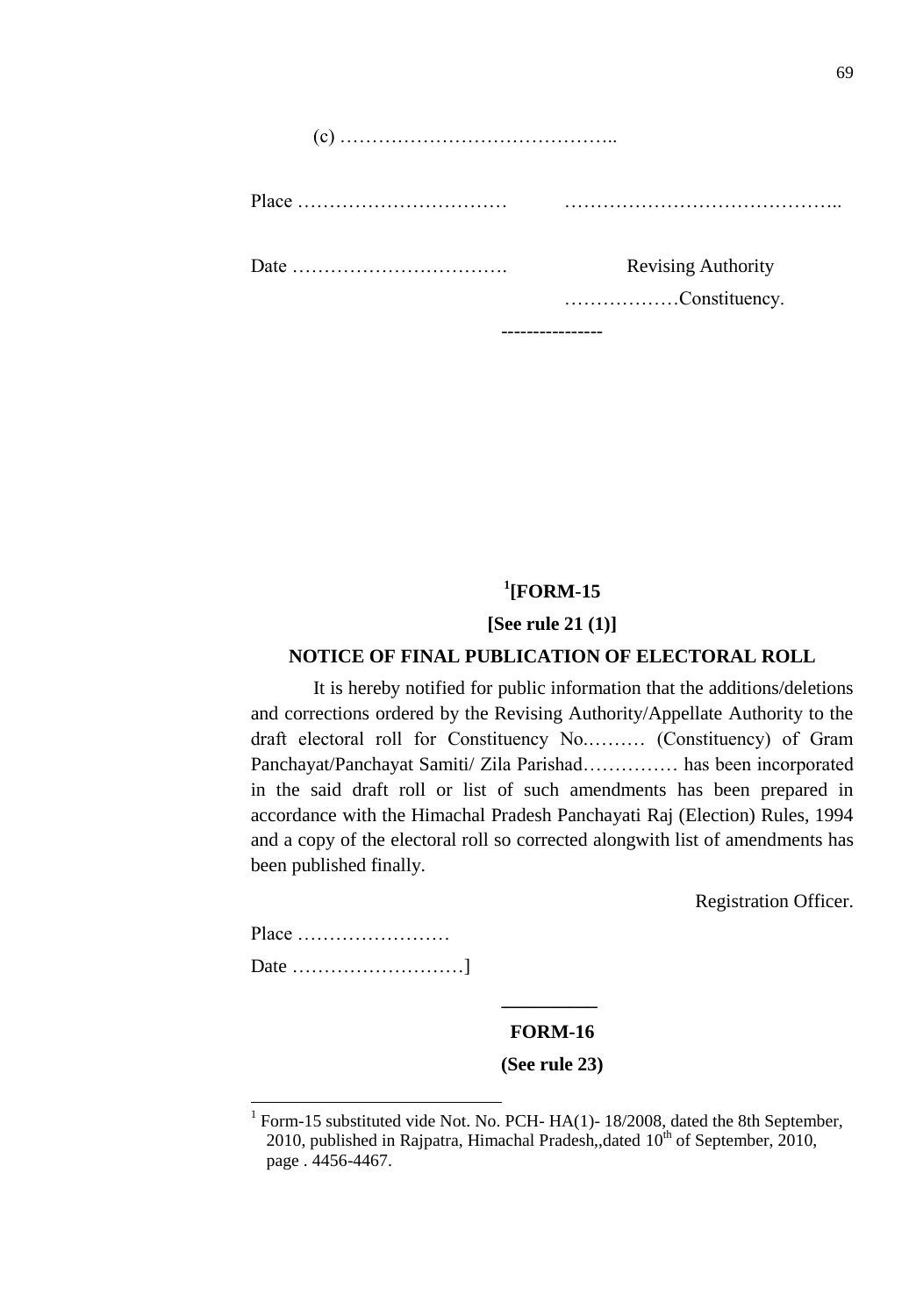### **APPLICATION FOR DELETION OF ENTRY IN ELECTORAL ROLL**

To

| The District Election Officer (Panchayat),                                                                |
|-----------------------------------------------------------------------------------------------------------|
|                                                                                                           |
| Sir,                                                                                                      |
|                                                                                                           |
| is not entitled to be registered in the electoral roll for the following reasons                          |
| I hereby declare that the facts mentioned above are true to the best of<br>my knowledge and belief.       |
| I declare that I am an elector of this constituency being enrolled at                                     |
|                                                                                                           |
| Signature/Thumb impression of applicant<br>Date $\dots\dots\dots\dots\dots\dots\dots\dots\dots\dots\dots$ |
|                                                                                                           |

\*Strike off the inappropriate words.

*Note.-* Any person who makes a statement or declaration which is false or which he either knows or believes to be false or does not believe to be true is punishable in accordance with the law in force.

### **FORM-17**

### **(See rule 33)**

### **NOTICE OF ELECTION PROGRAMME**

Notice is hereby given that:-

(1) an election is to be held for electing a Pradhan/Up-Pradhan from a Gram Sabha/one member from each constituency of the Gram Sabha/one member from each constituency of the Panchayat Samiti/one member from each constituency of the Zila Parishad shown in the Table below;

(2) nomination papers may be delivered by a candidate or his proposer to the officer appointed as Returning Officer at the place, date and time mentioned in the Table below:-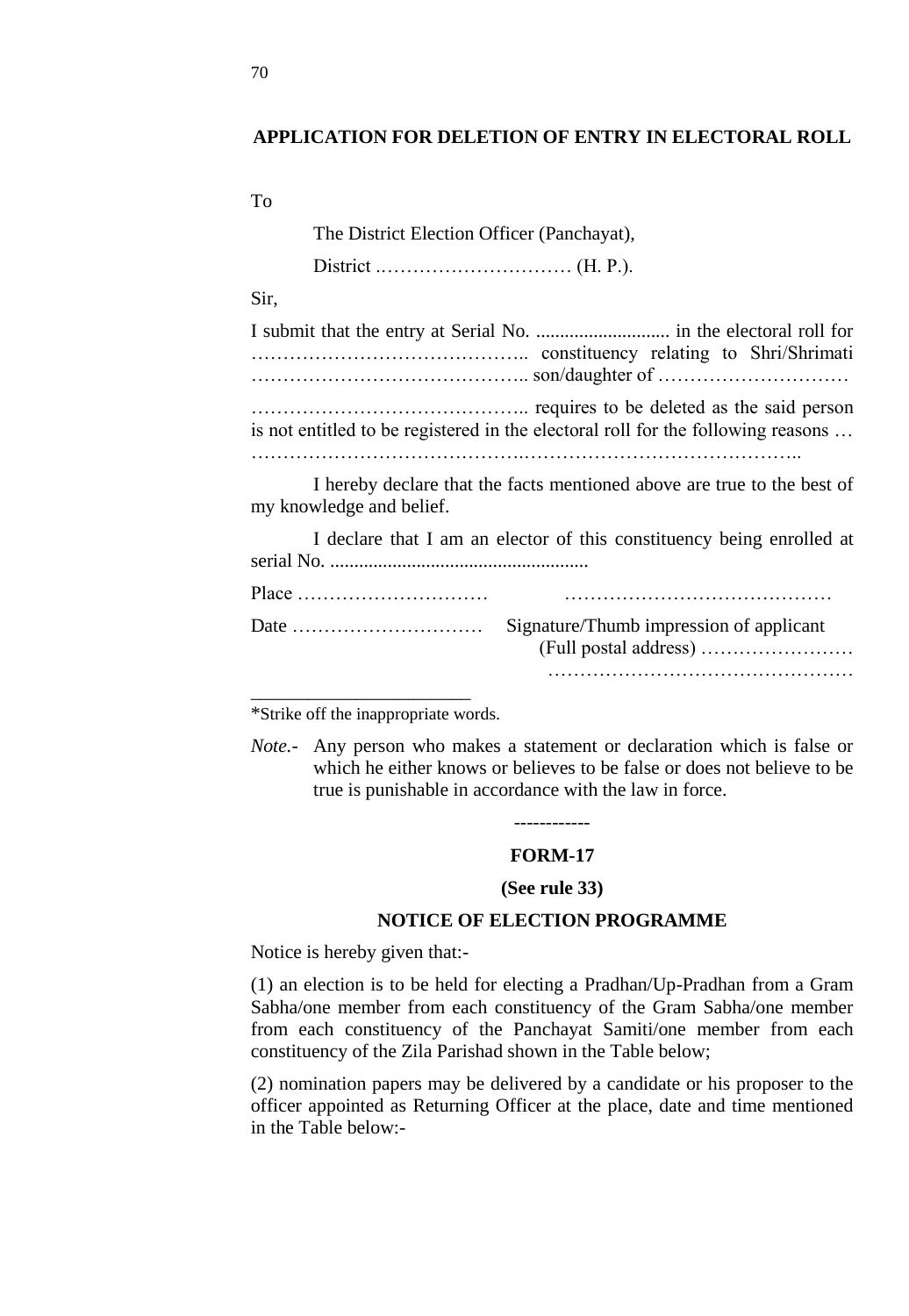| Name of  | No. and                        | No. and   | No. and      | Name  | No. and      |
|----------|--------------------------------|-----------|--------------|-------|--------------|
| Zila     | Name of                        | name of   | Name of      | of    | Name of      |
| Parishad | Zila-                          | Panchayat | Panchayat    | Gram  | Gram Sabha   |
|          | Parishad                       | Samiti    | Samiti       | Sabha | constituency |
|          | constituency                   |           | constituency |       |              |
|          | $\mathcal{D}$                  | 3         |              | 5     | 6            |
|          |                                |           |              |       |              |
|          |                                |           |              |       |              |
|          |                                |           |              |       |              |
|          | Officer before whom Nomination |           |              |       |              |
|          | Papers may be presented        |           |              |       |              |

**TABLE**

| Officer before whom Nomination |              |                     |       |          |  |  |  |
|--------------------------------|--------------|---------------------|-------|----------|--|--|--|
| Papers may be presented        |              |                     |       |          |  |  |  |
| For member                     | For member   | For Member, Up-     | Place | Date and |  |  |  |
| of Zila                        | of Panchayat | Pradhan and Pradhan |       | time     |  |  |  |
| Parishad                       | Samiti       | of Gram Panchayat   |       |          |  |  |  |
|                                |              |                     | 10    |          |  |  |  |
|                                |              |                     |       |          |  |  |  |

(3) forms of nomination paper may be obtained from the respective Gram Panchayat Office or from the officer specified in columns 7, 8, 9, as the case may be, and at the place and date specified in columns  $10 \& 11$  of the Table above;

(4) the nomination papers will be taken up for scrutiny by the officer specified in columns 7, 8 or 9, as the case may be, and at the place specified in column 10 of the Table above at ………………………. (hours) on ……………………………….. (date ......................................

(5) notice of withdrawal of candidature may be delivered by candidate or his proposer duly authorised, in writing, by the candidate for the purpose to the Officer specified in column 7 or column 8 or column 9 as the case may be, and at the place specified in column 10 of the Table above upto ................. (hours) on …………………………………………….. (date);

(6) the symbols to the contesting candidates shall be allotted by the officer specified in column 7 or column 8 or column 9, as the case may be, of the Table above immediately after the expiry of the time fixed for the withdrawal of candidature and list of contesting candidates shall be affixed outside his office;

(7) in the event of election being contested, the poll shall be taken between the hours . . . . . . . . . . . . . . . . . . . .and. . . . . . . . . . . . . . . . on the date and place in the Table below;

(8) on completion of poll, counting shall take place at place, date and time given in the Table below and the result shall be declared after counting, namely:-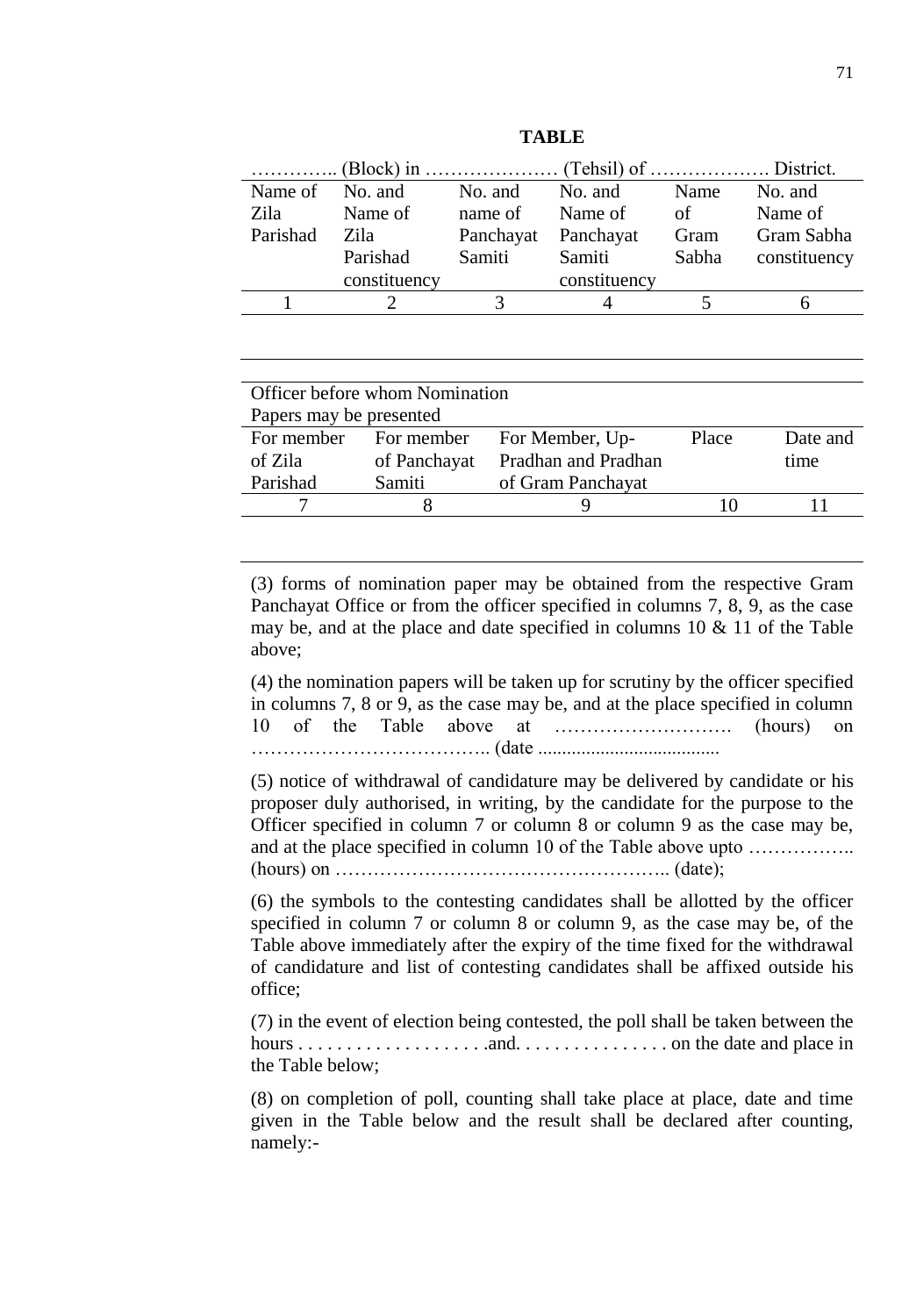| Name of Zila | No. and name of       |               | Name of               | No. and name of    |
|--------------|-----------------------|---------------|-----------------------|--------------------|
| Parishad     |                       | Zila Parishad |                       | Panchayat Samiti   |
|              | constituency          |               |                       | constituency       |
| 1            | 2                     |               | 3                     | 4                  |
|              |                       |               |                       |                    |
|              |                       |               |                       |                    |
|              |                       |               |                       |                    |
|              |                       |               |                       |                    |
|              |                       |               |                       |                    |
|              |                       |               |                       |                    |
| Name of Gram | No. and name of       |               | Date of poll          | Place of counting  |
| Sabha        | Gram Sabha            |               |                       |                    |
|              | constituency          |               |                       |                    |
| 5            | 6                     |               | 7                     | 8                  |
|              |                       |               |                       |                    |
|              |                       |               |                       |                    |
|              |                       |               |                       |                    |
|              |                       |               |                       |                    |
|              |                       |               |                       |                    |
|              |                       |               |                       |                    |
| Date and     | Place and date for    |               | Place and date for    | Place and date for |
| time of      | declaration of result |               | declaration of result | declaration of     |
| counting     | of Pradhan, Up-       |               | of member of          | result of members  |
|              | Pradhan and member    |               | Panchayat Samiti      | of Zila Parishad   |
|              | Gram Panchayat and    |               | and name of           | and name           |
|              | name of authorised    |               | authorised officer    | of authorised      |
|              | officer               |               |                       | officer            |
| 9            | 10                    |               | 11                    | 12                 |
|              |                       |               |                       |                    |

**TABLE**

Place ............................................. District Election Officer

\_\_\_\_\_\_\_\_\_\_\_\_\_\_\_\_\_\_\_\_\_\_\_\_\_\_\_\_\_

(Panchayat).

\* Strike off which is not applicable.

Note.- In case of single election or bye-elections column(s) of tables above which are not applicable need not be filled in.

---------------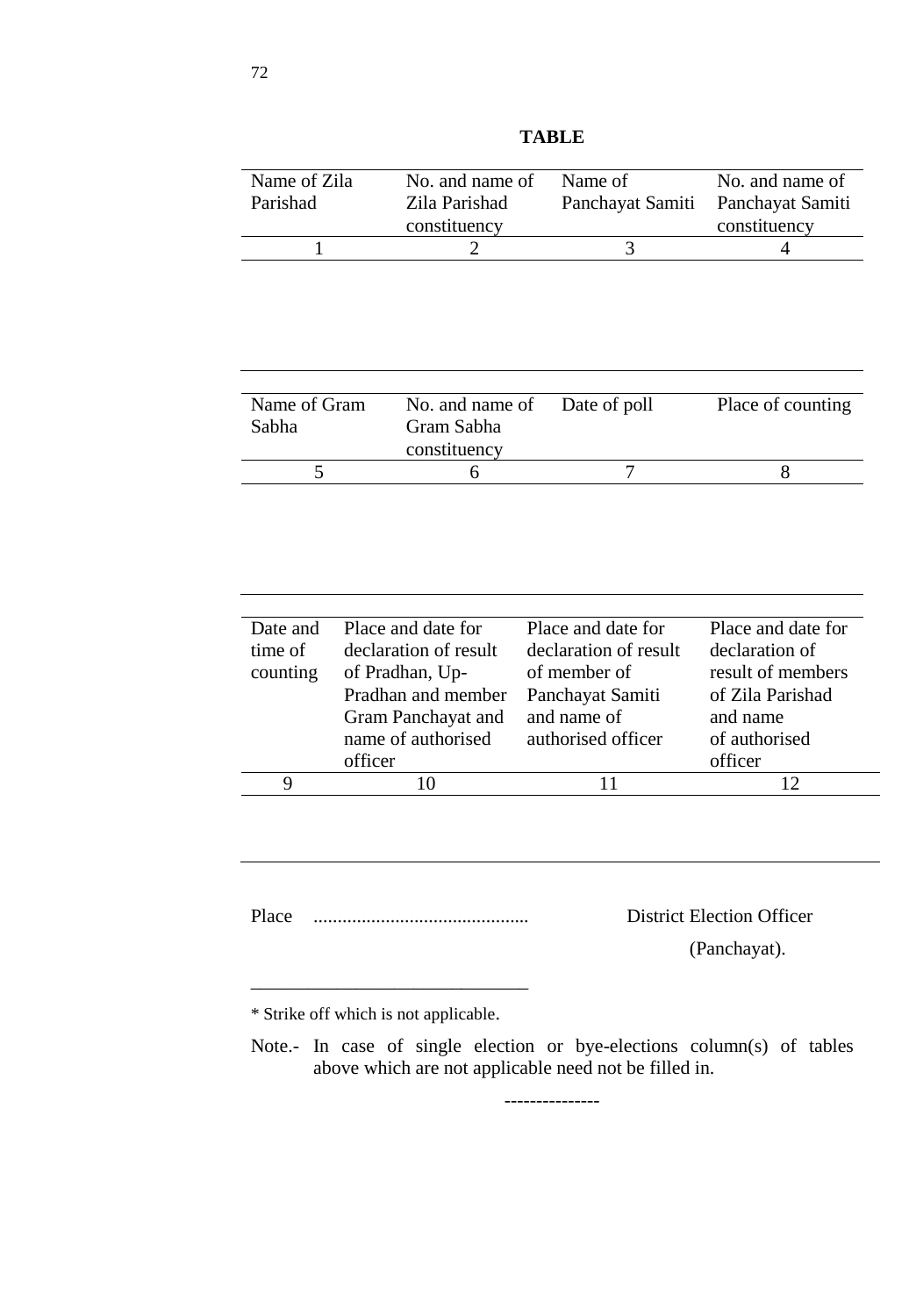# **1 [FORM-18**

# **(See rule 35)**

### **NOMINATION PAPER**

| *Election of Pradhan from  Gram Sabha.         |
|------------------------------------------------|
| *Election of Up-Pradhan from  Gram Sabha.      |
|                                                |
|                                                |
| I, nominate as a candidate for above election— |
|                                                |
|                                                |
|                                                |
|                                                |
|                                                |
| Gram Sabha/Panchayat Samiti/ Zila Parishad.    |
|                                                |
|                                                |
|                                                |

I …………………………………. the above mentioned candidate, assent to this nomination and hereby declare that-

(a) I have completed …………………………… years of age.

(b) I have not encroached upon any land belonging to or taken on lease or requisitioned by, or on behalf of, the State Government, Municipality, Gram Panchayat, Panchayat

 $\overline{a}$ 

<sup>1</sup> FORM-18 Subs. vide Not. No. PCH-HA(1)18/2008-I dated 12<sup>th</sup> December, 2013, published in R.H.P. dated 27.12.2013 at pages 5356-5359 again subs. vide No. PCH-HA(1)1/2015 the  $28<sup>th</sup>$  October, 2015 published in R.H.P. dated 6.11.2015, p. 5063-5083.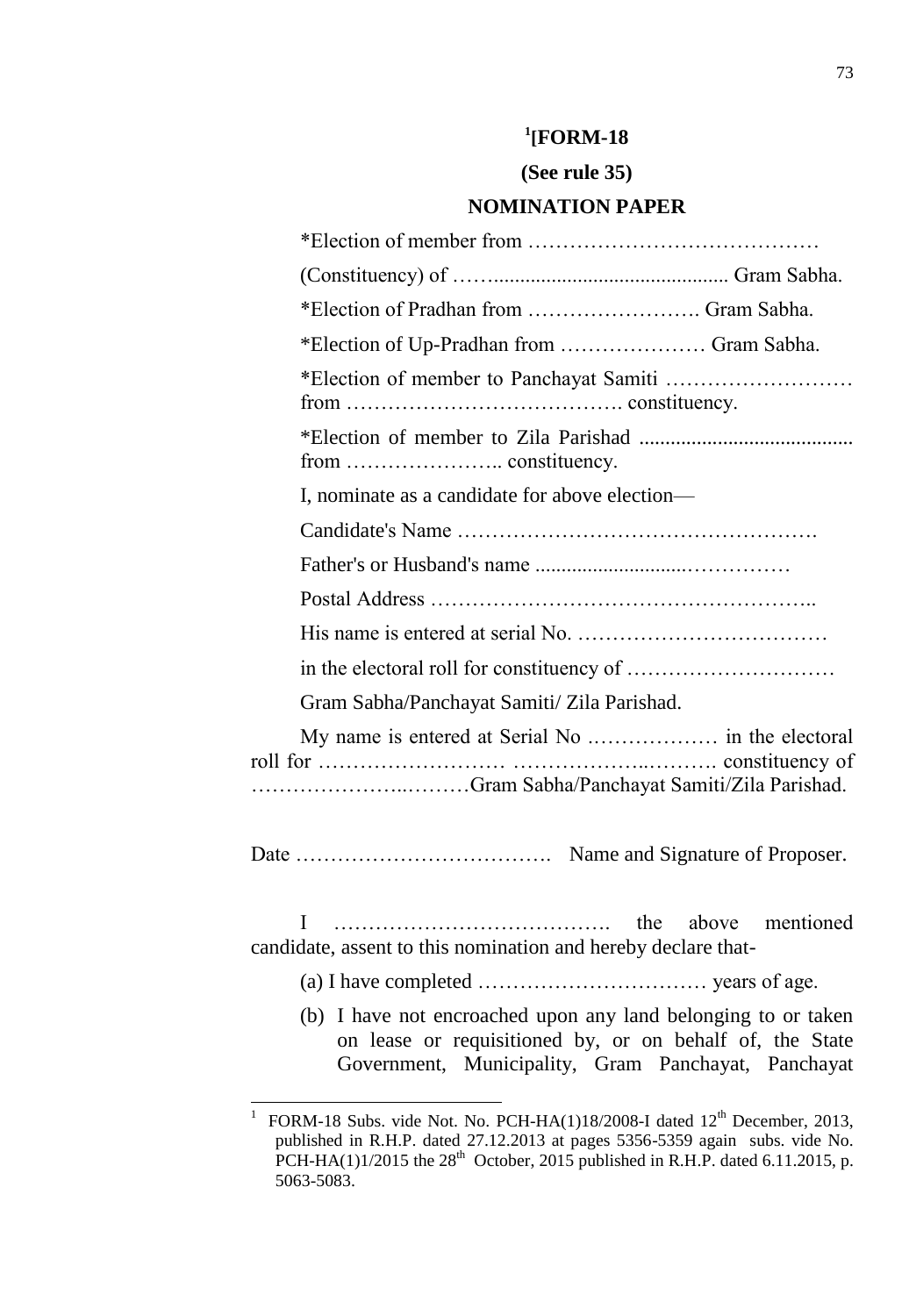Samiti, Zila Parishad or a Co-operative Society and also do not suffer from any other disqualifications under the Act.

- (c) I further declare that I am a member of the………………… Caste/Tribe which is a Scheduled Caste/Tribe.
- (d) I have enclosed "No Dues Certificate" duly issued by the competent authority as required under rule 35(2) of the Himachal Pradesh Panchayati Raj (Election) Rules, 1994.
- (e) I shall neither use narcotics nor cultivate the poppy, opium and cannabis and shall also persuade others not to use narcotics and cultivate the poppy, opium and cannabis in the Panchayat area.

Signature of Candidate.

| $Place \dots \dots \dots \dots \dots \dots \dots \dots$ |  |  |  |  |  |  |  |  |  |  |  |
|---------------------------------------------------------|--|--|--|--|--|--|--|--|--|--|--|
|                                                         |  |  |  |  |  |  |  |  |  |  |  |

Date …………………

(To be filled by the Returning Officer).

Serial No. of nomination paper ………………………………….

| $(date)$ by the $\dots\dots\dots\dots\dots\dots\dots\dots\dots\dots\dots$ *candidate/proposer. |  |  |
|------------------------------------------------------------------------------------------------|--|--|

Date…………………………… Returning Officer

(Decision of the Returning Officer accepting or rejecting the nomination paper).

I have examined this nomination paper in accordance with law and decide as follows:—

Date ………………………… Returning Officer \_\_\_\_\_\_\_\_\_

The nomination paper of the above candidate has neither been rejected nor he has withdrawn his candidature and therefore ……………………………… (name of symbol) is hereby allotted.

**\_\_\_\_\_\_\_\_\_\_\_\_\_\_\_\_\_\_\_\_\_\_\_\_\_\_\_\_\_\_\_\_\_\_\_\_\_\_\_\_\_\_\_\_\_\_\_\_\_\_\_\_\_\_\_\_\_**

Date ……………………… Returning Officer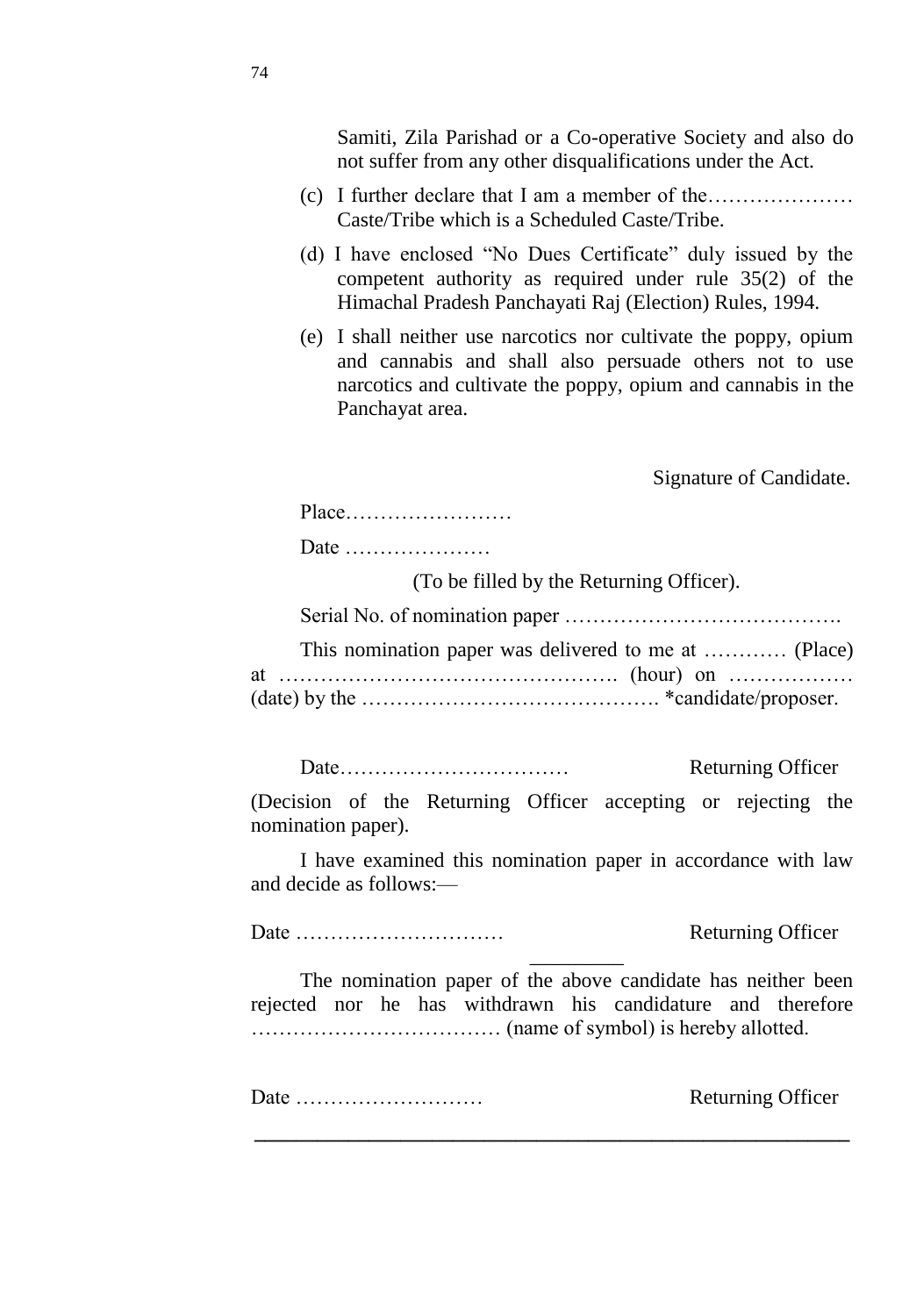# **RECEIPT FOR NOMINATION PAPER AND NOTICE OF SCRUTINY AND WITHDRAWAL**

(To be handed over to the person presenting this nomination paper)

Serial No. of nomination paper ………………………..................

The nomination paper of………………………… a candidate for election of or \*member/Pradhan/Up-Pradhan of Gram Panchayat, Member of Panchayat Samiti/member of Zila parishad from………...… …………………………………..………………………………………. ..................…….. constituency of ……………………………………… Gram Sabha .........……………….………………… Constituency of Panchayat Samiti …….............………………………….……………… Constituency of ……………………….............Zila Parishad delivered to me at my office at ..............……………….……………… (hour) on………………………………... (date) by the \*candidate/proposer. All nomination papers will be taken up for scrutiny at .......................... ……………………….……………. (hours) on ……………………

(date) at ……………… (place).

The candidature may be withdrawn upto ………………………. (hours) …………………………………………. (date). The symbol may be allotted immediately after the expiry of time fixed for withdrawal.

Returning Officer

Date …………………

 $\overline{a}$ 

\*Score out the words not applicable.

\_\_\_\_\_\_\_\_\_\_\_\_\_\_\_\_\_\_\_\_\_\_\_\_\_\_\_\_\_

# **1 [FORM-18-A**

\_\_\_\_\_\_\_\_\_\_\_\_\_\_\_

**[see rule 35 (2)]**

### **No Dues Certificate**

Office of the Gram Panchayat/Panchayat Samiti/ Zila Parishad ………………... District………..

Certified that no arrears of tax imposed by the Panchayat or arrears of any kind due to the Sabha, Samiti or Zila Parishad or retained amount which forms the part of Sabha, Samiti or Zila Parishad fund are due from Sh/Smt/Kumari ………………………………….….. S/o/D/o/W/o Sh.............................................................Resident of Gram

<sup>1</sup> Form 18-A ins. vide Not. No. PCH-HA $(1)18/2008$ -I dated  $12<sup>th</sup>$  December, 2013, published in R.H.P. dated 27.12.2013 at pages 5356-5359.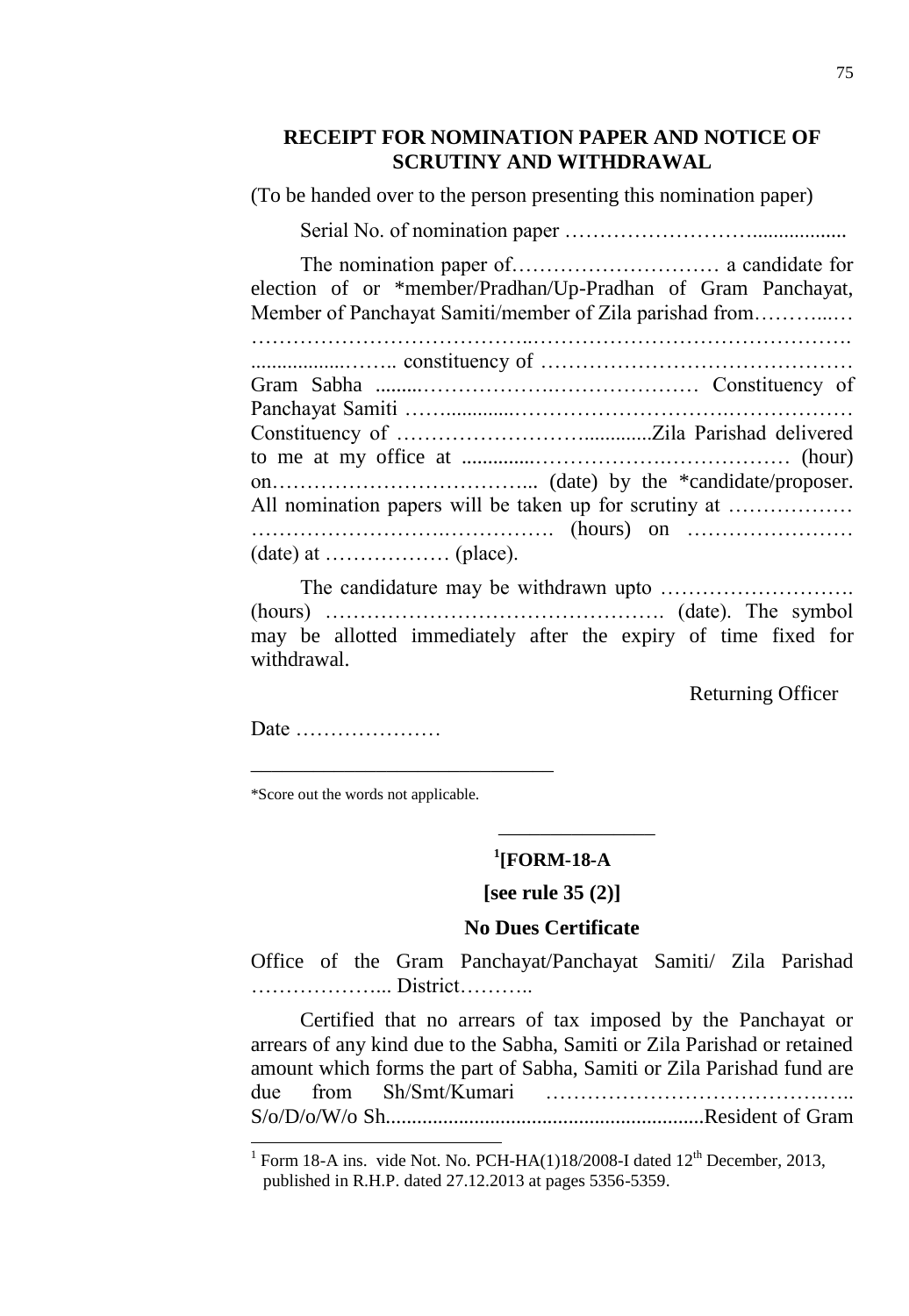|  | OfficeDevelopment Block                              |  |
|--|------------------------------------------------------|--|
|  | Distt, Himachal Pradesh as per the Panchayat record. |  |

| Secretary,                     |
|--------------------------------|
| Zila Parishad/Panchayat Samiti |
|                                |
|                                |
|                                |
|                                |
|                                |

**Note:-**\*Certificate issued by the Gram Panchayat shall be countersigned by the Executive Officer, Panchayat Samiti.

\*\* Strike out whichever is not applicable.".

# **\_\_\_\_\_\_\_\_\_\_\_\_\_\_ FORM-19**

#### **(See rule 36)**

### **FORM OF OATH OR AFFIRMATION TO BE MADE BY A CANDI-DATE FOR ELECTION TO THE GRAM PANCHAYAT AND PANCHAYAT SAMITI AND ZILA PARISHAD OF A STATE**

― I, …………………………………………. having been nominated as a candidate to fill a seat in the Gram Panchayat ............................ /Panchayat Samiti …………………………………………. of Zila Parishad…………….. ..…………………………………………. do swear in the name of God and solemnly affirm that I will bear true faith and allegiance to the Constitution of India as by law established and that I will uphold the sovereignty and integrity of India".

# ---------------------

#### **FORM-20**

### **(See rule 38)**

#### **NOTICE OF NOMINATION**

Election to the Gram Panchayat/Panchayat Samiti/Zila Parishad ……. …………………………. from the ……………......................... Constituency.

Notice is hereby given that the following nominations in respect of the above election have been received upto 3.00 P.M. today. . . . . . . . . . . . . . . . . . Sl. No. of nomination paper Name of Candidate Name of father/husband Age of Candidate Address 1 2 3 4 5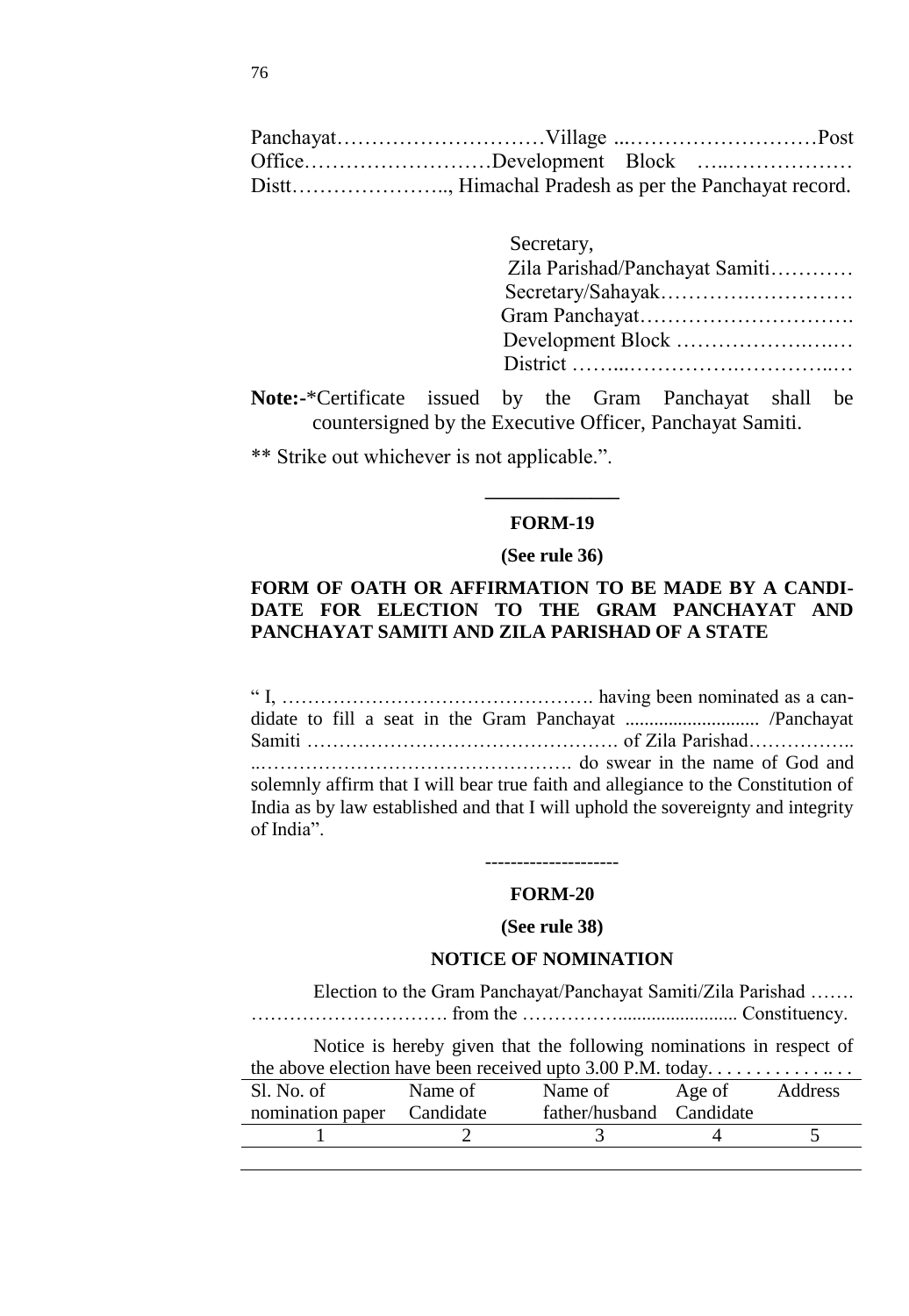| Seat/Office for    | Particulars of caste   | Sl. No. of     | Name  | Serial    |
|--------------------|------------------------|----------------|-------|-----------|
| which candidate is | /tribe of candidate    | candidate in   | of    | No. of    |
| nominated          | belonging to           | electoral roll | propo | Proposer  |
|                    | <b>Scheduled Caste</b> |                | ser   | in the    |
|                    | /Tribe                 |                |       | electoral |
|                    |                        |                |       | roll      |
|                    |                        |                | Q     |           |
|                    |                        |                |       |           |

Returning Officer

\*Strike off the inappropriate alternative.

### **FORM-21**

#### **[See rule 39 (8)]**

### **LIST OF VALIDLY NOMINATED CANDIDATES**

Election to the Gram Panchayat/Panchayat Samiti/Zila Parishad …….

|              |           | from            |            | $\ldots, \ldots, \ldots, \ldots, \ldots, \ldots$ Constituency. |
|--------------|-----------|-----------------|------------|----------------------------------------------------------------|
|              | Name of   | Name of         | Address of | Seat/Office for                                                |
| $N_{\Omega}$ | candidate | *father/husband | candidate  | which candidate is                                             |
|              |           |                 |            | nominated                                                      |
|              |           |                 |            |                                                                |

Returning Officer

\*Strike off the inappropriate alternative.

### **FORM-22**

#### **(See rule 40)**

# **NOTICE OF WITHDRAWAL OF CANDIDATURE**

Election to.................................................................

| To |  |
|----|--|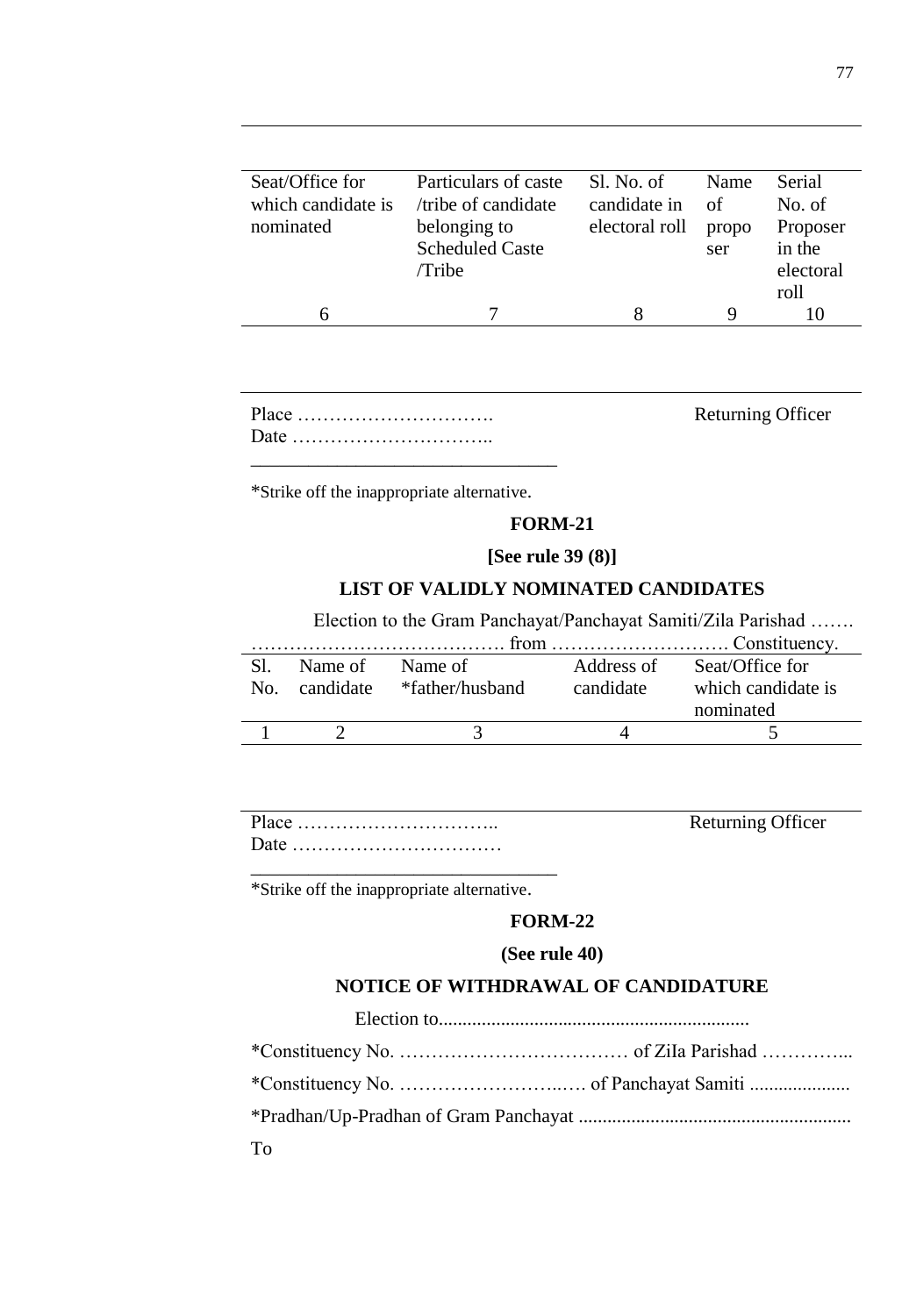The Returning Officer,

| election do hereby give notice that I withdraw my candidature. |                                           |
|----------------------------------------------------------------|-------------------------------------------|
|                                                                |                                           |
|                                                                |                                           |
|                                                                | Signature of validly nominated candidate. |
|                                                                |                                           |
|                                                                |                                           |
| proposer/candidate's election agent.                           |                                           |
| Date                                                           |                                           |
|                                                                | <b>Returning Officer</b>                  |

\*Strike out which is not applicable.

\_\_\_\_\_\_\_\_\_\_\_\_\_\_\_\_\_\_\_\_\_\_\_\_\_\_\_\_\_

# **RECEIPT FOR NOTICE OF WITHDRAWAL**

(To be handed over to the person delivering the notice)

| The notice of withdrawal of candidature by Shri/Sushri.                       |  |
|-------------------------------------------------------------------------------|--|
|                                                                               |  |
|                                                                               |  |
| the candidate/candidate's proposer/candidate's election agent(*) at my office |  |
|                                                                               |  |
|                                                                               |  |

Returning Officer.

\*Strike out which is not applicable.

-------------------- **FORM-23**

# **[See rule 40(3)]**

### **NOTICE OF WITHDRAWAL OF CANDIDATURE**

Election to the Gram Panchayat/Panchayat Samiti/Zila Parishad …… …………………………………………… from................................................. Constituency.

Notice is hereby given that the following candidate/candidates at the above election have withdrawn his candidature/their candidatures today:-

| Name of candidate Address of candidate | Seat/Office for which Remarks |  |
|----------------------------------------|-------------------------------|--|
|                                        | candidature has been          |  |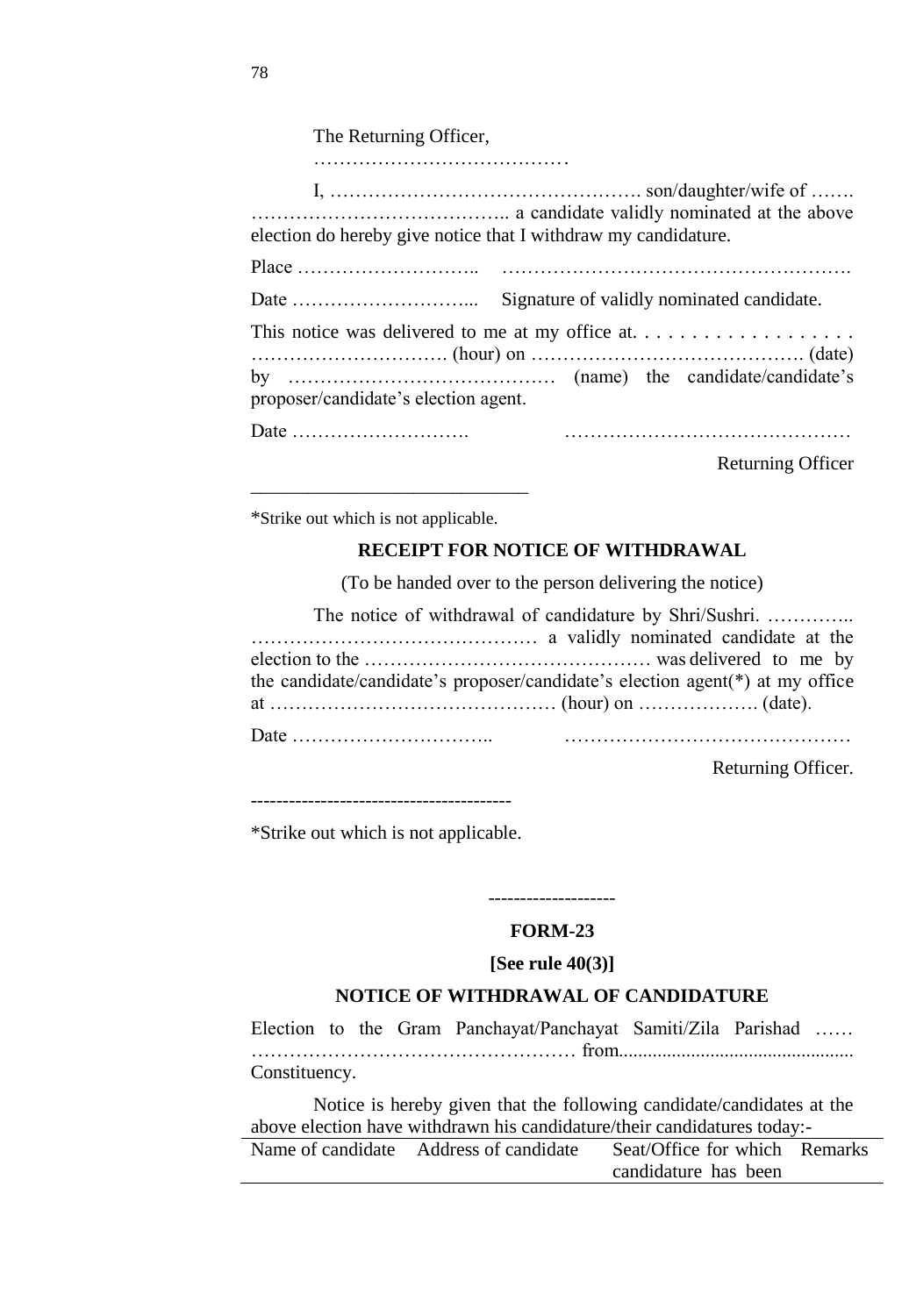|      | withdrawn      |   |   |
|------|----------------|---|---|
|      | $\overline{2}$ | 3 | 4 |
| 1.   |                |   |   |
| 2.   |                |   |   |
| 3.   |                |   |   |
| 4.   |                |   |   |
| 5.   |                |   |   |
|      |                |   |   |
| etc. |                |   |   |

| Place | <b>Returning Officer</b> |  |
|-------|--------------------------|--|
|       |                          |  |

#### **FORM-24**

**[See rule 41 (1)]**

# **LIST OF CONTESTING CANDIDATES**

Election to the Gram Panchayat/Panchayat Samiti/Zila Parishad. . . . .

……………………………………….from ……………………………………

| Constituency. |                   |                             |                 |
|---------------|-------------------|-----------------------------|-----------------|
| Sl. No.       | Name of Candidate | <b>Address of Candidate</b> | Symbol allotted |
|               |                   |                             |                 |

| $Place \dots \dots \dots \dots \dots \dots \dots \dots$ | <b>Returning Officer</b> |  |
|---------------------------------------------------------|--------------------------|--|
|                                                         |                          |  |

# **FORM 25**

# **(See rule 43)**

### **FORM OF APPOINTMENT OF ELECTION AGENT**

I, ……………………………………………………………………… a candidate for election of-

\*Member from Constituency ……………………………………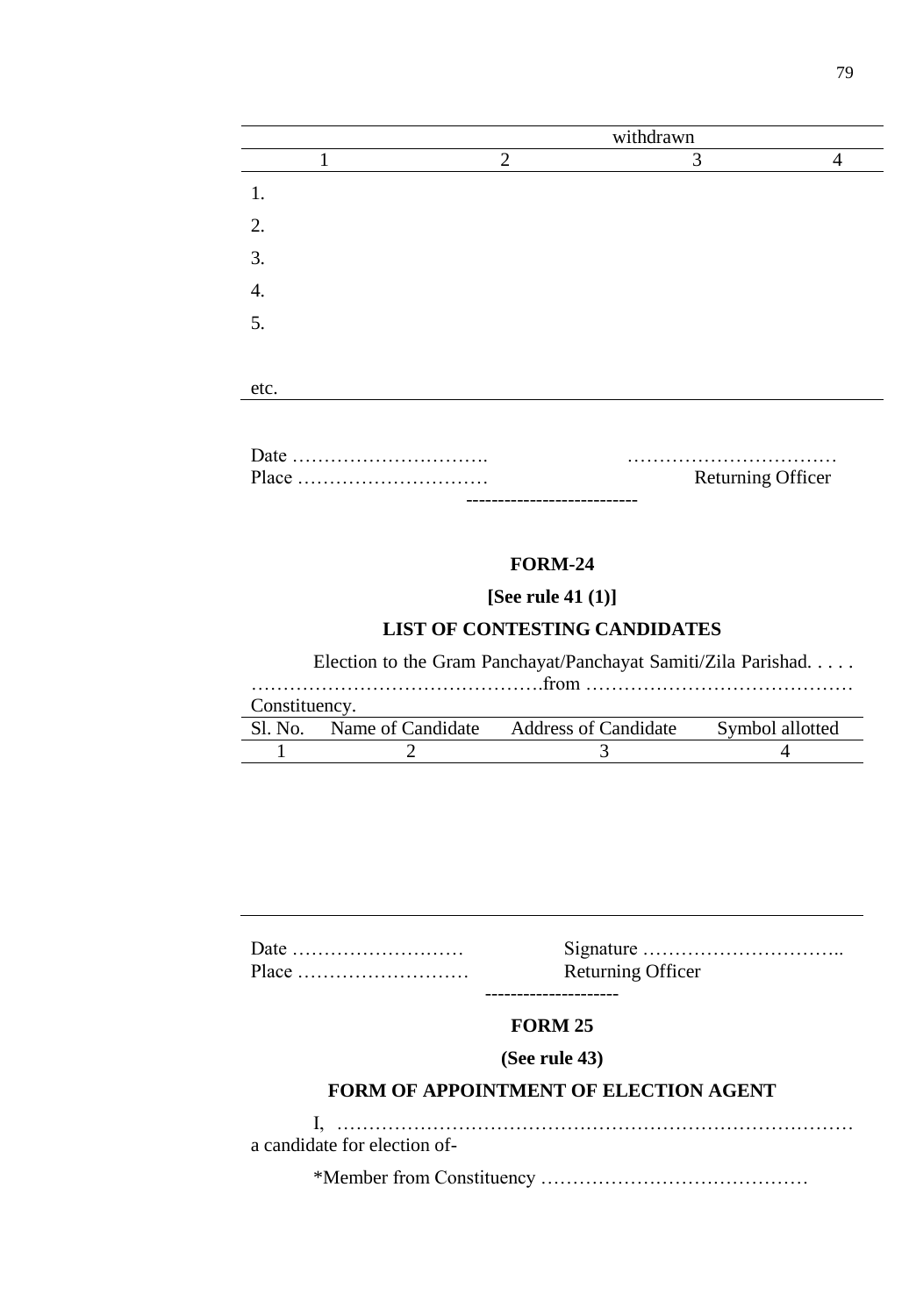|              |                                                                                 | *Member of Panchayat Samiti from Constituency No.                                                  |
|--------------|---------------------------------------------------------------------------------|----------------------------------------------------------------------------------------------------|
|              |                                                                                 |                                                                                                    |
|              |                                                                                 | (Name of the agent)                                                                                |
|              | election agent from this date at the above election.                            |                                                                                                    |
|              | $Place \dots \dots \dots \dots \dots \dots \dots \dots \dots \dots \dots \dots$ |                                                                                                    |
|              |                                                                                 | Signature of Candidate.                                                                            |
|              |                                                                                 |                                                                                                    |
|              | I accept the above appointment.                                                 |                                                                                                    |
|              | $Place \dots \dots \dots \dots \dots \dots \dots \dots \dots \dots$             |                                                                                                    |
|              |                                                                                 | <b>Signature of Election Agent</b>                                                                 |
|              | Approved                                                                        |                                                                                                    |
|              |                                                                                 |                                                                                                    |
|              | Place                                                                           |                                                                                                    |
|              |                                                                                 | Signature of Returning Officer.                                                                    |
|              | *Strike out which is not applicable.                                            |                                                                                                    |
|              |                                                                                 | <b>FORM-26</b>                                                                                     |
|              |                                                                                 | (See rule 44)                                                                                      |
|              |                                                                                 | <b>APPOINTMENT OF POLLING AGENT</b>                                                                |
| Election to- |                                                                                 |                                                                                                    |
|              |                                                                                 |                                                                                                    |
|              |                                                                                 | *Member of Panchayat Samiti from Constituency No.<br>*Member of Zila Parishad from Constiuency No. |
|              |                                                                                 |                                                                                                    |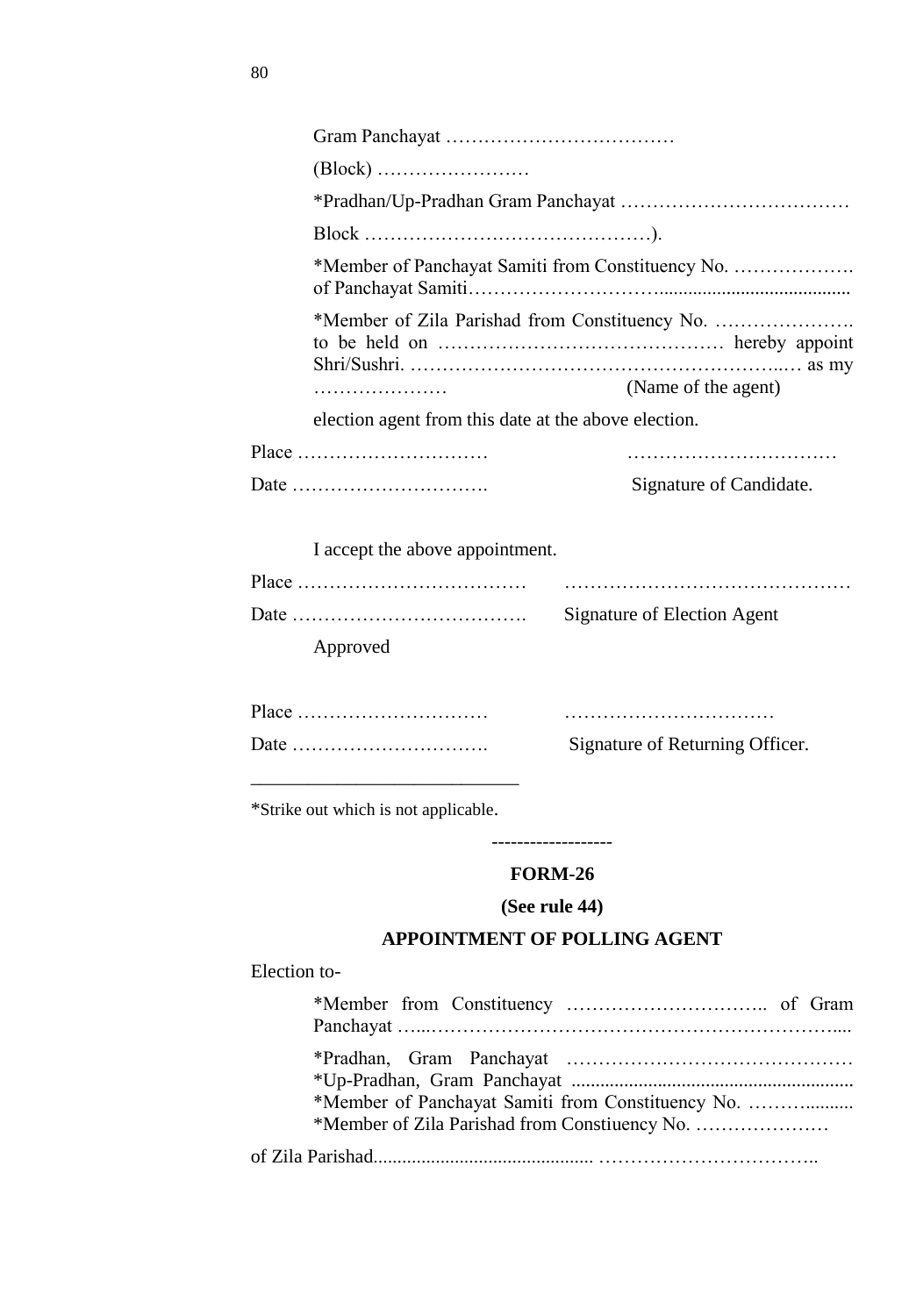I agree to act as such Polling Agent. Place. . . . . . . . . . . . . . . . . . . .

Place ………………………… …………………………… Date …………………………. Signature of Polling Agent.

# **DECLARATION OF POLLING AGENT TO BE SIGNED BEFORE THE PRESIDING OFFICER**

I hereby declare that at the above election I will not do anything forbidden by the Himachal Pradesh Panchayati Raj Act, 1994 or Rules made thereunder.

………………………….………

Signature of Polling Agent.

Signed before me.

Place ………………………… …………………………….

Signature of Presiding Officer.

Date ………………………….

\_\_\_\_\_\_\_\_\_\_\_\_\_\_\_\_\_\_\_\_\_\_\_\_\_\_\_\_ \*Strike out which is not applicable.

------------------

# **FORM-27**

### **(See rule 45)**

### **APPOINTMENT OF COUNTING AGENT**

Election to-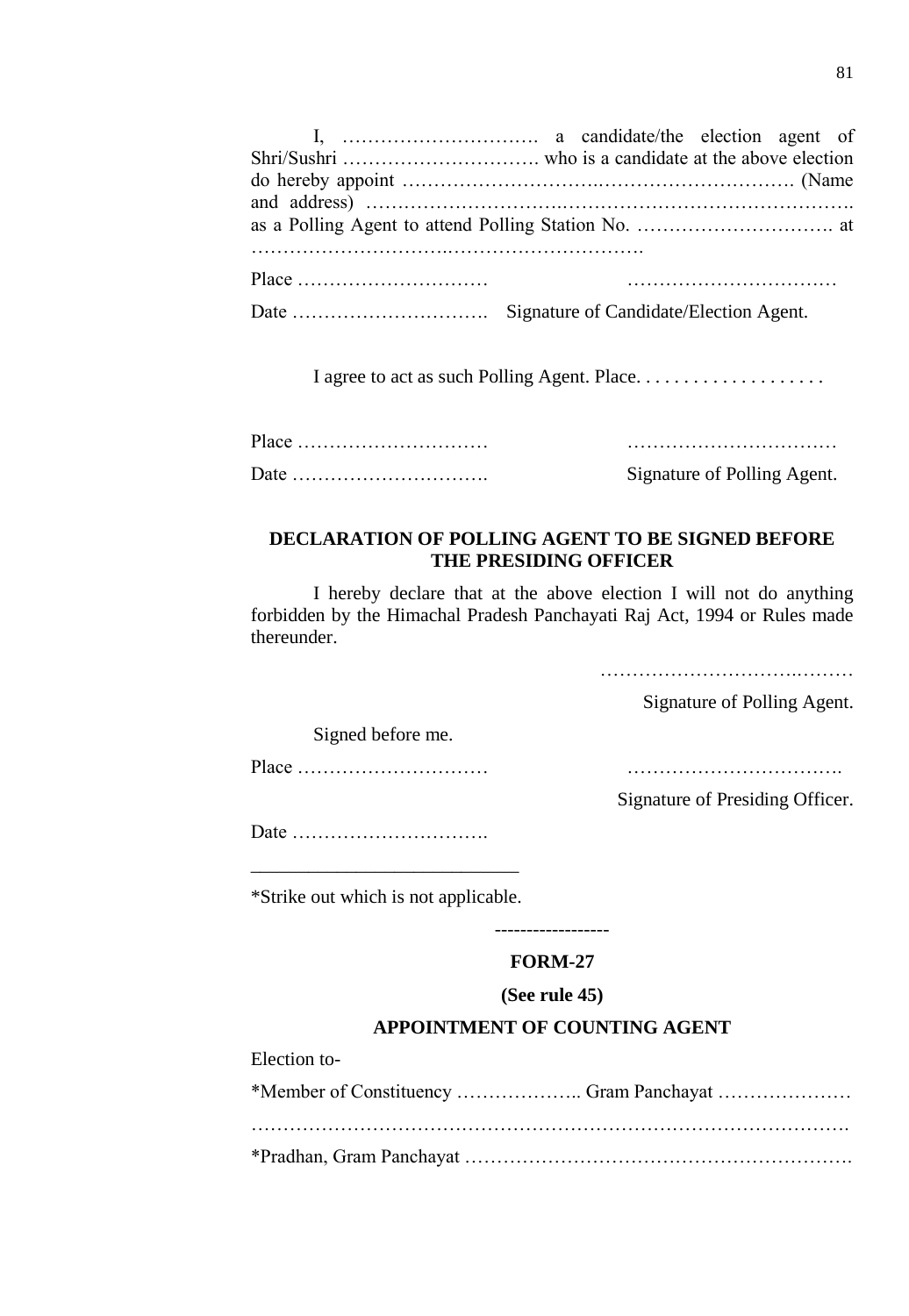| Signature of Candidate/Election Agent.<br>I agree to act as such Counting Agent. |
|----------------------------------------------------------------------------------|
|                                                                                  |
| Signature of Counting Agent.                                                     |

### **DECLARATION OF COUNTING AGENT TO BE SIGNED BEFORE THE RETURNING OFFICER**

I hereby declare that at the above election I will not do anything forbidden by the Himachal Pradesh Panchayati Raj Act, 1994 or Rules made thereunder.

> ……………………………………… Signature of Counting Agent.

Signed before me.

Place ……………………….. ………………………………………

Date ………………………... Signature of Returning Officer /Officer authorized by the Returning Officer.

\_\_\_\_\_\_\_\_\_\_\_\_\_\_\_\_\_\_\_\_\_\_\_\_\_\_\_\_ Strike out which is not applicable.

# --------------

# **FORM-28**

#### **(See rule 49)**

### **DECLARATION OF RESULT IN UNCONTESTED ELECTION**

\*Election of member from …………………………… constituency of ……... …………………….. Gram Sabha.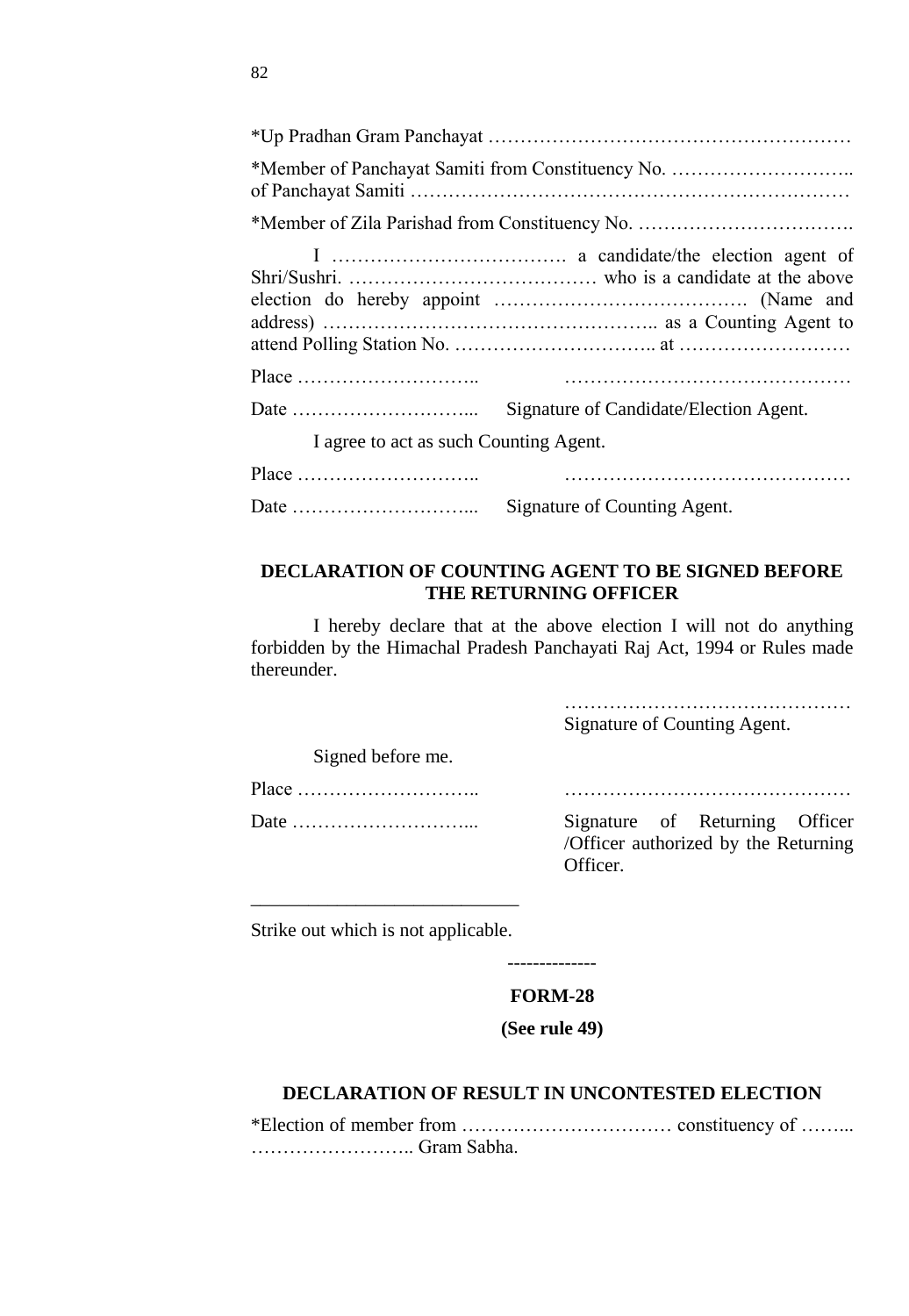In pursuance of the provisions contained in rule 42 of the Himachal Pradesh Panchayati Raj (Election) Rules, 1994, I declare that:-

has been duly elected to fill a seat in the \*\*…………………………………………………………………………………………

| (Signature)        |
|--------------------|
| Returning Officer. |

\_\_\_\_\_\_\_\_\_\_\_\_\_\_\_\_\_\_\_\_\_\_\_\_\_\_\_\_\_\_\_\_\_\_\_\_\_\_\_\_\_\_\_\_\_\_\_\_\_\_ \*\* Here insert one of the following alternatives as maybe appropriate;

(4) Office of member of ………………………………….. Panchayat Samiti from ………………………………. ……………constituency. (5) Office of member of ……………………………….. Zila Parishad

--------------------

from ……………………………………. constituency.

# 1 [**FORM-28A**

### **[See rule 49-B]**

### **LETTER OF INTIMATION TO RETURNING OFFICER**

To

l

The Returning Officer,

Panchayat………….,

Development Block………

District…………(H.P.)

<sup>1</sup> Form-28A to Form-28E added vide Not. No. PCH-  $HA(1)$ - 18/2008, dated the  $8<sup>th</sup>$ September, 2010, published in Rajpatra, Himachal Pradesh, dated  $10<sup>th</sup>$  September, 2010 page . 4456-4467 .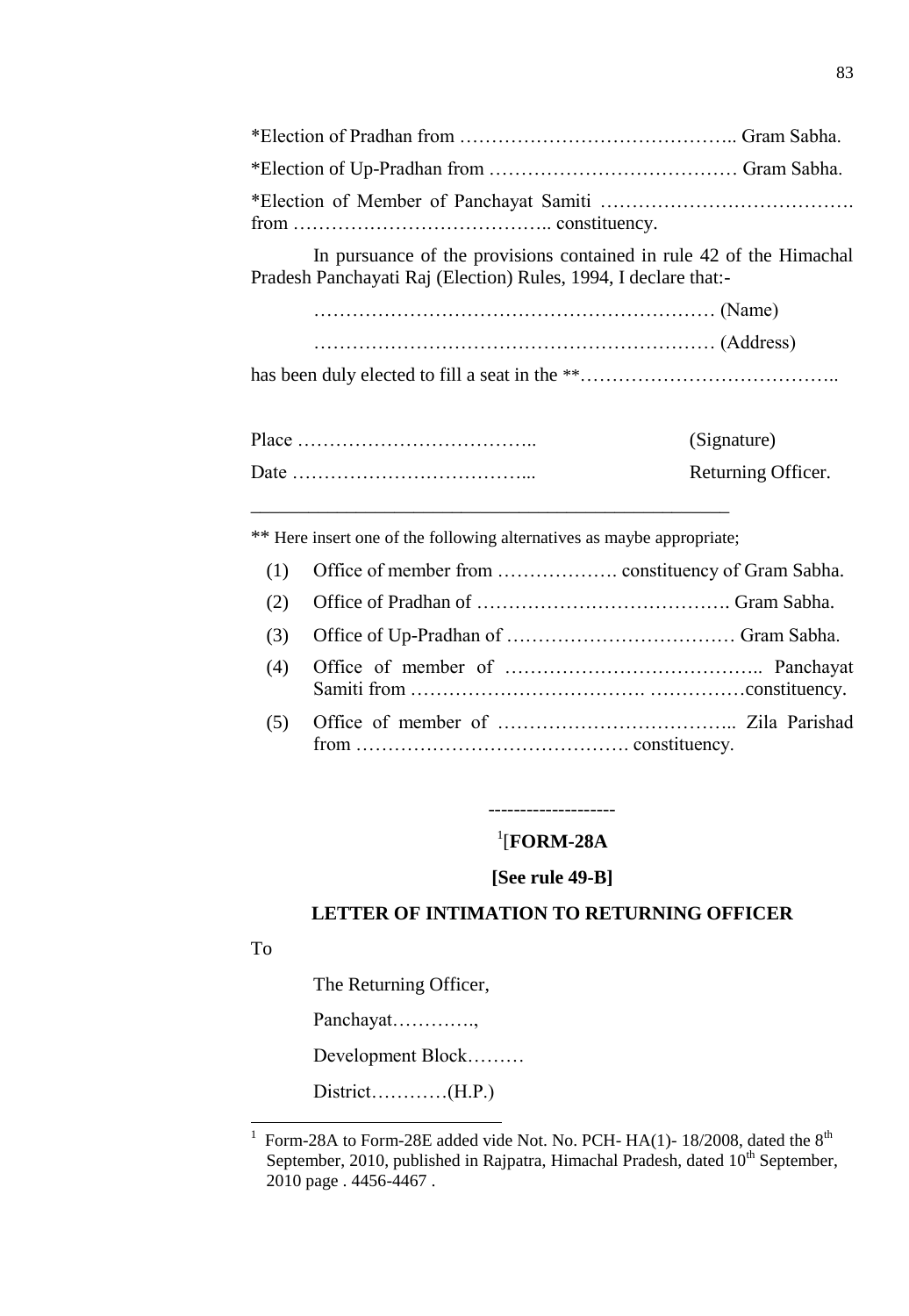Sir,

I am a voter on election duty within the same Block and my name is entered at Sr. No.…… of the electoral roll for ward No…… of Gram Panchayat………………Panchayat Samiti…………. Zila Parishad ………….

I intend to cast my vote at the ensuing elections to the said Panchayats from ward No……… of Gram Panchayat……………….

Yours faithfully,

Place…………….

Date……………

#### **FORM-28B**

\_\_\_\_\_\_\_\_\_\_

**[See rules 49-D(1) (a), 49-E (2) and 73-A (3) & (6)]**

### **DECLARATION BY ELECTOR**

*Election to the..........*

*(This side is to be used only when the elector signs the declaration himself)*

I hereby declare that I am the elector to whom the poll duty ballot paper bearing serial number............has been issued at the above election.

Signature of elector.

Date.............

Address...............

*Attestation of signature*

The above declaration has been signed in my presence by...............(elector) who is personally known to me/has been identified to my satisfaction by..........(identifier) who is personally known to me.

Signature of Attesting Officer.

| Designation |
|-------------|
| Address     |
| Date        |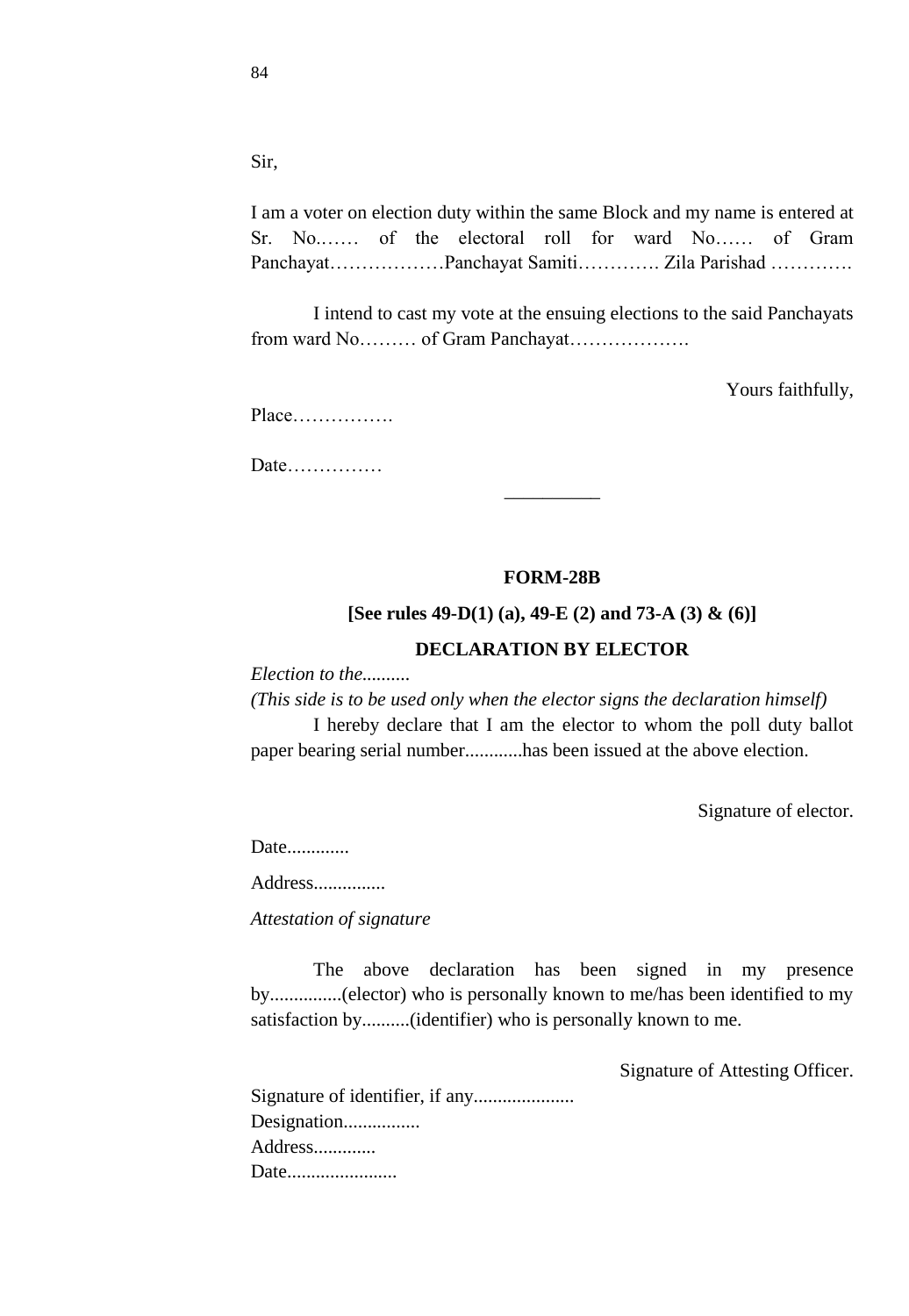# **FORM-28C [See rules 49-D(1)(b) and 73-A (5)&(6)] COVER FOR POLL DUTY BALLOT PAPER (Put only one Ballot Paper)**

A.

NOT TO BE OPENED

BEFORE COUNTING

\*Election of ..................(Name of office of Panchayat for which elections are to be held) from............ Constituency.

POLL DUTY BALLOT PAPER

Serial number of ballot paper……… \*Appropriate particulars of the election to be inserted here.

#### **FORM-28D**

**[See rules 49-E(1)(c) and 73-A(5)]**

# **LARGE COVER FOR POLL DUTY BALLOT PAPERS**

B. ELECTION-IMMEDIATE

POLL DUTY BALLOT PAPER

### COVER NOT TO BE OPENED

#### BEFORE COUNTING

To

The Returning Officer

For election of ..................(Name of office of Panchayat for which elections are to be held) from............ \* Constituency.

Signature ……………...........

of sender ...........……………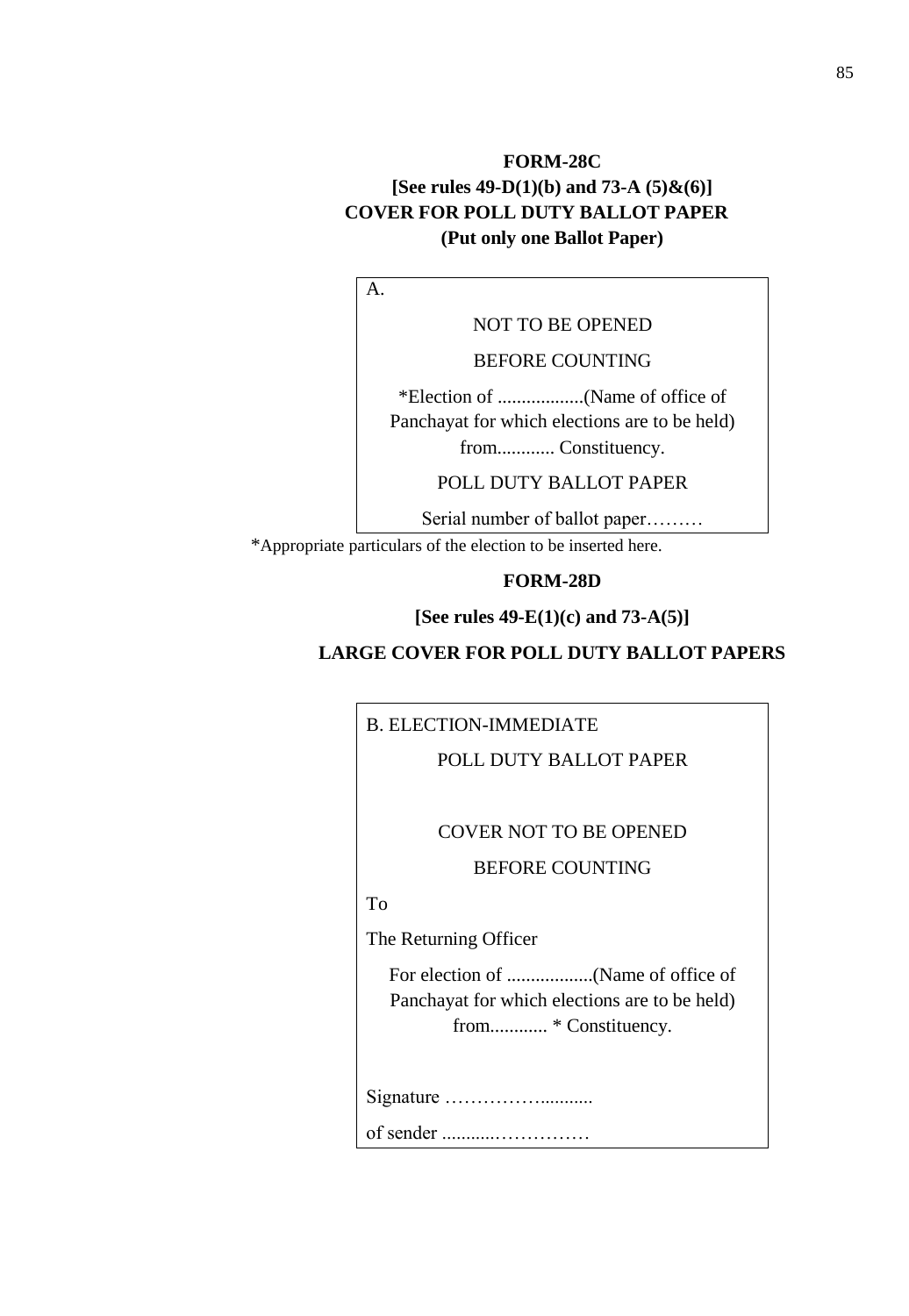\*Returning Officer to insert here the name of the appropriate Constituency of the Gram Panchayat.]

#### **FORM-28E**

\_\_\_\_\_\_\_\_\_\_\_

### **[***See* **rules 49-E(1)(d) and 49-G(1)]**

### **INSTRUCTIONS FOR GUIDANCE OF ELECTORS**

*(To be used at an election to the Panchayats)*

Election to the\*...........from the..............................……………………………

The persons whose names are printed on the ballot paper sent herewith are candidates at the above election. Record your vote by placing clearly a mark opposite the name of the candidate to whom you wish to cast your vote.

The mark should be so placed as to indicate clearly and beyond doubt to which candidate you are casting your vote. If the mark is so placed as to make it doubtful to which candidate you have cast your vote, your vote will be invalid.

The number of members to be elected is one. Please remember that you have only one vote. Accordingly you should not vote for more than one candidate. If you do so, your ballot paper will be rejected.

Do not put your signature or write any word or mark any mark, sign or writing whatsoever on the ballot paper other than the mark required to record your vote.

After you have recorded your vote on the ballot paper, place the ballot paper in the smaller cover marked 'A' sent herewith. Close the cover and secure it by seal or otherwise.

You may then sign the declaration in Form 28-B.

After your declaration has been signed and your signature has been attested, place the declaration in Form 28-D as also the smaller cover marked 'A' containing the ballot paper in the larger cover marked 'B'. After closing the larger cover, deliver it to the Returning Officer or the Officer authorized in this behalf by the State Election Commission personally.

You have to give full signature in the space provided on the cover marked `B'.

\_\_\_\_\_\_\_\_\_\_\_\_\_\_\_\_\_\_\_\_\_\_\_\_\_\_\_\_\_\_\_\_\_\_\_\_\_\_\_\_\_\_\_\_\_\_\_\_

<sup>\*</sup> Appropriate particulars of the election, to be inserted here.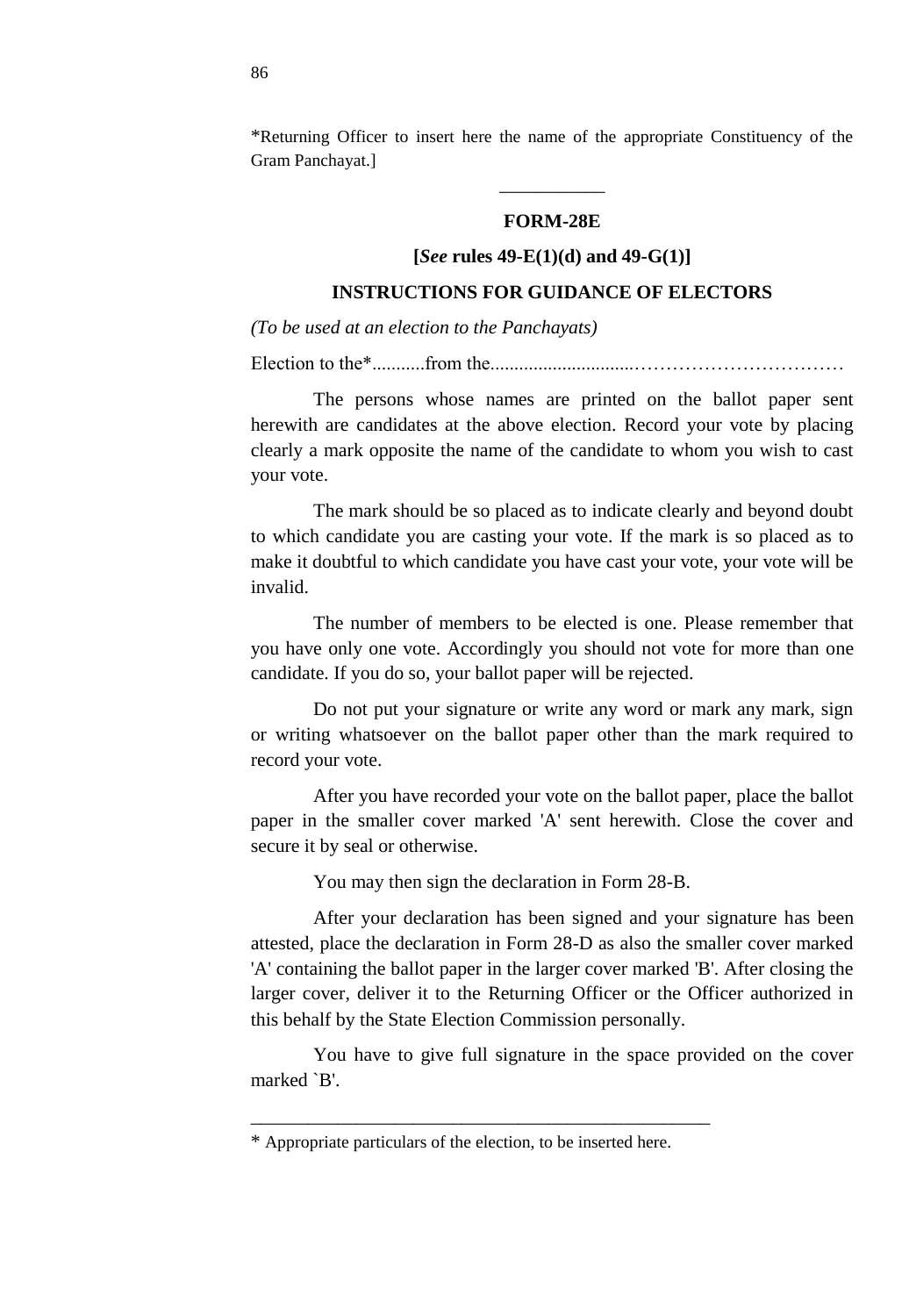You must ensure that the cover is delivered to the Returning Officer or the Officer authorized in this behalf by the State Election Commission before\*\*....................\*\*on....................................

Please note that —

(i) if you fail to get your declaration attested or certified in the manner indicated above, your ballot paper will be rejected; and

(ii) if the cover reaches the Returning Officer or the Officer authorized in this behalf by the State Election Commission after\*\*.........................on

the\*\*........... ......................your vote will not be counted.

\_\_\_\_\_\_\_\_\_\_\_\_\_\_\_\_\_\_\_\_\_\_\_\_\_\_\_\_\_\_\_\_\_\_\_\_\_\_

**\*(**Here specify the hour and date fixed for the commencement of counting of votes).]

## **FORM-29**

# **[See rule 52(3) and (66)] BALLOT PAPER ACCOUNT**

Election to-

| *Member of Panchayat Samiti from Constituency No.                                                   |  |  |  |  |  |  |
|-----------------------------------------------------------------------------------------------------|--|--|--|--|--|--|
|                                                                                                     |  |  |  |  |  |  |
|                                                                                                     |  |  |  |  |  |  |
| 1.<br>Number of ballot papers received by<br>the Presiding Officer at the polling<br><b>Station</b> |  |  |  |  |  |  |
| Number of unused ballot papers<br>2.                                                                |  |  |  |  |  |  |
| 3.<br>$(1+2=3)$                                                                                     |  |  |  |  |  |  |
| Number of ballot papers used but not<br>4.<br>inserted in the ballot box.                           |  |  |  |  |  |  |
|                                                                                                     |  |  |  |  |  |  |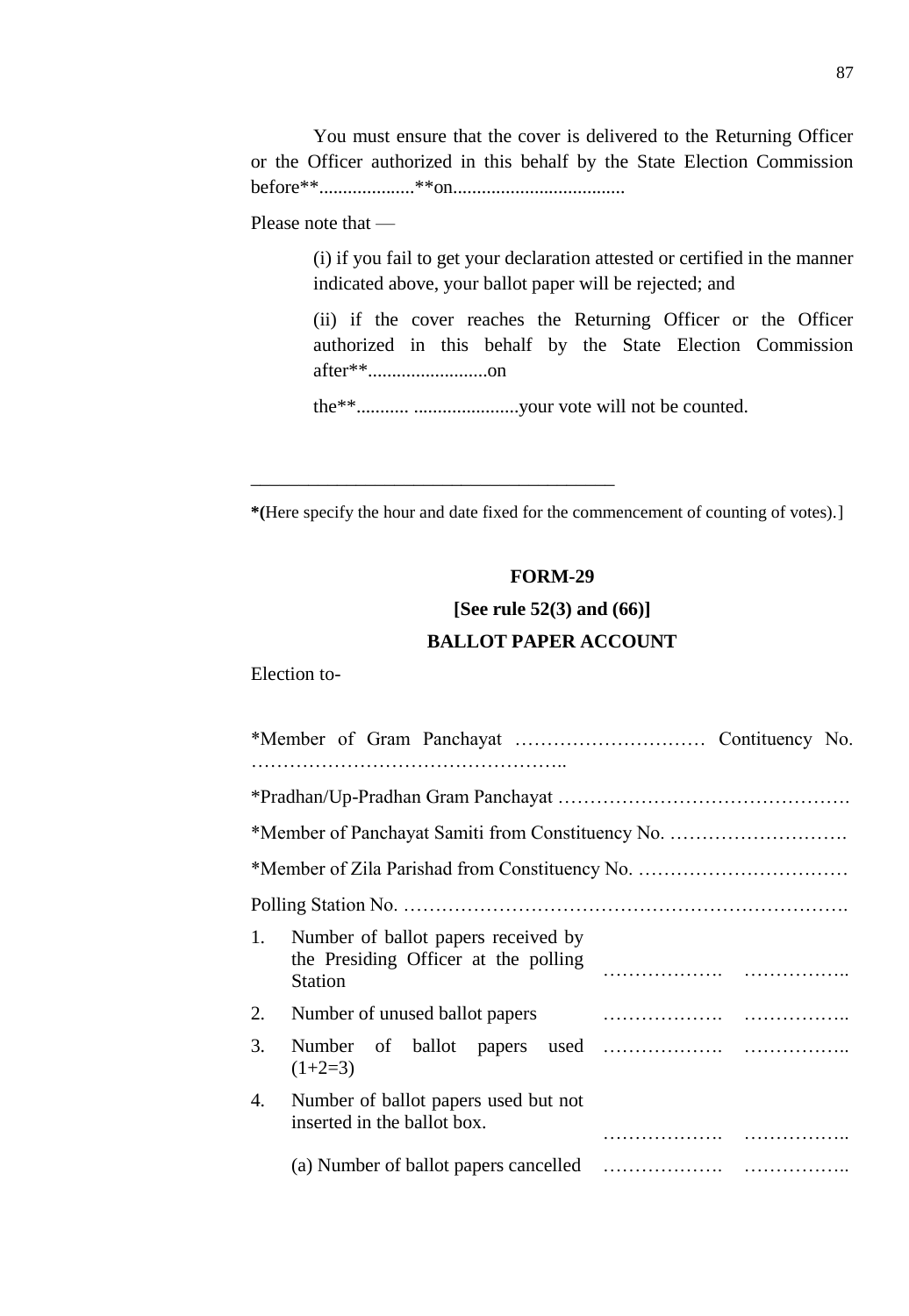|    | (b) Number of tendered ballot papers                                    |  |
|----|-------------------------------------------------------------------------|--|
|    | (c) Number of ballot papers cancelled<br>for error in printing/writing. |  |
|    | $(a+b+c)$                                                               |  |
| 5. | Number of ballot papers in ballot<br>boxes $(3-4=5)$                    |  |
|    |                                                                         |  |

| $Place \dots \dots \dots \dots \dots \dots \dots \dots \dots \dots$ |  |
|---------------------------------------------------------------------|--|
|                                                                     |  |

Signature of Polling Officer.

# **FORM-30**

# **(See rule 58)**

# **LIST OF CHALLENGED VOTES**

| Particulars of Challenged votes during the election to |       |       |                         |                      |                                |  |  |
|--------------------------------------------------------|-------|-------|-------------------------|----------------------|--------------------------------|--|--|
|                                                        |       |       |                         |                      |                                |  |  |
|                                                        |       |       |                         |                      |                                |  |  |
|                                                        |       |       |                         |                      |                                |  |  |
|                                                        |       |       |                         |                      |                                |  |  |
| of Panchayat Samiti                                    |       |       |                         |                      |                                |  |  |
|                                                        |       |       |                         |                      |                                |  |  |
|                                                        |       |       |                         |                      |                                |  |  |
| Sl. Name of Name Sl. No.<br>No.<br>Challenger          | of    | in    | Name of Present<br>Gram | address of           | Signature<br>thumb<br>$\alpha$ |  |  |
|                                                        | voter | voter |                         | Panchayat the person | impression                     |  |  |
|                                                        |       | list  |                         | to which challenged  | the<br>of                      |  |  |
|                                                        |       |       | voters'                 |                      | persons                        |  |  |
|                                                        |       |       | list<br>pertains        |                      | challenged                     |  |  |
|                                                        |       |       |                         |                      |                                |  |  |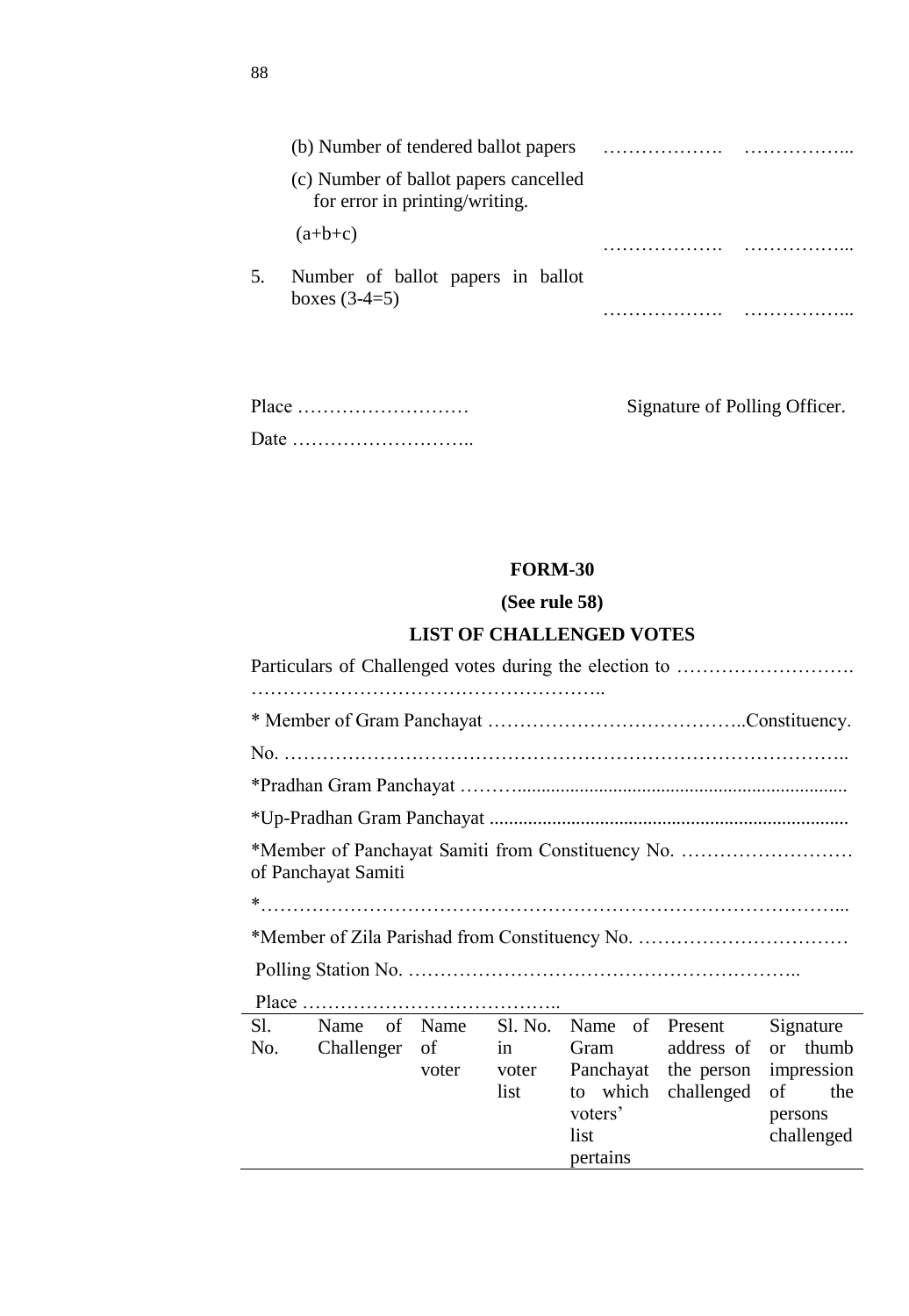|--|

| any |  | Officer |  | Name of identifier, if Order of Presiding Signature of challenger<br>on receiving refund of<br>deposit |
|-----|--|---------|--|--------------------------------------------------------------------------------------------------------|
|     |  |         |  |                                                                                                        |
|     |  |         |  |                                                                                                        |

Place ……………………. ………………………………………

Signature of Presiding Officer.

person who has Vote

Date ..................................

\*Strike out which is not applicable.

\*\*In case of dearth of space, back page may be used.

----------------------

# **FORM-31**

**(See rule 63)**

## **LIST OF TENDERED VOTES**

Election to-

| S1.<br>No. | Name of<br>voter | Sl. No. in<br>voter's list<br>οf<br>Constituency<br>No. | Name<br>of Gram<br>to<br>which<br>voter's<br>list | Sl. No.<br>of<br>tendered<br>ballot<br>paper | S1. No.<br>of the<br>ballot<br>paper<br>issued<br>to the | Signature<br>or thumb<br>impression<br>of the<br>person<br>tendering |  |
|------------|------------------|---------------------------------------------------------|---------------------------------------------------|----------------------------------------------|----------------------------------------------------------|----------------------------------------------------------------------|--|

pertains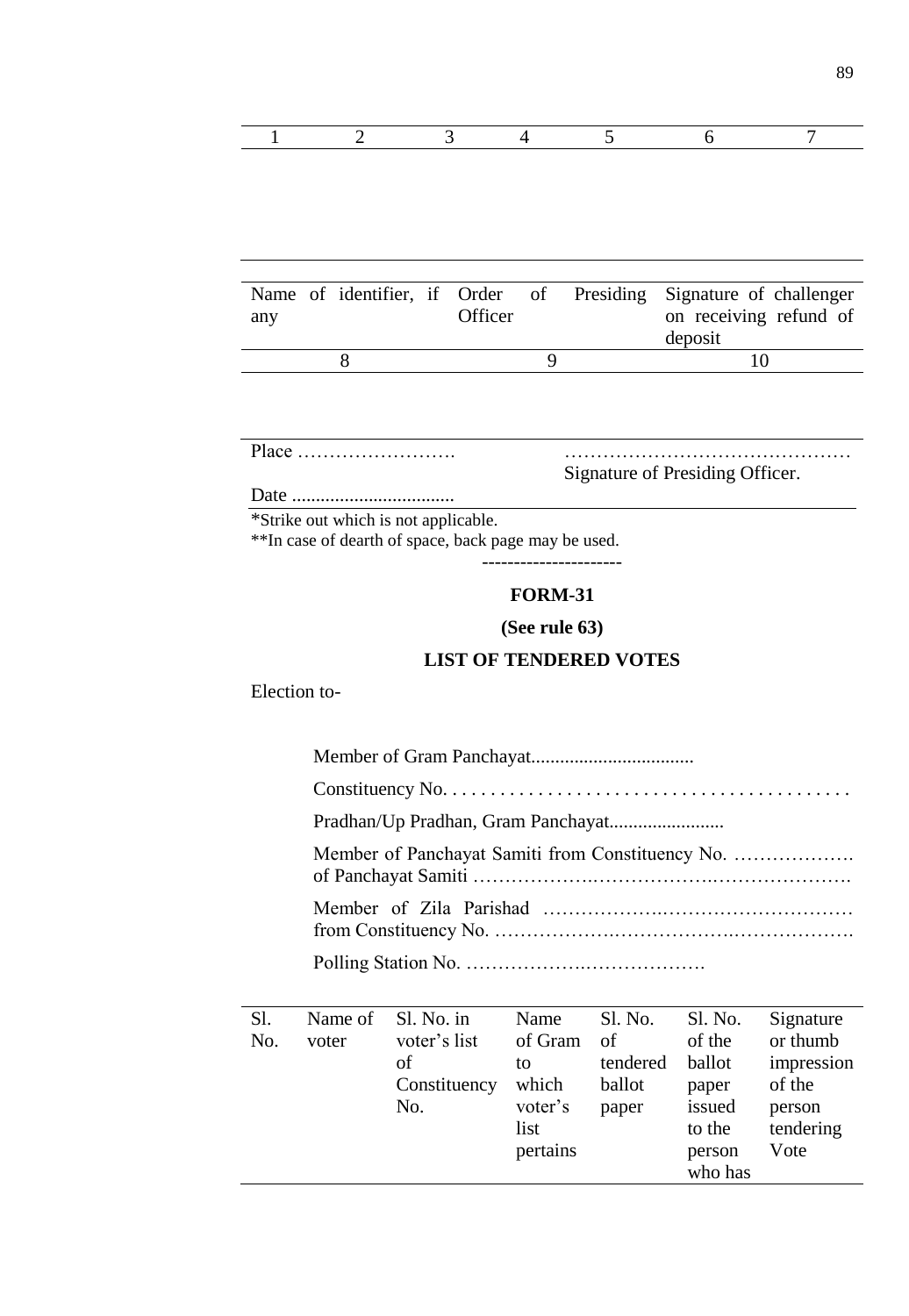|              |                            |                                                    |                                                 |               | already                         |                |
|--------------|----------------------------|----------------------------------------------------|-------------------------------------------------|---------------|---------------------------------|----------------|
|              |                            |                                                    |                                                 |               | voted                           |                |
| 1            | 2                          | 3                                                  | $\overline{4}$                                  | 5             | 6                               | $\overline{7}$ |
|              |                            |                                                    |                                                 |               |                                 |                |
|              |                            |                                                    |                                                 |               |                                 |                |
|              |                            |                                                    |                                                 |               | Signature of Presiding Officer. |                |
|              |                            | In case of dearth of space, back page may be used. |                                                 |               |                                 |                |
|              |                            |                                                    |                                                 |               |                                 |                |
|              |                            |                                                    | $\rm ^1$ [FORM-32                               |               |                                 |                |
|              |                            |                                                    | (See rule 75)                                   |               |                                 |                |
|              |                            |                                                    |                                                 |               |                                 |                |
|              |                            |                                                    | <b>RESULT SHEET OF COUNTING FOR ELECTION OF</b> |               |                                 |                |
|              |                            |                                                    | <b>MEMBER</b>                                   |               |                                 |                |
|              |                            |                                                    |                                                 |               |                                 |                |
|              |                            |                                                    |                                                 |               |                                 |                |
|              |                            |                                                    |                                                 |               |                                 |                |
|              |                            |                                                    |                                                 |               |                                 |                |
|              | Sl. No. Name of candidates |                                                    |                                                 |               | No. of votes cast in favour of  |                |
|              |                            |                                                    |                                                 | the candidate |                                 |                |
|              |                            |                                                    |                                                 |               |                                 |                |
| $\mathbf{1}$ | $\overline{2}$             |                                                    |                                                 |               | 3.                              |                |
| 1.           |                            |                                                    |                                                 |               |                                 |                |
| 2.           |                            |                                                    |                                                 |               |                                 |                |
| 3.           |                            |                                                    |                                                 |               |                                 |                |
| 4.           |                            |                                                    |                                                 |               |                                 |                |
| 5.           |                            |                                                    |                                                 |               |                                 |                |
| 6.           |                            |                                                    |                                                 |               |                                 |                |
| 7.           |                            |                                                    |                                                 |               |                                 |                |
| 8.           |                            |                                                    |                                                 |               |                                 |                |
| 9.<br>$\ast$ |                            |                                                    |                                                 |               |                                 |                |

(a) Total No. of valid votes ……………………………………

<sup>|&</sup>lt;br>|<br>| Forms 32, 33, 34, 35, 36, 37, 38, and 39 subs. vide No. PCH-HA(1)1/2015 the  $28<sup>th</sup>$ October, 2015 published in R.H.P. dated 6.11.2015, p. 5063-5083.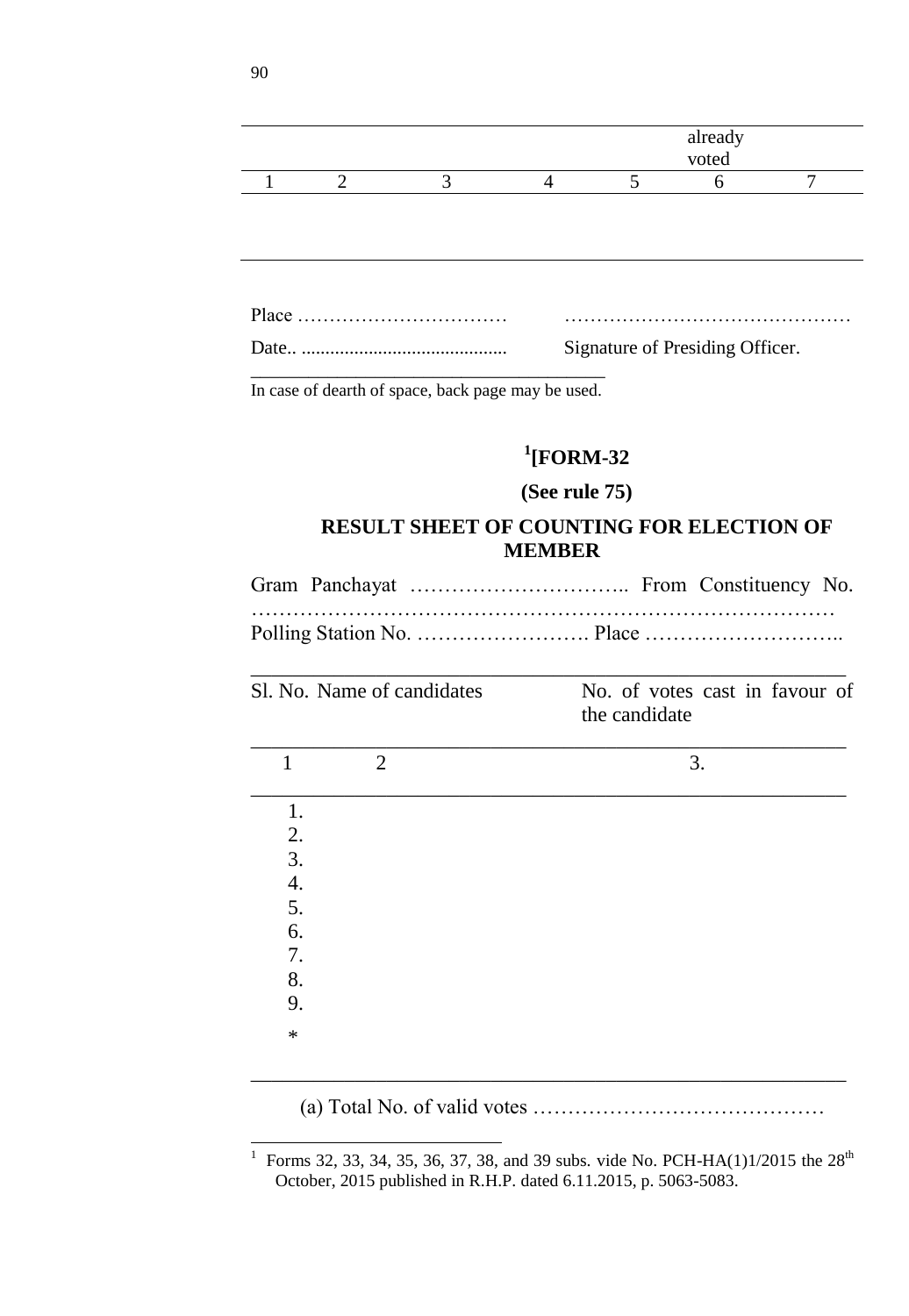Place of counting ……………………… …………………………

Date .......................... Returning Officer (Gram Panchayat)/ Officer authorized by Returning Officer (Gram Panchayat)

# **FORM-33**

**(See rule 75)**

# **FORM OF RETURN OF ELECTION OF MEMBER**

GRAM PANCHAYAT ...................................................................

Election for member from Constituency No. ..................................

\_\_\_\_\_\_\_\_\_\_\_\_\_\_\_\_\_\_\_\_\_\_\_\_\_\_\_\_\_\_\_\_\_\_\_\_\_\_\_\_\_\_\_\_\_\_\_\_\_\_\_\_\_\_\_\_\_

|                | Sl. No. Name of candidate | No. of valid votes cast in favour of<br>the candidate |
|----------------|---------------------------|-------------------------------------------------------|
| 1              | 2                         | 3.                                                    |
|                |                           |                                                       |
|                |                           |                                                       |
|                |                           |                                                       |
|                |                           |                                                       |
|                |                           |                                                       |
| I declare that |                           |                                                       |
|                |                           |                                                       |
|                |                           |                                                       |
|                |                           |                                                       |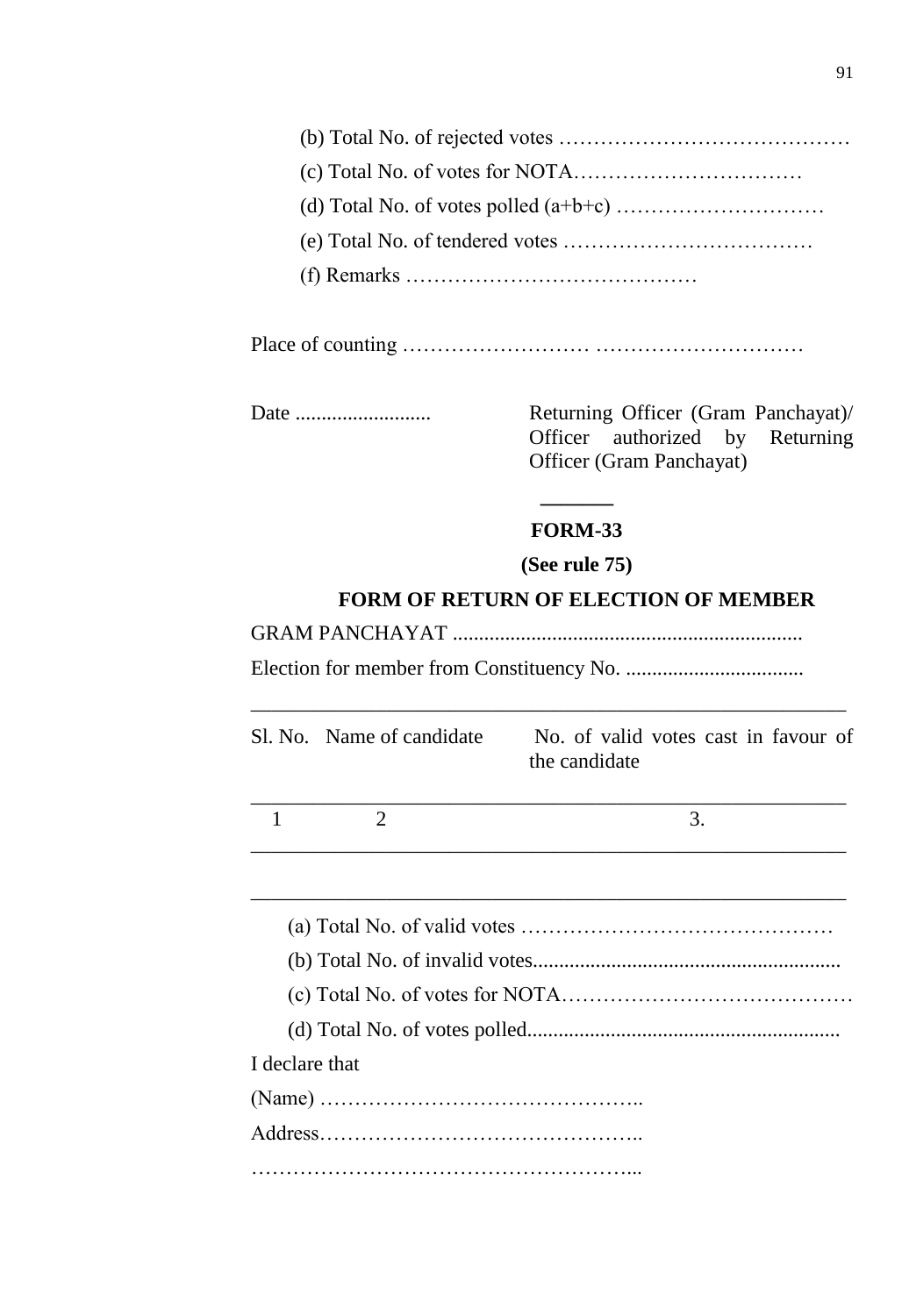has been duly elected as a Member.

|              | Signature of Returning Officer/Officer |
|--------------|----------------------------------------|
| (Panchayat). | authorised by Returning Officer        |
|              |                                        |

\*In case of dearth of space, back page may be used.

\_\_\_\_\_\_\_\_\_\_\_\_\_\_\_\_\_\_\_\_\_\_\_\_\_\_\_\_\_\_\_\_\_\_\_\_\_

### **FORM-34**

**\_\_\_\_\_\_\_\_\_\_\_\_**

# **(see rule 75)**

# **RESULT SHEET OF COUNTING OF VOTES FOR PRADHAN/UP-PRADHAN**

Gram Panchayat ………………………………………… No. of Polling Stations included ……………………………………………. \_\_\_\_\_\_\_\_\_\_\_\_\_\_\_\_\_\_\_\_\_\_\_\_\_\_\_\_\_\_\_\_\_\_\_\_\_\_\_\_\_\_\_\_\_\_\_\_\_\_\_\_\_\_\_\_\_

| Sl. No. Name of candidate | No. of valid votes cast in favour |
|---------------------------|-----------------------------------|
|                           | of the candidate                  |

\_\_\_\_\_\_\_\_\_\_\_\_\_\_\_\_\_\_\_\_\_\_\_\_\_\_\_\_\_\_\_\_\_\_\_\_\_\_\_\_\_\_\_\_\_\_\_\_\_\_\_\_\_\_\_\_\_

| Place of counting                                              | Returning Officer/ Officer       |
|----------------------------------------------------------------|----------------------------------|
| Date $\dots\dots\dots\dots\dots\dots\dots\dots\dots\dots\dots$ | authorised by Returning Officer. |

\_\_\_\_\_\_\_\_\_\_\_\_

\*In case of dearth of space, back page may be used.

\_\_\_\_\_\_\_\_\_\_\_\_\_\_\_\_\_\_\_\_\_\_\_\_\_\_\_\_\_\_\_\_\_\_\_\_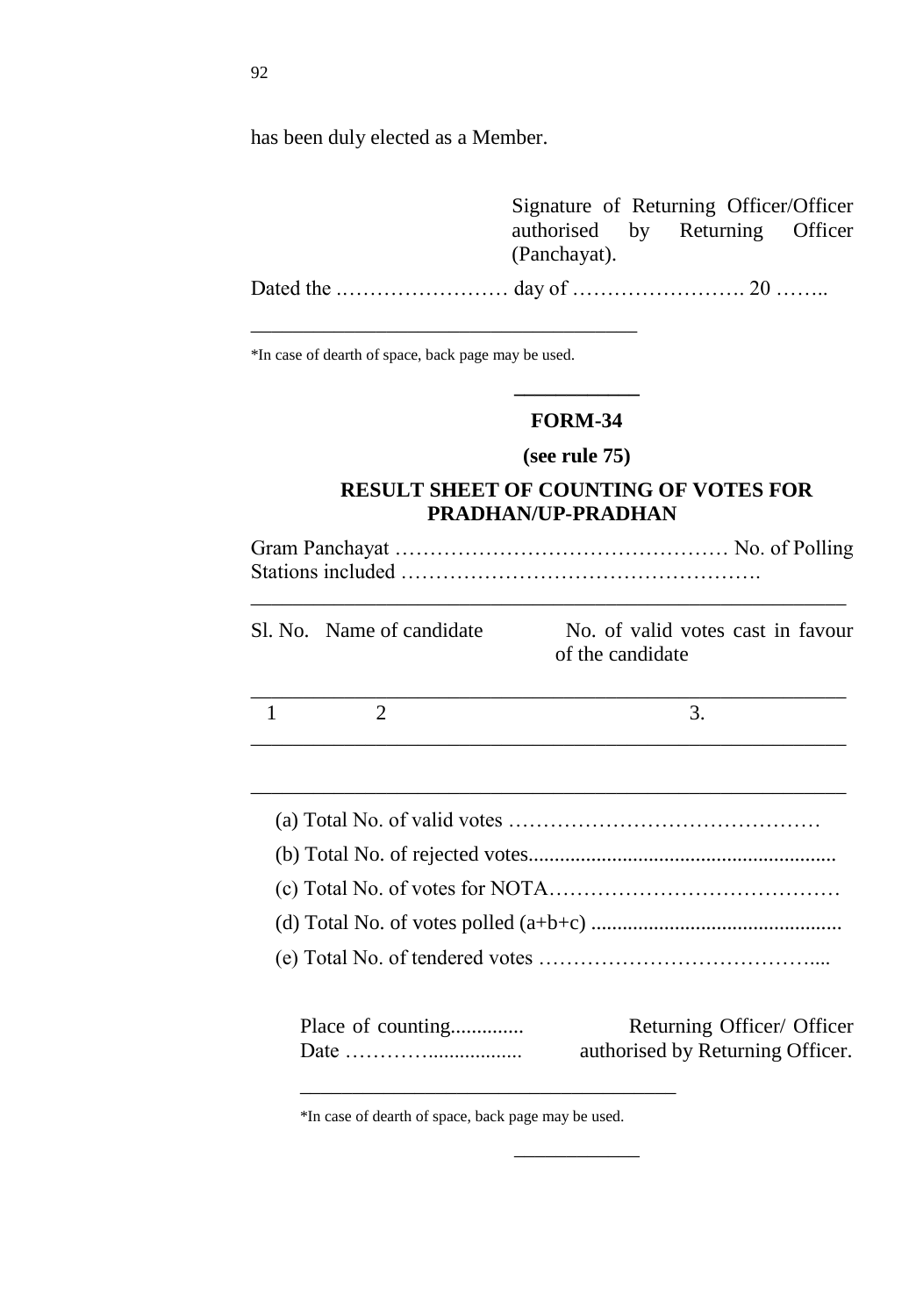# **FORM-35 (See rule 75) FORM OF RETURN OF ELECTION FOR PRADHAN/UP-PRADHAN**

GRAM PANCHAYAT ........................................................

Election of Pradhan/Up-Pradhan…………………………

\_\_\_\_\_\_\_\_\_\_\_\_\_\_\_\_\_\_\_\_\_\_\_\_\_\_\_\_\_\_\_\_\_\_\_\_\_\_\_\_\_\_\_\_\_\_\_\_\_\_\_\_\_\_\_\_\_

|                  | Sl. No. Name of candidate | No. of valid votes cast in favour of<br>the candidate |
|------------------|---------------------------|-------------------------------------------------------|
| 1                | $\overline{2}$            | 3.                                                    |
| 1.               |                           |                                                       |
| 2.<br>3.         |                           |                                                       |
| $\overline{4}$ . |                           |                                                       |
| 5.               |                           |                                                       |
| 6.               |                           |                                                       |
| 7.<br>*          |                           |                                                       |
|                  |                           |                                                       |
|                  |                           |                                                       |
|                  |                           |                                                       |
|                  |                           |                                                       |
|                  |                           |                                                       |
|                  | I declare that-           |                                                       |
|                  |                           |                                                       |
|                  |                           |                                                       |
|                  | has been duly elected.    |                                                       |
|                  |                           | Signature of Returning Officer (Panchayat)/           |
| Place:           |                           | Officer authorized by Returning Officer.              |
|                  |                           |                                                       |

 $\overline{\phantom{a}}$ 

In case of death of space, back page may be used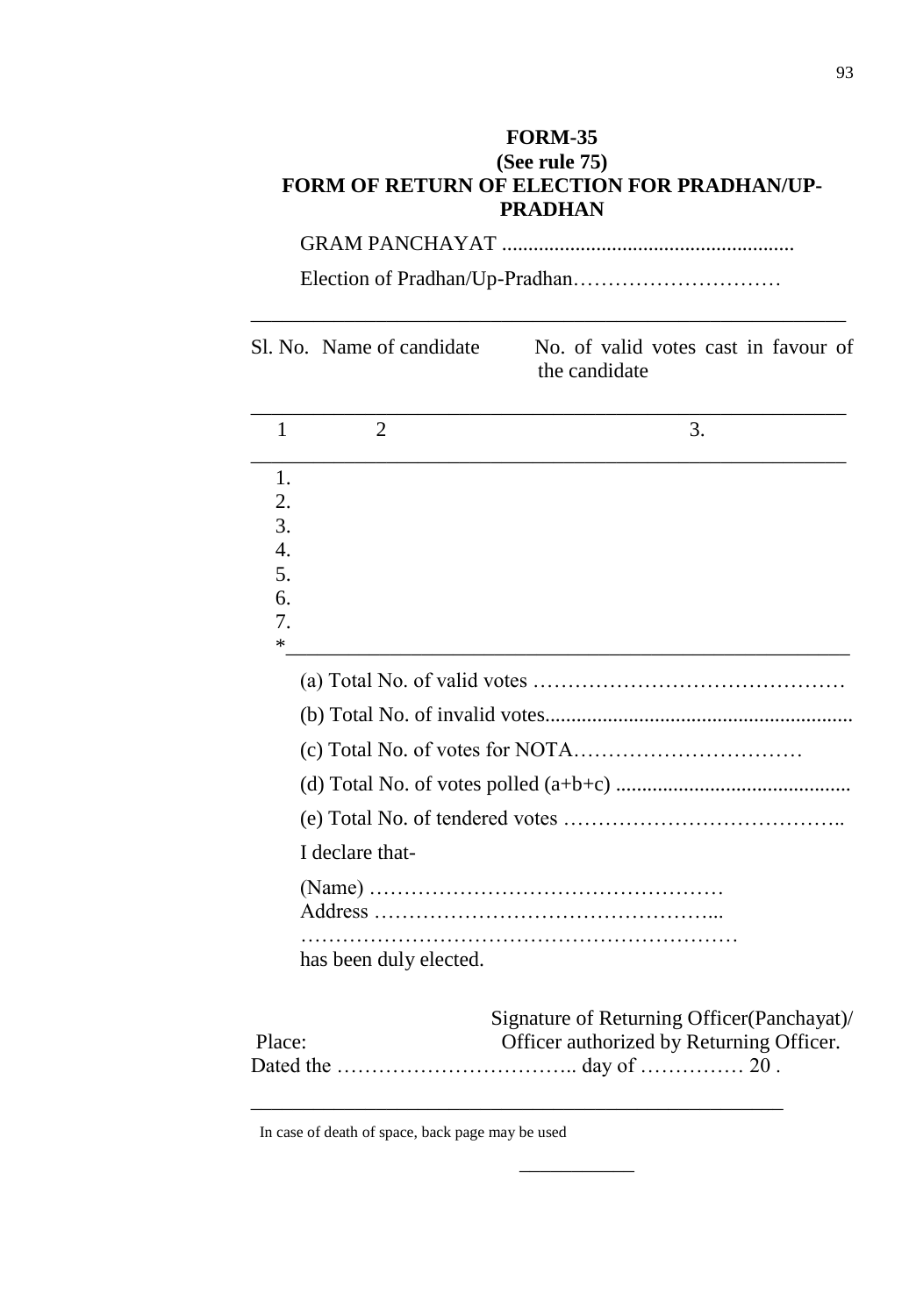# **FORM-36**

# **(See rule 75)**

# **RESULT SHEET OF COUNTING OF VOTES IN THE ELECTION OF PANCHAYAT SAMITI**

| Sl. No. Name of candidate |                | No. of valid votes cast in favour<br>of the candidate |  |  |
|---------------------------|----------------|-------------------------------------------------------|--|--|
|                           | $\overline{2}$ | 3.                                                    |  |  |
| 1.                        |                |                                                       |  |  |
| 2.                        |                |                                                       |  |  |
| 3.                        |                |                                                       |  |  |
| $\overline{4}$ .          |                |                                                       |  |  |
| 5.                        |                |                                                       |  |  |
| 6.                        |                |                                                       |  |  |
| 7.                        |                |                                                       |  |  |
| 8.                        |                |                                                       |  |  |
| $\ast$                    |                |                                                       |  |  |

| Returning Officer/ Officer |
|----------------------------|

**\_\_\_\_\_\_\_\_\_\_\_**

Date …………......... authorised by Returning Officer

\*In case of dearth of space, back page may be used.

\_\_\_\_\_\_\_\_\_\_\_\_\_\_\_\_\_\_\_\_\_\_\_\_\_\_\_\_\_\_\_\_\_\_\_\_\_\_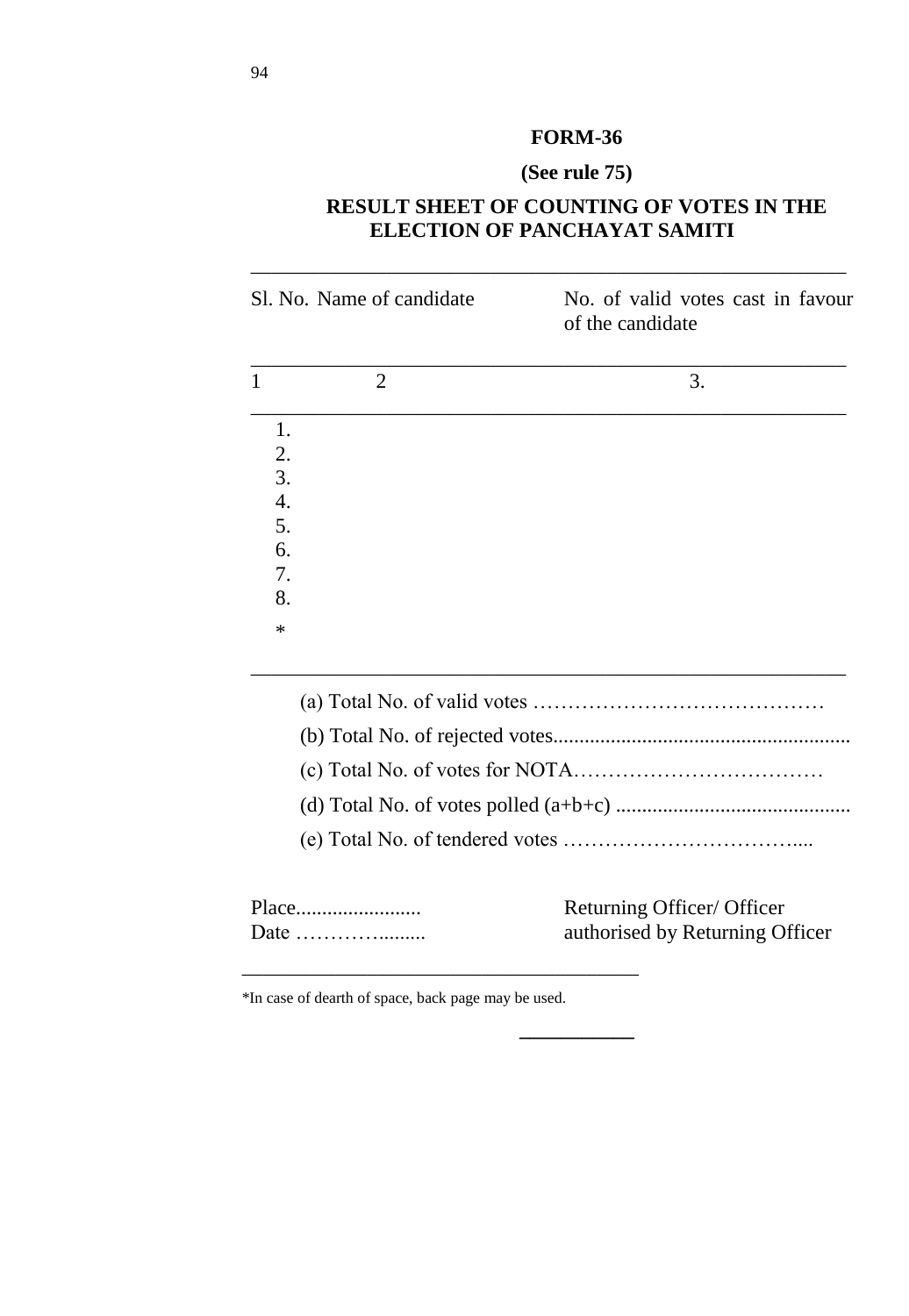# **FORM-37**

# **(See rule 75)**

# **FORM OF RETURN OF ELECTION OF MEMBER OF PANCHAYAT SAMITI**

Election of Member of Panchayat Samiti from Constituency No. …………………………………… of Panchayat Samiti ......................

\_\_\_\_\_\_\_\_\_\_\_\_\_\_\_\_\_\_\_\_\_\_\_\_\_\_\_\_\_\_\_\_\_\_\_\_\_\_\_\_\_\_\_\_\_\_\_\_\_\_\_\_\_\_\_\_\_

| Sl. No. Name of candidate | No. of valid votes cast in favour of<br>the candidate |
|---------------------------|-------------------------------------------------------|
|                           |                                                       |

\_\_\_\_\_\_\_\_\_\_\_\_\_\_\_\_\_\_\_\_\_\_\_\_\_\_\_\_\_\_\_\_\_\_\_\_\_\_\_\_\_\_\_\_\_\_\_\_\_\_\_\_\_\_\_\_\_

| I declare that—        |                    |
|------------------------|--------------------|
|                        |                    |
|                        |                    |
|                        |                    |
| has been duly elected. |                    |
|                        |                    |
|                        | Returning Officer. |
|                        |                    |

\*In case of dearth of space, back page may be used.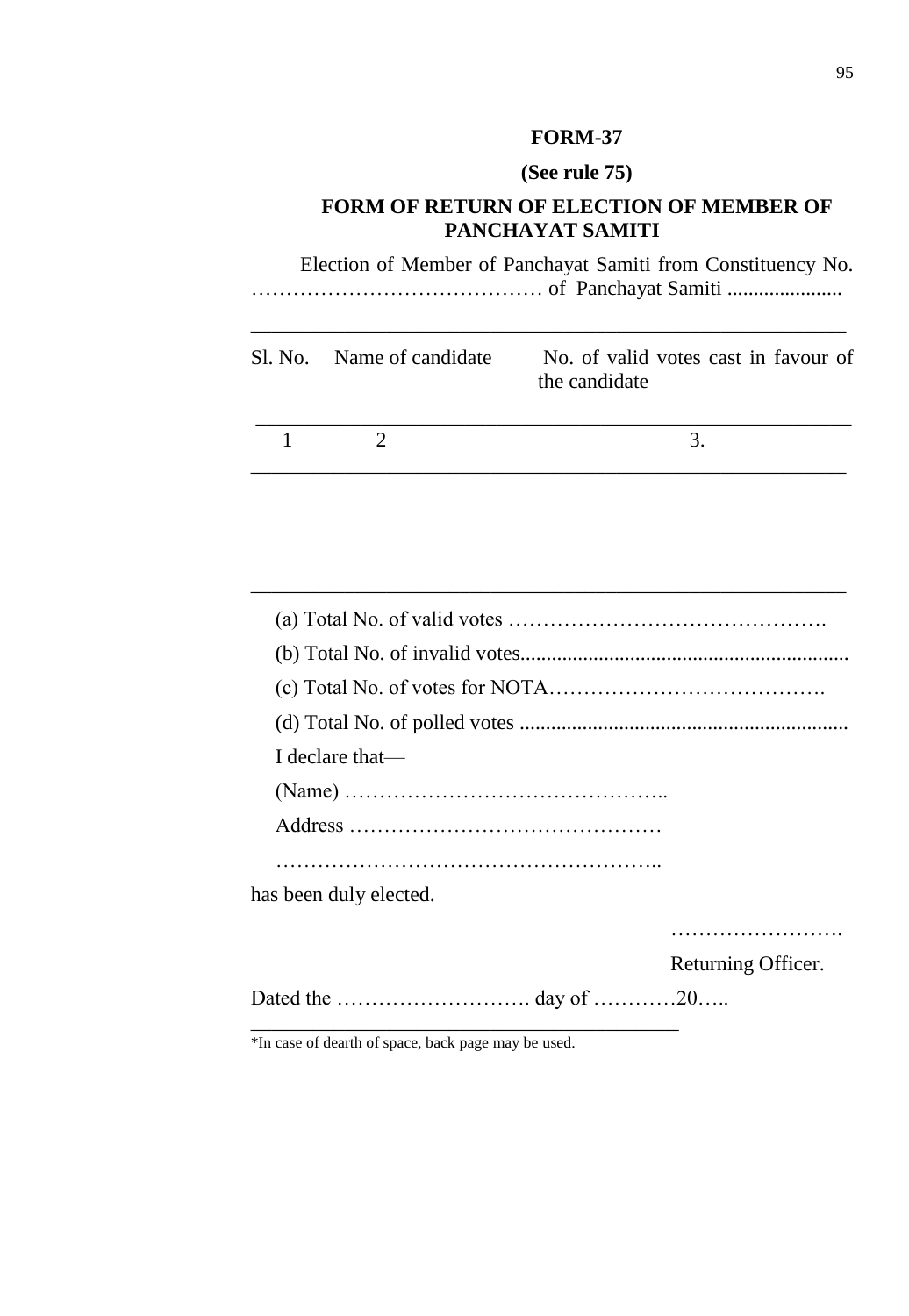|                                                     | FORM-38 (PART-I)<br>(See rule 75)<br><b>RESULT SHEET OF COUNTING OF VOTES OF</b><br><b>MEMBER</b> |
|-----------------------------------------------------|---------------------------------------------------------------------------------------------------|
|                                                     | OF ZILA PARISHAD                                                                                  |
|                                                     |                                                                                                   |
|                                                     | <b>BLOCK LEVEL COUNTING</b>                                                                       |
|                                                     | No. of Polling Stations of Zila Parishad constituency No.                                         |
| Sl. No. Name of candidates                          | No. of valid votes cast in favour of<br>the candidate                                             |
| $\overline{2}$<br>1                                 | 3.                                                                                                |
|                                                     |                                                                                                   |
|                                                     |                                                                                                   |
|                                                     |                                                                                                   |
|                                                     |                                                                                                   |
|                                                     |                                                                                                   |
|                                                     |                                                                                                   |
|                                                     | Returning Officer/ Officer<br>authorized by Returning Officer,                                    |
| *In case of dearth of space, back page may be used. |                                                                                                   |

# **FORM 38 (PART-II)**

 $\overline{\phantom{a}}$ 

# **(See rule 75)**

# **DISTRICT LEVEL COUNTING RESULT SHEET OF COUNTING OF VOTES OF MEMBER**

OF ZlLA PARISHAD……………………………………………….

Constituency No. ………………..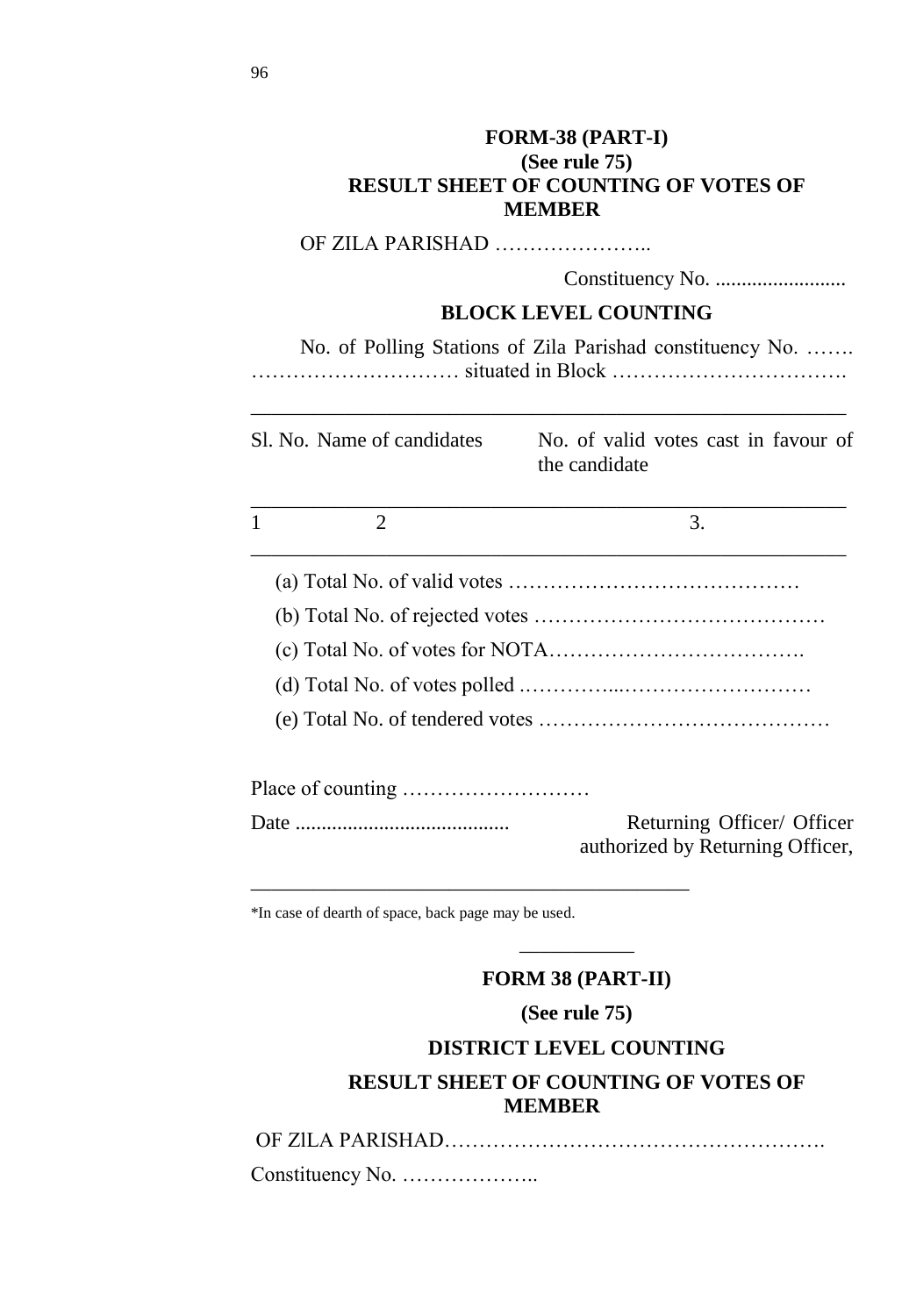| Sl. No | Name<br>οf<br>candidates | <b>Blocks</b> | No. of votes secured by candidate in<br>Polling Stations situated in various<br>Block Block Block |                           | Total |
|--------|--------------------------|---------------|---------------------------------------------------------------------------------------------------|---------------------------|-------|
| 1.     | 2.                       | 3.            | 4.                                                                                                | 5.                        | 6.    |
| 1.     |                          |               |                                                                                                   |                           |       |
| 2.     |                          |               |                                                                                                   |                           |       |
| 3.     |                          |               |                                                                                                   |                           |       |
| 4.     |                          |               |                                                                                                   |                           |       |
| 5.     |                          |               |                                                                                                   |                           |       |
| 6.     |                          |               |                                                                                                   |                           |       |
| ∗      |                          |               |                                                                                                   |                           |       |
|        |                          |               |                                                                                                   |                           |       |
|        |                          |               |                                                                                                   |                           |       |
|        |                          |               |                                                                                                   |                           |       |
|        |                          |               |                                                                                                   |                           |       |
|        |                          |               |                                                                                                   |                           |       |
|        |                          |               |                                                                                                   |                           |       |
|        | Dated                    |               | authorized by Returning Officer                                                                   | Returning Officer/Officer |       |

\*In case of dearth of space, back page may be used.

# \_\_\_\_\_\_\_\_\_\_\_\_\_\_ **FORM-39**

# **(See rule 75)**

# **FORM OF RETURN OF ELECTION OF MEMBER OF ZILA PARISHAD**

Election of member of Zila Parishad …………………………… from constituency No. ……………………………………

\_\_\_\_\_\_\_\_\_\_\_\_\_\_\_\_\_\_\_\_\_\_\_\_\_\_\_\_\_\_\_\_\_\_\_\_\_\_\_\_\_\_\_\_\_\_\_\_\_\_\_\_\_\_\_\_\_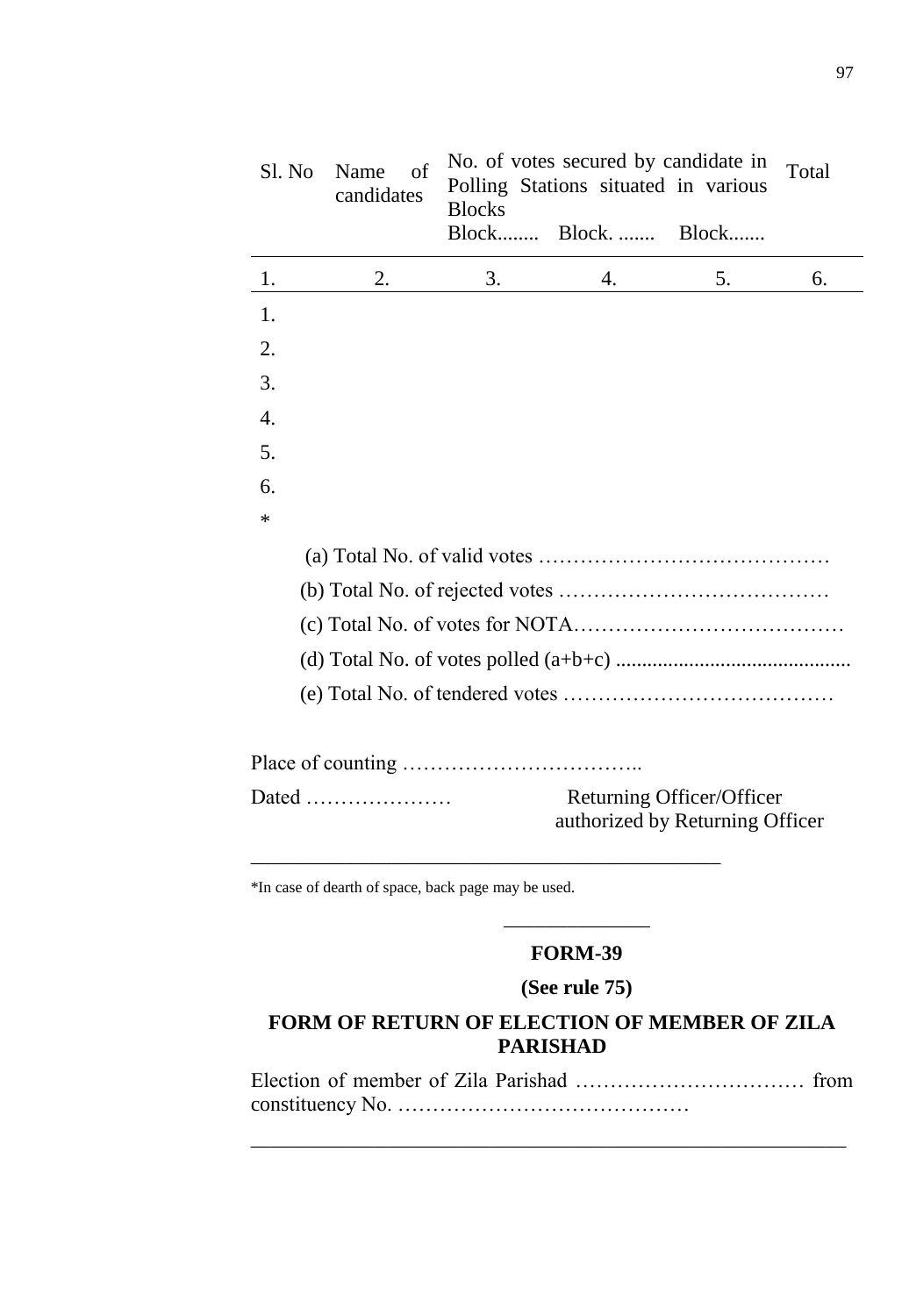| Sl. No.      | Name of candidate                                   | No. of valid votes cast in favour<br>of the candidate |
|--------------|-----------------------------------------------------|-------------------------------------------------------|
| $\mathbf{1}$ | $\overline{2}$                                      | 3                                                     |
|              |                                                     |                                                       |
|              |                                                     |                                                       |
|              |                                                     |                                                       |
|              |                                                     |                                                       |
|              |                                                     |                                                       |
|              | I declare that-                                     |                                                       |
|              |                                                     |                                                       |
|              |                                                     |                                                       |
|              |                                                     |                                                       |
|              | has been duly elected.                              |                                                       |
|              |                                                     |                                                       |
|              |                                                     | Returning Officer.                                    |
|              |                                                     |                                                       |
|              | *In case of dearth of space, back page may be used. |                                                       |

# **1 [xxxxxxxxxxxxxxxxxxxxxxxxxxxxxxxxxx]**

#### **FORM-40**

#### **(See rules 85 and 86)**

# **2 [OATH OR AFFIRMATION OF ALLEGIANCE TO THE MEMBERS OF PANCHAYAT SAMITI/ZILA PARISHAD OR ELECTION OF CHAIRMAN/VICE-CHAIRMAN OF PANCHAYAT SAMITI/ZILA PARISHAD]**

To

 $\overline{a}$ 

Office-bearers of

<sup>&</sup>lt;sup>1</sup> Forms 39-A, 39-B and 39-C added vide Not. No. PCH-HA(1)18/2000-II dated 30-12-2005 and deleted vide Not. No. PCH-HA(1)18/2008, dated 20.10.2008,

published in Rajpatra, Himachal Pradesh dated 21.10.2008, p. 4318-4319.<br><sup>2</sup> Subs. for the words "ELECTION OF CHAIRMAN/VICE-CHAIRMAN OF PANCHAYAT SAMITI/ZILA PARISHAD" vide Not. No. PCH-HA(1)12/2000 dated 26-12-2000 published in R.H.P. Extra., dated 27-12-2000, p. 4778-4780.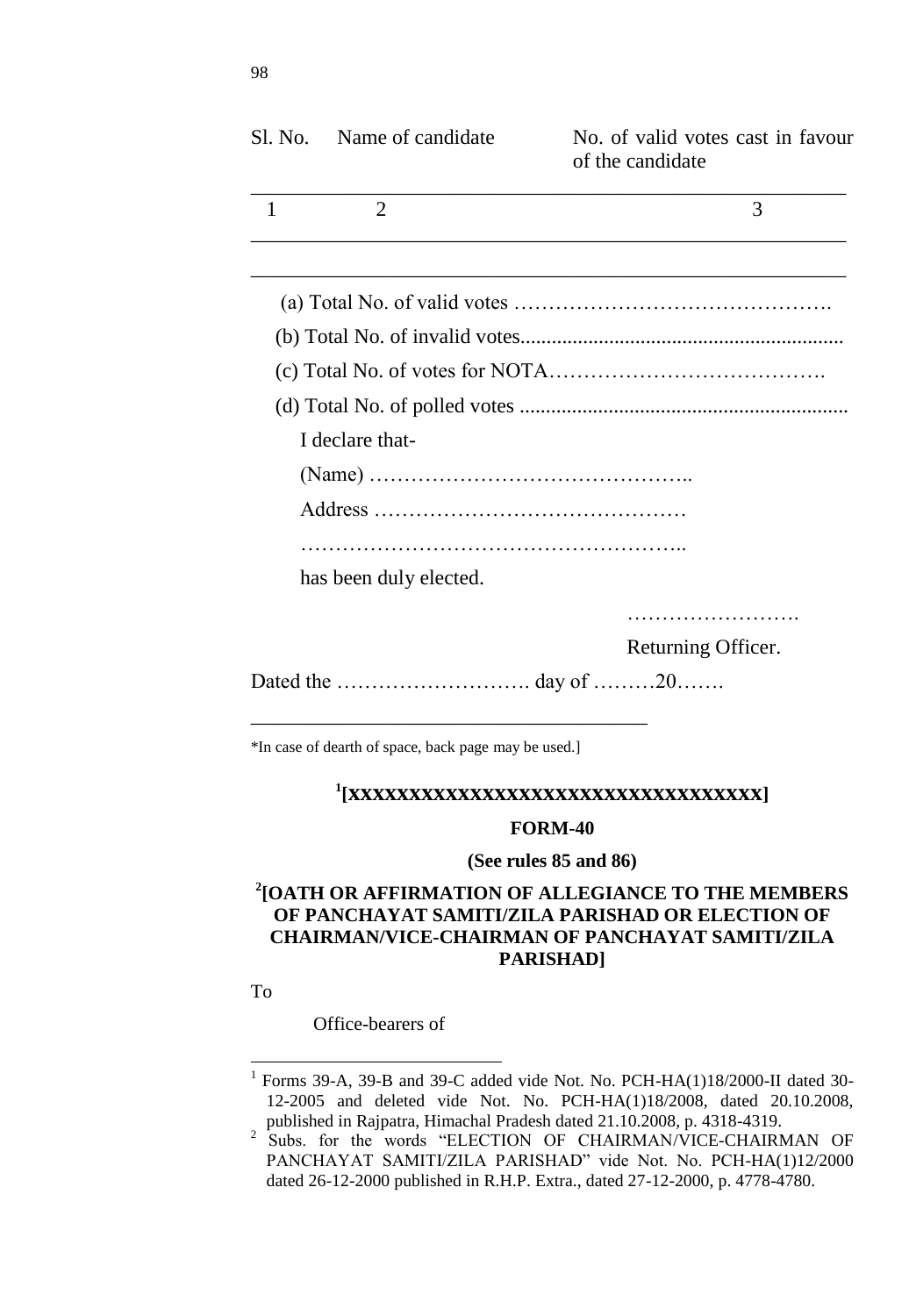Panchayat Samiti/Zila Parishad.

| cribed authority), do hereby give notice that a meeting of the Panchayat<br>(place) for oath or affirmation of allegiance $^{2}$ [or] to elect Chairman/Vice-<br>Chairman of Panchayat Samiti/Zila Parishad under section 79/90 of the Act. | In pursuance of sub-rule (2) of rules $(2)$ of the Himachal Pradesh |
|---------------------------------------------------------------------------------------------------------------------------------------------------------------------------------------------------------------------------------------------|---------------------------------------------------------------------|
|                                                                                                                                                                                                                                             |                                                                     |
|                                                                                                                                                                                                                                             |                                                                     |
|                                                                                                                                                                                                                                             |                                                                     |
|                                                                                                                                                                                                                                             |                                                                     |
|                                                                                                                                                                                                                                             |                                                                     |
|                                                                                                                                                                                                                                             |                                                                     |

| $Place \dots \dots \dots \dots \dots \dots \dots \dots \dots \dots$ |  |
|---------------------------------------------------------------------|--|
|                                                                     |  |

| Prescribed Authority. |
|-----------------------|
|                       |

\*Strike out which is not applicable.

 $\overline{a}$ 

\_\_\_\_\_\_\_\_\_\_\_\_\_\_\_\_\_\_\_\_\_\_\_\_\_\_\_\_\_

### **FORM-41**

-------------------

**(See rules 85 and 86)**

### **FORM OF NOMINATION PAPER FOR ELECTION FOR THE OFFICE OF CHAIRMAN/VICE-CHAIRMAN OF ……………………… PANCHAYAT SAMITI AND …………………………. ZILA PARISHAD**

| Name of Panchayat Samiti/Zila Parishad         |                                                    |
|------------------------------------------------|----------------------------------------------------|
| Name in full of candidate.                     |                                                    |
| S1. No. of voter list with particulars thereof |                                                    |
| Father's name/Husband''s name                  |                                                    |
| Full address                                   |                                                    |
| $\frac{3}{2}$ [Name of proposer in full]       |                                                    |
| $\rm{^{4}Name}$ of seconder in full]           |                                                    |
|                                                |                                                    |
|                                                | <sup>5</sup> [Signature of Proposer and Secondar.] |

<sup>1</sup> Subs. for figures and sign "83/84" vide Not. No. PCH-HA(1)12/2000 dated 26-12-2000 published in R.H.P. Extra., dated 27-12-2000, p. 4778-4780.

<sup>2</sup> Subs. for the word "and" vide Not. No. PCH-HA(1)12/2000 dated  $26-12-2000$ published in R.H.P. Extra., dated 27-12-2000, p. 4778-4780.

 $3\text{ Subs.}$  for the words "Name in full of proposer" vide Not. No. PCH-HA(1)18/2000-II dated 30-12-2005 published in R.H.P. Extra., dated 30-12-2005, p. 5647-5662.

<sup>&</sup>lt;sup>4</sup> Subs. for the words "Name in full of seconder" vide Not. No. PCH-HA(1)18/2000-II dated 30-12-2005 published in R.H.P. Extra., dated 30-12-2005, p. 5647-5662.

 $<sup>5</sup>$  Subs. for the words "Signature of Proposer" vide Not. No. PCH-HA(1)18/2000-II</sup> dated 30-12-2005 published in R.H.P. Extra., dated 30-12-2005, p. 5647-5662.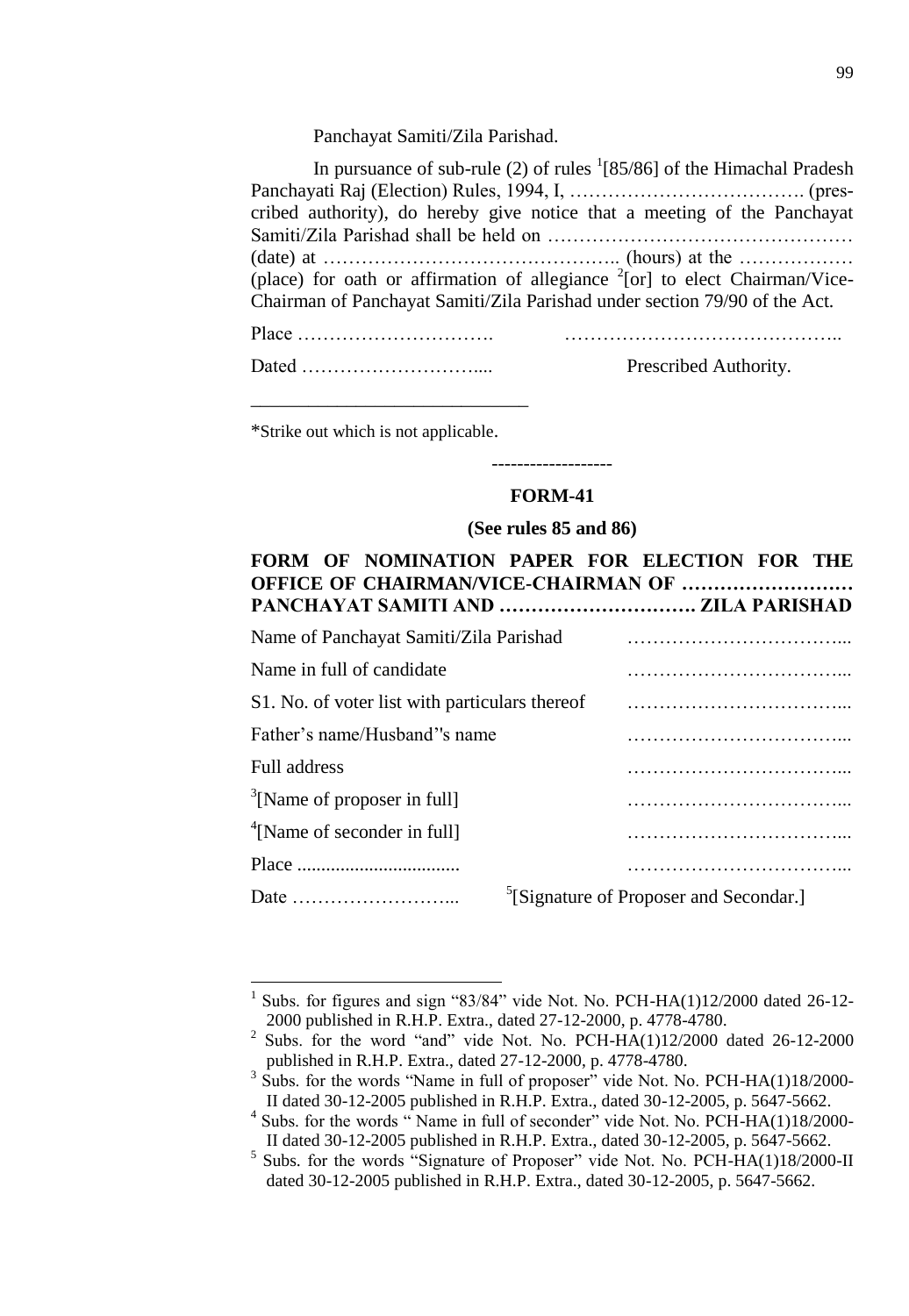#### **DECLARATION OF CANDIDATE**

I hereby declare that I agree to the nomination and I am willing to serve.

Place …………………. ………………………………………

Date ………………….. Signature of Candidate.

#### **FORM-42**

#### **(See rules 85 and 86)**

### **PUBLICATION OF RESULT OF CHAIRMAN/VICE-CHAIRMAN OF PANCHAYAT SAMITI/ZILA PARISHAD**

In exercise of the powers conferred by section 126 of the Himachal Pradesh Panchayati Raj Act, 1994 (No. 4 of 1994), I ………………………… ………………………………… (prescribed authority) ………………………. …………………………………… District, hereby publish the election result of Chairman/Vice-Chairman of Panchayat Samiti/Zila Parishad Block ……... ……………………………………….. District ………………………………. Sl. No. Name with name Father/Husband and address Name of the office viz. Elected Chairman/Vice-Chairman  $1 \quad 2 \quad 3 \quad 4$ 

………………………..

Prescribed Authority.

District ………………………..

Dated …………………………

Place ………………………….

# ---------------- **FORM-43**

#### **[See rule 91(3)]**

| accompanying election petition calling in question the election of |  |  |  |  |
|--------------------------------------------------------------------|--|--|--|--|
|                                                                    |  |  |  |  |
|                                                                    |  |  |  |  |
| said petition make solemn affirmation/oath and say:-               |  |  |  |  |

| of the accompanying election petition about the commission of |
|---------------------------------------------------------------|
|                                                               |
|                                                               |
|                                                               |
| of the Schedule annexed thereto are true to my knowledge;     |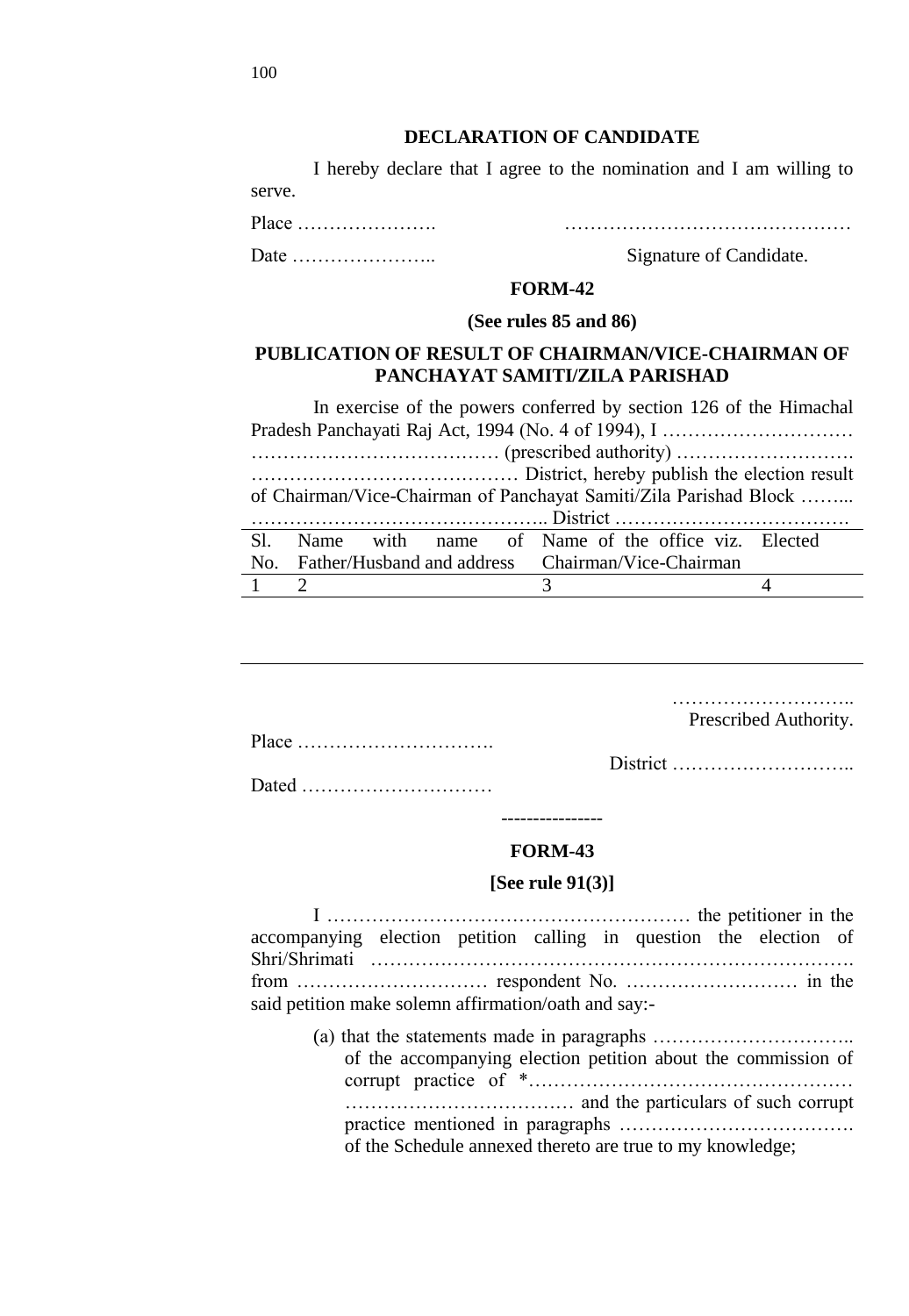|      | of the said petition about the commission of the corrupt practice<br>and the particulars of such corrupt practice given in paragraphs |
|------|---------------------------------------------------------------------------------------------------------------------------------------|
|      | of the Schedule annexed thereto are true to my knowledge:                                                                             |
| (c)  |                                                                                                                                       |
| (d)  |                                                                                                                                       |
| etc. |                                                                                                                                       |
|      | Signature of Deponent.                                                                                                                |
|      |                                                                                                                                       |
|      | before me.                                                                                                                            |
|      | Executive Magistrate.                                                                                                                 |
|      | *Here insert one of the following alternatives as may be appropriate:-                                                                |
|      |                                                                                                                                       |
|      |                                                                                                                                       |
|      |                                                                                                                                       |
|      |                                                                                                                                       |
|      | (5) Office of Chairman of  Panchayat Samiti/Zila Parishad.                                                                            |
|      | Panchayat Samiti/Zila Parishad.                                                                                                       |
|      |                                                                                                                                       |

\*\*Here specify the name of the corrupt practice.

# **2 [FORM-44**

---------------

#### **[See rule 92 (1) and 92 (3)]**

### **FORM FOR MAINTENANCE OF DAY-TO-DAY ACCOUNT OF ELECTION EXPENDITURE AND SUBMISSION THEREOF**

 1 Substituted for the for the signs, words and figure "…….day of 19… vide Not. No. PCH- HA(1)- 18/2008, dated the 8<sup>th</sup> September, 2010, published in Rajpatra, Himachal Pradesh, dated 10<sup>th</sup> of September, 2010 page . 4456-4467.

<sup>2</sup> . Form-44 to Form-47 added vide Not. No. PCH-HA(1)18/2000-II dated 30-12-2005 published in R.H.P. Extra., dated 30-12-2005, p. 5647-5662.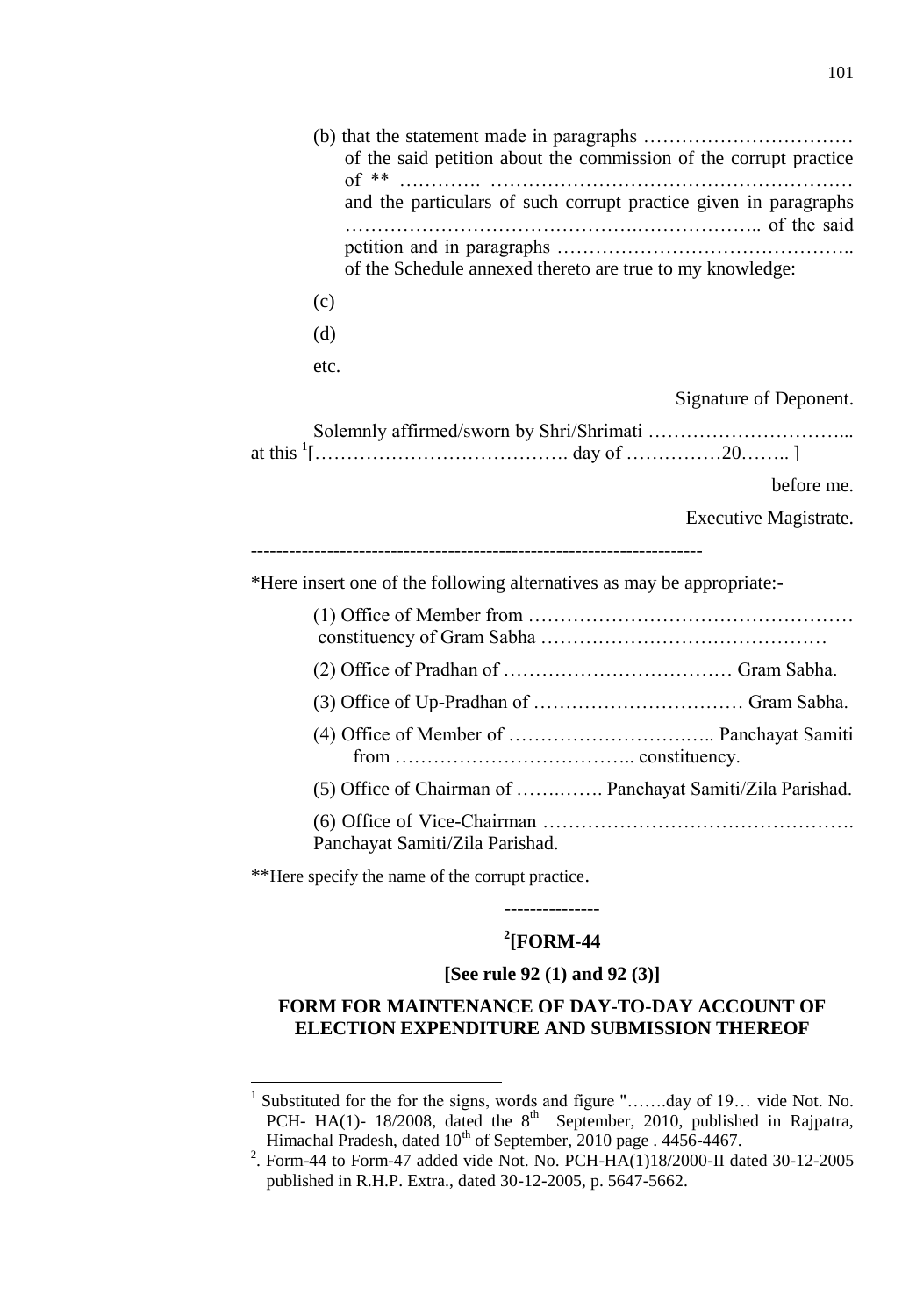| 1.                                                                                                  |   |                                                                  |      |                                                                                       |   |                     |  |  |  |
|-----------------------------------------------------------------------------------------------------|---|------------------------------------------------------------------|------|---------------------------------------------------------------------------------------|---|---------------------|--|--|--|
| $\overline{2}$ .                                                                                    |   |                                                                  |      |                                                                                       |   |                     |  |  |  |
| 3.                                                                                                  |   |                                                                  |      |                                                                                       |   |                     |  |  |  |
| 4.                                                                                                  |   |                                                                  |      |                                                                                       |   |                     |  |  |  |
| 5.                                                                                                  |   |                                                                  |      |                                                                                       |   |                     |  |  |  |
| S1.<br>of Nature of Amount of<br>Date<br>Date<br>No.<br>expenditure expenditure expenditure Payment |   |                                                                  |      |                                                                                       |   | Name<br>and         |  |  |  |
|                                                                                                     |   |                                                                  | Paid | Outstanding                                                                           |   | address<br>of Payee |  |  |  |
|                                                                                                     |   |                                                                  |      |                                                                                       |   |                     |  |  |  |
|                                                                                                     | 2 | 3                                                                | 4    | 5                                                                                     | 6 | 7                   |  |  |  |
| in case of amount<br>paid                                                                           |   | No. of vouchers No. of bills in<br>case of amount<br>outstanding |      | Name and address of Remarks<br>person to whom the<br>amount outstanding is<br>payable |   |                     |  |  |  |

Certified that this is a true copy of the account kept by me/my election agent.

Signature of the candidate.

### **Form-45**

### **[See rule 92 (3)]**

### **DETAILS OF ELECTION EXPENSES**

1. Name of the Panchayat ……………………………………………… 2. Name of the candidate ………………………………………………

- 3. Number and name of the constituency ………………………………
- 4. Date of filing of nomination …………………………………………
- 5. Date of declaration of result …………………………………………

| $\sigma$<br>expenditure<br>Item | where money<br>Sources from<br>procured | ď<br>expendi-ture<br>Amount | pay<br>Date (s) of<br>ment | ð<br>Payment<br>Mode | ď<br>with<br>account<br>Evidence<br>payment<br>enclosed<br>$\mathbf{f}$ | Remarks |
|---------------------------------|-----------------------------------------|-----------------------------|----------------------------|----------------------|-------------------------------------------------------------------------|---------|
|                                 |                                         | ⌒                           |                            |                      |                                                                         |         |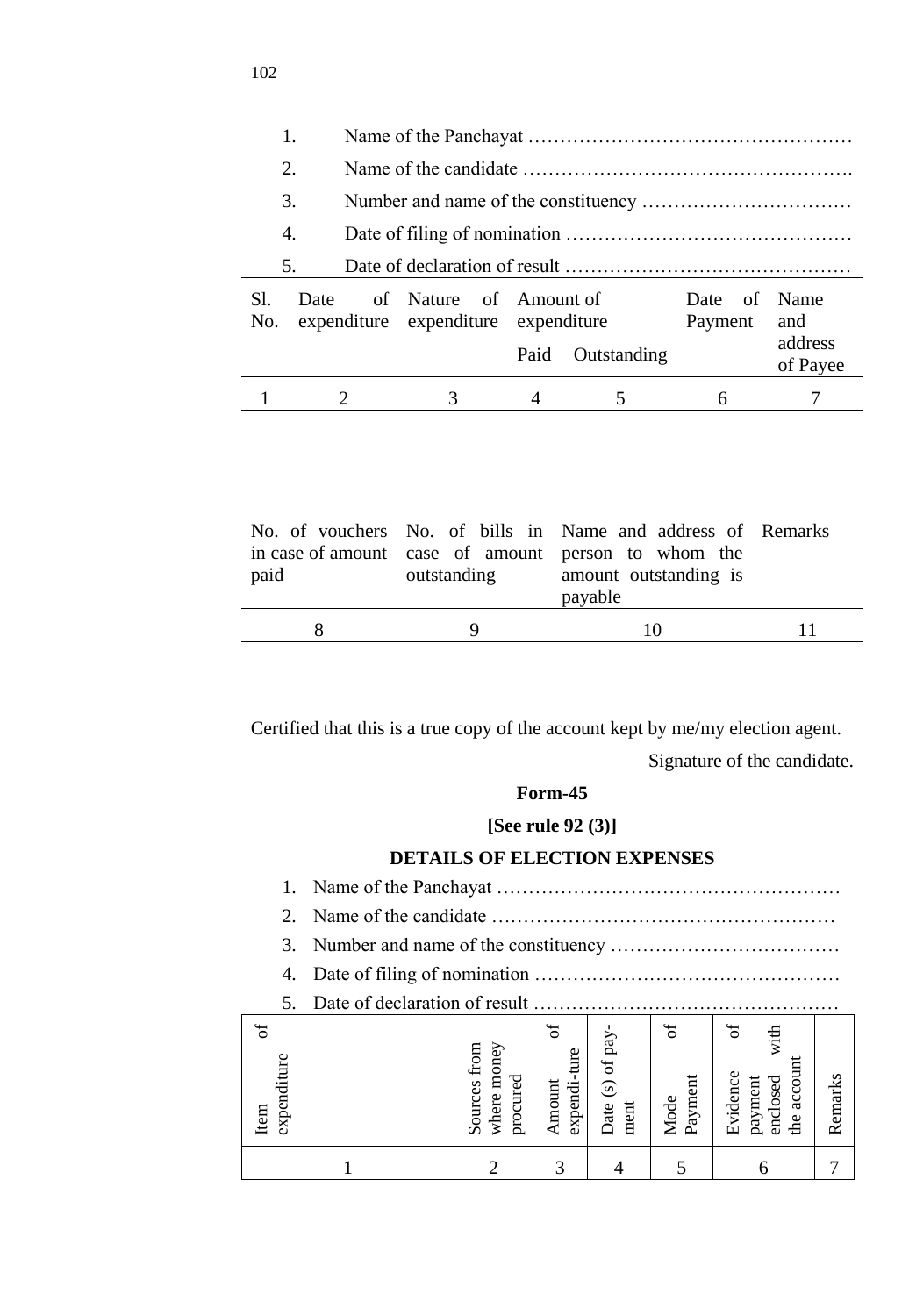| 1. Expenditure<br>on                                                                                                                        |  |  |  |
|---------------------------------------------------------------------------------------------------------------------------------------------|--|--|--|
| security deposit.                                                                                                                           |  |  |  |
| 2. Expenditure<br><sub>on</sub><br>purchase of copies of<br>electoral rolls.                                                                |  |  |  |
| 3. Expenditure<br>on<br>printing of manifest-<br>tos, posters, hand bills<br>etc.                                                           |  |  |  |
| 4. Expenditure<br>on<br>pasting of posters.                                                                                                 |  |  |  |
| 5. Expenditure on wall<br>writing<br>and<br>publication<br>οf<br>advertise-ments.                                                           |  |  |  |
| 6. Hiring<br>charges<br>οf<br>for<br>places<br>public<br>meetings, pandals etc.                                                             |  |  |  |
| charges<br>of<br>7. Hiring<br>loudspeakers<br>for<br>public meetings.                                                                       |  |  |  |
| 8. Hiring expenditure on<br>of<br>account<br>vehicle<br>repairs, petrol, oil and<br>lubri-cants,<br>repairs<br>etc. by the candidate.       |  |  |  |
| 9. Hiring<br>charges,<br>repairs and petrol, oil<br>lubri-cants<br>and<br>on<br>vehicle used by the<br>election<br>agent/<br>polling agent. |  |  |  |
| 10.<br>Miscellane-ous<br>expenses other than<br>those listed above.                                                                         |  |  |  |

Signature of the candidate

# **Form-46**

**[See rule 92 (3)]**

# **FORM OF DECLARATION**

Before the District Election Officer (Panchayat) …………………….. Constituency ………………………. of …………….. (Name of Panchayat).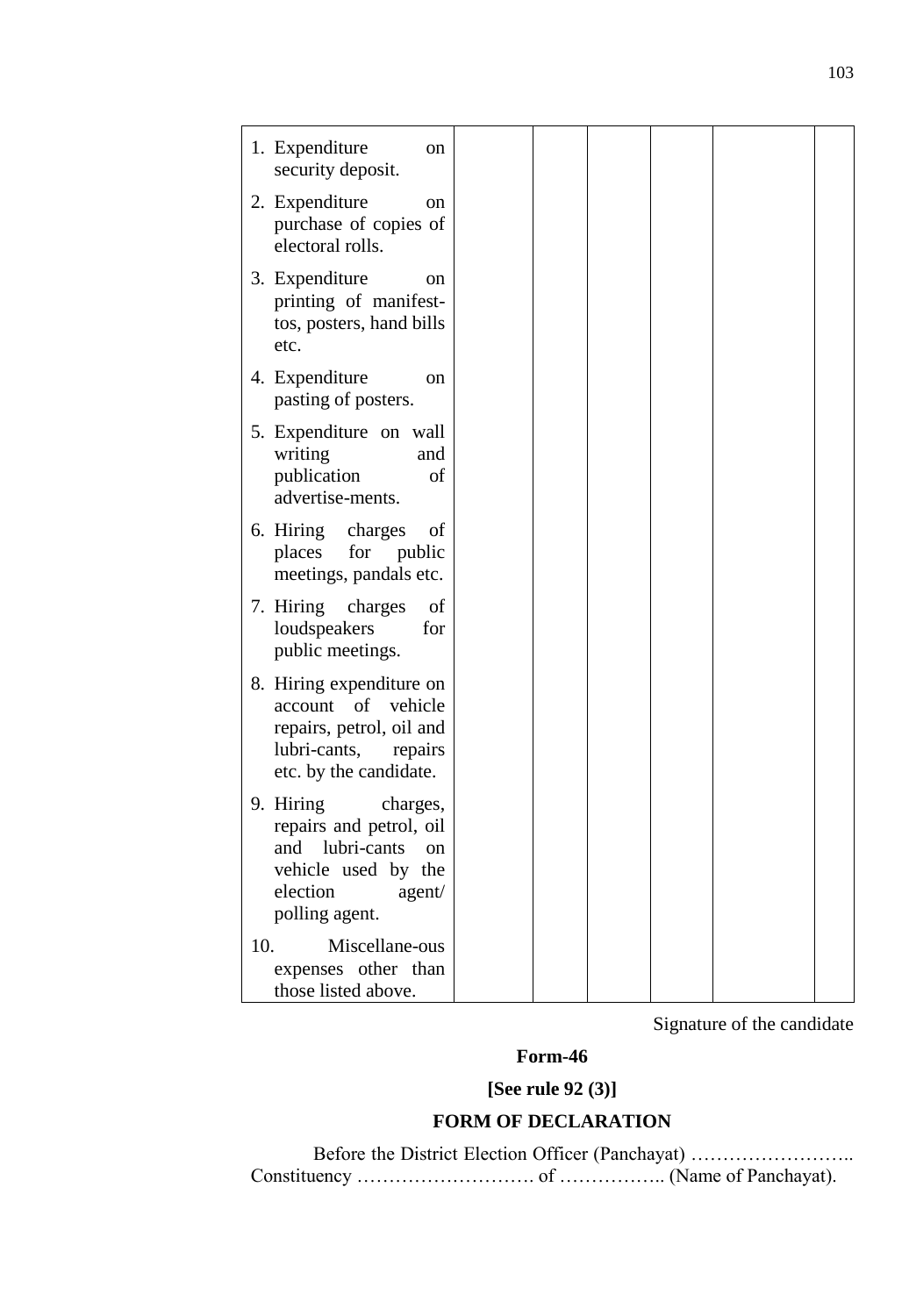Declaration of Shri/Smt./Km. ………………………………….. son/ wife/daughter of Shri. ………………………………..

I, ………………………………… son/wife/daughter of Shri. ……… …………………………. aged ………….. years …………… resident of …………………………… do hereby solemnly affirm and declare as under:-

1. That I was a candidate at the general election/bye-election to the constituency of ………………………. (Name of the Panchayat), the result of which was declared on …………………………..

2. That I/my election agent kept a separate and correct account (running into ……. Pages) of all expenditure in connection with the above election incurred or authorized by me or by my election agent between …………………… (the date of nomination) and ………………….. (the date of declaration of result thereof), both days inclusive.

3. That the said account was maintained in the Form prescribed under rule 92 of the Himachal Pradesh Panchayati Raj (Election) Rules, 1994 and a true copy thereof is annexed hereto with the supporting vouchers/bills mentioned in the said account.

4. That the account of my election expenditure annexed hereto includes all items of election expenditure incurred or authorized by me or by my election agent and nothing has been concealed or withheld/suppressed therefrom.

5. That the statements in the foregoing paragraphs 1 to 4 are true to my personal knowledge and that nothing is false and nothing material has been concealed.

#### Deponent.

Solemnly affirmed by ……………. on ……………… this day of 20… before me.

Signature/Seal of the District Election Officer (Panchayat), District ……………….., Himachal Pradesh.

### **Form-47 [See rule 92 (4)] ACKNOWLEDGEMENT**

\_\_\_\_\_\_\_\_\_\_\_\_\_

| The detailed account of the election expenses and the supporting |  |  |
|------------------------------------------------------------------|--|--|
|                                                                  |  |  |
|                                                                  |  |  |
|                                                                  |  |  |
|                                                                  |  |  |
|                                                                  |  |  |